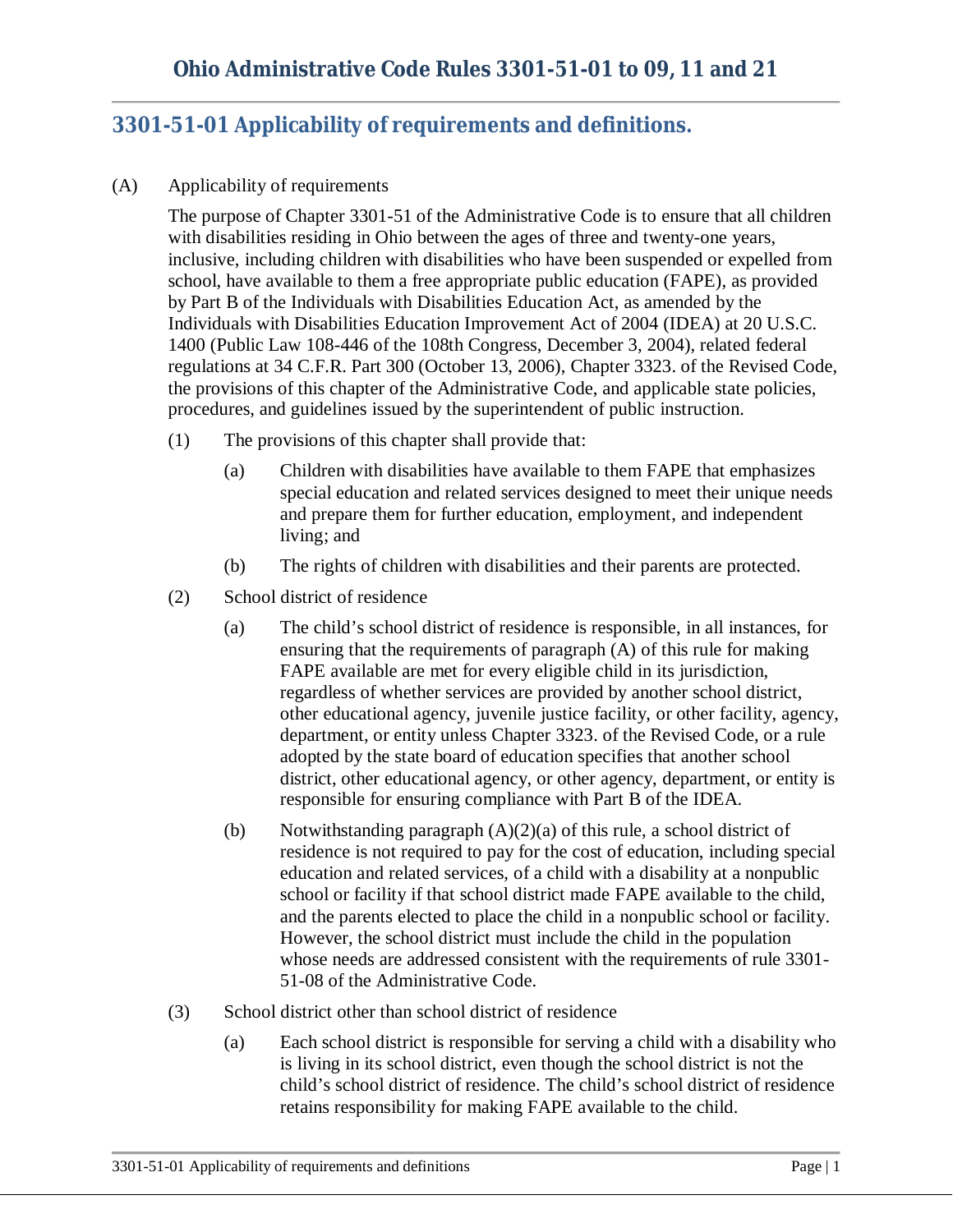- (b) "Serving a child with a disability" means educating the child which includes making special education and related services available to the child.
	- (i) The responsibility to serve a nonresident child with a disability living in the school district includes, but is not limited to, a child with a disability placed in a juvenile justice facility, institution, hospital, agency, department, home as defined in section 3313.64 of the Revised Code, or other facility or entity located in the school district.
	- (ii) The responsibility to serve a nonresident child with a disability does not apply to the school district in which the child is living if the child is already being served by another school district, a nonpublic school, county board of developmental disabilities (county board of DD), other educational agency, a state or local agency or institution, or other provider, including an open enrollment school district, the Ohio department of youth services, a provider for the "Autism Scholarship Program" established by section 3310.41 of the Revised Code, or a provider of the "Jon Peterson Special Needs Scholarship Program" established by section 3310.52 of the Revised Code. However, if the child is placed in a nonpublic school in the school district, the school district must include the child in the population whose needs are addressed consistent with the requirements of rule 3301-51-08 of the Administrative Code.
- (4) Funding for special education

No school district, county board of DD, or other educational agency shall receive state or federal funds for special education and related services or provide special education and related services unless such special education and related services are provided in accordance with all applicable provisions of the IDEA and related federal regulations, Chapter 3323. of the Revised Code, this chapter of the Administrative Code, and related state policies, procedures, and guidelines issued by the superintendent of public instruction.

(5) Plan

Each school district, county board of DD, or other educational agency, in providing for the education of children with disabilities within its jurisdiction, must have in effect a plan, written policies and procedures, and programs that are consistent with the state's policies and procedures related to the implementation of Part B of the IDEA. The plan shall provide assurances to the superintendent of public instruction that the school district, county board of DD, or other educational agency meets each of the applicable conditions in 34 C.F.R. 300.201 to 300.213 (October 13, 2006). Each school district's plan shall also meet the requirements of section 3323.08 of the Revised Code. Each school district, county board of DD, or other educational agency shall submit its plan to the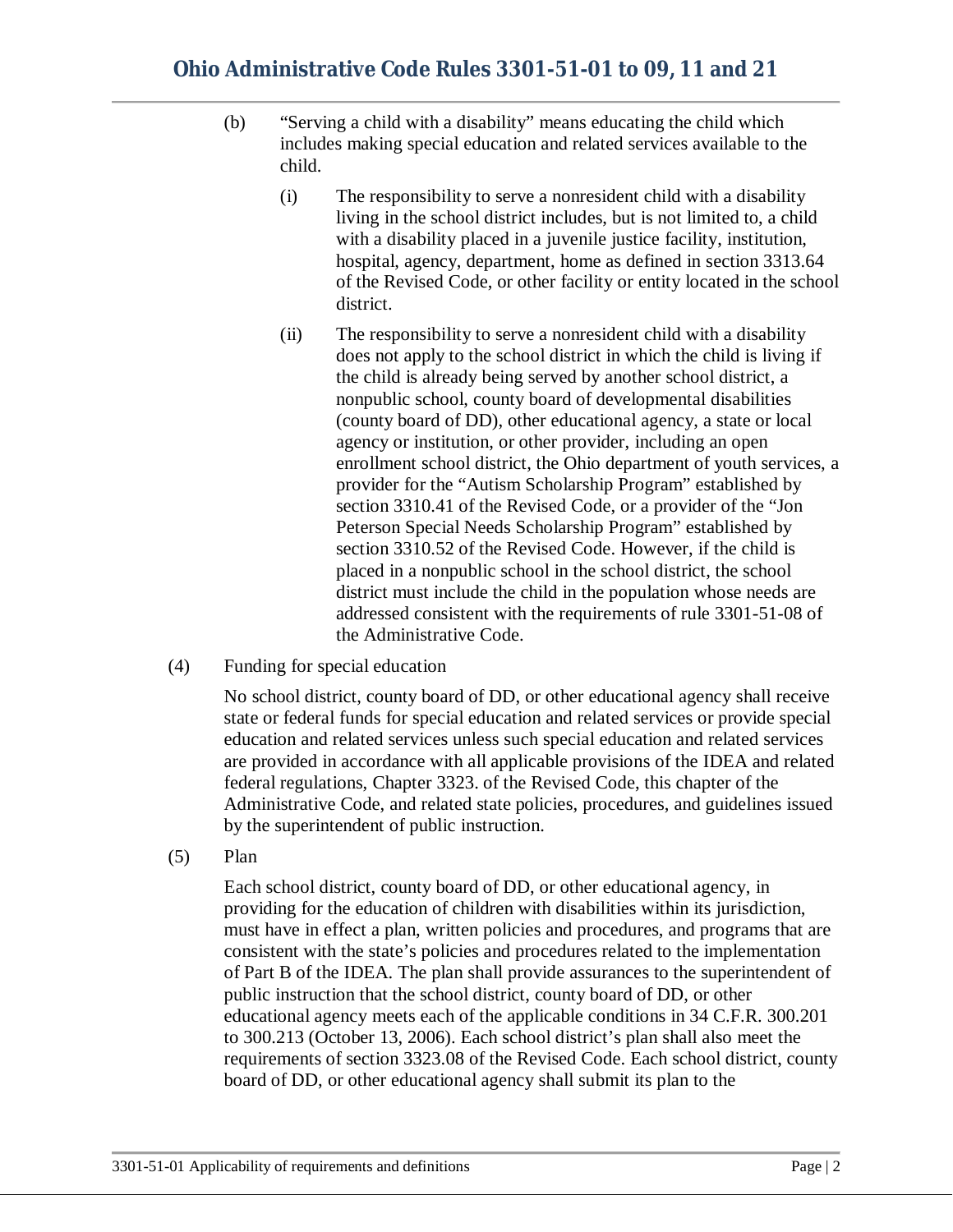superintendent of public instruction as part of its comprehensive continuous improvement plan.

(6) Documentation and information

The superintendent of public instruction may require a state agency, school district, county board of DD, or other educational agency to provide documentation that special education and related services for children with disabilities provided by the public agency are provided in compliance with the requirements specified in paragraph (A) of this rule.

- (a) A school district, county board of DD, or other educational agency must provide the superintendent of public instruction with information necessary to enable the superintendent to carry out the state's duties under Part B of the IDEA, including, information relating to the performance of children with disabilities participating in programs carried out under Part B of the IDEA.
- (b) A school district, county board of DD, or other educational agency must make available to parents of children with disabilities and to the general public all documents relating to the eligibility of the school district, county board of DD, or other educational agency under Part B of the IDEA.
- (c) A school district, county board of DD, or other educational agency must cooperate in the secretary's efforts under section 1308 of the Elementary and Secondary Education Act of 1965, as amended and specified in the No Child Left Behind Act of 2001, January 2002, 20 U.S.C. 6301 (ESEA) to ensure the linkage of records pertaining to migratory children with disabilities for the purpose of electronically exchanging, among the states, health, and educational information regarding those children.
- (7) Ineligibility and opportunity for hearing

If the superintendent of public instruction determines that a state agency, school district, county board of DD, or other educational agency is not eligible under Part B of the IDEA for purposes of receiving assistance under Part B of the IDEA, the superintendent shall:

- (a) Notify the state agency, school district, county board of DD, or other educational agency of that determination; and
- (b) Provide the state agency, school district, county board of DD, or other educational agency with reasonable notice and an opportunity for a hearing.
- (8) Effect of noncompliance on funding; notice to public

If the superintendent of public instruction, after reasonable notice and an opportunity for a hearing, finds that a state agency, school district, county board of DD, or other educational agency that has been determined to be eligible under Part B of the IDEA is failing to comply with any requirement in Sections 34 C.F.R. 300.201 to 34 C.F.R. 300.213 (October 13, 2006):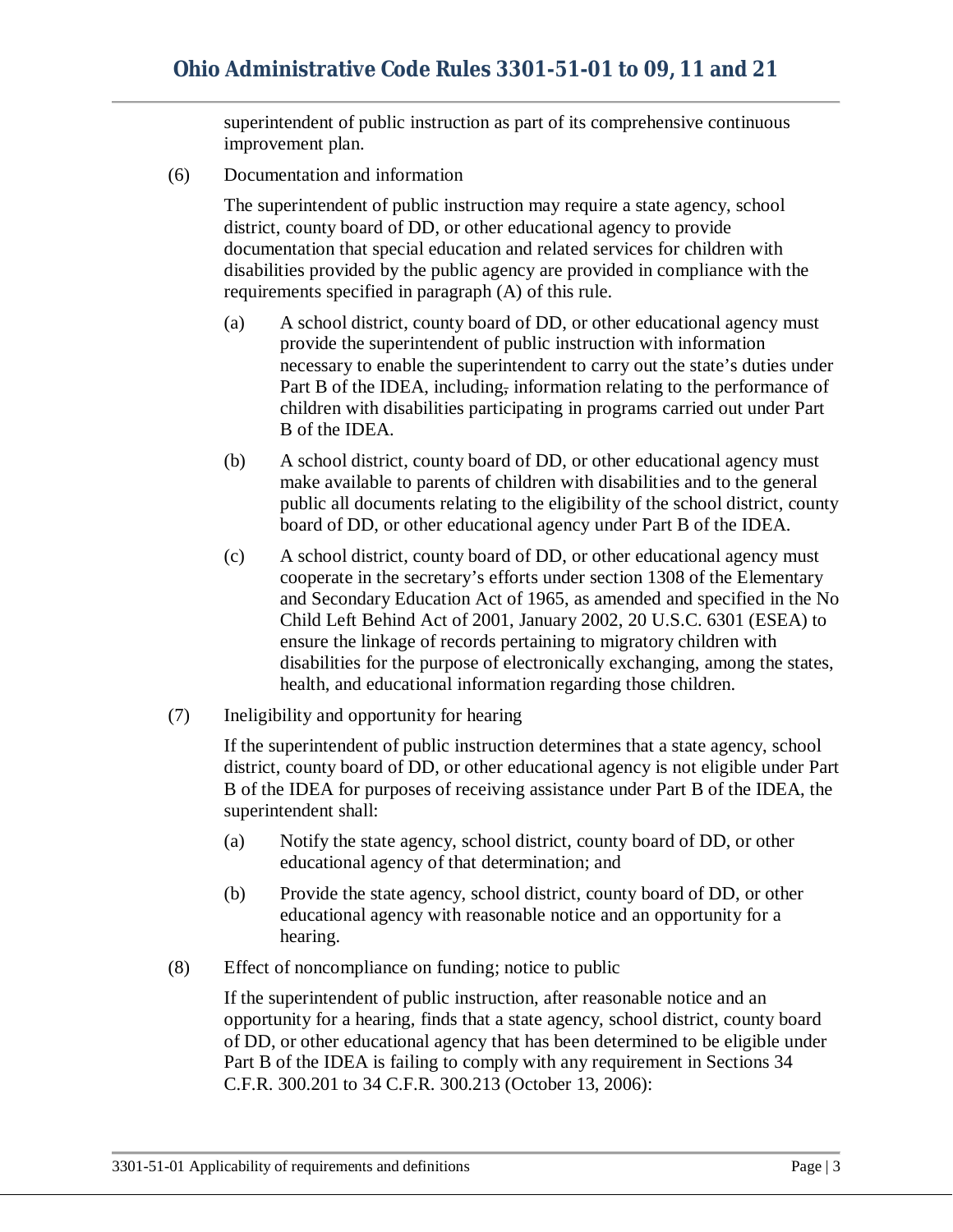- (a) The superintendent of public instruction must reduce or must not provide any further payment to the state agency, school district, county board of DD, or other educational agency until the state superintendent is satisfied that the state agency, school district, county board of DD, or other educational agency is complying with that requirement.
- (b) Any state agency, school district, county board of DD, or other educational agency in receipt of a notice described in paragraph (A)(8)(a) of this rule must, by means of public notice, take the measures necessary to bring the pendency of an action pursuant to this rule to the attention of the public within the jurisdiction of the state agency, school district, county board of DD, or other educational agency.

#### (B) Definitions

The following terms are defined as they are used in rules 3301-51-01 to 3301-51-09 and 3301-51-11 of the Administrative Code:

- (1) "Act" or "IDEA" means the Individuals with Disabilities Education Act, as amended by the Individuals with Disabilities Education Improvement Act of 2004 at 20 U.S.C. 1400, Public Law 108-446 of the 108th Congress, December 3, 2004 (IDEA).
- (2) "Assistive technology device" means any item, piece of equipment, or product system, whether acquired commercially off the shelf, modified, or customized, that is used to increase, maintain, or improve the functional capabilities of a child with a disability. The term does not include a medical device that is surgically implanted, or the replacement of such device.
- (3) "Assistive technology service" means any service that directly assists a child with a disability in the selection, acquisition, or use of an assistive technology device. The term includes:
	- (a) The evaluation of the needs of a child with a disability, including a functional evaluation of the child in the child's customary environment;
	- (b) Purchasing, leasing, or otherwise providing for the acquisition of assistive technology devices by children with disabilities;
	- (c) Selecting, designing, fitting, customizing, adapting, applying, maintaining, repairing, or replacing assistive technology devices;
	- (d) Coordinating and using other therapies, interventions, or services with assistive technology devices, such as those associated with existing education and rehabilitation plans and programs;
	- (e) Training or technical assistance for a child with a disability or, if appropriate, that child's family; and
	- (f) Training or technical assistance for professionals (including individuals providing education or rehabilitation services), employers, or other individuals who provide services to, employ, or are otherwise substantially involved in the major life functions of that child.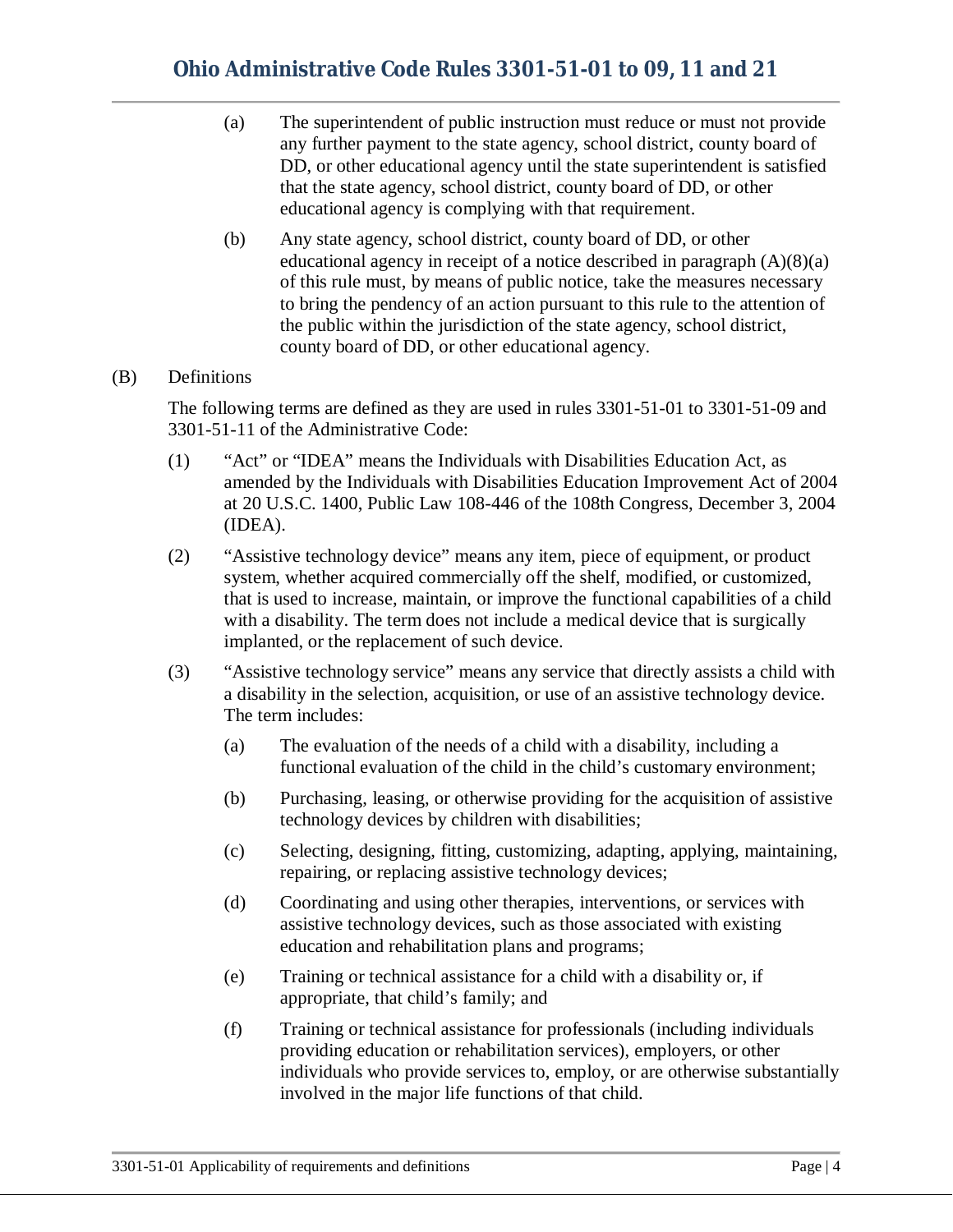- (4) "Average daily membership" means the number of children that are counted to generate state funds under the Ohio school foundation funding program.
- (5) "Benchmark" means a specific statement of what the child should know and be able to do in a specified segment of the year. Benchmarks describe how far the child is expected to progress toward the annual goal and by when. Benchmarks establish expected performance levels that allow for regular checks of progress that coincide with the reporting periods for informing parents of the child's progress toward achieving the annual goals.
- (6) "Braille," unless otherwise specified, means a tactile system of reading and writing for individuals with visual impairments commonly known as standard English braille.
- (7) "Caseload for one preschool special education teacher" means the number of children who collectively comprise the full time equivalency for ratios or funding.
- (8) "Charter school" or "community school" has the meaning given the term in Section 5210(1) of the Elementary and Secondary Education Act of 1965, as amended and reauthorized by the No Child Left Behind Act of 2001, January 2002, 20 U.S.C. 6301 (ESEA). The term "charter school" does not have the same meaning as "chartered nonpublic school."
- (9) "Chartered nonpublic school" means a school chartered by the state board of education pursuant to section 3301.16 of the Revised Code and that meets the minimum standards for chartered nonpublic schools cited in the "Operating Standards for Ohio's Elementary and Secondary Schools" (February 2006) in rule 3301-35-12 of the Administrative Code.
- (10) "Child with a disability" means a child evaluated in accordance with rule 3301- 51-06 of the Administrative Code as having an intellectual disability (mental retardation), a hearing impairment (including deafness), a speech or language impairment, a visual impairment (including blindness), a serious emotional disturbance (referred to in this rule as "emotional disturbance"), an orthopedic impairment, autism, traumatic brain injury, an other health impairment, a specific learning disability, deaf-blindness, a developmental delay (for a child between the ages of 3 and 5), or multiple disabilities, and who, by reason thereof, needs special education and related services.
	- (a) Subject to paragraph  $(B)(10)(b)$  of this rule, if it is determined, through an appropriate evaluation under rule 3301-51-06 of the Administrative Code, that a child has one of the disabilities identified in this rule, but needs only a related service and not special education, the child is not a child with a disability under this rule.
	- (b) If, consistent with the definition of special education in paragraph (B)(60) of this rule, the individualized education program (IEP) team considers the related service required by the child to be special education rather than a related service under state standards, the child would be determined to be a child with a disability under this rule.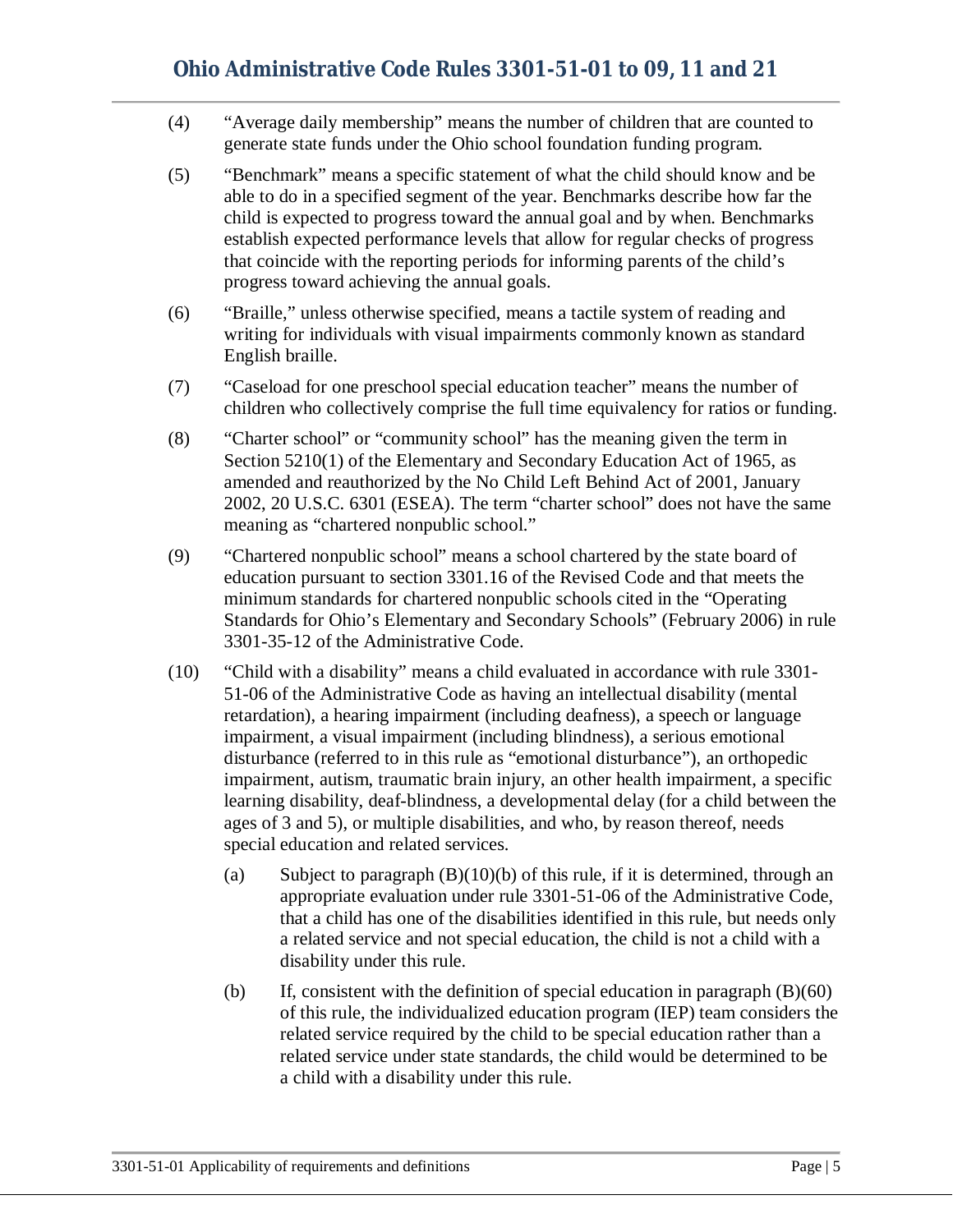- (c) Children aged three through five years who are experiencing developmental delays. "Child with a disability" for children aged three through five years, may, subject to the conditions described in rule 3301- 51-03 of the Administrative Code for the use of the term developmental delay, include a child:
	- (i) Who is experiencing developmental delays, as defined by rule 3301-51-11 of the Administrative Code and as measured by appropriate diagnostic instruments and procedures, in one or more of the following areas: physical development, cognitive development, communication development, social or emotional development, or adaptive development as provided by rule 3301- 51-11 of the Administrative Code; and
	- (ii) Who, by reason thereof, needs special education and related services.
- (d) Definitions of disability terms. The terms used in this definition of a "child with a disability" are defined as follows:
	- (i) "Autism" means a developmental disability significantly affecting verbal and nonverbal communication and social interaction, generally evident before age three, that adversely affects a child's educational performance. Other characteristics often associated with "autism" are engagement in repetitive activities and stereotyped movements, resistance to environmental change or change in daily routines, and unusual responses to sensory experiences.
		- *(a)* Autism does not apply if a child's educational performance is adversely affected primarily because the child has an emotional disturbance, as defined in paragraph  $(B)(10)(d)(v)$ of this rule.
		- *(b)* A child who manifests the characteristics of autism after age three could be identified as having autism if the criteria in paragraph  $(B)(10)(d)(i)$  of this rule are satisfied.
	- (ii) "Intellectual disability" (mental retardation) means significantly subaverage general intellectual functioning, existing concurrently with deficits in adaptive behavior and manifested during the developmental period, that adversely affects a child's educational performance. This definition replaces the definition of mental retardation in  $34$  C.F.R.  $300.8(c)(6)$  (October 13, 2006) and shall be used instead whenever the federal regulations at 34 C.F.R. Part 300 (October 13, 2006), state statutes at Chapter 3323. of the Revised Code, or the state rules in Chapter 3301-51 of the Administrative Code refer to mental retardation or cognitive disability.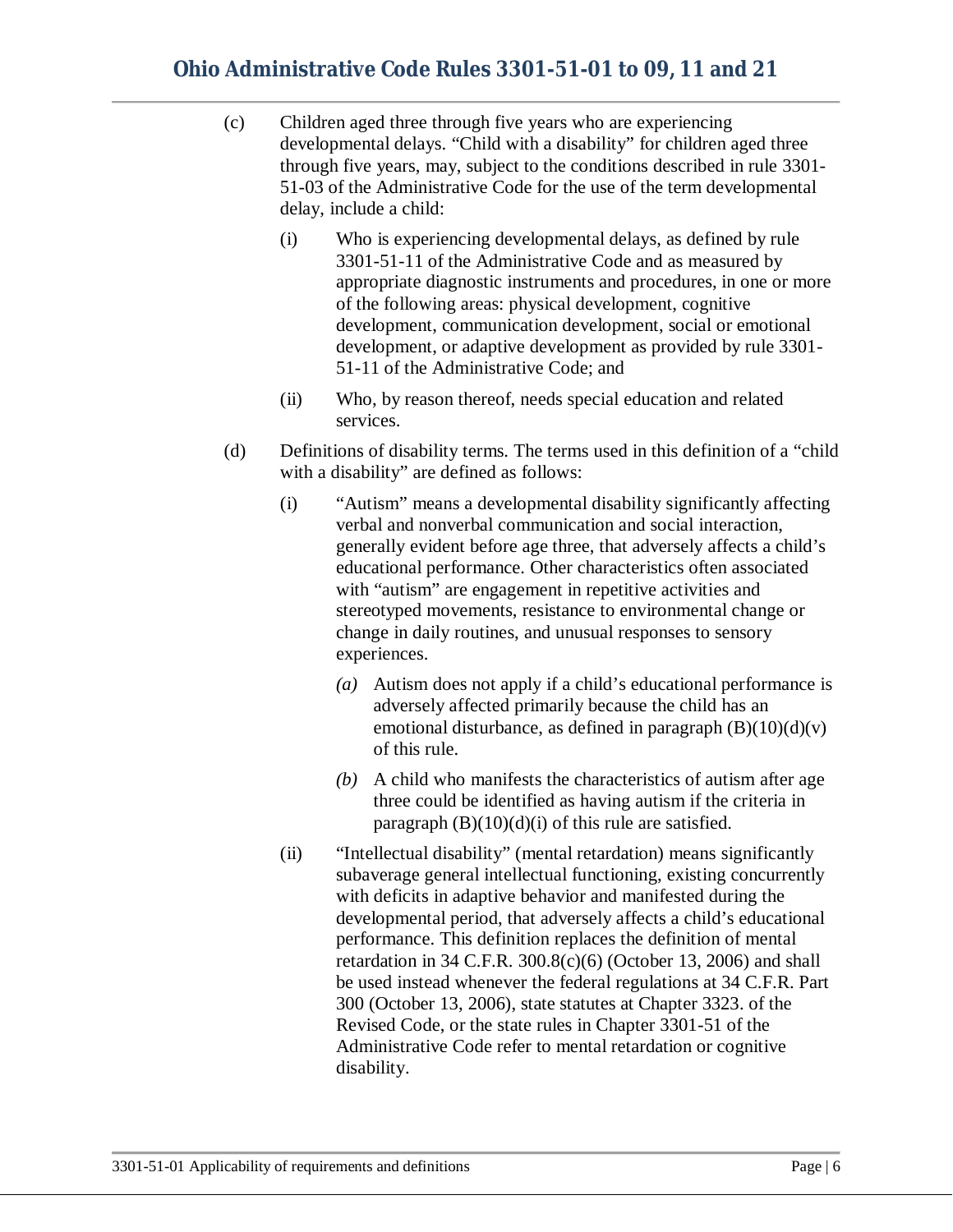- *(a)* "Significantly subaverage general intellectual functioning" refers to an intelligence quotient of seventy or below as determined through a measure of cognitive functioning administered by a school psychologist or a qualified psychologist using a test designed for individual administration. Based on a standard error of measurement and clinical judgment, a child may be determined to have significant subaverage general intellectual functioning with an intelligence quotient not to exceed seventy-five.
- *(b)* "Deficits in adaptive behavior" means deficits in two or more applicable skill areas occurring within the context of the child's environments and typical of the child's chronological age peers.
- *(c)* A child who was identified by an Ohio school district as having a developmental handicap prior to July 1, 2002 shall be considered a child with a disability if the child continues to meet the definition of "developmentally handicapped" in paragraph "N." of former rule 3301-51-01 of the Administrative Code and the eligibility requirements of paragraph "F.1" of former rule 3301-51-04 of the Administrative Code that are both contained in the "Rules for the Education of Handicapped Children," which were effective July 1, 1982 and were rescinded July 1, 2002. A child who meets these provisions shall be eligible to receive special education and related services in accordance with the "Operating Standards for Ohio's Schools Serving Children with Disabilities" effective July 1, 2008.
- (iii) "Deaf-blindness" means concomitant hearing and visual impairments, the combination of which causes such severe communication and other developmental and educational needs that they cannot be accommodated in special education programs solely for children with deafness or children with blindness.
- (iv) "Deafness" means a hearing impairment that is so severe that the child is impaired in processing linguistic information through hearing, with or without amplification that adversely affects a child's educational performance.
- (v) "Emotional disturbance" means a condition exhibiting one or more of the following characteristics over a long period of time and to a marked degree that adversely affects a child's educational performance:
	- *(a)* An inability to learn that cannot be explained by intellectual, sensory, or health factors.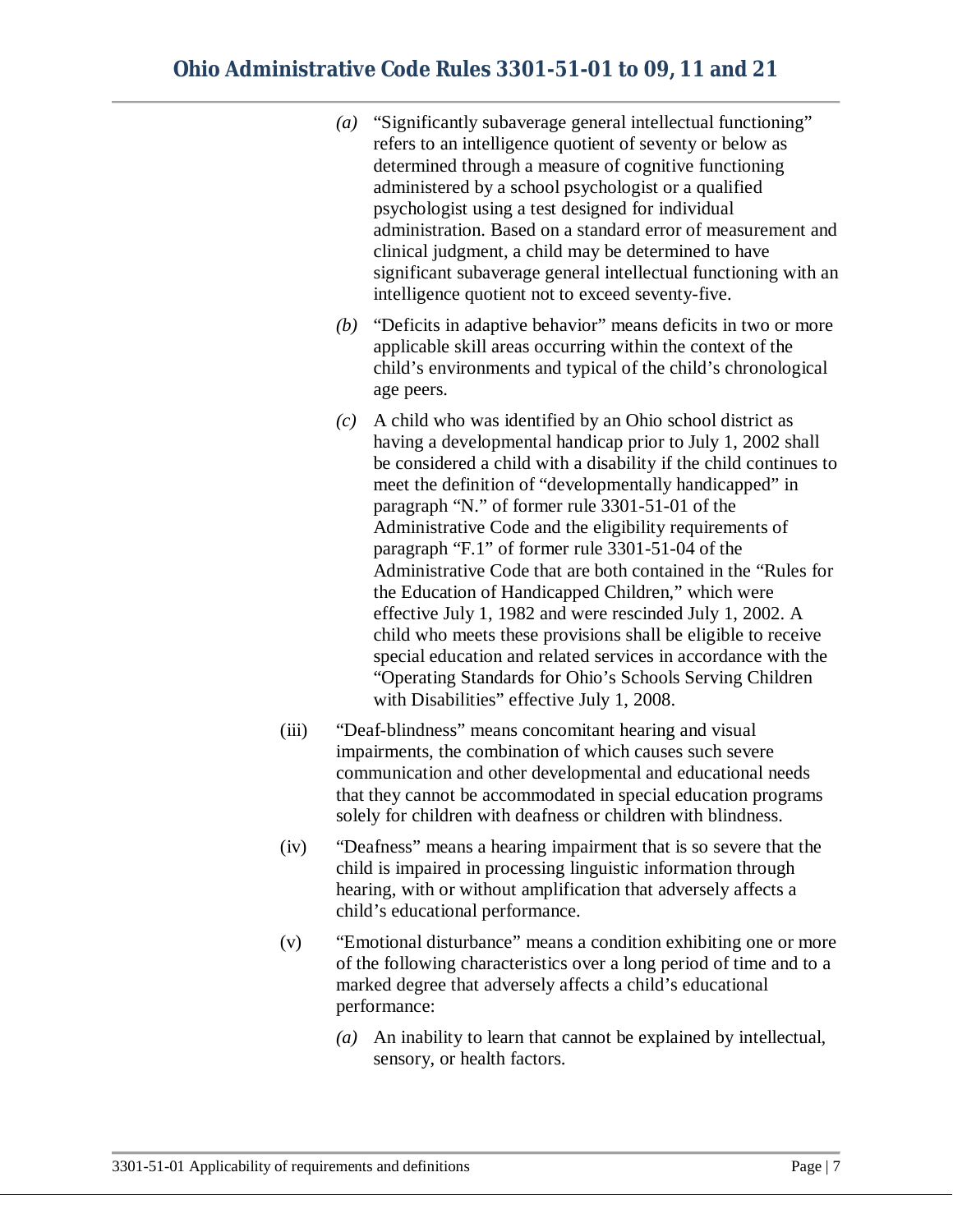- *(b)* An inability to build or maintain satisfactory interpersonal relationships with peers and teachers.
- *(c)* Inappropriate types of behavior or feelings under normal circumstances.
- *(d)* A general pervasive mood of unhappiness or depression.
- *(e)* A tendency to develop physical symptoms or fears associated with personal or school problems.
- *(f)* Emotional disturbance includes schizophrenia. The term does not apply to children who are socially maladjusted, unless it is determined that they have an emotional disturbance under paragraph  $(B)(10)(d)(v)$  of this rule.
- (vi) "Hearing impairment" means an impairment in hearing, whether permanent or fluctuating, that adversely affects a child's educational performance but that is not included under the definition of deafness in this rule.
- (vii) "Multiple disabilities" means concomitant impairments (such as mental retardation-blindness or mental retardation-orthopedic impairment), the combination of which causes such severe educational needs that they cannot be accommodated in special education programs solely for one of the impairments. "Multiple disabilities" does not include deaf-blindness.
- (viii) "Orthopedic impairment" means a severe orthopedic impairment that adversely affects a child's educational performance. The term includes impairments caused by a congenital anomaly, impairments caused by disease (e.g., poliomyelitis, bone tuberculosis), and impairments from other causes (e.g., cerebral palsy, amputations, and fractures or burns that cause contractures).
- (ix) "Other health impairment" means having limited strength, vitality, or alertness, including a heightened alertness to environmental stimuli, that results in limited alertness with respect to the educational environment, that:
	- *(a)* Is due to chronic or acute health problems such as asthma, attention deficit disorder or attention deficit hyperactivity disorder, diabetes, epilepsy, a heart condition, hemophilia, lead poisoning, leukemia, nephritis, rheumatic fever, sickle cell anemia, and Tourette syndrome; and
	- *(b)* Adversely affects a child's educational performance.
- (x) Specific learning disability.
	- *(a)* General. "Specific learning disability" means a disorder in one or more of the basic psychological processes involved in understanding or in using language, spoken or written, that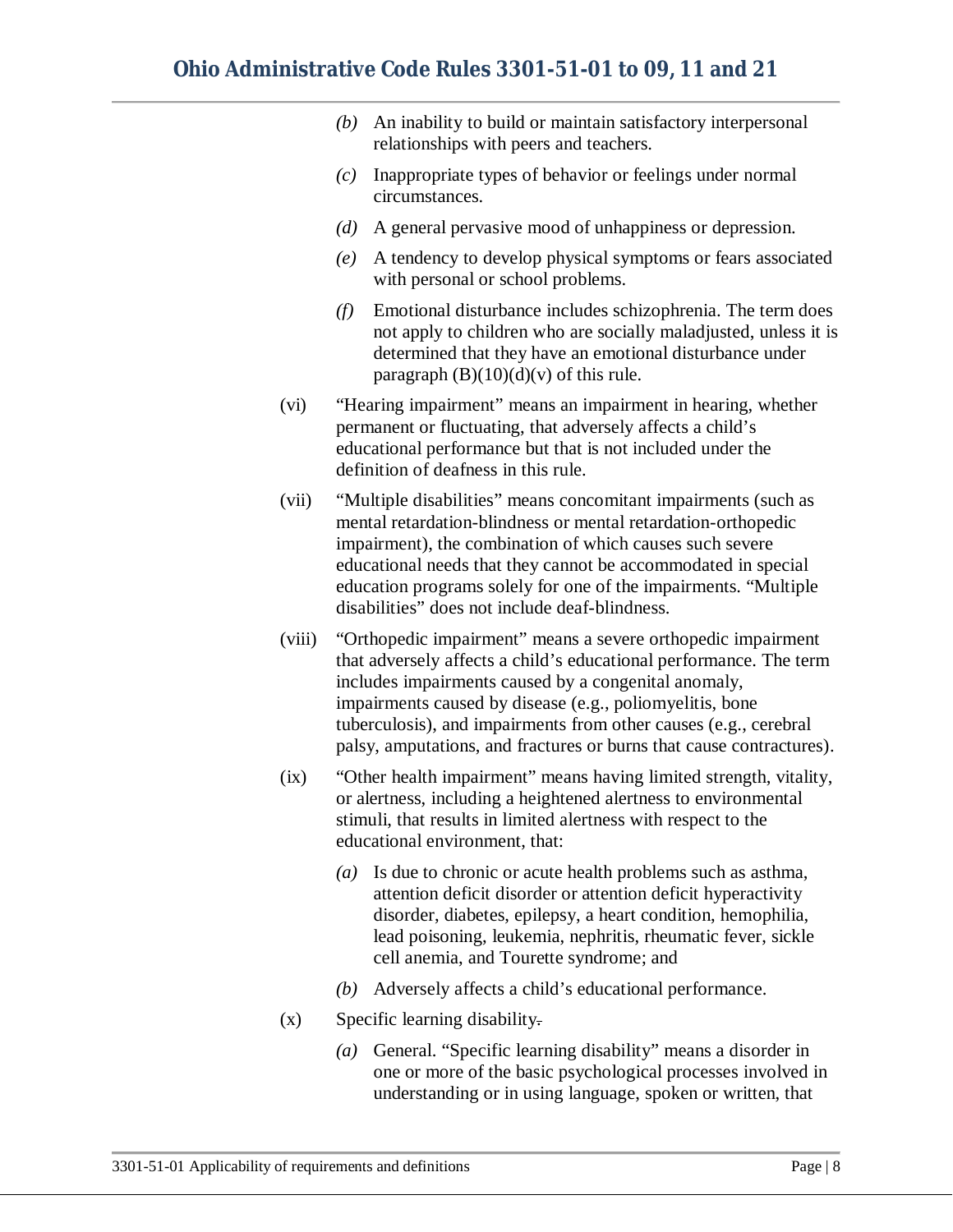may manifest itself in the imperfect ability to listen, think, speak, read, write, spell, or to do mathematical calculations, including conditions such as perceptual disabilities, brain injury, minimal brain dysfunction, dyslexia, and developmental aphasia.

- *(b)* Disorders not included. Specific learning disability does not include learning problems that are primarily the result of visual, hearing, or motor disabilities, of intellectual disability, of emotional disturbance, or of environmental, cultural, or economic disadvantage.
- (xi) "Speech or language impairment" means a communication disorder, such as stuttering, impaired articulation, a language impairment, or a voice impairment, that adversely affects a child's educational performance.
- (xii) "Traumatic brain injury" means an acquired injury to the brain caused by an external physical force or by other medical conditions, including but not limited to stroke, anoxia, infectious disease, aneurysm, brain tumors and neurological insults resulting from medical or surgical treatments. The injury results in total or partial functional disability or psychosocial impairment or both, that adversely affects a child's educational performance. The term applies to open or closed head injuries, as well as to other medical conditions that result in acquired brain injuries. The injuries result in impairments in one or more areas such as cognition; language; memory; attention; reasoning; abstract thinking; judgment; problem-solving; sensory, perceptual, and motor abilities; psychosocial behavior; physical functions; information processing; and speech. The term does not apply to brain injuries that are congenital or degenerative, or to brain injuries induced by birth trauma. This definition replaces the definition of traumatic brain injury in 34 C.F.R. 300.8(c)(12) (October 13, 2006) and shall be used instead whenever the federal regulations at 34 C.F.R. Part 300 (October 13, 2006), state statutes at Chapter 3323. of the Revised Code, or the state rules in Chapter 3301-51 of the Administrative Code refer to traumatic brain injury.
- (xiii) "Visual impairment" including blindness means an impairment in vision that, even with correction, adversely affects a child's educational performance.
	- *(a)* The term "visual impairment" includes both partial sight and blindness.
	- *(b)* The term "visual impairment" does not include a disorder in one or more of the basic psychological processes, such as perceptual disabilities, brain injury, minimal brain dysfunction, dyslexia, and developmental aphasia.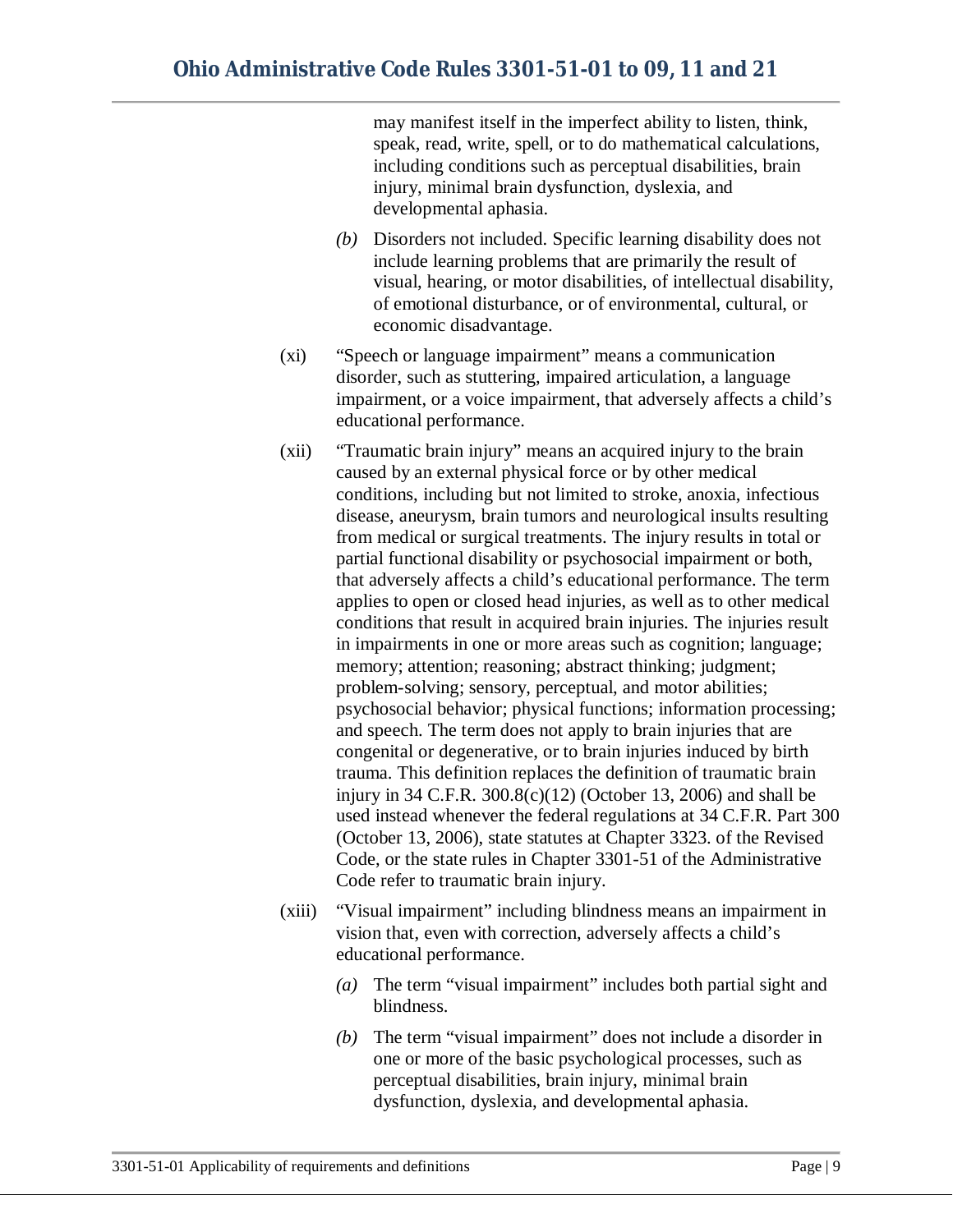- (11) "Community school" means a public school, created in accordance with Chapter 3314. of the Revised Code, that is independent of any school district and part of the state's program of education. Community schools shall be considered school districts for the purposes of this chapter of the Administrative Code.
- (12) "Consent" means that:
	- (a) The parent has been fully informed of all information relevant to the activity for which consent is sought, in the parent's native language, or other mode of communication;
	- (b) The parent understands and agrees in writing to the carrying out of the activity for which the parent's consent is sought, and the consent describes that activity and lists the records (if any) that will be released and to whom; and
		- (i) The parent understands that the granting of consent is voluntary on the part of the parent and may be revoked at any time.
		- (ii) If a parent revokes consent, that revocation is not retroactive (i.e., it does not negate an action that has occurred after the consent was given and before the consent was revoked).
- (13) "Core academic subjects" means English, reading or language arts, mathematics, science, foreign languages, civics and government, economics, arts, history, and geography. This term does not refer to "Ohio Core Curriculum."
- (14) "County board of developmental disabilities" (county board of DD) means a county board of developmental disabilities as provided by section 5126.02 of the Revised Code.
- (15) "Day" means calendar day unless otherwise indicated as business day or school day.
	- (a) "Business day" means Monday through Friday, except for federal and state holidays (unless holidays are specifically included in the designation of business day).
	- (b) "School day" means any day, including a partial day that children are in attendance at school for instructional purposes. School day has the same meaning for all children in school, including children with and without disabilities.
- (16) "Destruction" means physical destruction or removal of personal identifiers from information so that the information is no longer personally identifiable.
- (17) "Education records" means the type of records covered under the definition of "education records" in 34 C.F.R. Part 99 (January 14, 2013) (the regulations implementing the Family Educational Rights and Privacy Act of 1974, August 1974, 20 U.S.C. 1232g (FERPA)). Under that definition, the term "education records" means those records that are directly related to a student and are maintained by an educational agency or institution or by a party acting for the agency or institution. The term does not include the type of records which are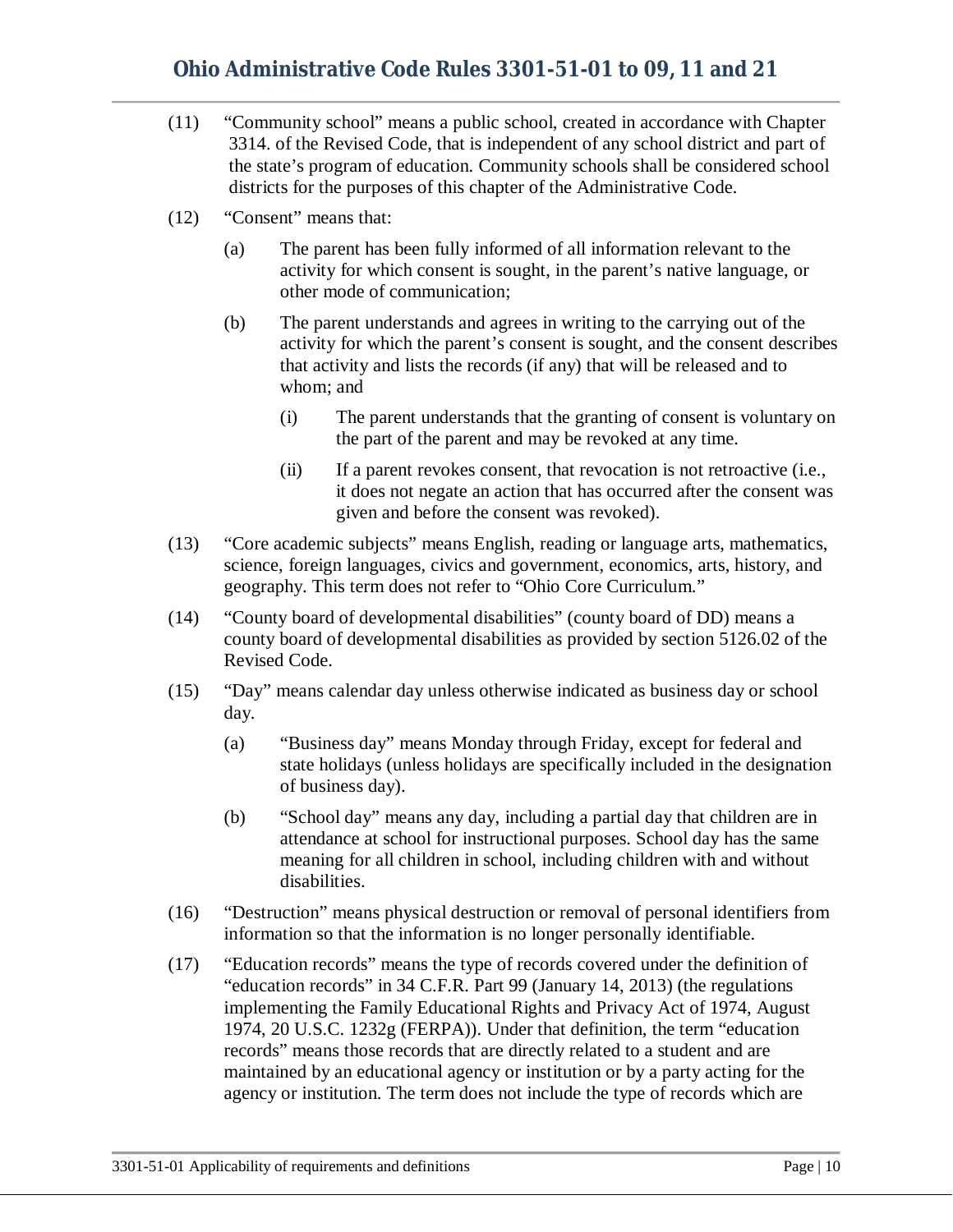listed and described as records excluded from that definition under 34 C.F.R. 99.3(b)(1) to 34 C.F.R. 99.3(b)(5) (January 14, 2013).

- (18) "Elementary school" means a nonprofit institutional day or residential school, including an elementary community school, that provides elementary education, as determined under state law.
- (19) "Equipment" means:
	- (a) Machinery, utilities, and built-in equipment, and any necessary enclosures or structures to house the machinery, utilities, or equipment; and
	- (b) All other items necessary for the functioning of a particular facility as a facility for the provision of educational services, including items such as instructional equipment and necessary furniture; printed, published, and audio-visual instructional materials; telecommunications, sensory, and other technological aids and devices; and books, periodicals, documents, and other related materials.
- (20) "Evaluation" means procedures used in accordance with rule 3301-51-06 of the Administrative Code for evaluations to determine whether a child has a disability and the nature and extent of the special education and related services that the child needs.
- (21) "Initial Evaluation team" means the parents and a group of qualified professionals.
- (22) "Evaluation team for a child suspected of having a specific learning disability" means the parents and a group of qualified professionals, which must include:
	- (a) The child's regular teacher; or
	- (b) If the child does not have a regular education teacher, a regular classroom teacher qualified to teach a child of the child's age; or
	- (c) For a child of less than school-age, an individual qualified by the Ohio Department of Education to teach a child of the child's age; and
	- (d) At least one person qualified to conduct individual diagnostic examinations of children, such as a school psychologist, speech-language pathologist, or remedial teacher.
- (23) "Re-evaluation team" means the IEP team and other qualified professionals.
- (24) "Excess costs" means those costs that are in excess of the average annual perstudent expenditure in a school district during the preceding school year for an elementary school or secondary school student, as may be appropriate, and that must be computed after deducting:
	- (a) Amounts received:
		- (i) Under Part B of the IDEA;
		- (ii) Under Part A of Title I of the Elementary and Secondary Education Act of 1965, as amended and reauthorized by the No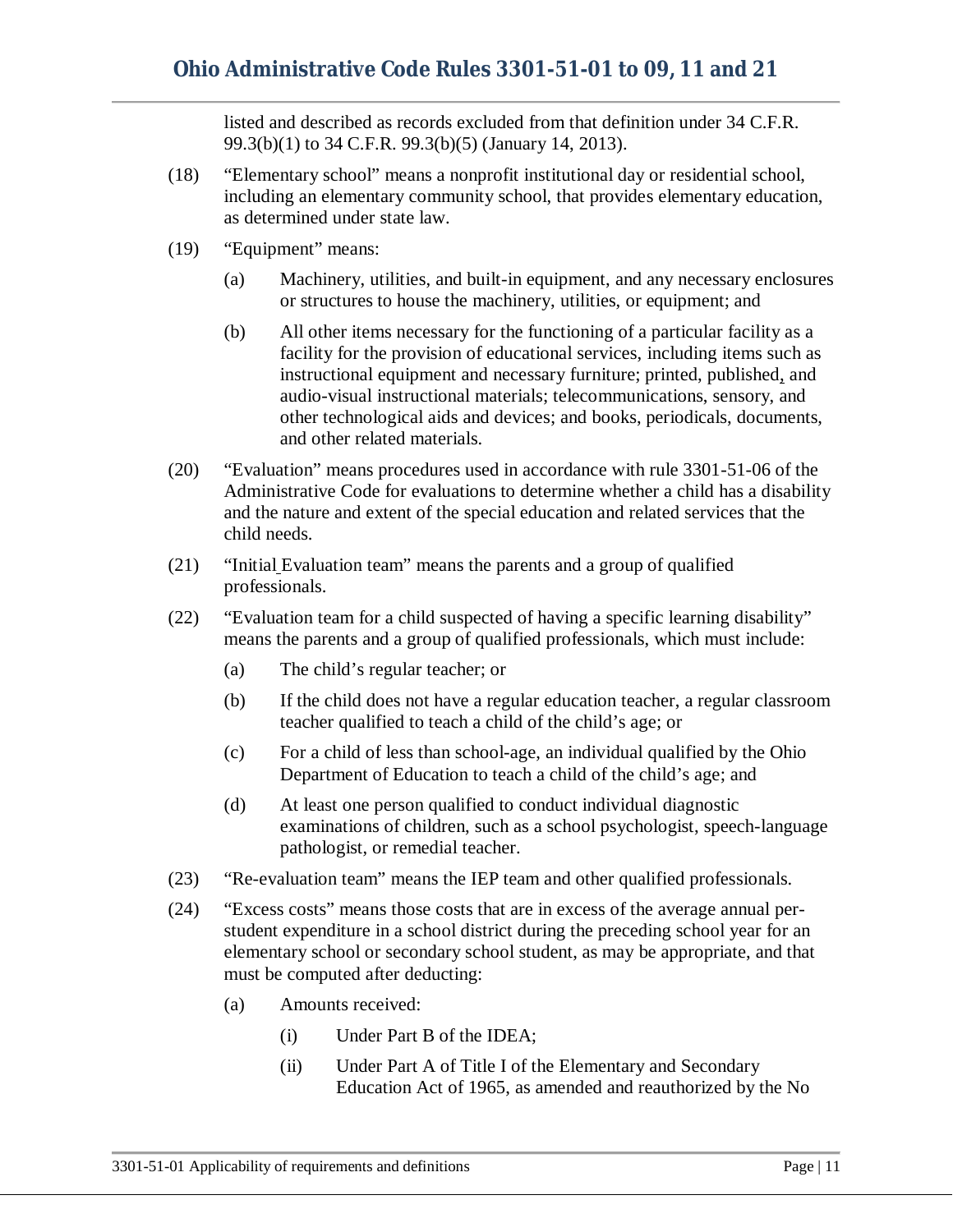Child Left Behind Act of 2001, January 2002, 20 U.S.C. 6301 (ESEA); and

- (iii) Under Parts A and B of Title III of the ESEA and;
- (b) Any state or local funds expended for programs that would qualify for assistance under any of the acts described in paragraph  $(B)(24)(a)$  of this rule, but excluding any amounts for capital outlay or debt service. (See appendix A to Part 300 of the IDEA for an example of how excess costs must be calculated.)
- (25) "Free appropriate public education" or FAPE means special education and related services that:
	- (a) Are provided at public expense, under public supervision and direction, and without charge;
	- (b) Meet the standards of the Ohio department of education, including the requirements of this rule;
	- (c) Include an appropriate preschool, elementary school, or secondary school education in the state involved; and
	- (d) Are provided in conformity with an IEP that meets the requirements of rule 3301-51-07 of the Administrative Code for individualized education programs.
- (26) "General curriculum" refers to the same curriculum that is used with children without disabilities.
- (27) "General education" means a learning environment that provides a community of students with the opportunity to acquire skills and knowledge necessary to meet state and local performance objectives.
- (28) "Help Me Grow" means a system of early intervention services for infants and toddlers with disabilities which are provided, in accordance with Part C of the IDEA, federal regulations, state law, and state rules, by the lead agency selected by the governor of the state.
- (29) Highly qualified special education teacher:
	- (a) Requirements for special education teachers teaching core academic subjects. For any public elementary or secondary school special education teacher teaching core academic subjects, the term "highly qualified" has the meaning given the term in Section 9101 of the Elementary and Secondary Education Act of 1965, as amended and reauthorized by the No Child Left Behind Act of 2001, January 2002, 20 U.S.C. 6301 (ESEA) and 34 C.F.R. 200.56 (July 1, 2007), except that the requirements for highly qualified also:
		- (i) Include the requirements described in paragraph  $(B)(29)(b)$  of this rule; and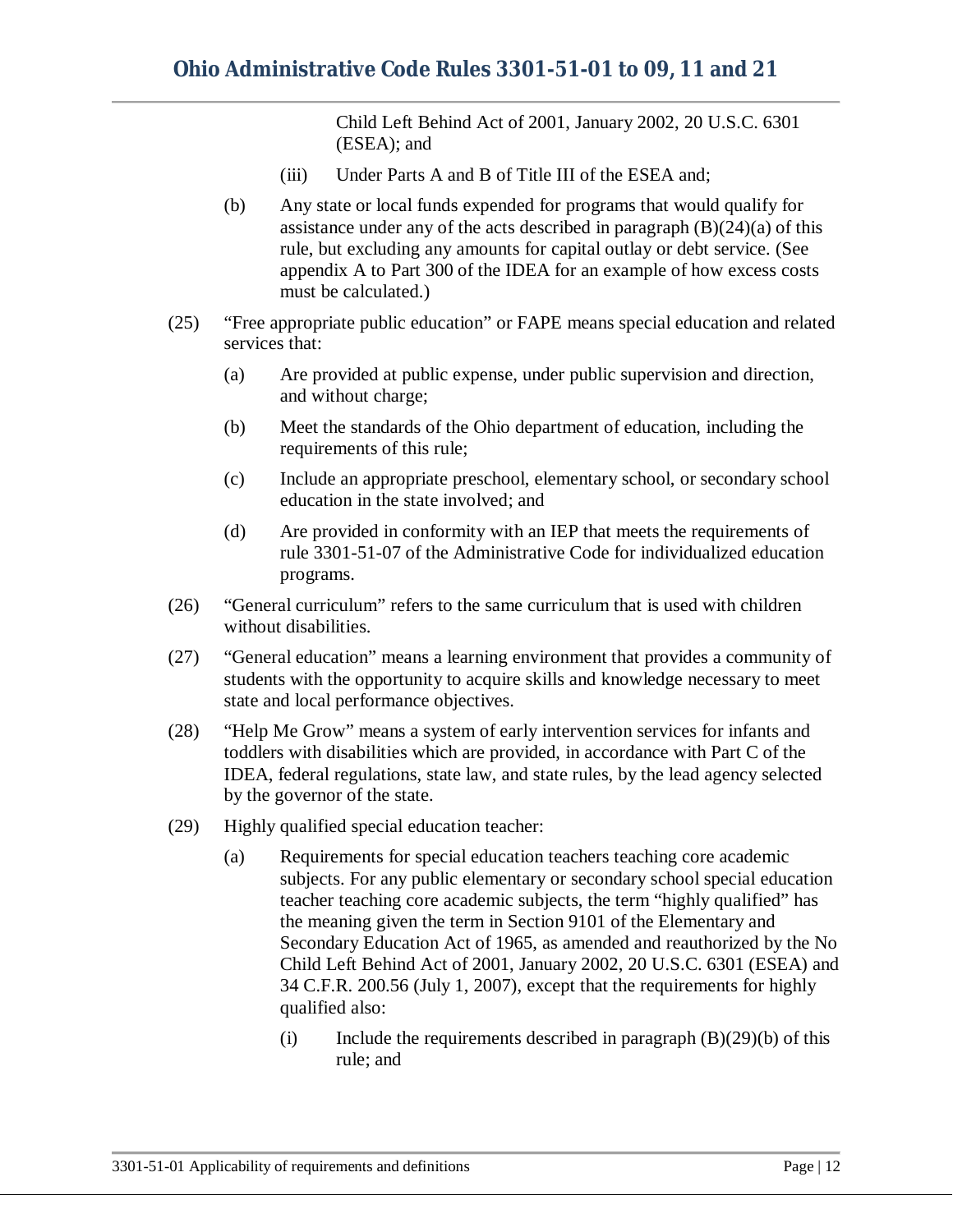- (ii) Include the option for teachers to meet the requirements of Section 9101 of the ESEA by meeting the requirements of paragraphs  $(B)(29)(c)$  and  $(B)(29)(d)$  of this rule.
- (b) Requirements for special education teachers in general
	- (i) When used with respect to any public elementary school or secondary school special education teacher who is teaching in the state, highly qualified requires that:
		- *(a)* The teacher has obtained full state certification as a special education teacher (including certification obtained through alternative routes to certification), or passed the state special education teacher licensing examination, and holds a license to teach in the state as a special education teacher, except that when used with respect to any teacher teaching in a community school, "highly qualified" means that the teacher meets the certification or licensing requirements, if any, set forth in the state's community school law;
		- *(b)* The teacher has not had special education certification or licensure requirements waived on an emergency, temporary, or provisional basis; and
		- *(c)* The teacher holds at least a bachelor's degree.
	- (ii) A teacher will be considered to meet the standard in paragraph  $(B)(29)(b)(i)(a)$  of this rule if that teacher is participating in an alternative route to special education certification program under which:
		- *(a)* The teacher:
			- *(i)* Receives high-quality professional development that is sustained, intensive, and classroom-focused in order to have a positive and lasting impact on classroom instruction, before and while teaching;
			- *(ii)* Participates in a program of intensive supervision that consists of structured guidance and regular ongoing support for teachers or a teacher mentoring program;
			- *(iii)* Assumes functions as a teacher only for a specified period of time not to exceed three years; and
			- *(iv)* Demonstrates satisfactory progress toward full certification as prescribed by the state; and
		- *(b)* The state ensures, through its certification and licensure process, that the provisions in paragraph  $(B)(29)(b)(ii)(a)$  of this rule are met.
	- (iii) Any public elementary school or secondary school special education teacher teaching in Ohio, who is not teaching a core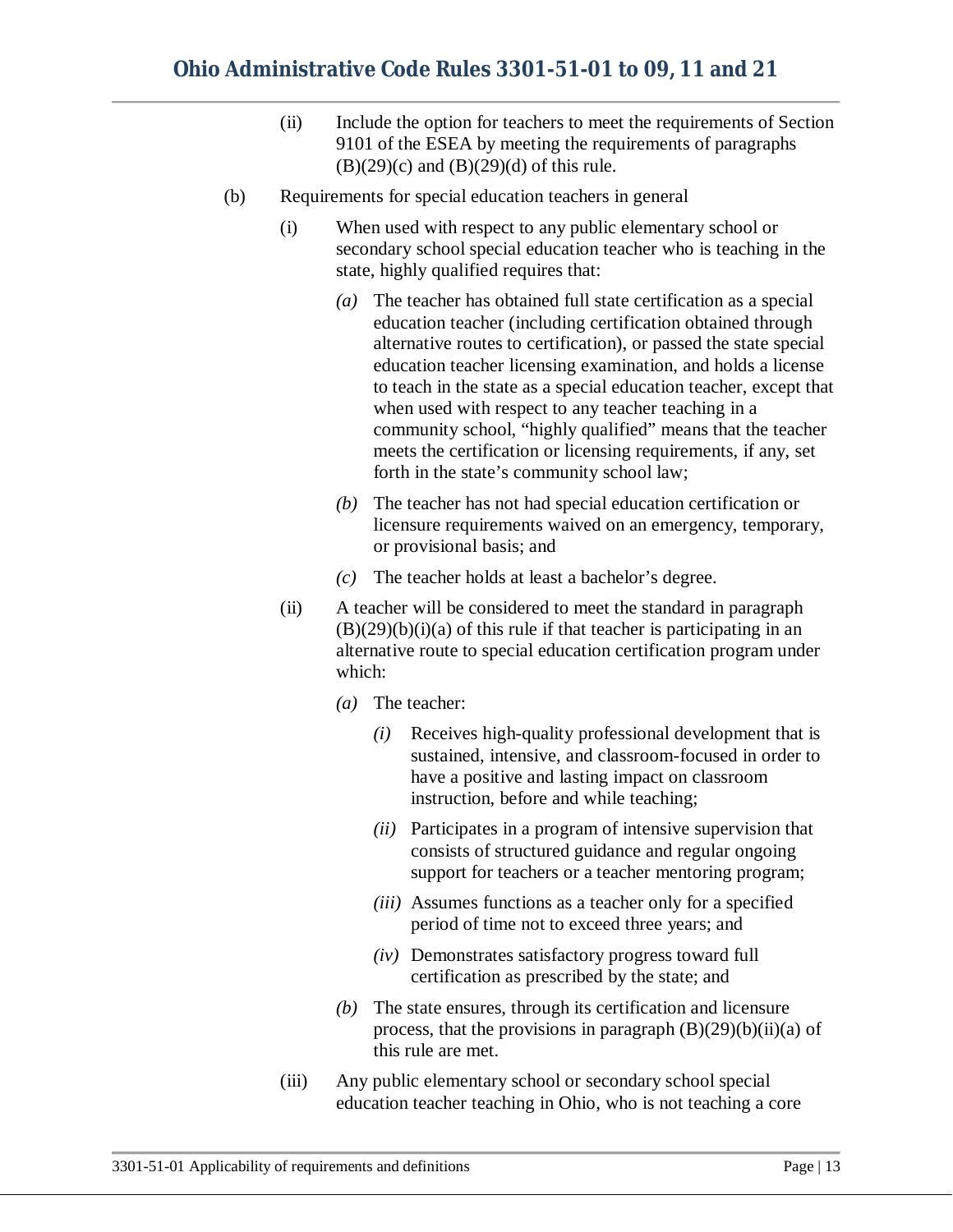academic subject, is highly qualified if the teacher meets the requirements in paragraph  $(B)(29)(b)(i)$  or the requirements in paragraphs  $(B)(29)(b)(i)(c)$  and  $(B)(29)(b)(ii)$  of this rule.

(c) Requirements for special education teachers teaching to alternate achievement standards

> When used with respect to a special education teacher who teaches core academic subjects exclusively to children who are assessed against alternate achievement standards established under 34 C.F.R. 200.1(d) (July 1, 2007), "highly qualified" means the teacher, whether new or not new to the profession, may either:

- (i) Meet the applicable requirements of Section 9101 of the ESEA and 34 C.F.R. 200.56 (July 1, 2007) for any elementary, middle, or secondary school teacher who is new or not new to the profession; or
- (ii) Meet the requirements of paragraph  $(B)$  or  $(C)$  of Section 9101(23) of the ESEA as applied to an elementary school teacher, or, in the case of instruction above the elementary level, meet the requirements of paragraph (B) or (C) of Section 9101(23) of the ESEA as applied to an elementary school teacher and have subject matter knowledge appropriate to the level of instruction being provided and needed to effectively teach to those standards, as determined by the state.
- (d) Requirements for special education teachers teaching multiple subjects

Subject to paragraph (B)(29)(e) of this rule, when used with respect to a special education teacher who teaches two or more core academic subjects exclusively to children with disabilities, "highly qualified" means that the teacher may either:

- (i) Meet the applicable requirements of Section 9101 of the ESEA and 34 C.F.R. 200.56(b) or (c) (July 1, 2007);
- (ii) In the case of a teacher who is not new to the profession, demonstrate competence in all the core academic subjects in which the teacher teaches in the same manner as is required for an elementary, middle, or secondary school teacher who is not new to the profession under 34 C.F.R. 200.56(c) (July 1, 2007) which may include a single, high objective uniform state standard of evaluation (HOUSSE) covering multiple subjects; or
- (iii) In the case of a new special education teacher who teaches multiple subjects and who is highly qualified in mathematics, language arts, or science, demonstrate, not later than two years after the date of employment, competence in the other core academic subjects in which the teacher teaches in the same manner as is required for an elementary, middle, or secondary school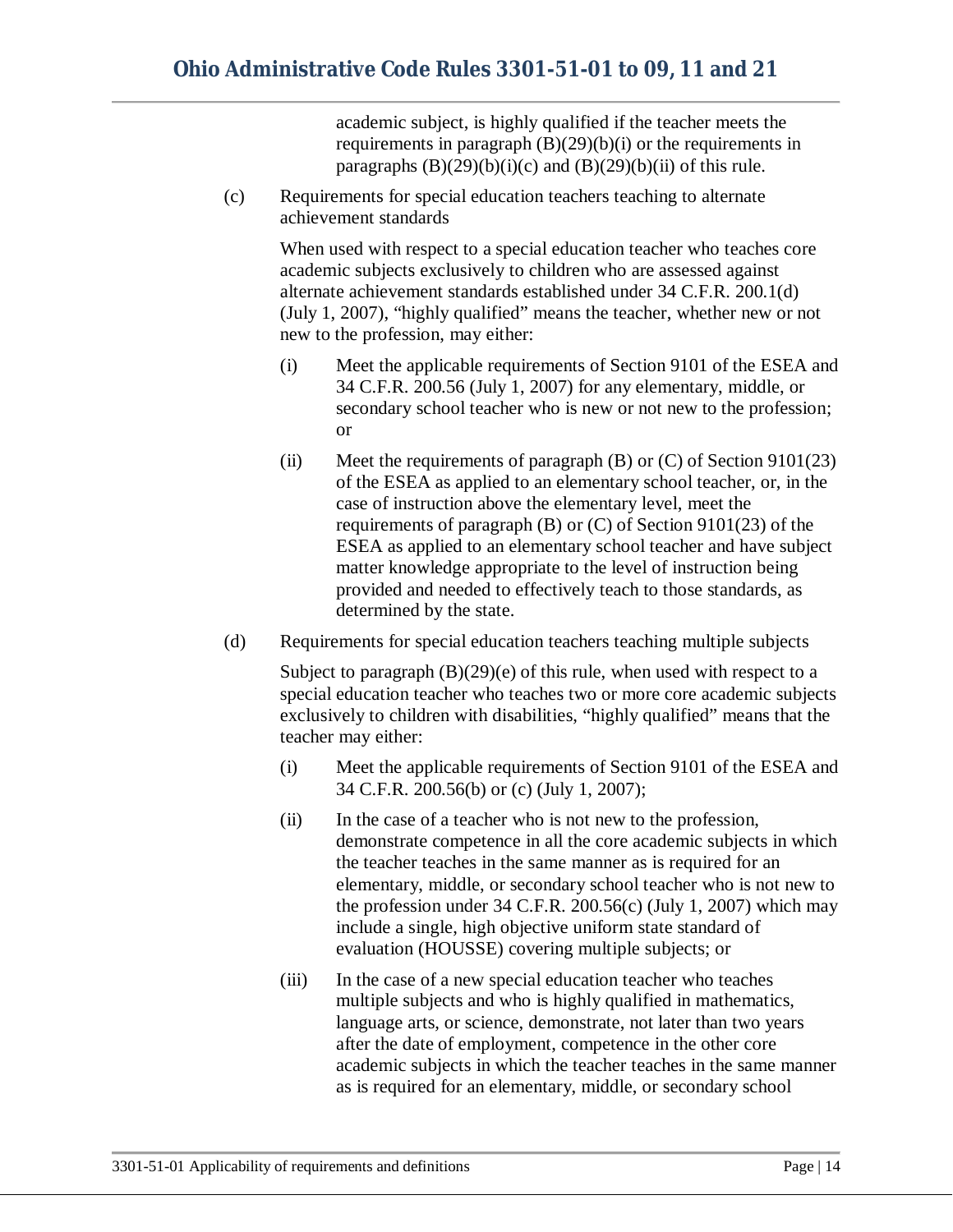teacher under  $34$  C.F.R. 200.56(c) (July 1, 2007), which may include a single HOUSSE covering multiple subjects.

(e) Separate HOUSSE standards for special education teachers

Provided that any adaptations of the state's HOUSSE would not establish a lower standard for the content knowledge requirements for special education teachers and meets all the requirements for a HOUSSE for regular education teachers:

- (i) A state may develop a separate HOUSSE for special education teachers; and
- (ii) The standards described in paragraph  $(B)(29)(e)(i)$  of this rule may include single HOUSSE evaluations that cover multiple subjects.
- (f) Rule of construction

Notwithstanding any other individual right of action that a parent or student may maintain under this rule, nothing in this rule shall be construed to create a right of action on behalf of an individual student or class of students for the failure of a particular Ohio department of education or school district employee to be highly qualified, or to prevent a parent from filing a complaint under rule 3301-51-05 of the Administrative Code about staff qualifications with the Ohio department of education as provided for under this rule.

- (g) Applicability of definition to ESEA; and clarification of new special education teacher
	- (i) A teacher who is highly qualified under this rule is considered highly qualified for purposes of the ESEA.
	- (ii) For purposes of paragraph  $(B)(29)(d)(iii)$  of this rule, a fully certified regular education teacher who subsequently becomes fully certified or licensed as a special education teacher is a new special education teacher when first hired as a special education teacher.
- (h) Nonpublic school teachers not covered

The requirements in this rule do not apply to teachers hired by nonpublic elementary schools and secondary schools including nonpublic school teachers hired or contracted by school districts to provide equitable services to parentally placed nonpublic school children with disabilities under rule 3301-51-08 of the Administrative Code.

- (30) "Homeless children" has the meaning given the term homeless children and youths in Section 725 (42 U.S.C. 11434a) of the McKinney-Vento Homeless Assistance Act, as amended and specified in Title X, Part C, of the No Child Left Behind Act of 2001, January 2002, 42 U.S.C. 11431.
- (31) "Include" means that the items named are not all of the possible items that are covered, whether like or unlike the ones named.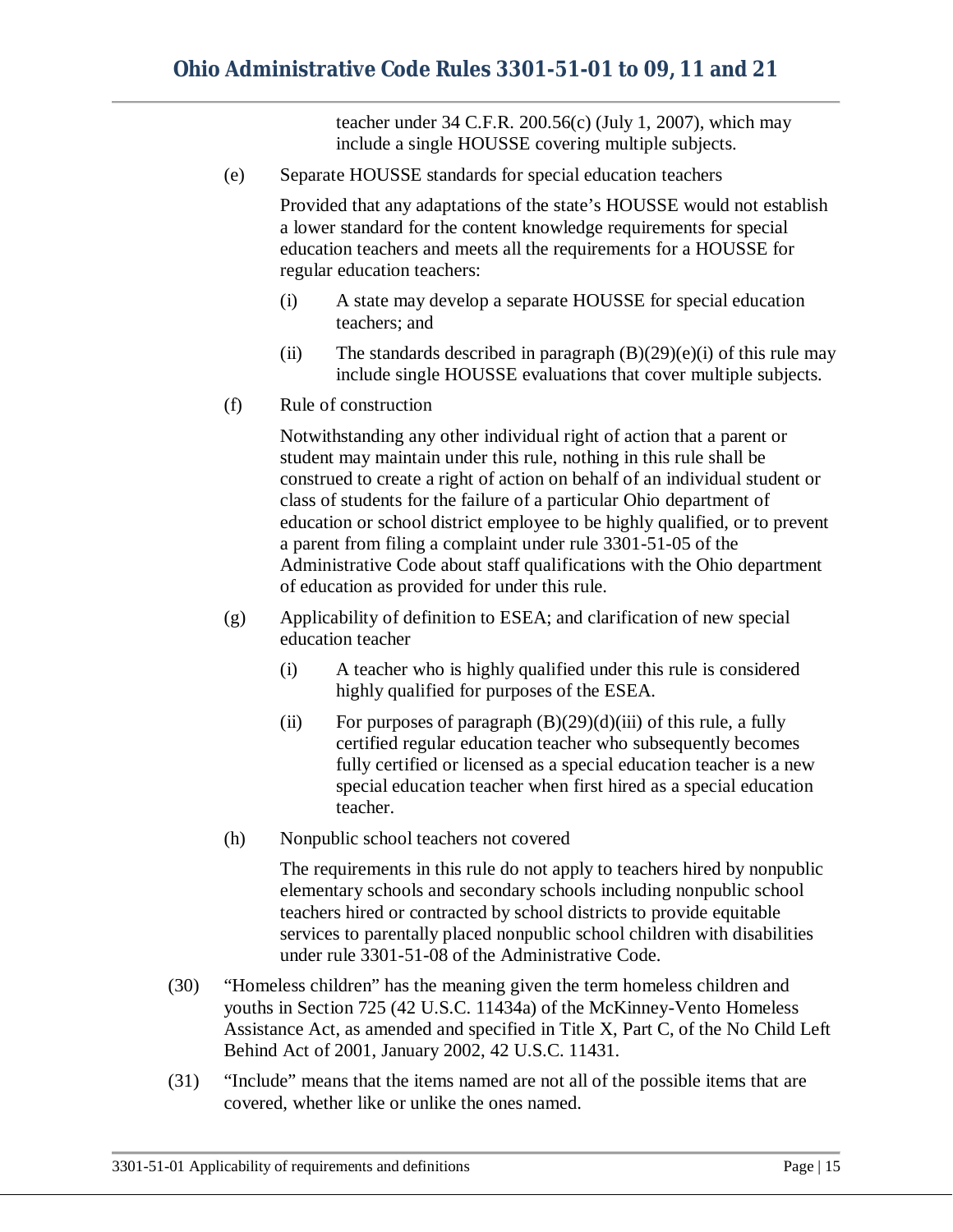- (32) "Independent educational evaluation" means an evaluation conducted by a qualified examiner who is not employed by the school district responsible for the education of the child in question.
- (33) "Individualized education program" or IEP means a written statement for a child with a disability that is developed, reviewed, and revised in accordance with rule 3301-51-07 of the Administrative Code.
- (34) "Individualized education program team" or IEP team means a group of individuals described in paragraph (I) of rule 3301-51-07 of the Administrative Code that is responsible for developing, reviewing, or revising an IEP for a child with a disability.
- (35) "Institution of higher education":
	- (a) Has the meaning given the term in Section 101 of the Higher Education Act of 1965, as amended and specified in the Higher Education Amendments of 1998, January 1998, 20 U.S.C. 1021 (HEA); and
	- (b) Also includes any community college receiving funds from the secretary of the interior under the Tribally Controlled Community College or University Assistance Act of 1978 (renamed Tribally Controlled College or University Assistance Act of 1978), October 1978, 25 U.S.C. 1801.
- (36) "Itinerant services for a preschool child who is eligible for special education services" means services provided by intervention specialists or related services personnel which occur in the setting where the child, the child and parent(s), or the child and caregiver are located as opposed to services provided at a centralized location.
- (37) "Limited English proficient" has the meaning given the term in Section 9101(25) of the Elementary and Secondary Education Act of 1965, as amended and reauthorized by the No Child Left Behind Act of 2001, January 2002, 20 U.S.C. 6301 (ESEA).
- (38) Native language:
	- (a) When used with respect to an individual who is limited English proficient, "native language" means the following:
		- (i) The language normally used by that individual, or, in the case of a child, the language normally used by the parents of the child, except as provided in paragraph  $(B)(38)(a)(ii)$  of this rule.
		- (ii) In all direct contact with a child (including evaluation of the child), the language normally used by the child in the home or learning environment.
	- (b) For an individual with deafness or blindness, or for an individual with no written language, the mode of communication is that normally used by the individual (such as sign language, braille, or oral communication).
- (39) "Non-chartered nonpublic school" means a school that is not chartered or seeking a charter from the state board of education because of truly held religious beliefs.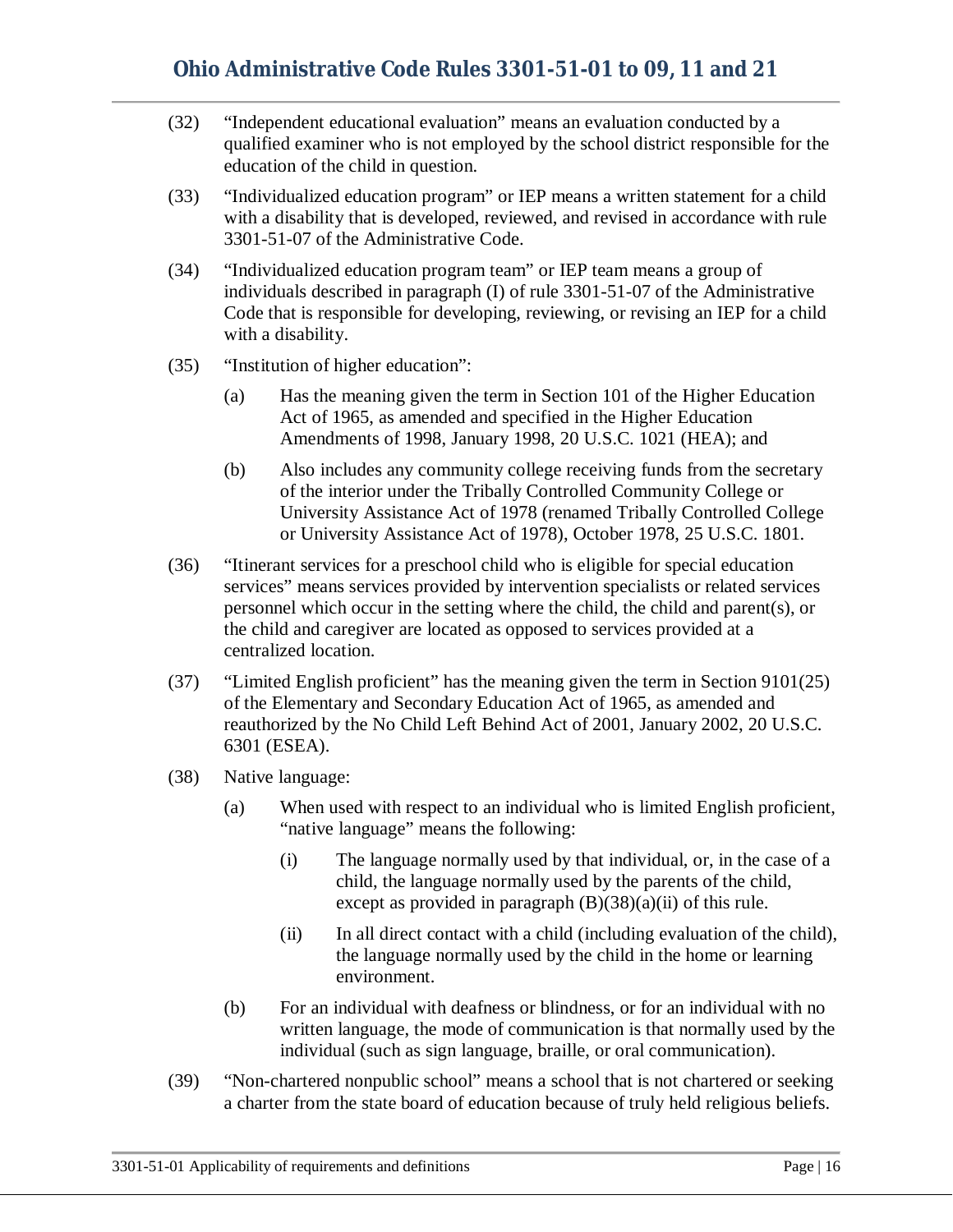Such school shall annually certify in a report to the parents of its pupils that the school meets Ohio minimum standards for non-chartered, non-tax supported schools cited in the "Operating Standards for Ohio's Elementary and Secondary Schools" in paragraphs (A) to (H) of rule 3301-35-12 of the Administrative Code.

- (40) "Nonpublic school" means a private school which is recognized by the Ohio department of education as either a chartered school as defined in section 3301.16 of the Revised Code or a non-chartered school as described in rule 3301-35-08 of the Administrative Code. This definition shall apply whenever the term "private school" is used in the federal regulations at 34 C.F.R. Part 300 (October 13, 2006) or whenever the term "nonpublic school" is used in this chapter of the Administrative Code or in guidelines issued by the Ohio department of education for each school district to provide equitable services for children who are attending nonpublic schools located within the school district.
- (41) "Objective" means a smaller, more manageable learning task that a child must master as a step toward achieving an annual goal. Objectives break the skills described in the annul goal into discrete components that, when mastered, allow the child to successfully obtain the goal.
- (42) "Other educational agency" means a joint vocational school district; department; division; bureau; office; institution; board; commission; committee; authority; or other state or local agency, other than a school district or an agency administered by the department of developmental disabilities, that provides or seeks to provide special education or related services to children with disabilities.
- (43) "Paraprofessional services" include services provided by school, county board of DD, and other educational agency employees who are adequately trained to assist in the provision of special education and related services to children with disabilities. Paraprofessionals work under the supervision of teachers, intervention specialists, and/or related service providers. Other titles used to identify these service providers include teacher assistants, educational aides, school psychology aides, occupational therapy assistants, physical therapist assistants, and job coaches.
- (44) "Parent" means:
	- (a) A biological or adoptive parent of a child but not a foster parent of a child;
	- (b) A guardian generally authorized to act as the child's parent, or authorized to make educational decisions for the child (but not the state if the child is a ward of the state);
	- (c) An individual acting in the place of a biological or adoptive parent (including a grandparent, stepparent, or other relative) with whom the child lives, or an individual who is legally responsible for the child's welfare; or
	- (d) A surrogate parent who has been appointed in accordance with rule 3301- 51-05 of the Administrative Code.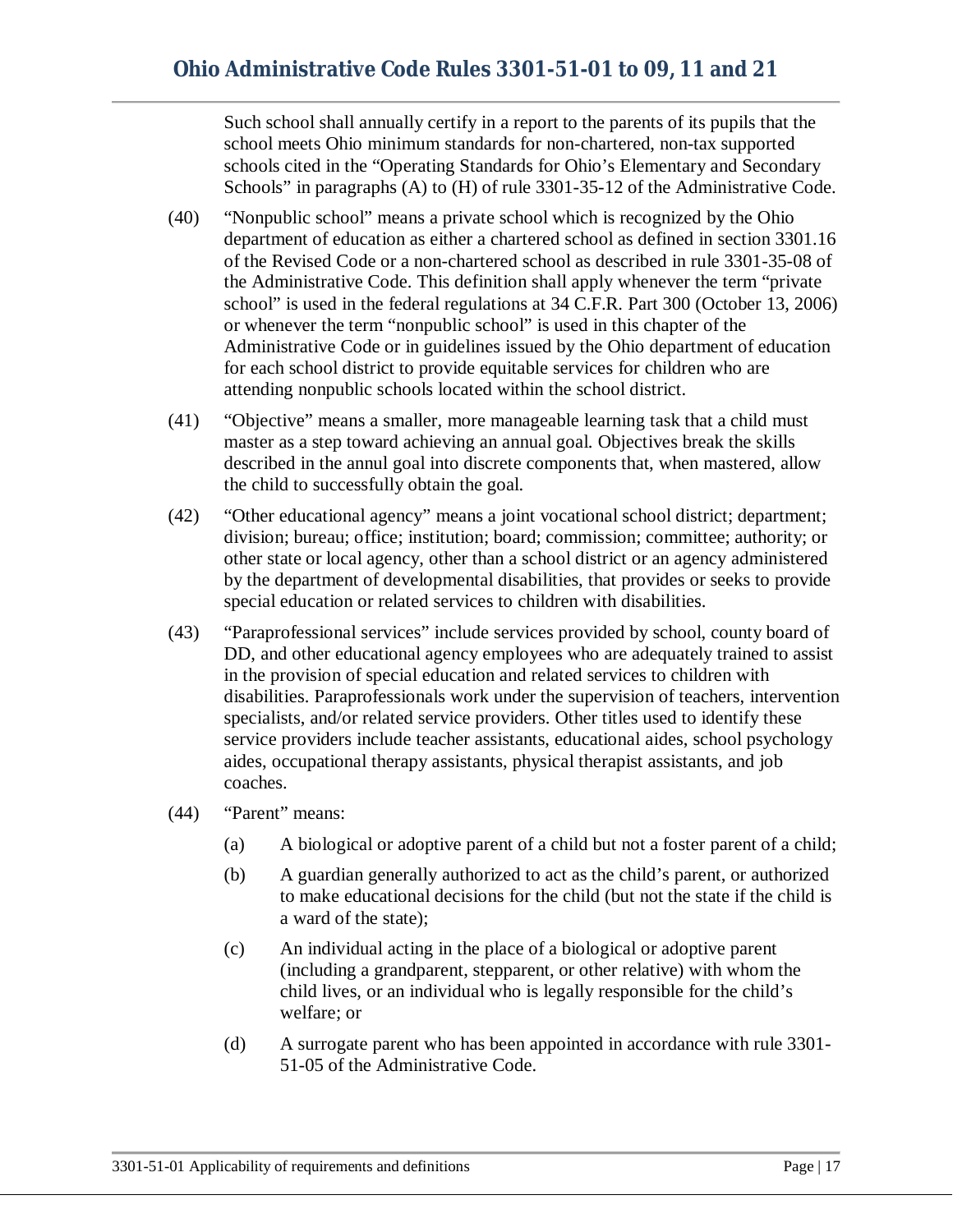- (e) Except as provided in paragraph (B)(44)(f) of this rule, the biological or adoptive parent, when attempting to act as the parent under this rule and when more than one party is qualified under this rule to act as a parent, must be presumed to be the parent for purposes of this chapter of the Administrative Code unless the biological or adoptive parent does not have legal authority to make educational decisions for the child.
- (f) If a judicial decree or order identifies a specific person or persons under paragraphs  $(B)(44)(a)$  to  $(B)(44)(c)$  of this rule to act as the parent of a child or to make educational decisions on behalf of a child, then such person or persons shall be determined to be the parent for purposes of this rule.
- (45) "Parent mentor" means a parent of a child with a disability employed by a school district to assist education personnel and families by providing training, support, and information services.
- (46) "Parent training and information center" means a center assisted under Sections 671 or 672 of the IDEA.
- (47) "Parentally placed nonpublic school children with disabilities" means children with disabilities enrolled by their parents in nonpublic, including religious, schools or facilities that meet the definition of elementary school or secondary school in this rule, other than children with disabilities in nonpublic schools who are placed or referred by public agencies.
- (48) "Participating agency" means any agency or institution that collects, maintains, or uses personally identifiable information, or from which information is obtained, under Part B of the IDEA.
- (49) "Personally identifiable" means information that contains:
	- (a) The name of the child, the child's parent, or other family member;
	- (b) The address of the child;
	- (c) A personal identifier, such as the child's social security number or student number; or
	- (d) A list of personal characteristics or other information that would make it possible to identify the child with reasonable certainty.
- (50) "Preschool child who is eligible for special education services" means a child who:
	- (a) Is at least three years of age and not six years of age; and
	- (b) Meets the definition of a "child with a disability" in paragraph (B)(10) of this rule or, at the discretion of the school district, is a child who:
		- (i) Is experiencing developmental delays, as defined in rule 3301-51- 11 of the Administrative Code and as measured by appropriate diagnostic instruments and procedures, in one or more of the following areas: physical development, cognitive development,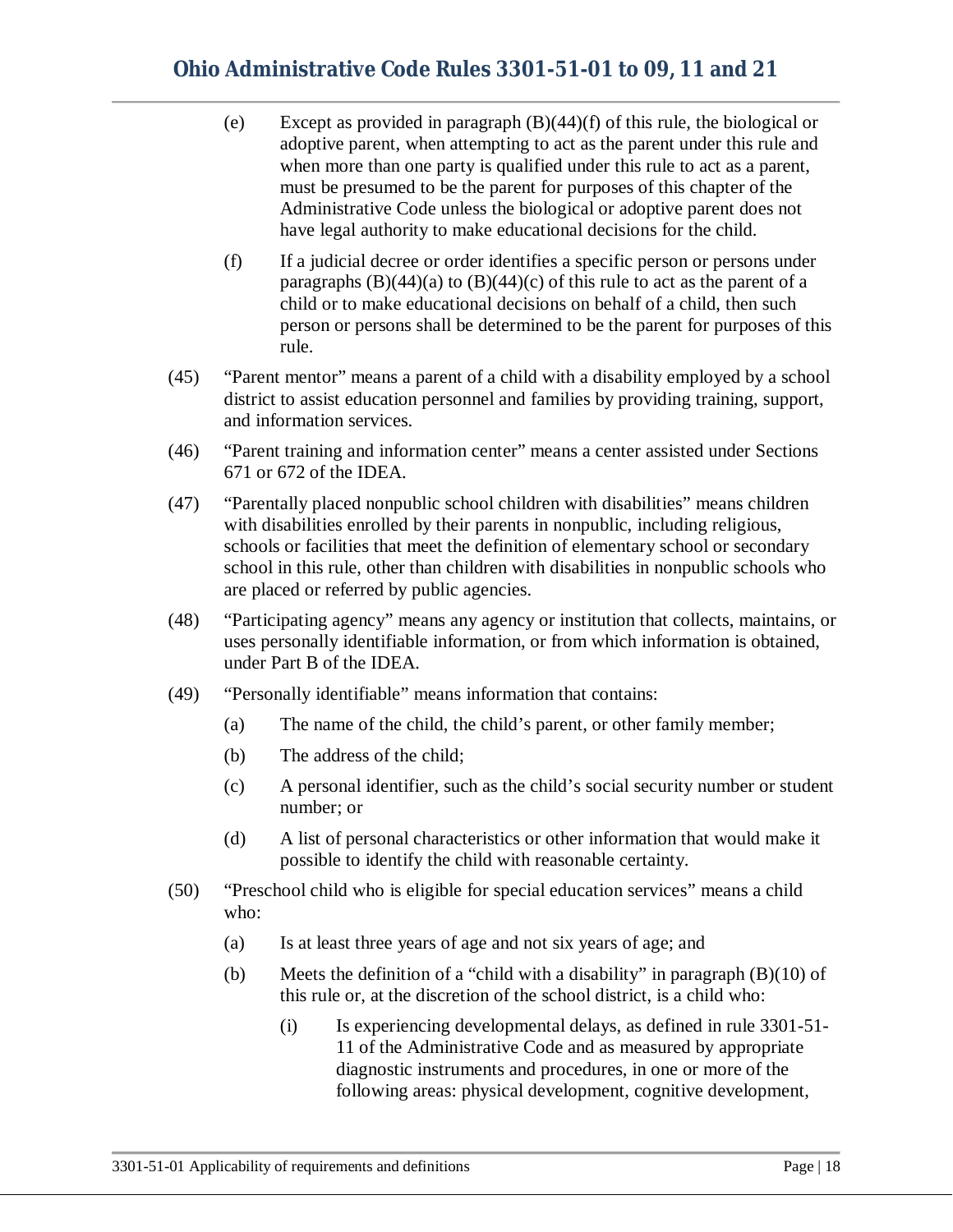communication development, social or emotional development, or adaptive development; and

- (ii) Who, by reason thereof, needs special education and related services.
- (51) "Public agency" includes the school districts, county boards of developmental disabilities, other educational agencies, community schools and any other political subdivisions of the state that are responsible for providing education to children with disabilities.
- (52) "Qualified personnel" means personnel who have met Ohio department of education-approved or Ohio department of education-recognized certification, licensing, or other comparable requirements that apply to the area in which the individuals are providing special education or related services.
- (53) "Referral" means the date the public school district or community school receives a parent's, school district's, or other educational agency's request for an initial evaluation or reevaluation.
- (54) "Related services" means transportation and such developmental, corrective, and other supportive services as are required to assist a child with a disability to benefit from special education, and includes speech-language pathology and audiology services, interpreting services, psychological services, physical and occupational therapy, recreation, including therapeutic recreation, early identification and assessment of disabilities in children, counseling services, including rehabilitation counseling, orientation and mobility services, and medical services for diagnostic or evaluation purposes. Related services also include school health services and school nurse services, social work services in schools, and parent counseling and training.
	- (a) Exception; services that apply to children with surgically implanted devices, including cochlear implants.
		- (i) Related services do not include a medical device that is surgically implanted, the optimization of that device's functioning (e.g., mapping), maintenance of that device, or the replacement of that device.
		- (ii) Nothing in paragraph  $(B)(54)(a)(i)$  of this rule:
			- *(a)* Limits the right of a child with a surgically implanted device (e.g., cochlear implant) to receive related services (as listed in this rule) that are determined by the IEP team to be necessary for the child to receive FAPE.
			- *(b)* Limits the responsibility of a school district to appropriately monitor and maintain medical devices that are needed to maintain the health and safety of the child, including breathing, nutrition, or operation of other bodily functions, while the child is transported to and from school or is at school; or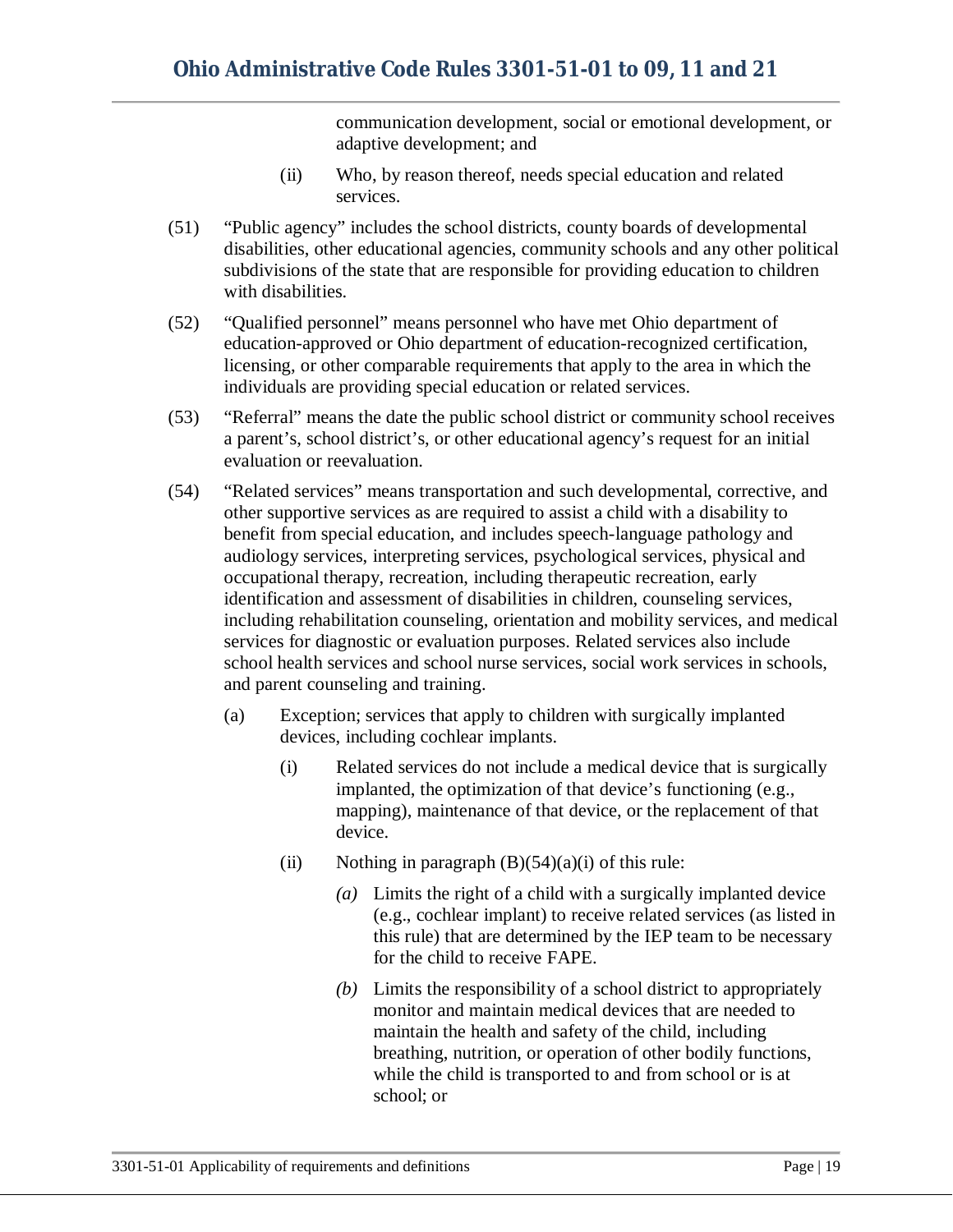- *(c)* Prevents the routine checking of an external component of a surgically-implanted device to make sure it is functioning properly, as required in rule 3301-51-02 of the Administrative Code.
- (b) Individual related services terms defined. The terms used in this rule are defined as follows:
	- (i) "Attendant services" are those that assist children with disabilities with personal health care needs.
	- (ii) "Audiology" includes:
		- *(a)* Identification of children with hearing loss;
		- *(b)* Determination of the range, nature, and degree of hearing loss, including referral for medical or other professional attention for the habilitation of hearing;
		- *(c)* Provision of habilitative activities, such as language habilitation, auditory training, speech reading (lip-reading), hearing evaluation, and speech conservation;
		- *(d)* Creation and administration of programs for prevention of hearing loss;
		- *(e)* Counseling and guidance of children, parents, and teachers regarding hearing loss; and
		- *(f)* Determination of children's needs for group and individual amplification, selecting and fitting an appropriate aid, and evaluating the effectiveness of amplification.
	- (iii) "Counseling services" means services provided by qualified social workers, psychologists, guidance counselors, or other qualified personnel.
	- (iv) "Early identification and assessment of disabilities in children" means the implementation of a formal plan for identifying a disability as early as possible in a child's life.
	- (v) "Interpreting services" includes:
		- *(a)* The following, when used with respect to children who are deaf or hard of hearing: oral transliteration services, cued language transliteration services, sign language transliteration and interpreting services, and transcription services, such as "communication access real-time translation (CART)," "C-Print," and "TypeWell"; and
		- *(b)* Special interpreting services for children who are deaf-blind.
	- (vi) "Medical services" means services provided by a licensed physician to determine a child's medically related disability that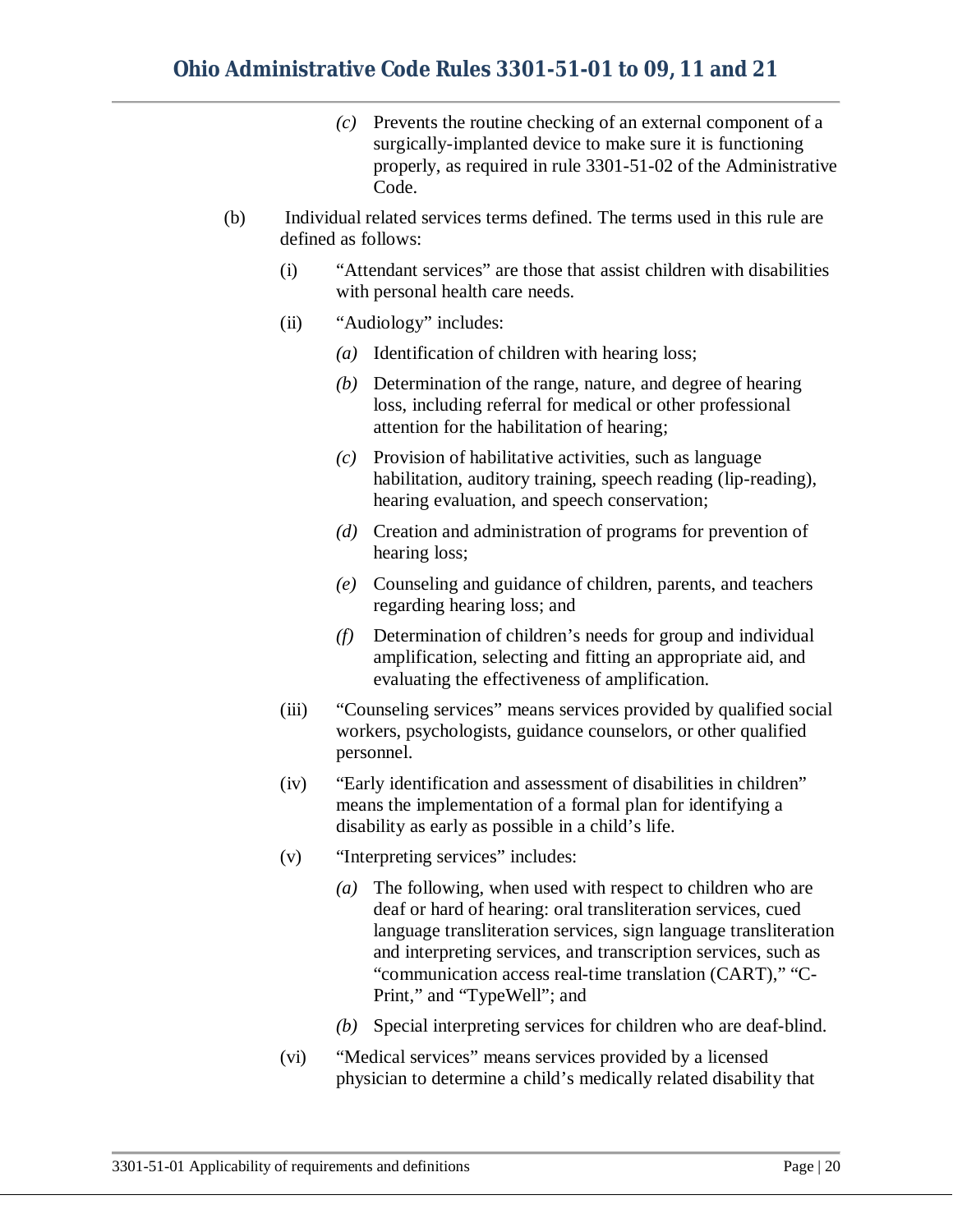results in the child's need for special education and related services.

- (vii) "Occupational therapy":
	- *(a)* Means services provided by a qualified occupational therapist licensed under Chapter 4755. of the Revised Code; and
	- *(b)* Includes:
		- *(i)* Improving, developing, or restoring functions impaired or lost through illness, injury, or deprivation;
		- *(ii)* Improving ability to perform tasks for independent functioning if functions are impaired or lost; and
		- *(iii)* Preventing, through early intervention, initial or further impairment or loss of function.
- (viii) "Occupational therapy assistant services" means services provided by an occupational therapy assistant licensed under Chapter 4755. of the Revised Code and includes assisting in the practice of occupational therapy under the direction and supervision of an occupational therapist.
- (ix) "Orientation and mobility services":
	- *(a)* Means services provided to blind or visually impaired children by qualified personnel to enable those students to attain systematic orientation to and safe movement within their environments in school, home, and community; and
	- *(b)* Includes teaching children the following, as appropriate:
		- *(i)* Spatial and environmental concepts and use of information received by the senses (such as sound, temperature and vibrations) to establish, maintain, or regain orientation and line of travel (e.g., using sound at a traffic light to cross the street);
		- *(ii)* To use the long cane or a service animal to supplement visual travel skills or as a tool for safely negotiating the environment for children with no available travel vision;
		- *(iii)* To understand and use remaining vision and distance low vision aids; and
		- *(iv)* Other concepts, techniques, and tools.
- (x) "Parent counseling and training" means:
	- *(a)* Assisting parents in understanding the special needs of their child;
	- *(b)* Providing parents with information about child development; and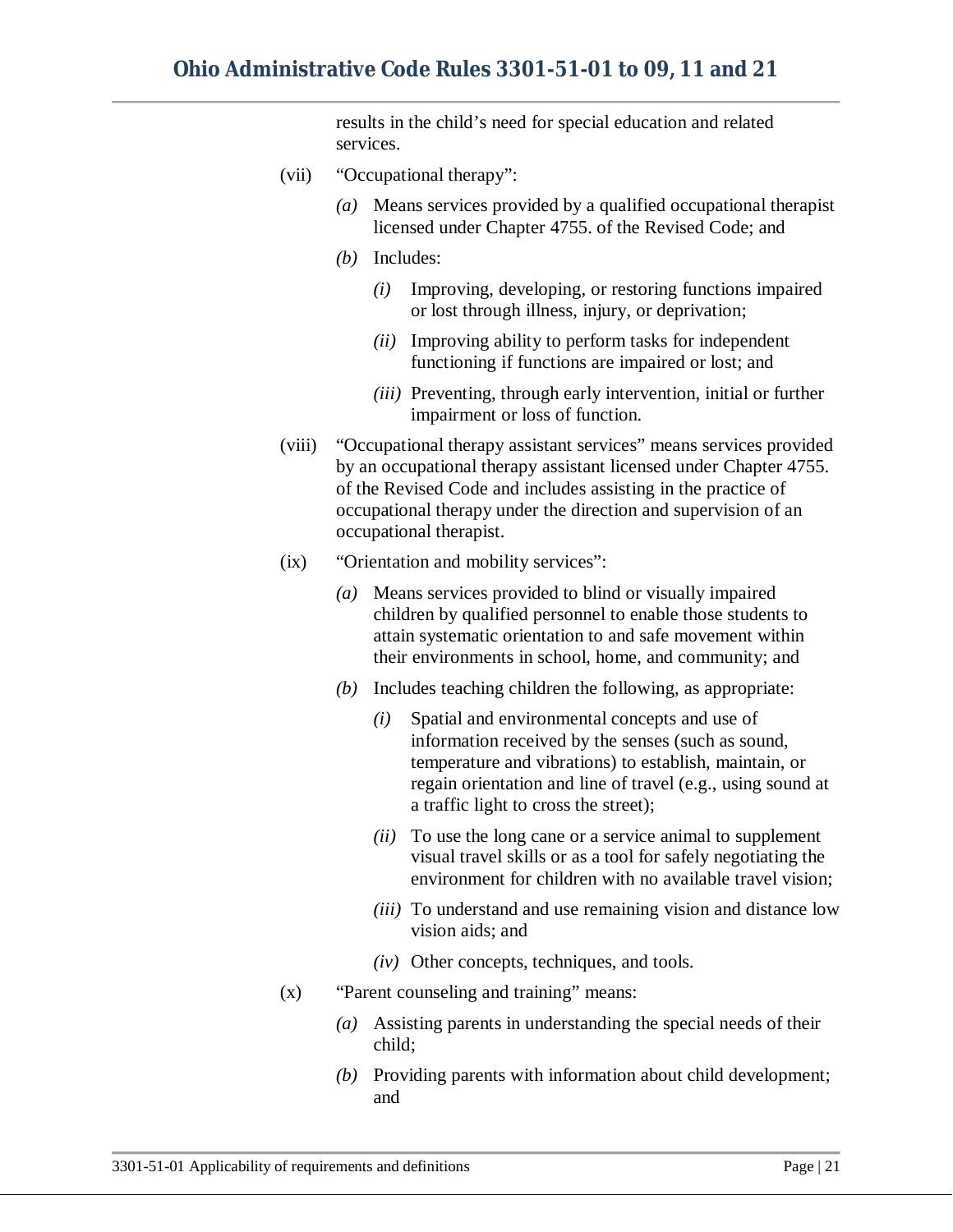- *(c)* Helping parents to acquire the necessary skills that will allow them to support the implementation of their child's IEP.
- (xi) "Physical therapy" means services provided by a qualified physical therapist licensed under Chapter 4755. of the Revised Code.
- (xii) "Physical therapist assistant services" means services provided by a physical therapist assistant licensed under Chapter 4755. of the Revised Code who performs such services under the direction and supervision of a physical therapist.
- (xiii) "Psychological services":
	- *(a)* Include but are not limited to:
		- *(i)* Administering psychological and educational tests, and other assessment procedures;
		- *(ii)* Interpreting assessment results;
		- *(iii)* Obtaining, integrating, and interpreting information about child behavior and conditions relating to learning;
		- *(iv)* Consulting with other staff members to plan and develop school programs and interventions to meet the educational needs or special education needs of children or groups of children as indicated by psychological tests, interviews, direct observation, and behavioral evaluations;
		- *(v)* Conducting and monitoring interventions;
		- *(vi)* Diagnosing psychological disorders that effect learning and/or behavior;
		- *(vii)* Planning and managing a program of psychological services, including psychological counseling for children and parents;
		- *(viii)*Participating in the provision of a program of mental health services; and
		- *(ix)* Assisting in developing positive behavioral intervention strategies.
	- *(b)* The services of a school psychology aide shall be under the direct supervision of a school psychologist.
	- *(c)* The school psychologist intern program shall be organized under guidelines approved by the Ohio department of education, office for exceptional children.
- (xiv) "Reader services" means assisting learners with visual impairments by orally reading written materials.
- (xv) "Recreation" includes: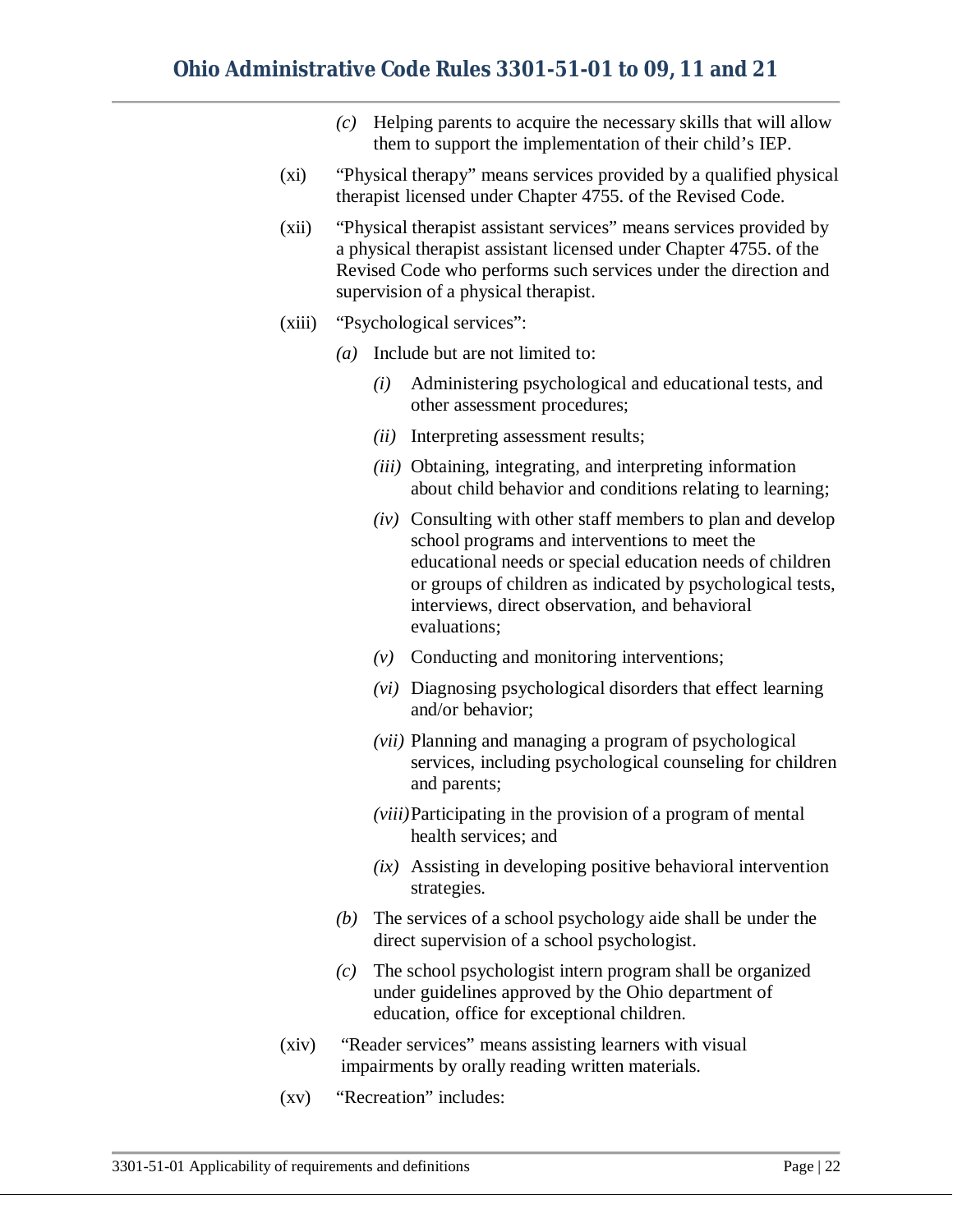- *(a)* Assessment of leisure function;
- *(b)* Therapeutic recreation services;
- *(c)* Recreation programs in schools and community agencies; and
- *(d)* Leisure education.
- (xvi) "Rehabilitation counseling services" means services provided by qualified personnel in individual or group sessions that focus specifically on career development, employment preparation, achieving independence, and integration in the workplace and community of a student with a disability. The term also includes vocational rehabilitation services provided to a student with a disability by vocational rehabilitation programs funded under the Rehabilitation Act of 1973, as amended and specified in the Rehabilitation Act Amendments of 1998, August 1998, 29 U.S.C. 701.
- (xvii) "School health services and school nurse services" means health services that are designed to enable a child with a disability to receive FAPE as described in the child's IEP. School nurse services are services provided by a qualified school nurse. School health services are services that may be provided by either a qualified school nurse or other qualified person.
- (xviii) "Social work services in schools" includes:
	- *(a)* Preparing a social or developmental history on a child with a disability;
	- *(b)* Group and individual counseling with the child and family;
	- *(c)* Working in partnership with parents and others on those problems in a child's living situation (home, school, and community) that affect the child's adjustment in school;
	- *(d)* Mobilizing school and community resources to enable the child to learn as effectively as possible in the child's educational program; and
	- *(e)* Assisting in developing positive behavioral intervention strategies.
- (xix) "Speech-language pathology services" includes:
	- *(a)* Identification of children with speech or language impairments;
	- *(b)* Diagnosis and appraisal of specific speech or language impairments;
	- *(c)* Referral for medical or other professional attention necessary for the habilitation of speech or language impairments;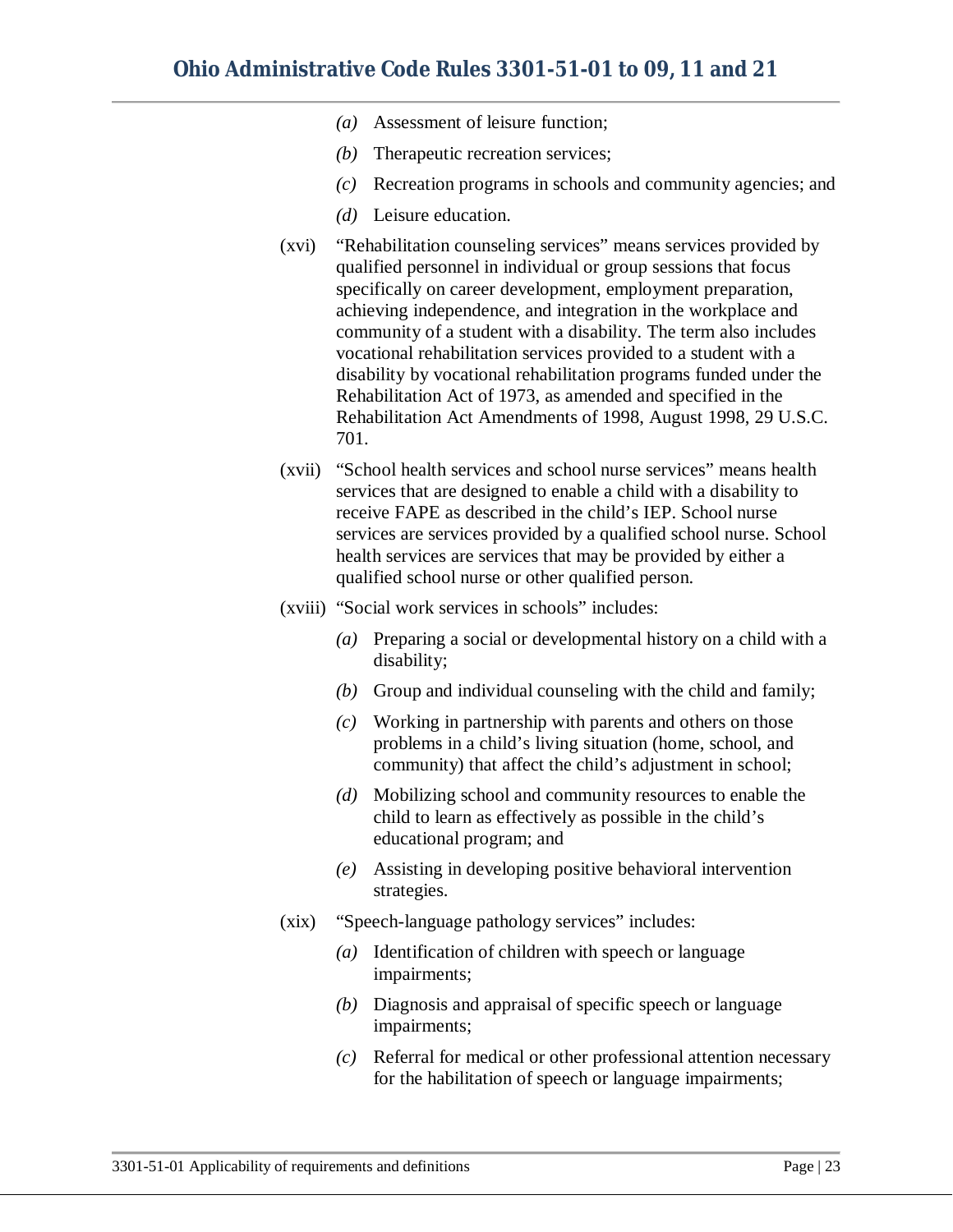- *(d)* Provision of speech and language services for the habilitation or prevention of communicative impairments; and
- *(e)* Counseling and guidance of parents, children, and teachers regarding speech and language impairments.
- (xx) "Transportation" includes:
	- *(a)* Travel to and from school and between schools;
	- *(b)* Travel in and around school buildings; and
	- *(c)* Specialized equipment (such as special or adapted buses, lifts, and ramps), if required to provide special transportation for a child with a disability.
- (55) "School district" means a city, local, exempted village school district, or a community school.
- (56) "School district of residence" means:
	- (a) The school district in which the child's parents reside;
	- (b) If the child is enrolled in a community school, the community school is considered to be the "school district of residence";
	- (c) If the school district specified in paragraph  $(B)(56)(a)$  or  $(B)(56)(b)$  of this rule cannot be determined, the last school district in which the child's parents are known to have resided if the parents' whereabouts are unknown;
	- (d) If the school district specified in paragraph  $(B)(56)(c)$  of this rule cannot be determined, the school district determined by the court under section 2151.362 of the Revised Code, or if no district has been so determined, the school district as determined by the probate court of the county in which the child resides.
	- (e) Notwithstanding paragraphs  $(B)(56)(a)$  to  $(B)(56)(d)$  of this rule, if a school district is required by section 3313.65 of the Revised Code to pay tuition for a child, that district shall be the child's school district of residence.
- (57) "Scientifically based research" has the meaning given the term in Section 9101(37) of the Elementary and Secondary Education Act of 1965, as amended and reauthorized by the No Child Left Behind Act of 2001, January 2002, 20 U.S.C. 6301 (ESEA).
- (58) "Secondary school" means a nonprofit institutional day or residential school, including a secondary community school that provides secondary education, as determined under state law, except that it does not include any education beyond grade twelve.
- (59) "Services plan" means a written statement that describes the special education and related services the school district will provide to a parentally placed child with a disability enrolled in a nonpublic school who has been designated to receive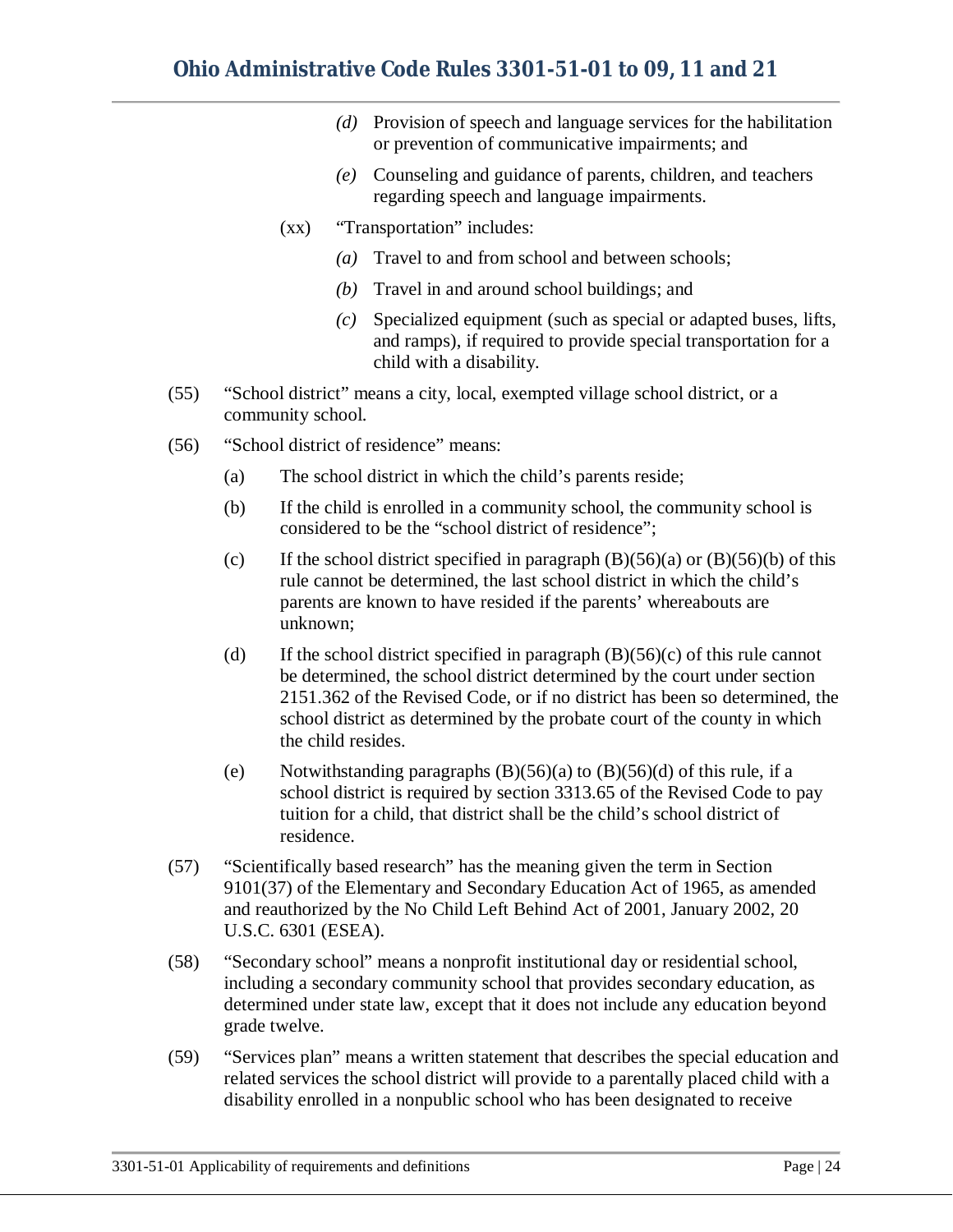services, including the location of the services and any transportation necessary, consistent with rule 3301-51-08 of the Administrative Code, and is developed and implemented in accordance with rule 3301-51-08 of the Administrative Code.

- (60) Special education:
	- (a) General.
		- (i) "Special education" means specially designed instruction, at no cost to the parents, to meet the unique needs of a child with a disability, including:
			- *(a)* Instruction conducted in the classroom, in the home, in hospitals and institutions, and in other settings; and
			- *(b)* Instruction in physical education.
		- (ii) Special education includes each of the following, if the services otherwise meet the requirements of paragraph  $(B)(60)(a)(i)$  of this rule:
			- *(a)* Speech-language pathology services, or any other related service, if the IEP team considers the service special education rather than a related service under state standards;
			- *(b)* Travel training; and
			- *(c)* Vocational education.
	- (b) Individual special education terms defined. The terms in this rule are defined as follows:
		- (i) "At no cost" means that all specially-designed instruction is provided without charge, but does not preclude incidental fees that are normally charged to nondisabled students or their parents as a part of the regular education program.
		- (ii) "Physical education" means:
			- *(a)* The development of:
				- *(i)* Physical and motor fitness;
				- *(ii)* Fundamental motor skills and patterns; and
				- *(iii)* Skills in aquatics, dance, and individual and group games and sports (including intramural and lifetime sports); and
			- *(b)* Includes special physical education, adapted physical education, movement education, and motor development.
		- (iii) "Specially designed instruction" means adapting, as appropriate to the needs of an eligible child under this rule, the content, methodology, or delivery of instruction:
			- *(a)* To address the unique needs of the child that result from the child's disability; and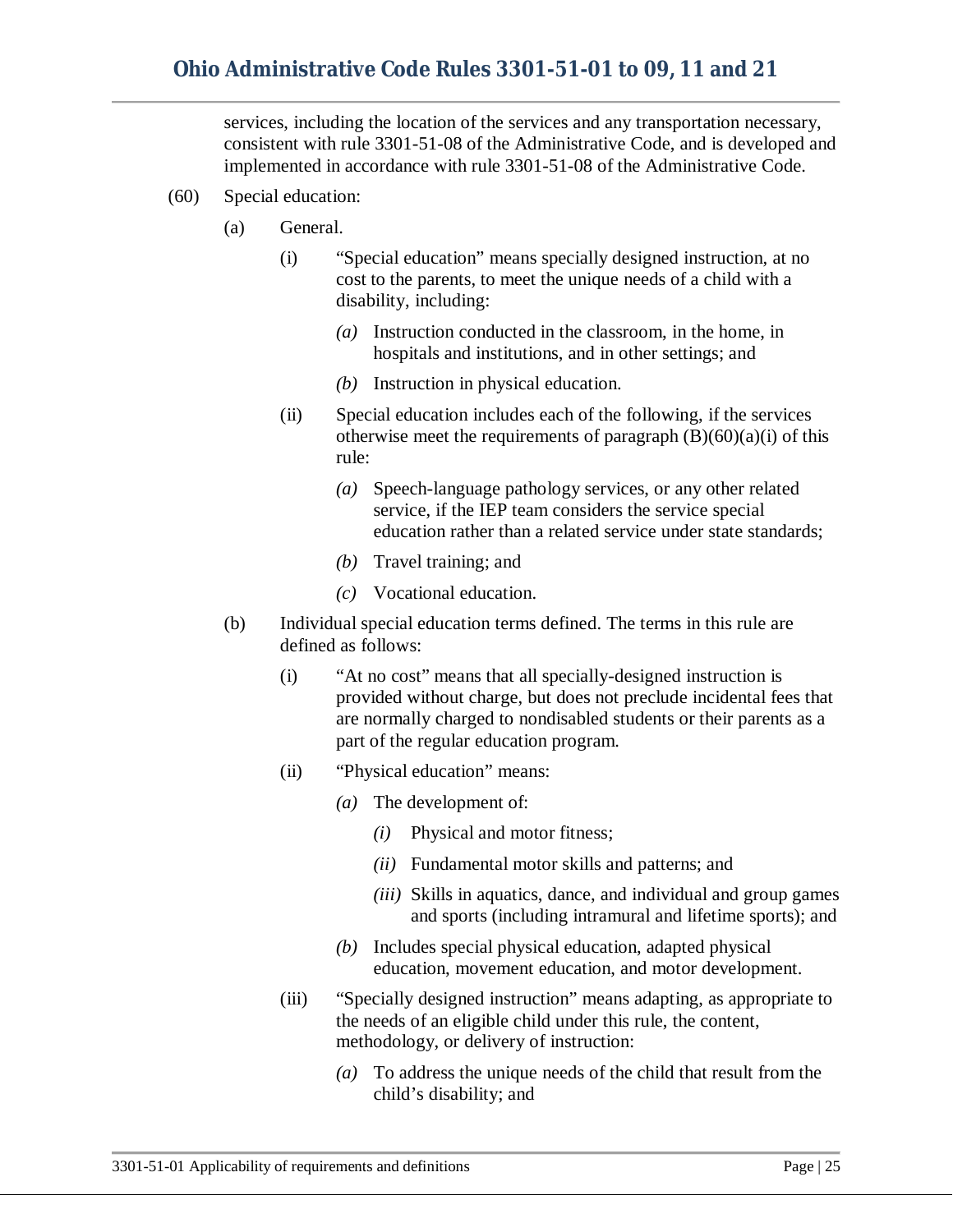- *(b)* To ensure access of the child to the general curriculum, so that the child can meet the educational standards within the jurisdiction of the school district that apply to all children.
- (iv) "Travel training" means providing instruction, as appropriate, to children with significant cognitive (intellectual) disabilities, and any other children with disabilities who require this instruction, to enable them to:
	- *(a)* Develop an awareness of the environment in which they live; and
	- *(b)* Learn the skills necessary to move effectively and safely from place to place within that environment (e.g., in school, in the home, at work, and in the community).
- (v) "Vocational education" means organized educational programs that are directly related to the preparation of individuals for paid or unpaid employment, or for additional preparation for a career not requiring a baccalaureate or advanced degree.
- (61) "Special class or center based services for a preschool child who is eligible for special education services" means a classroom program that provides group educational experiences to children of similar ages or developmental levels on a regularly scheduled basis and in a central location.
- (62) "Supervisory and coordinator services" includes providing information and explanation regarding state and federal laws, recommended practice, and other topics essential for the delivery of services to learners with disabilities; helping school district personnel evaluate the effectiveness of special education and related services; and providing in-service education to parents and personnel involved in educating children with disabilities.
- (63) "Supplementary aids and services" means aids, services, and other supports that are provided in regular education classes, other education-related settings, and in extracurricular and nonacademic settings, to enable children with disabilities to be educated with nondisabled children to the maximum extent appropriate in accordance with the requirements for least restrictive environment in rule 3301- 51-09 of the Administrative Code.
- (64) "Transition from Part C early intervention services" means the transition of children from the Part C programs to preschool programs as specified in rule 3301-51-11 of the Administrative Code.
- (65) "Transition services":
	- (a) Means a coordinated set of activities for a child with a disability that:
		- (i) Is designed to be within a results-oriented process, that is focused on improving the academic and functional achievement of the child with a disability to facilitate the child's movement from school to post-school activities, including postsecondary education, vocational education, integrated employment (including supported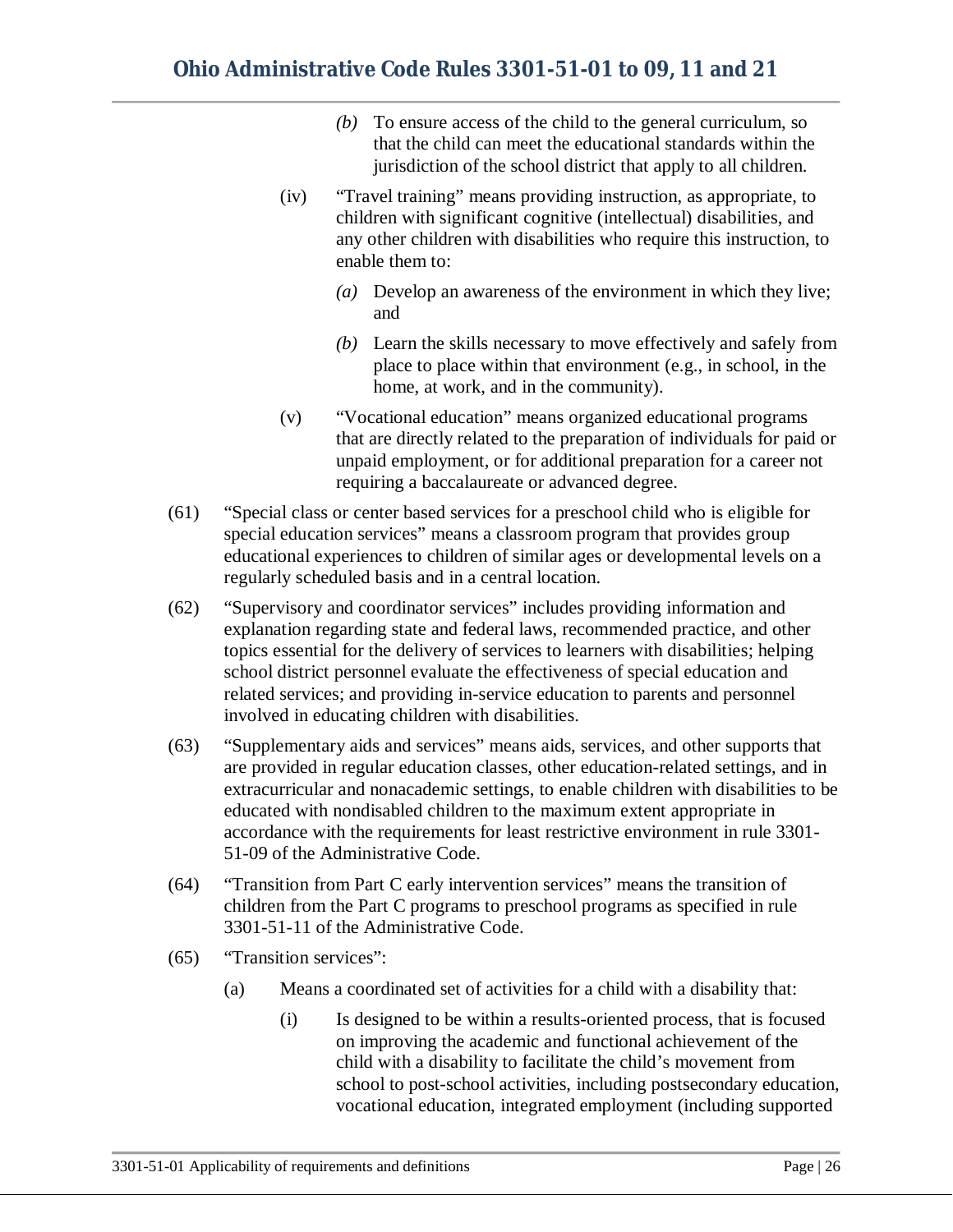employment), continuing and adult education, adult services, independent living, or community participation;

- (ii) Is based on the individual child's needs, taking into account the child's strengths, preferences, and interests; and includes:
	- *(a)* Instruction;
	- *(b)* Related services;
	- *(c)* Community experiences;
	- *(d)* The development of employment in an integrated competitive environment and other post-school adult living objectives; and
	- *(e)* When assessment data supports a need, acquisition of daily living skills and provision of a functional vocational evaluation.
- (b) Shall be provided by individuals who have the competencies, experiences, and training to meet the individual student's transition service needs. Individuals coordinating transition shall either:
	- (i) Obtain the Transition to Work endorsement; or
	- (ii) Possess the skills and knowledge to:
		- *(a)* Facilitate a planning process among multiple agencies, students and families to support a student's secondary transition process;
		- *(b)* Plan for the collection, sharing and utilization of student's transition data that is relevant to the student's post school outcomes, environment and support needs;
		- *(c)* Communicate a student's individual transition plan to students, families, educators and agencies;
		- *(d)* Coordinate the implementation research based practices that lead to effective postsecondary transition services and outcomes;
		- *(e)* Utilize methods to engage students and families in the secondary transition process;
		- *(f)* Assist in the coordination of referral process from school to adult services systems;
		- *(g)* Link appropriate course of study and instruction strategies to secondary transition related goals; and
		- *(h)* Create strategies that support the career development pathways of students with disabilities leading to career and college readiness.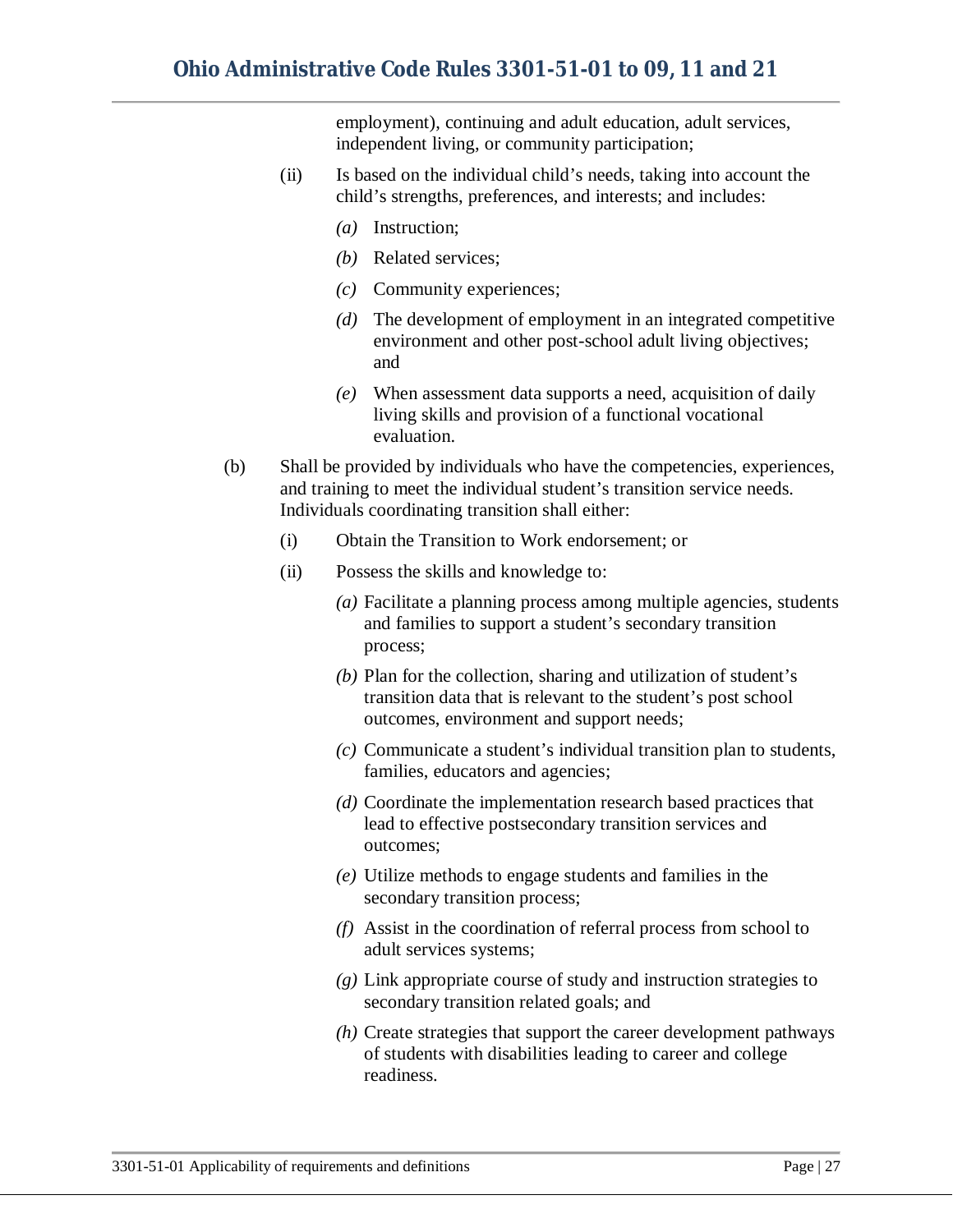- (c) Transition services for children with disabilities may be special education, if provided as specially designed instruction, or a related service, if required to assist a child with a disability to benefit from special education.
- (d) Competitive environment means competitive employment in an integrated setting.
- (e) Competitive Employment as defined by  $34$  CFR  $361.5(b)(11)$ , means work:
	- (i) In the competitive labor market that is performed on a full-time or part-time basis in an integrated setting; and
	- (ii) For which an individual is compensated at or above the minimum wage, but not less than the customary wage and level of benefits paid by the employer for the same or similar work performed by individuals who are not disabled.
- (f) Integrated setting as defined by 34 CFR 361.5(33)(ii) and used in the context of employment outcomes, means a setting typically found in the community in which applicants or eligible individuals interact with nondisabled individuals, other than non-disabled individuals who are providing services to those applicants or eligible individuals, to the same extent that non-disabled individuals in a comparable positions interact with other persons.
- (66) "Universal design" has the meaning given the term in Section 3 of the Assistive Technology Act of 1998, as amended and specified in the Assistive Technology Act of 2004, October 2004, 29 U.S.C. 3002.
- (67) "Ward of the state" means a child who, as determined by the state where the child resides, is:
	- (a) A foster child;
	- (b) A ward of the state; or
	- (c) In the custody of a public child welfare agency.

Effective: 07/01/2014 R.C. 119.032 review dates: 07/01/2019 Promulgated Under: 119.03 Statutory Authority: 3301.07, 3301.07 (J), 3323.02, 3323.07 Rule Amplifies: 3323.01 Prior Effective Dates: 07/01/2002; 07/01/2008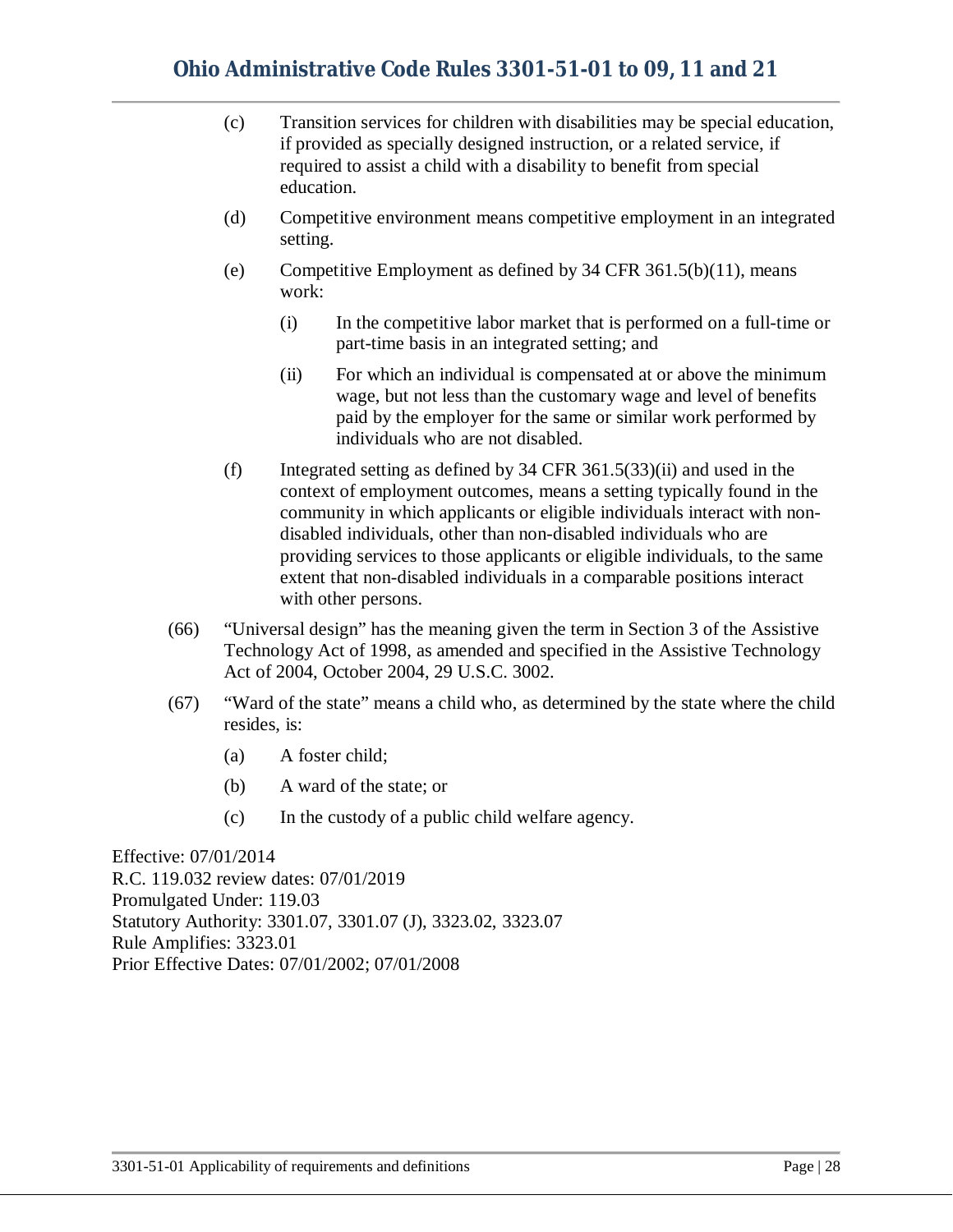#### **3301-51-02 Free appropriate public education.**

- (A) Each school district shall adopt and implement written policies and procedures, approved by the Ohio department of education, office for exceptional children, ensuring that a free appropriate public education (FAPE) is made available to all children with disabilities between the ages of three and twenty-one, inclusive, including children with disabilities who have been suspended or expelled from school, for whom the school district is the child's school district of residence, as defined in paragraph (B)(56) of rule 3301-51-01 of the Administrative Code and as provided by rule 3301-51-01 of the Administrative Code.
- (B) FAPE
	- (1) General

Each school district shall make FAPE available to all children between the ages of three and twenty-one, inclusive, including children with disabilities who have been suspended or expelled from school, as provided for in rule 3301-51-05 of the Administrative Code, for whom the school district is the child's school district of residence.

(2) FAPE for children beginning at age three

Each school district must ensure that:

- (a) The obligation to make FAPE available to each eligible child for whom the school district is the child's school district of residence begins no later than the child's third birthday; and
- (b) An individualized education program (IEP) is in effect for the child by that date, in accordance with rule 3301-51-07 of the Administrative Code.
- (c) If a child's third birthday occurs during the summer, the child's IEP team shall determine the date when services under the IEP will begin.
- (3) Children advancing from grade to grade
	- (a) Each school district of residence must ensure that FAPE is available to any individual child with a disability who needs special education and related services, even though the child has not failed or been retained in a course or grade, and is advancing from grade to grade.
	- (b) The determination that a child described in paragraph  $(B)(1)$  of this rule is eligible under this chapter of the Administrative Code, must be made on an individual basis by the group responsible within the child's school district of residence for making eligibility determinations.
- (C) Limitation: exception to FAPE for certain ages

The obligation of the school district of residence to make FAPE available to all children with disabilities does not apply with respect to the following:

(1) Children with disabilities who have graduated from high school with a regular high school diploma;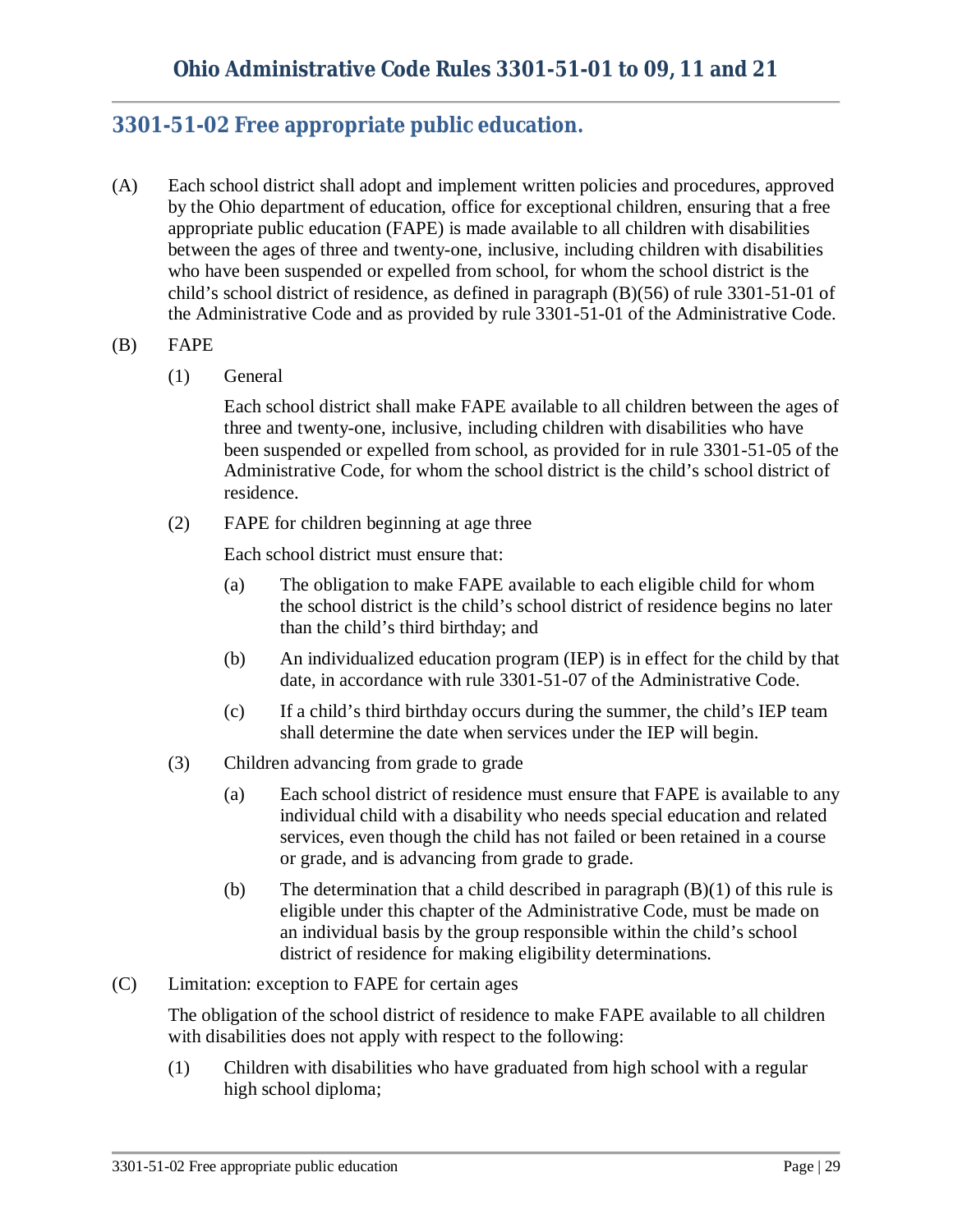- (2) The exception in paragraph  $(C)(1)$  of this rule does not apply to children who have graduated from high school but have not been awarded a regular high school diploma;
- (3) Graduation from high school with a regular high school diploma constitutes a change in placement, requiring written prior notice in accordance with rule 3301- 51-05 of the Administrative Code;
- (4) As used in paragraphs  $(C)(1)$  to  $(C)(3)$  of this rule, the term regular high school diploma does not include an alternative degree that is not fully aligned with Ohio's academic content standards, such as a certificate or a general educational development credential; and
- (5) Children with disabilities who are eligible under Subpart H of Part B of the Individuals with Disabilities Education Act, as amended by the Individuals with Disabilities Education Improvement Act of 2004, December 2004 (IDEA), but who receive early intervention services under Part C of the IDEA.
- (D) FAPE: methods and payments
	- (1) Each school district of residence shall use whatever state, local, federal, and private sources of support are available in the school district to meet the requirements of Part B of the IDEA. For example, if it is necessary to place a child with a disability in a residential facility, a school district of residence could use joint agreements between the agencies involved for sharing the cost of that placement.
	- (2) Nothing in this rule relieves an insurer or similar third party from an otherwise valid obligation to provide or to pay for services provided to a child with a disability.
	- (3) Consistent with rule 3301-51-07 of the Administrative Code, each school district must ensure that there is no delay in implementing a child's IEP, including any case in which the payment source for providing or paying for special education and related services to the child is being determined.
- (E) Residential placement

If placement by the school district of residence in a public or private residential program is necessary to provide special education and related services to a child with a disability, the program, including non-medical care and room and board, must be at no cost to the parents of the child.

- (F) Assistive technology
	- (1) Each school district must ensure that assistive technology devices or assistive technology services, or both, as those terms are defined in rule 3301-51-01 of the Administrative Code, are made available to a child with a disability if required as a part of the child's:
		- (a) Special education under rule 3301-51-01 of the Administrative Code;
		- (b) Related services under rule 3301-51-01 of the Administrative Code; or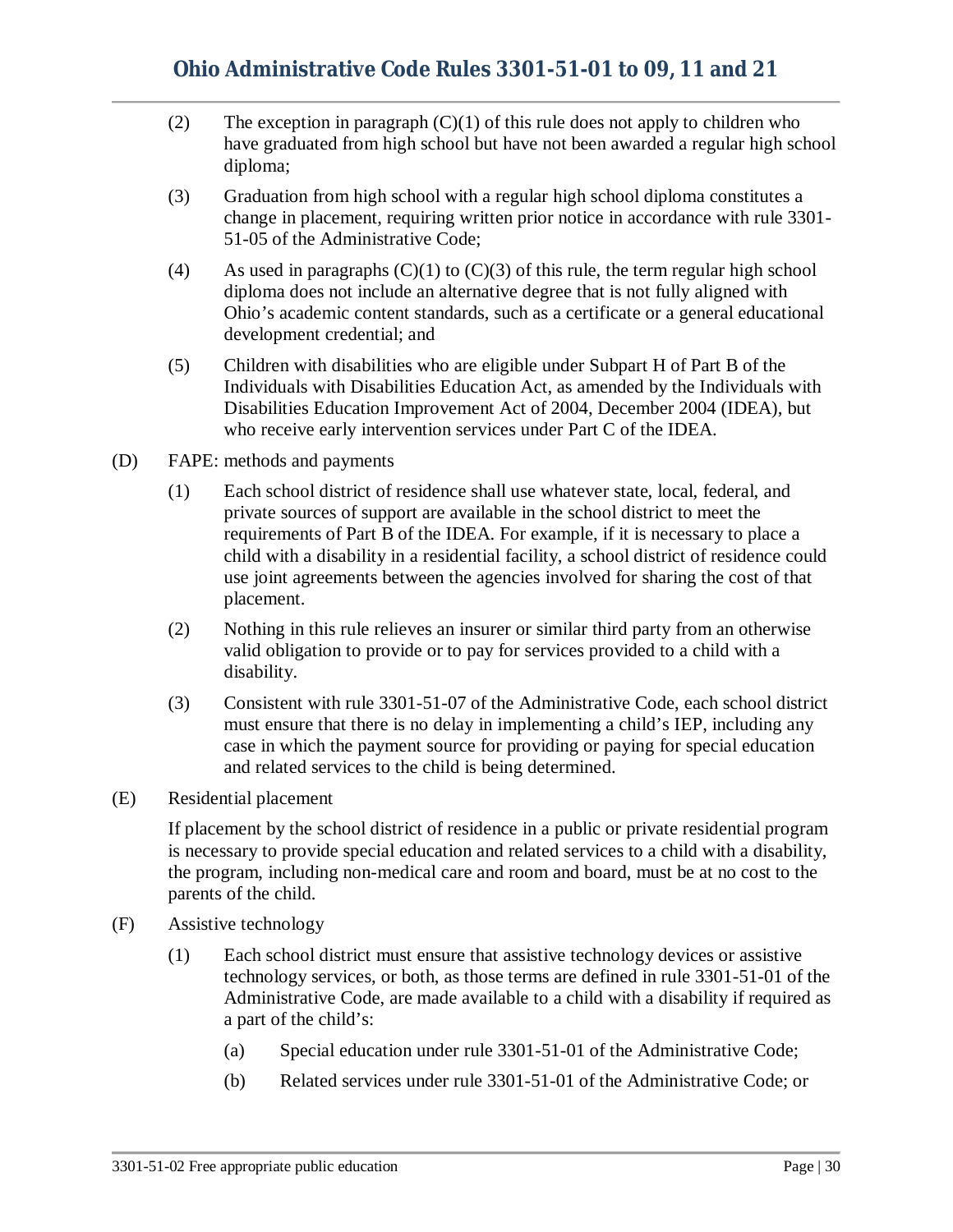- (c) Supplementary aids and services under rule 3301-51-09 of the Administrative Code.
- (2) On a case-by-case basis, the use of school-purchased assistive technology devices in a child's home or in other settings is required if the child's IEP team determines that the child needs access to those devices in order to receive FAPE.
- (G) Extended school year services
	- (1) General
		- (a) Each school district must ensure that extended school year services are available as necessary to provide FAPE, consistent with this rule.
		- (b) Extended school year services must be provided only if a child's IEP team determines, on an individual basis, in accordance with rule 3301-51-07 of the Administrative Code, that the services are necessary for the provision of FAPE to the child. Additionally, the school district shall consider the following when determining if extended school year services should be provided:
			- (i) Whether extended school year services are necessary to prevent significant regression of skills or knowledge retained by the child so as to seriously impede the child's progress toward the child's educational goals; and
			- (ii) Whether extended school year services are necessary to avoid something more than adequately recoupable regression.
		- (c) In implementing the requirements of this rule, a school district shall not:
			- (i) Limit extended school year services to particular categories of disability; or
			- (ii) Unilaterally limit the type, amount, or duration of those services.
	- (2) Definition

As used in this rule, the term "extended school year services" means special education and related services that:

- (a) Are provided to a child with a disability:
	- (i) Beyond the normal school year of the school district;
	- (ii) In accordance with the child's IEP; and
	- (iii) At no cost to the parents of the child; and
- (b) Meet the standards of the Ohio department of education.
- (H) Nonacademic services
	- (1) Each school district must take steps, including the provision of supplementary aids and services determined appropriate and necessary by the child's IEP team, to provide nonacademic and extracurricular services and activities in the manner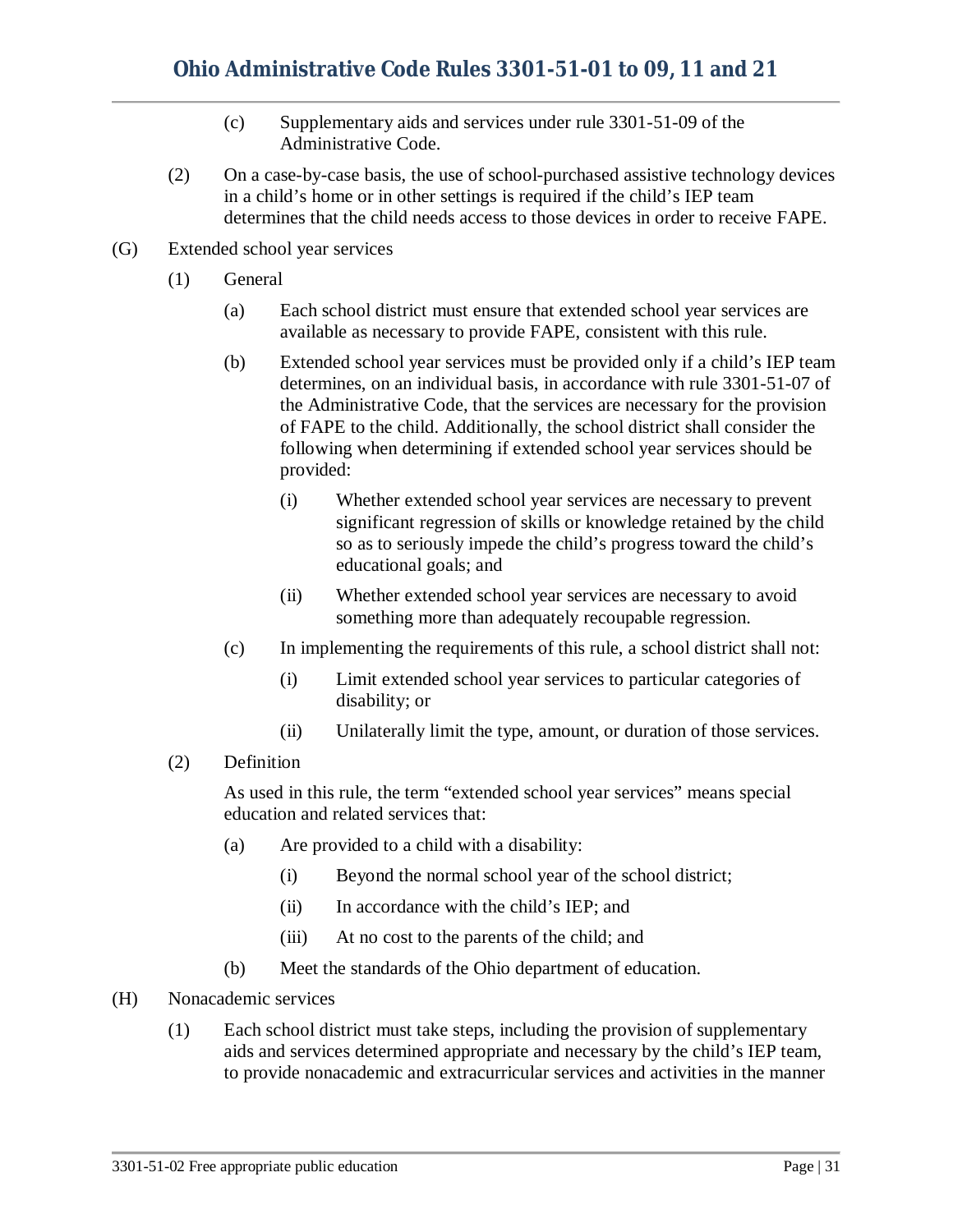necessary to afford children with disabilities an equal opportunity for participation in those services and activities.

- (2) Nonacademic and extracurricular services and activities shall include counseling services, athletics, transportation, health services, recreational activities, special interest groups or clubs sponsored by the school district, referrals to agencies that provide assistance to individuals with disabilities, and employment of students, including both employment by the school district and assistance in making outside employment available.
- (I) Physical education
	- (1) General

Physical education services, specially designed if necessary, must be made available to every child with a disability receiving FAPE, unless the school district enrolls children without disabilities and does not provide physical education to children without disabilities in the same grades.

(2) Regular physical education

Each child with a disability must be afforded the opportunity to participate in the regular physical education program available to nondisabled children unless:

- (a) The child is enrolled full time in a separate facility; or
- (b) The child needs specially designed physical education, as prescribed in the child's IEP.
- (3) Special physical education

If specially designed physical education is prescribed in a child's IEP, the school district responsible for serving the child must provide the services directly or make arrangements for those services to be provided through other public or private programs.

(4) Education in separate facilities

The school district responsible for serving a child with a disability who is enrolled in a separate facility must ensure that the child receives appropriate physical education services in compliance with this rule.

(J) Program options

Each school district must take steps to ensure that children with disabilities served by the school district have available to them the variety of educational programs and services available to nondisabled children in the area served by the school district, including art, music, industrial arts, consumer and homemaking education, and vocational education.

- (K) Routine checking of hearing aids and external components of surgically implanted medical devices
	- (1) Hearing aids

Each school district must ensure that hearing aids worn in school by children with hearing impairments, including deafness, are functioning properly.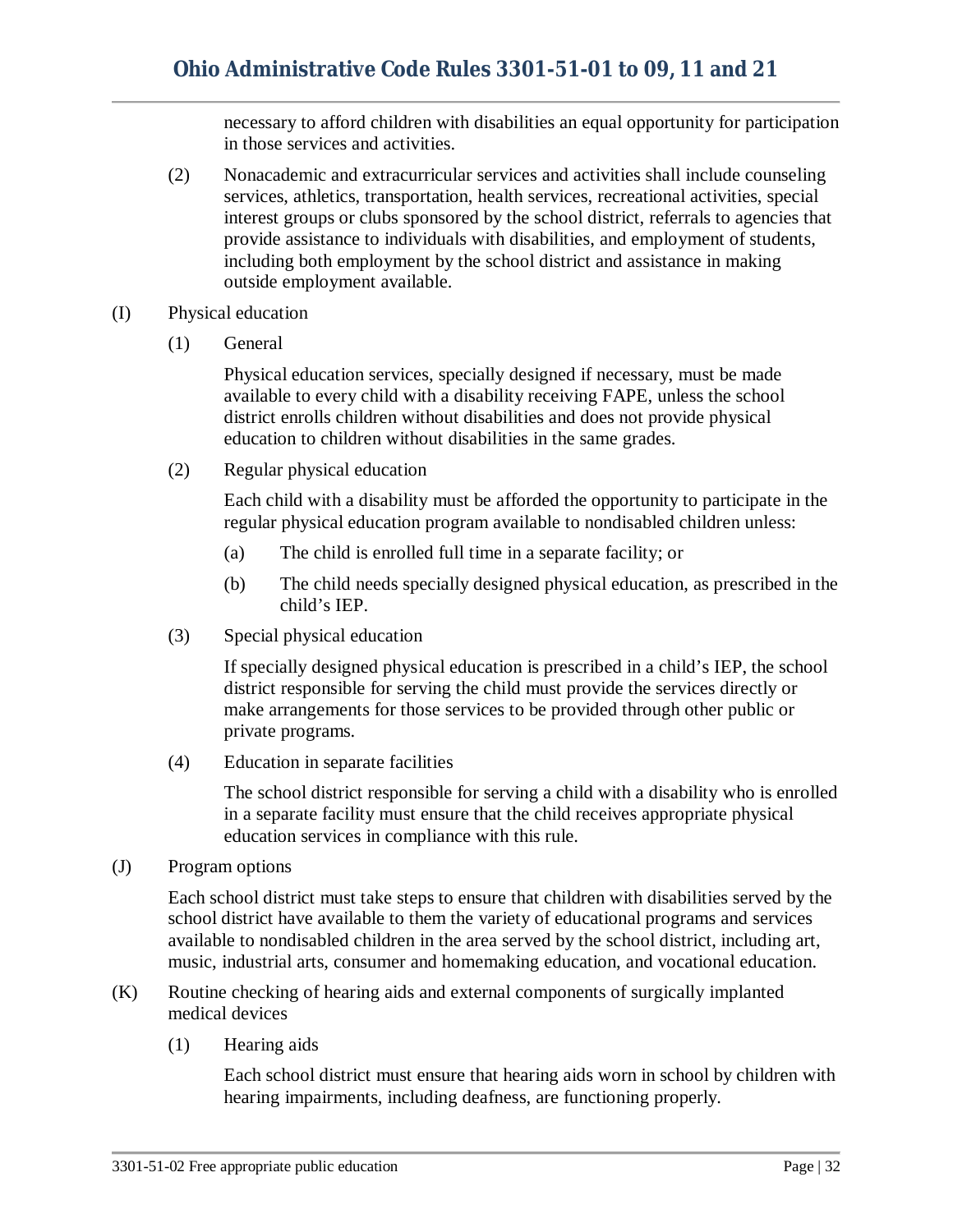- (2) External components of surgically implanted medical devices
	- (a) Subject to paragraph  $(K)(2)(b)$  of this rule, each school district must ensure that the external components of surgically implanted medical devices are functioning properly.
	- (b) For a child with a surgically implanted medical device who is receiving special education and related services under this chapter of the Administrative Code, a school district is not responsible for the postsurgical maintenance, programming, or replacement of the medical device that has been surgically implanted (or of an external component of the surgically implanted medical device).
- (L) Placement of children by parents when FAPE is at issue
	- (1) General

This rule does not require a school district of residence to pay for the cost of education, including special education and related services, of a child with a disability at a nonpublic school or facility if that school district made FAPE available to the child and the parents elected to place the child in a nonpublic school or facility. However, the school district must include that child in the population whose needs are addressed consistent with rule 3301-51-08 of the Administrative Code.

(2) Disagreements about FAPE

Disagreements between the parents and a school district of residence regarding the availability of a program appropriate for the child, and the question of financial reimbursement, are subject to the due process procedures in rule 3301- 51-05 of the Administrative Code.

(3) Reimbursement for nonpublic school placement

If the parents of a child with a disability, who previously received special education and related services under the authority of the school district of residence, enroll the child in a nonpublic preschool, elementary school, or secondary school without the consent of or referral by the school district of residence, a court or a hearing officer may require the school district of residence to reimburse the parents for the cost of that enrollment if the court or hearing officer finds that the school district of residence had not made FAPE available to the child in a timely manner prior to that enrollment and that the private placement is appropriate. A parental placement may be found to be appropriate by a hearing officer or a court even if it does not meet the state standards in this chapter of the Administrative Code that apply to education provided by the school districts.

(4) Limitation on reimbursement

The cost of reimbursement described in paragraph  $(L)(3)$  of this rule may be reduced or denied:

 $(a)$  If: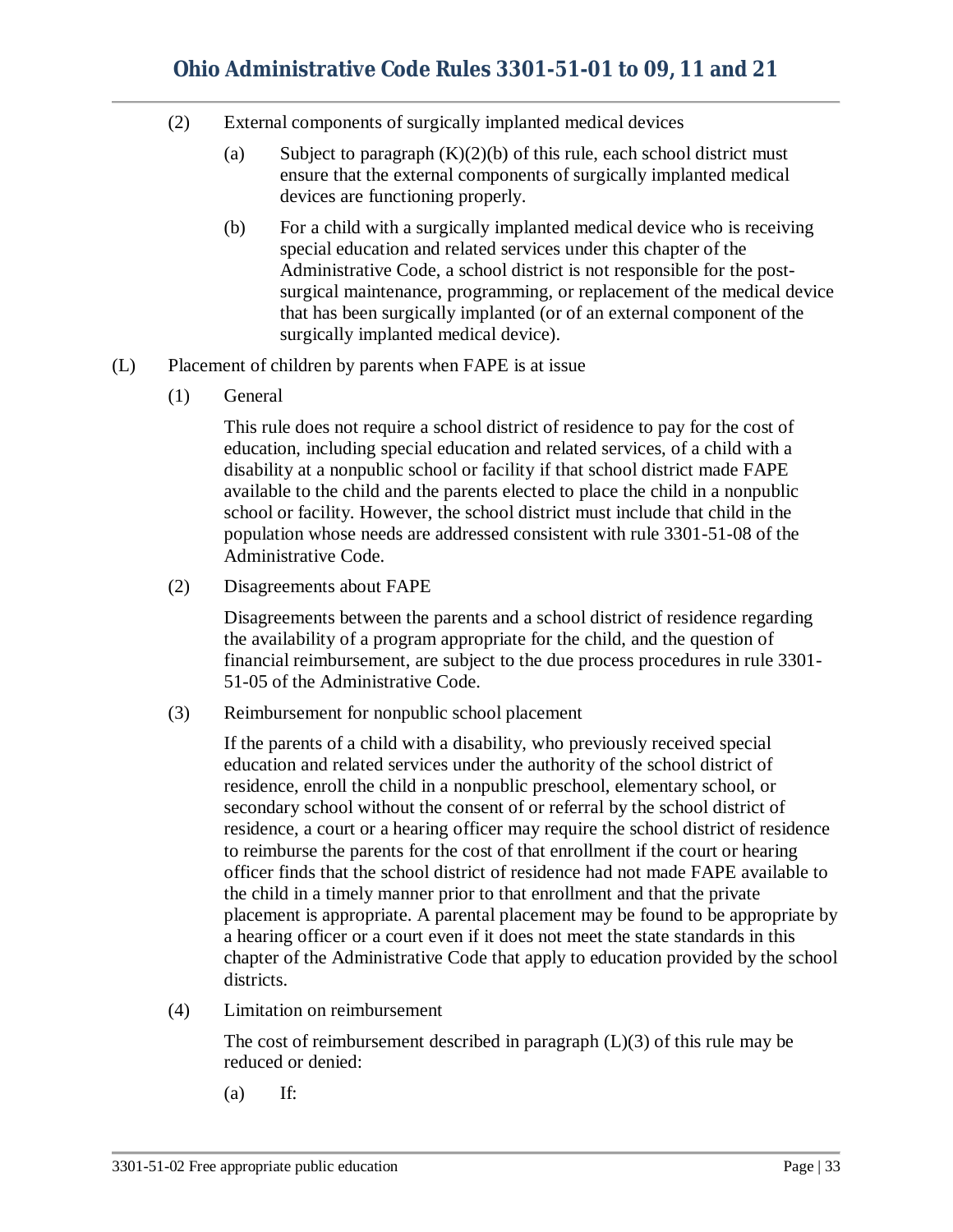- (i) At the most recent IEP team meeting that the parents attended prior to removal of the child from the public school, the parents did not inform the IEP team that they were rejecting the placement proposed by the school district of residence to provide FAPE to their child, including stating their concerns and their intent to enroll their child in a nonpublic school at public expense; or
- (ii) At least ten business days (including any holidays that occur on a business day) prior to the removal of the child from the public school, the parents did not give written notice to the school district of residence of the information described in paragraph  $(L)(4)(a)(i)$ of this rule; or
- (b) If prior to the parents' removal of the child from the public school, the school district of residence informed the parents, through the notice requirements described in rule 3301-51-05 of the Administrative Code, of its intent to evaluate the child (including a statement of the purpose of the evaluation that was appropriate and reasonable), but the parents did not make the child available for the evaluation; or
- (c) Upon a judicial finding of unreasonableness with respect to actions taken by the parents.
- (5) Exception

Notwithstanding the notice requirement in paragraph  $(L)(4)(a)$  of this rule, the cost of reimbursement:

- (a) Must not be reduced or denied for failure to provide the notice if:
	- (i) The school prevented the parents from providing the notice;
	- (ii) The parents had not received notice, pursuant to rule 3301-51-05 of the Administrative Code, of the notice requirement in paragraph  $(L)(4)(a)$  of this rule; or
	- (iii) Compliance with paragraph  $(L)(4)(a)$  of this rule would likely result in physical harm to the child.
- (b) May, in the discretion of the court or a hearing officer, not be reduced or denied for failure to provide this notice if:
	- (i) The parents are not literate or cannot write in English; or
	- (ii) Compliance with paragraph  $(L)(4)(a)$  of this rule would likely result in serious emotional harm to the child.

Effective: 07/01/2014 R.C. 119.032 review date: 07/01/2019 Promulgated Under: 119.03 Statutory Authority: 3301.07, 3301.07 (J), 3323.02, 3323.07 Rule Amplifies: 3323.02, 3323.07 Prior Effective Date: 07/01/2002; 07/01/2008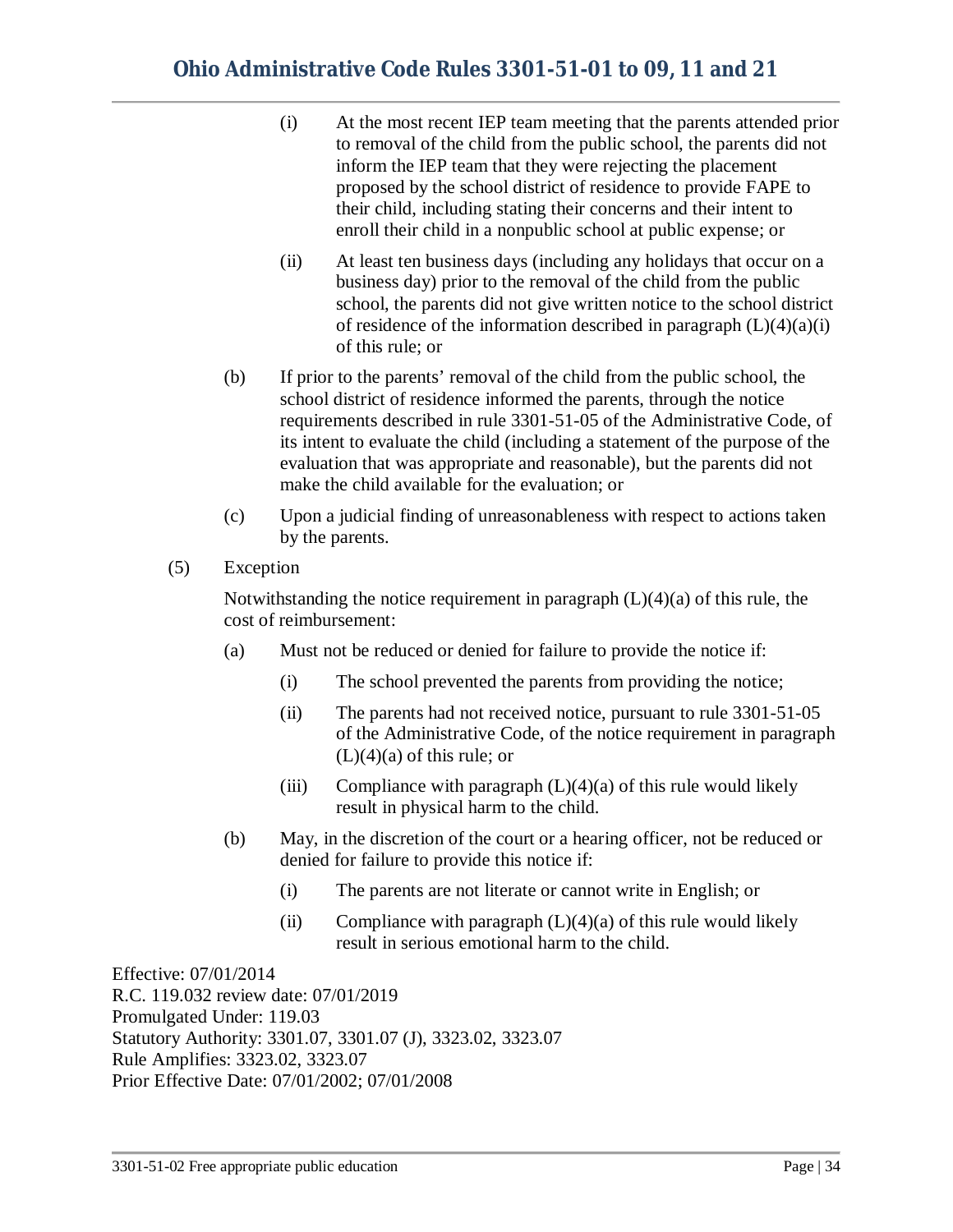#### **3301-51-03 Child find.**

- (A) Each school district shall adopt and implement written policies and procedures approved by the Ohio department of education, office for exceptional children, that ensure all children with disabilities residing within the district, including children with disabilities who are homeless children or are wards of the state, and children with disabilities attending nonpublic schools, regardless of the severity of their disability, and who are in need of special education and related services are identified, located, and evaluated as required by the Individuals with Disabilities Education Act, as amended by the Individuals with Disabilities Education Improvement Act of 2004, December 2004 (IDEA) and federal regulations at 34 C.F.R. Part 300 (October 13, 2006) pertaining to child find, including the regulations at 34 C.F.R. 300.111 and 300.646 (October 13, 2006) and as required by the provisions of this rule.
- (B) Child find
	- (1) General

The child find policies and procedures that each school district adopts and implements under this rule shall ensure that:

- (a) All children with disabilities residing in the state, including children with disabilities who are homeless children or are wards of the state, and children with disabilities attending nonpublic schools, regardless of the severity of their disability, and who are in need of special education and related services, are identified, located, and evaluated; and
- (b) A practical method is developed and implemented to determine which children are currently receiving needed special education and related services.
- (2) Use of the term developmental delay

The following provisions apply with respect to implementing the child find requirements of this rule:

- (a) The Ohio department of education has adopted in rule 3301-51-11 of the Administrative Code a definition of "developmental delay" under 34 C.F.R. 300.8(b) (October 13, 2006) and under that section has determined in rule 3301-51-01 of the Administrative Code that the term applies to children aged three through five years;
- (b) A school district is not required to adopt and use the term developmental delay for any children within its jurisdiction;
- (c) If a school district uses the term developmental delay for children described in rule 3301-51-01 of the Administrative Code as experiencing developmental delays, the school district must conform to both the state's definition of that term in rule 3301-51-11 of the Administrative Code and to the age range of three through five years of age which is the age range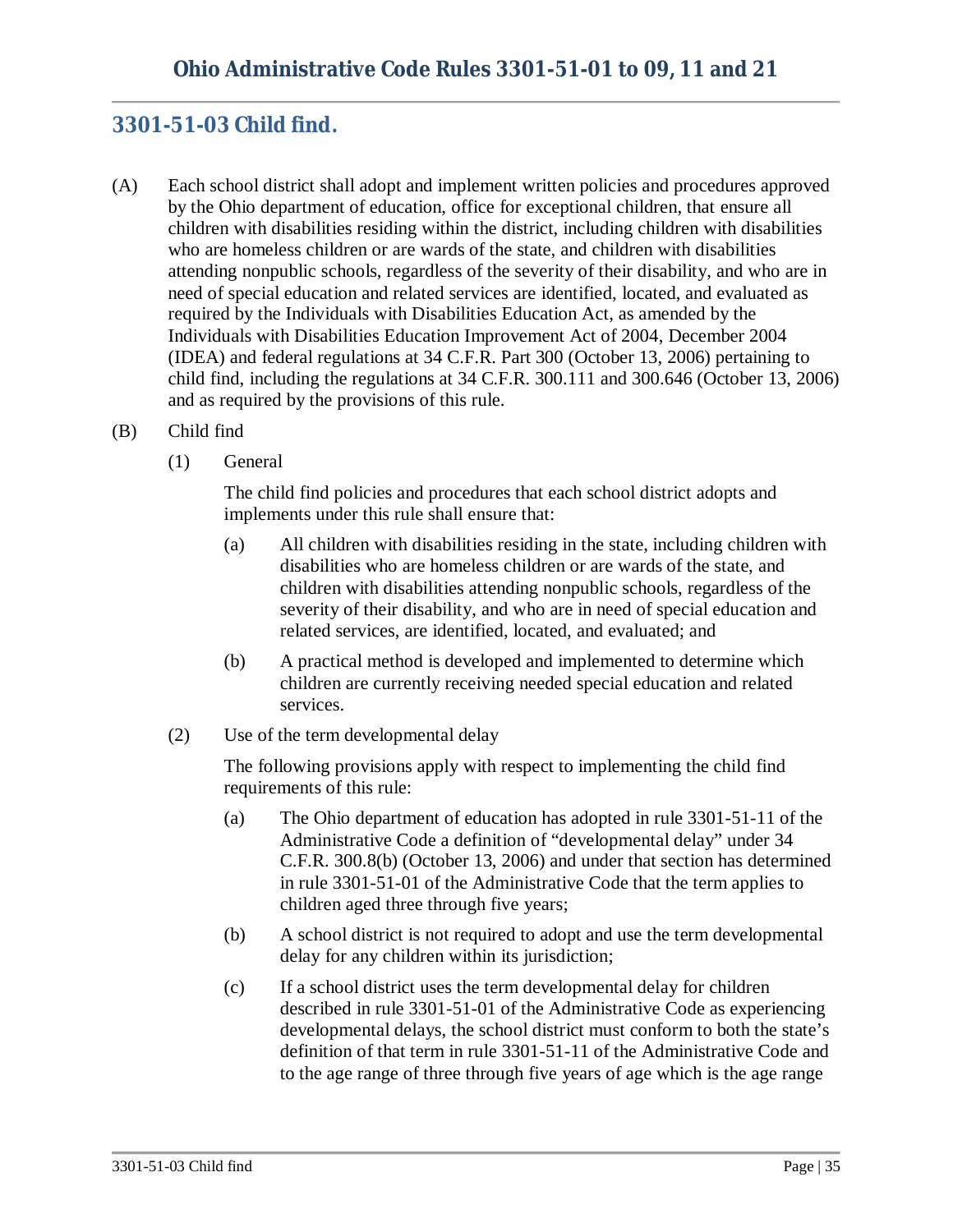subset that has been adopted by the Ohio department of education in rule 3301-51-01 of the Administrative Code.

(3) Other children in child find

Child find must also include:

- (a) Children who are suspected of being a child with a disability under the definition of child with a disability in paragraph (B)(10) of rule 3301-51- 01 of the Administrative Code and in need of special education, even though they are advancing from grade to grade; and
- (b) Highly mobile children, including migrant children.
- (4) Construction

Nothing in the IDEA requires that children be classified by their disability so long as each child who has a disability that is listed in the definition of child with a disability in paragraph (B)(10) of rule 3301-51-01 of the Administrative Code and who, by reason of that disability, needs special education and related services is regarded as a child with a disability under Part B of the IDEA.

- (C) Disproportionality
	- (1) General

The Ohio department of education and each school district must provide for the collection and examination of data to determine if significant disproportionality based on race and ethnicity is occurring in the state and the school districts of the state with respect to:

- (a) The identification of children as children with disabilities, including the identification of children as children with disabilities in accordance with a particular impairment described in the definition of "child with a disability" in paragraph (B)(10) of rule 3301-51-01 of the Administrative Code;
- (b) The placement in particular educational settings of these children; and
- (c) The incidence, duration, and type of disciplinary actions, including suspensions and expulsions.
- (2) Review and revision of policies, practices, and procedures

In the case of a determination of significant disproportionality with respect to the identification of children as children with disabilities, or the placement in particular educational settings of these children, in accordance with paragraph  $(C)(1)$  of this rule, the Ohio department of education must:

- (a) Provide for the review and, if appropriate, revision of the policies, procedures, and practices used in the identification or placement to ensure that the policies, procedures, and practices comply with the requirements of the IDEA.
- (b) Require any school district identified under paragraph  $(C)(1)$  of this rule to reserve the maximum amount of funds under Section 613(f) of the IDEA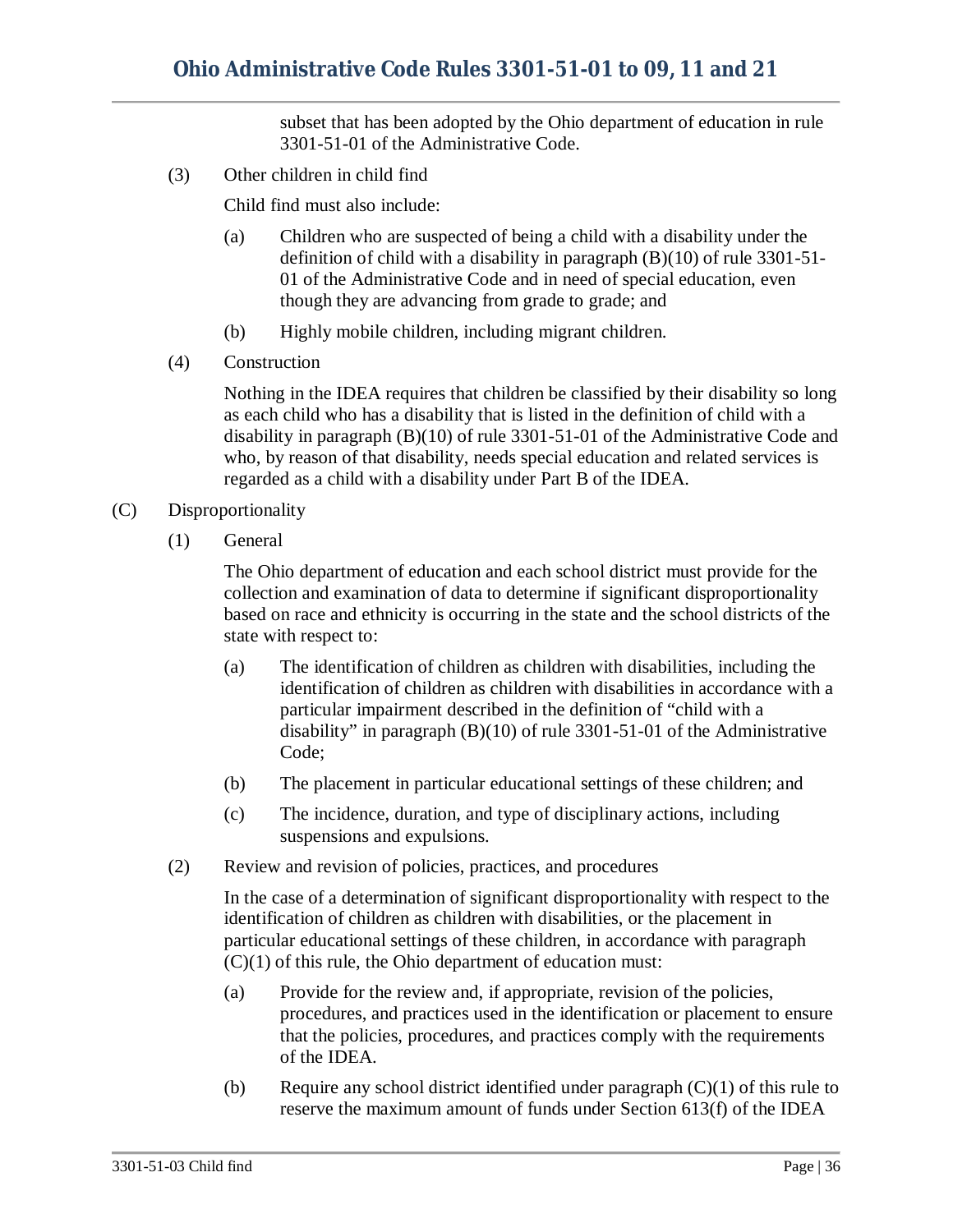to provide comprehensive coordinated early intervening services to serve children in the school district, particularly, but not exclusively, children in those groups that were significantly overidentified under paragraph  $(C)(1)$ of this rule; and

- (c) Require the school district to publicly report on the revision of policies, practices, and procedures described under paragraph  $(C)(2)(a)$  of this rule.
- (D) Data reporting
	- (1) Each school district shall maintain an education management information system and submit data to the Ohio department of education pursuant to rule 3301-14-01 of the Administrative Code.
	- (2) County boards of developmental disabilities and state institutions operated under the Ohio department of mental health, Ohio department of youth services, and the Ohio central school system shall submit data reports directly to the Ohio department of education on prescribed forms and in the prescribed manner.
	- (3) The collection and use of data to meet the requirements of this rule are subject to the confidentiality requirements in rule 3301-51-04 of the Administrative Code.

Effective: 07/01/2014 R.C. 119.032 review dates: 07/01/2013 Promulgated Under: 119.03 Statutory Authority: 3301.07, 3301.07 (J), 3323.02, 3323.07 Rule Amplifies: 3323.02, 3323.07 Prior Effective Dates: 07/01/2002; 07/01/2008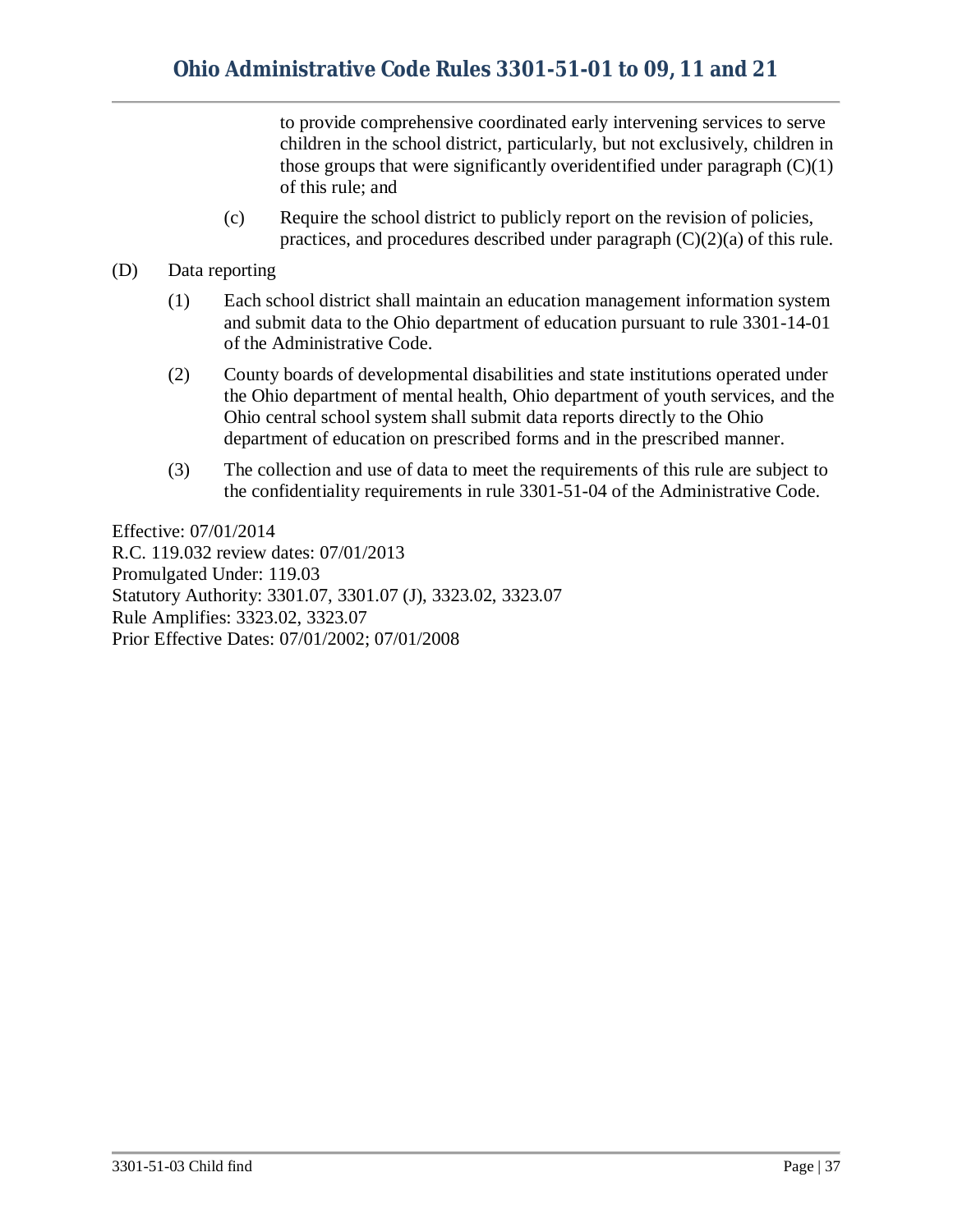### **3301-51-04 Confidentiality.**

- (A) Each school district, county board developmental disabilities (county board of DD), and other educational agency shall adopt and implement written policies and procedures, approved by the Ohio department of education, office for exceptional children, that afford parents the opportunity to examine records in accordance with the procedures of 34 C.F.R. 300.610 to 300.628 (October 13, 2006) and ensure protection of the confidentiality of any personally identifiable information in regard to the collection, use, storage, disclosure, retention, and destruction of that information.
- (B) Definitions

The following terms are defined as they are used in this rule:

- (1) "Destruction" means physical destruction or removal of personal identifiers from information so that the information is no longer personally identifiable.
- (2) "Education records" means the type of records covered under the definition of education records in 34 C.F.R. Part 99 (January 14, 2013) (the regulations implementing the Family Educational Rights and Privacy Act of 1974, August 1974, 20 U.S.C. 1232g (FERPA)).
- (3) "Participating agency" means any agency or institution that collects, maintains, or uses personally identifiable information, or from which information is obtained, under Part B of the Individuals with Disabilities Education Act, as amended and specified in the Individuals with Disabilities Education Improvement Act of 2004, December 2004 (IDEA).
- (C) Notice to parents
	- (1) The school district, county board of DD, and other educational agency must give notice that is adequate to fully inform parents about the requirements to ensure that the school district, county board of DD, and other educational agency comply with this rule related to protecting the confidentiality of any personally identifiable information collected, used, or maintained under Part B of the IDEA. The notice shall include:
		- (a) A description of the extent that the notice is given in the native languages of the various population groups in the school district, county, or other area served;
		- (b) A description of the children on whom personally identifiable information is maintained, the types of information sought, the methods the state intends to use in gathering the information (including the sources from whom information is gathered), and the uses to be made of the information;
		- (c) A summary of the policies and procedures that participating agencies must follow regarding storage, disclosure to third parties, retention, and destruction of personally identifiable information; and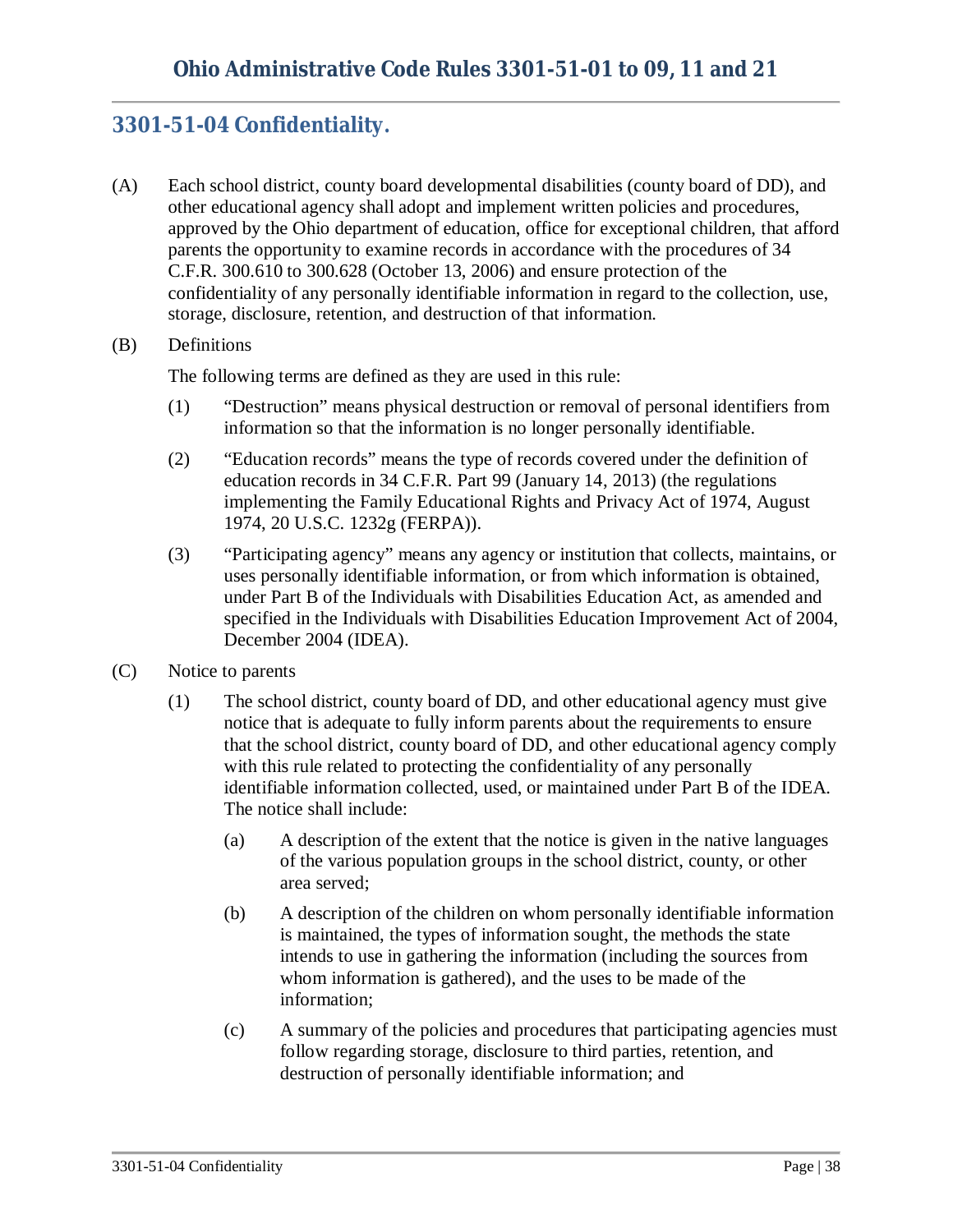- (d) A description of all of the rights of parents and children regarding this information, including the rights under FERPA and implementing regulations in 34 C.F.R. Part 99 (January 14, 2013).
- (2) Before any major identification, location, or evaluation activity, the notice must be published or announced in newspapers or other media, or both, with circulation adequate to notify parents throughout the school district, county board of DD, or other area served of the activity.
- (D) Access rights
	- (1) Each participating agency must permit parents to inspect and review any education records relating to their children that are collected, maintained, or used by the agency under this rule. The agency must comply with a request without unnecessary delay and before any meeting regarding an individualized education program (IEP), or any hearing pursuant to rule 3301-51-05 of the Administrative Code or resolution session pursuant to rule 3301-51-05 of the Administrative Code, and in no case more than forty-five days after the request has been made.
	- (2) The right to inspect and review education records under this rule includes:
		- (a) The right to a response from the participating agency to reasonable requests for explanations and interpretations of the records;
		- (b) The right to request that the agency provide copies of the records containing the information if failure to provide those copies would effectively prevent the parent from exercising the right to inspect and review the records; and
		- (c) The right to have a representative of the parent inspect and review the records.
	- (3) An agency may presume that the parent has authority to inspect and review records relating to the parent's child unless the agency has been advised that the parent does not have the authority under applicable state law governing such matters as guardianship, separation, and divorce.
- (E) Record of access

Each participating agency must keep a record of parties obtaining access to education records collected, maintained, or used under Part B of the IDEA (except access by parents and authorized employees of the participating agency), including the name of the party, the date access was given, and the purpose for which the party is authorized to use the records.

(F) Records on more than one child

If any education record includes information on more than one child, the parents of those children have the right to inspect and review only the information relating to their child or to be informed of that specific information.

(G) List of types and locations of information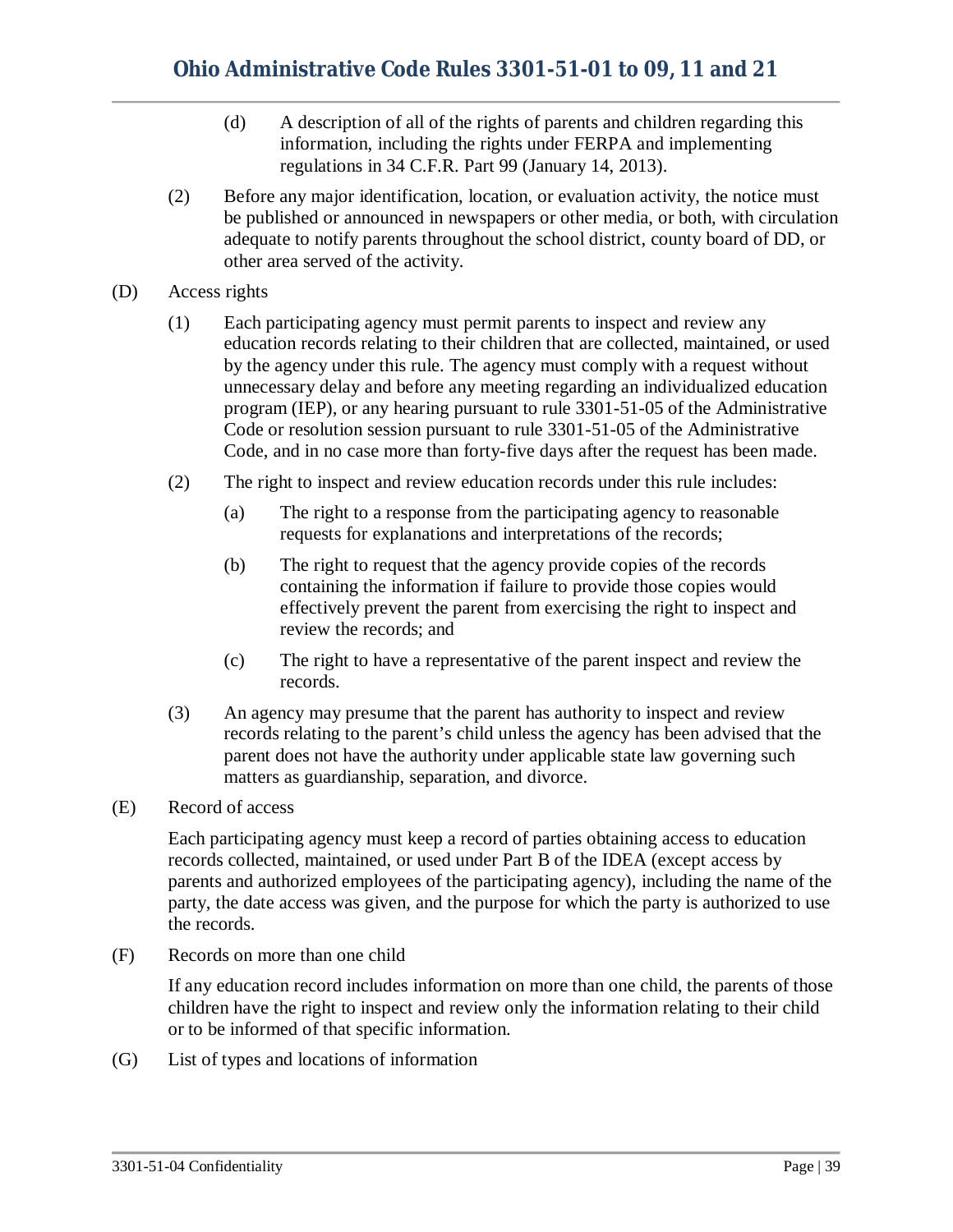Each participating agency must provide parents on request a list of the types and locations of education records collected, maintained, or used by the agency.

- (H) Fees
	- (1) Each participating agency may charge a fee for copies of records that are made for parents under this rule if the fee does not effectively prevent the parents from exercising their right to inspect and review those records.
	- (2) A participating agency shall not charge a fee to search for or to retrieve information under this rule.
- (I) Amendment of records at parent's request
	- (1) A parent who believes that information in the education records collected, maintained, or used under this rule is inaccurate or misleading or violates the privacy or other rights of the child may request the participating agency that maintains the information to amend the information.
	- (2) The agency must decide whether to amend the information in accordance with the request within a reasonable period of time of receipt of the request.
	- (3) If the agency decides to refuse to amend the information in accordance with the request, it must inform the parent of the refusal and advise the parent of the right to a hearing under this rule.
- (J) Opportunity for a hearing

The agency must, on request, provide an opportunity for a hearing to challenge information in education records to ensure that it is not inaccurate, misleading, or otherwise in violation of the privacy or other rights of the child.

- (K) Result of hearing
	- (1) If, as a result of the hearing, the agency decides that the information is inaccurate, misleading or otherwise in violation of the privacy or other rights of the child, it must amend the information accordingly and so inform the parent in writing.
	- (2) If, as a result of the hearing, the agency decides that the information is not inaccurate, misleading, or otherwise in violation of the privacy or other rights of the child, it must inform the parent of the parent's right to place in the records the agency maintains on the child a statement commenting on the information or setting forth any reasons for disagreeing with the decision of the agency.
	- (3) Any explanation placed in the records of the child under this rule must:
		- (a) Be maintained by the agency as part of the records of the child as long as the record or contested portion is maintained by the agency; and
		- (b) If the records of the child or the contested portion is disclosed by the agency to any party, the explanation must also be disclosed to the party.
- (L) Hearing procedures

A hearing held under this rule must be conducted according to the procedures in 34 C.F.R. 99.22 (January 14, 2013). The records hearing shall be held within a reasonable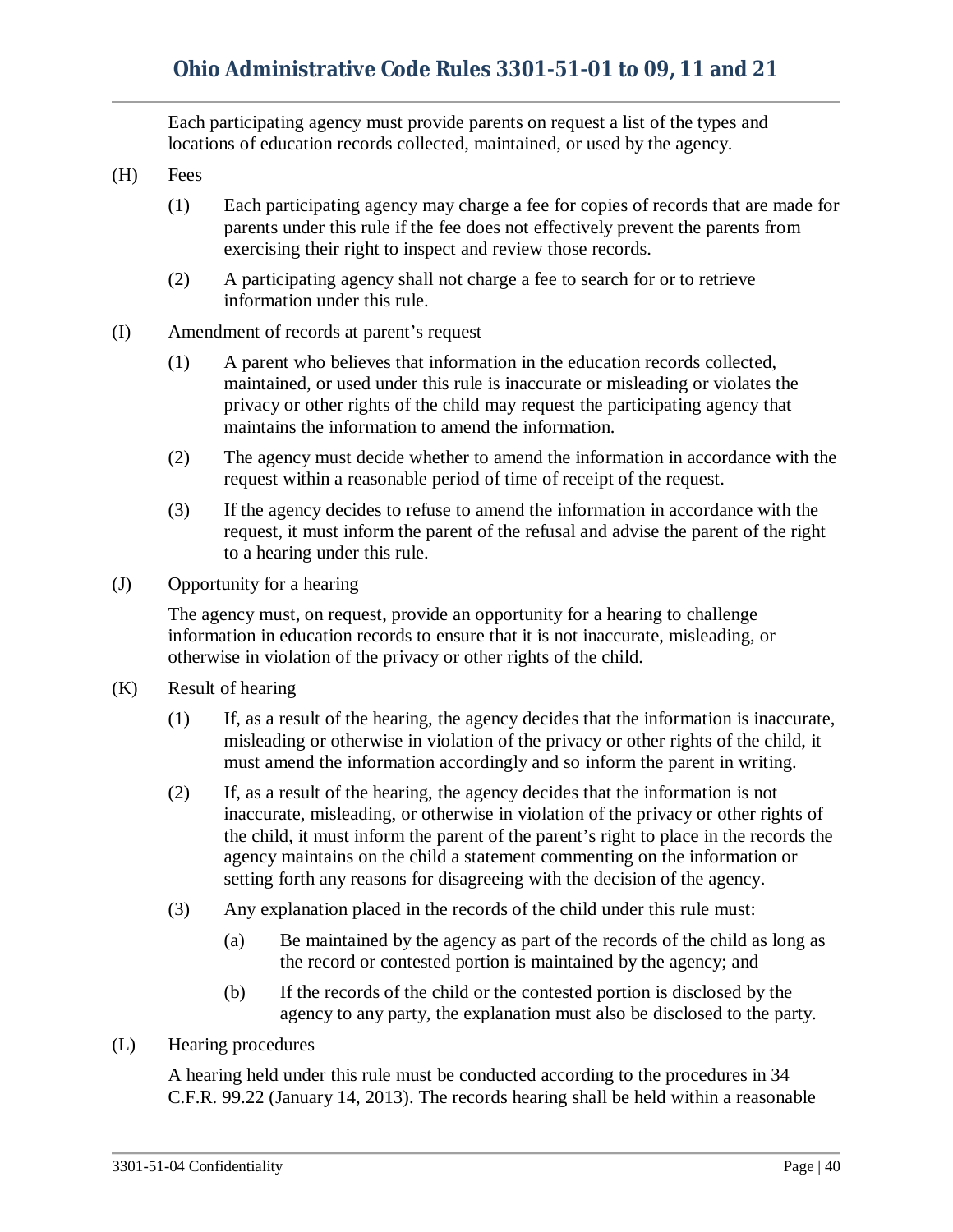period of time after the school district, county board of DD or other educational agency has received the request.

- (1) The parents shall be given notice of the date, time, and place reasonably in advance of the hearing.
- (2) The records hearing shall be conducted by any individual, including an official of the school district, county board of DD or other educational agency who does not have a direct interest in the outcome of the hearing.
- (3) The parents shall be afforded a full and fair opportunity to present evidence relevant to the content of the child's education records and the information the parent believes is inaccurate or misleading or violates the privacy or other rights of the child.
- (4) The parents may, at their own expense, be assisted or represented by one or more individuals of their choice, including an attorney.
- (5) The school district, county board of DD or other educational agency shall make its decision in writing within a reasonable period of time after the hearing.
- (6) The decision of the school district, county board of DD or other educational agency shall be based solely upon the evidence presented at the hearing and shall include a summary of the evidence and the reasons for the decision.
- (M) Consent
	- (1) Parental consent must be obtained before personally identifiable information is disclosed to parties, other than officials of participating agencies in accordance with this rule, unless the information is contained in education records, and the disclosure is authorized without parental consent under 34 C.F.R. Part 99 (January 14, 2013).

The parent's consent must be in writing, signed, and dated and must:

- (a) Specify the records to be disclosed;
- (b) State the purpose of the disclosure; and
- (c) Identify the party or class of parties to whom the disclosure may be made.
- (2) Except as provided in paragraphs (M)(2)(a) and (M)(2)(b) of this rule, parental consent is not required before personally identifiable information is released to officials of participating agencies for purposes of meeting a requirement of this rule and 34 C.F.R. Part 300 (October 13, 2006).
	- (a) Parental consent, or the consent of an eligible child who has reached the age of majority under Ohio law, must be obtained before personally identifiable information is released to officials of participating agencies providing or paying for transition services in accordance with rule 3301- 51-07 of the Administrative Code.
	- (b) If a child is enrolled, or is going to enroll in a nonpublic school that is not located in the school district of the parent's residence, parental consent must be obtained before any personally identifiable information about the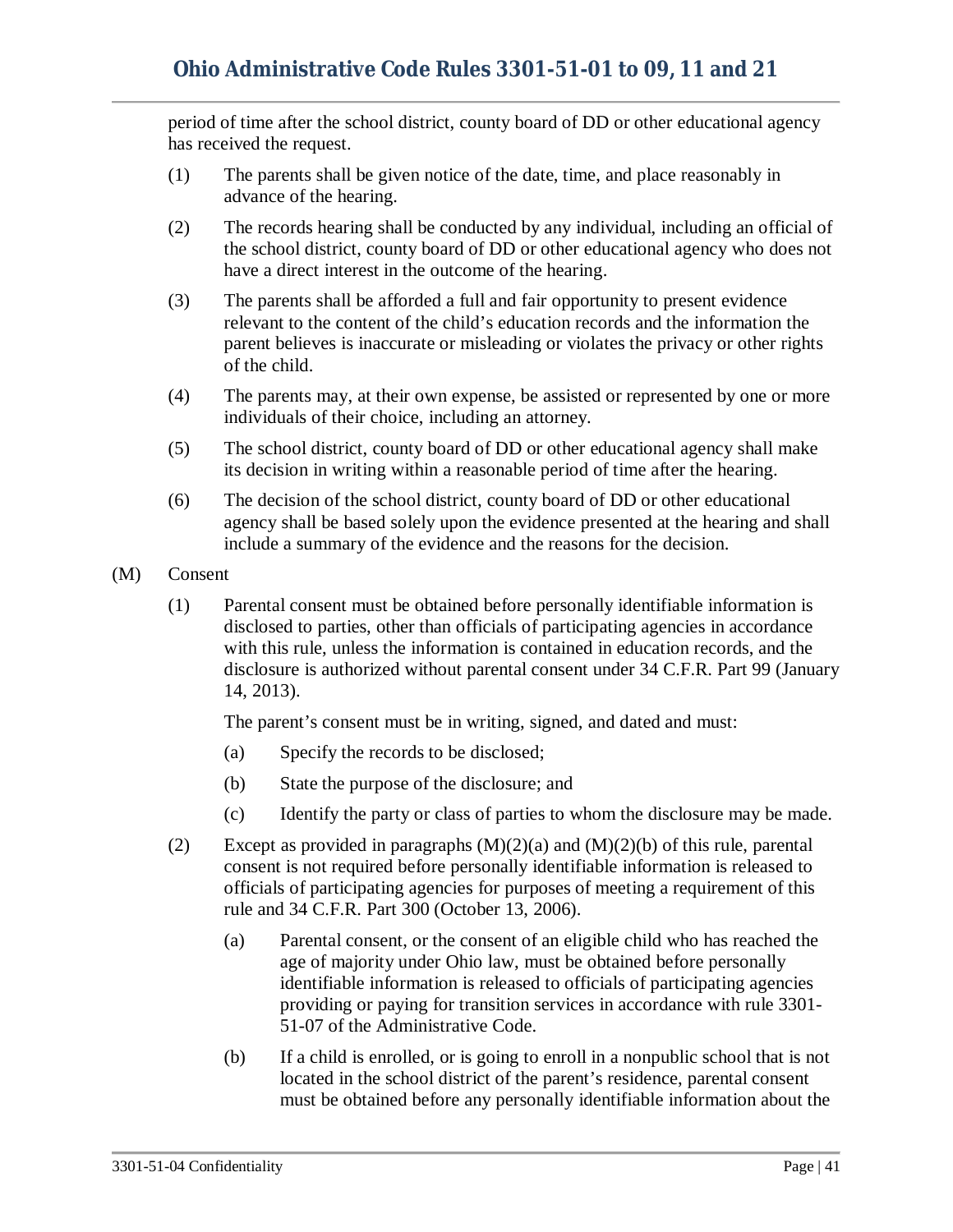child is released between officials in the school district where the nonpublic school is located and officials in the school district of the parent's residence.

#### (N) Safeguards

- (1) Each participating agency must protect the confidentiality of personally identifiable information at collection, storage, disclosure, and destruction stages.
- (2) One official at each participating agency must assume responsibility for ensuring the confidentiality of any personally identifiable information.
- (3) All persons collecting or using personally identifiable information must receive training or instruction regarding the policies and procedures of the school district, county board of DD, and other educational agency under 34 C.F.R. Part 99 (January 14, 2013).
- (4) Each participating agency must maintain for public inspection a current listing of the names and positions of those employees within the agency who may have access to personally identifiable information.
- (O) Destruction of information
	- (1) The public agency must inform parents when personally identifiable information collected, maintained, or used under this rule is no longer needed to provide educational services to the child.
	- (2) The information must be destroyed at the request of the parents. However, a permanent record of a student's name, address, telephone number, grades, attendance record, classes attended, grade level completed, and year completed shall be maintained without time limitation.
- (P) Children's rights
	- (1) The school district, county board of DD, and other educational agency must have in effect policies and procedures regarding the extent to which children are afforded rights of privacy similar to those afforded to parents, taking into consideration the age of the child and type or severity of disability.
	- (2) Under the regulations for FERPA in 34 C.F.R. 99.5(a) (January 14, 2013), the rights of parents regarding education records are transferred to the student at age eighteen.
	- (3) If the rights accorded to parents under Part B of the IDEA are transferred to a student who reaches the age of majority, consistent with rule 3301-51-05 of the Administrative Code, the rights regarding education records under this rule must also be transferred to the student. However, the school district must provide any notice required under rule 3301-51-05 of the Administrative Code to the student and the parents.
- (Q) Disciplinary information
	- (1) A school district, county board of DD, and other educational agency shall include in the records of a child with a disability a statement of any current or previous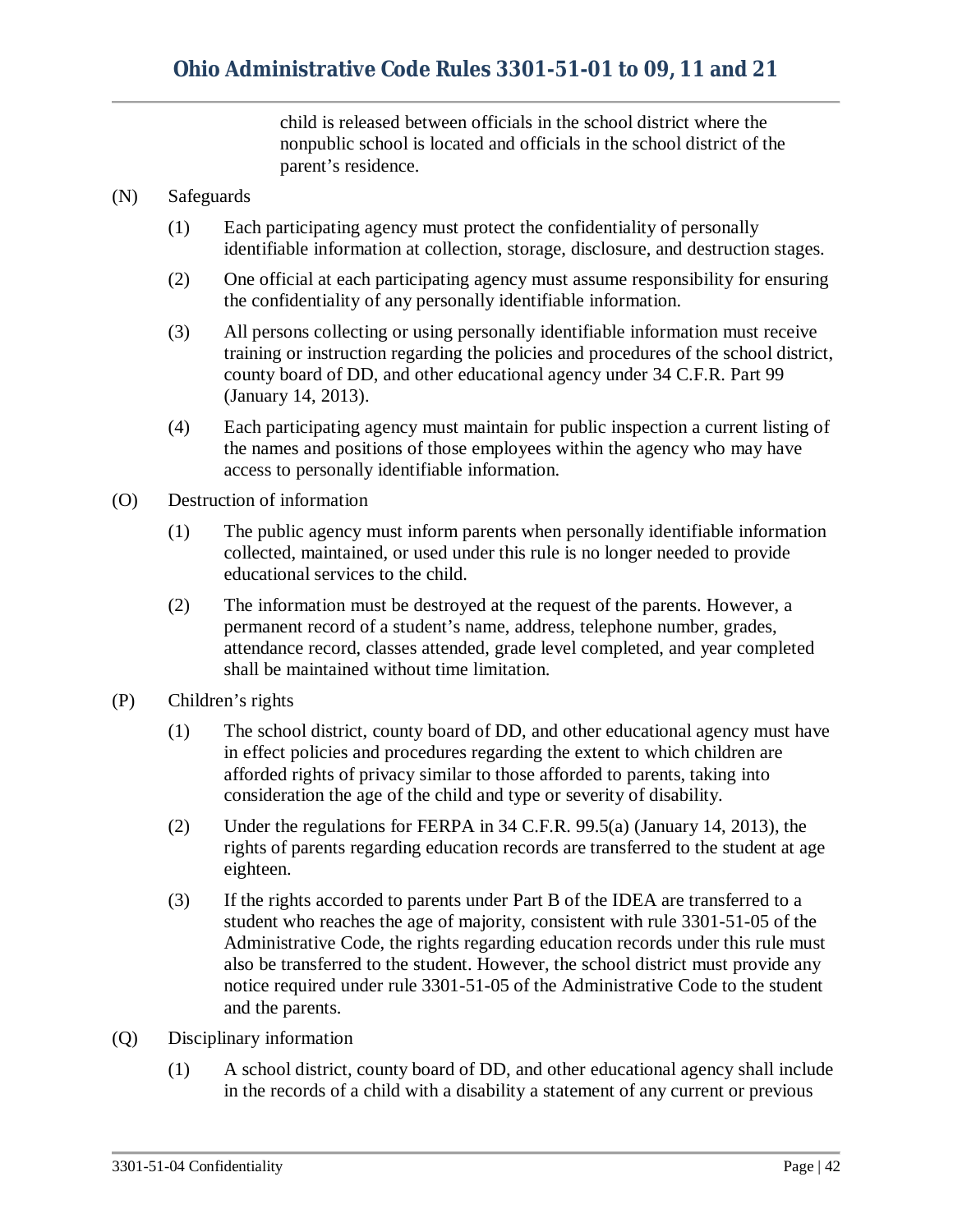disciplinary action that has been taken against the child and transmit the statement to the same extent that the disciplinary information is included in, and transmitted with, the student records of nondisabled children.

- (2) When a child transfers from one school, county board of DD, or other educational agency to another, the transmission of any of the child's records must include both the child's current IEP and any statement of current or previous disciplinary action that has been taken against the child.
- (3) The statement required in paragraphs  $(Q)(1)$  and  $(Q)(2)$  of this rule:
	- (a) Shall specify the circumstances that resulted in the disciplinary action and provide a description of the disciplinary action taken if the disciplinary action was taken because the child:
		- (i) Carried a weapon to or possessed a weapon at school, on school premises, or to or at a school function under the jurisdiction of a school district, county board of DD, and other educational agency;
		- (ii) Knowingly possessed or used illegal drugs, or sold or solicited the sale of a controlled substance, while at school, on school premises, or at a school function under the jurisdiction of a school district, county board of DD, and other educational agency; or
		- (iii) Inflicted serious bodily injury upon another person while at school, on school premises, or at a school function under the jurisdiction of a school district, county board of DD, and other educational agency.
	- (b) Shall include any information that is relevant to the safety of the child and other individuals involved with the child; and
	- (c) May include a description of any other behavior engaged in by the child that required disciplinary action, and a description of the disciplinary action taken.
- (R) Referral to and action by law enforcement and judicial authorities
	- (1) Rule of construction

Nothing in this rule prohibits a school district, county board of DD, and other educational agency from reporting a crime committed by a child with a disability to appropriate authorities or prevents state law enforcement and judicial authorities from exercising their responsibilities with regard to the application of federal and state law to crimes committed by a child with a disability.

- (2) Transmittal of records
	- (a) A school district, county board of DD, and other educational agency reporting a crime committed by a child with a disability must ensure that copies of the special education and disciplinary records of the child are transmitted for consideration by the appropriate authorities to whom the agency reports the crime.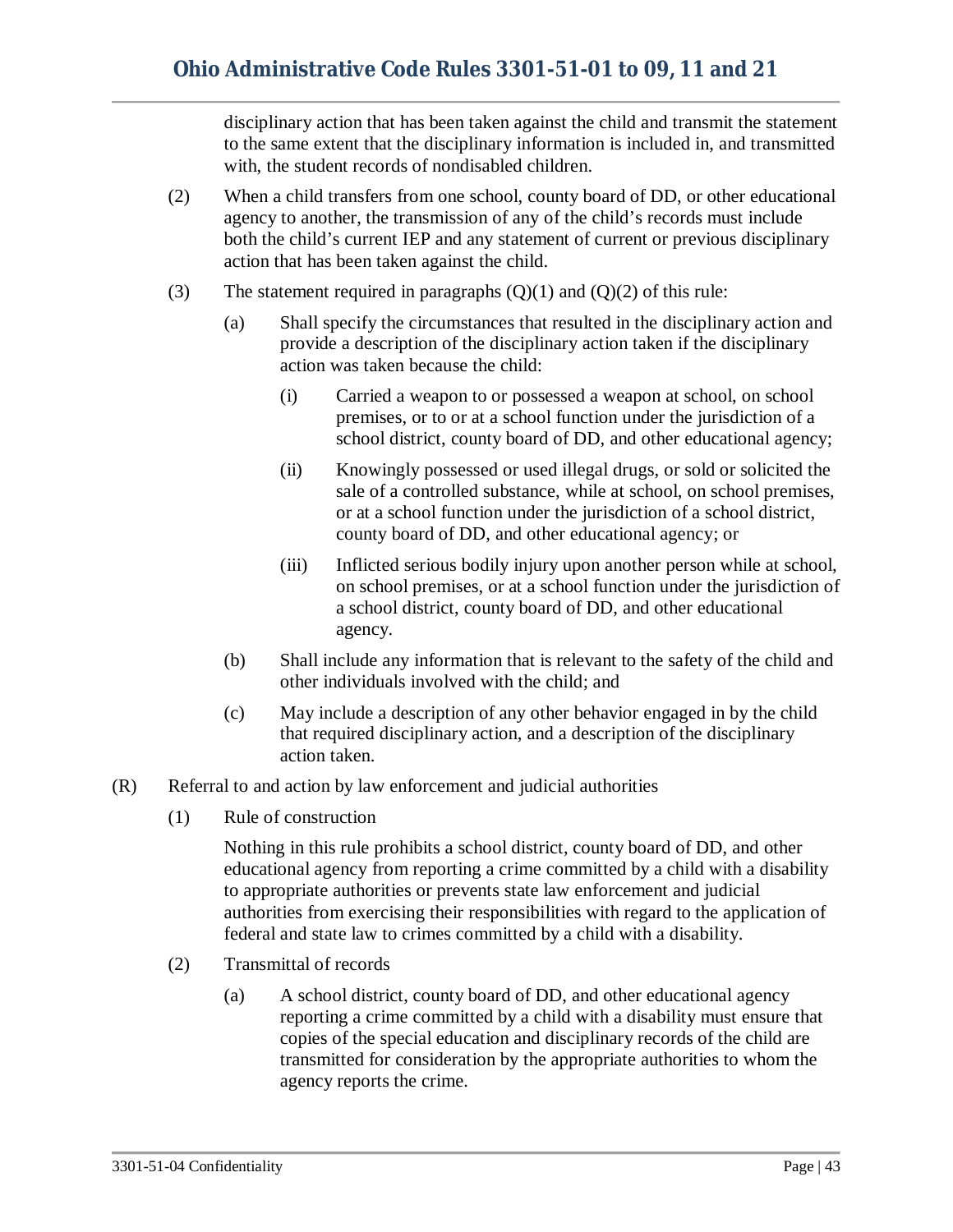(b) A school district, county board of DD, and other educational agency reporting a crime under this rule shall transmit copies of the child's special education and disciplinary records only to the extent that the transmission is permitted by the Family Educational Rights and Privacy Act of 1974, August 1974, 20 U.S.C. 1232g (FERPA).

Effective: 07/01/2014 R.C. 119.032 review dates: 07/01/2019 Promulgated Under: 119.03 Statutory Authority: 3301.07, 3301.07 (J), 3323.02 Rule Amplifies: 3323.02, 3323.07 Prior Effective Dates: 07/01/2002; 07/01/2008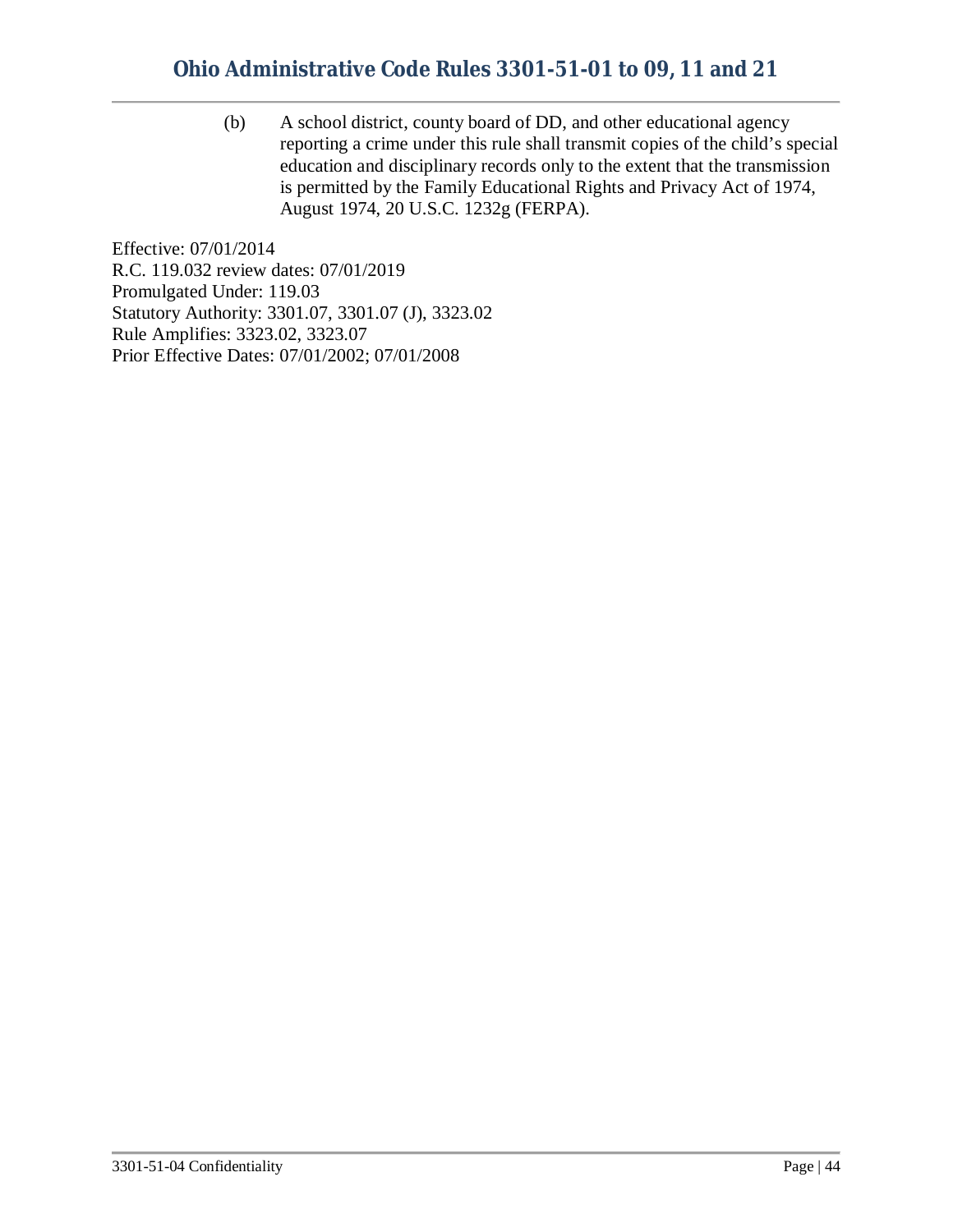### **3301-51-05 Procedural safeguards.**

- (A) Each school district shall adopt and implement written policies and procedures approved by the Ohio department of education, office for exceptional children, to ensure that children with disabilities and their parents are provided procedural safeguards.
- (B) Each school district of residence shall adopt and implement written policies and procedures approved by the Ohio department of education, office for exceptional children, to ensure that children with disabilities and their parents and public agencies are provided an opportunity to resolve disputes regarding identification, evaluation, or educational placement of a child with a disability or the provision of a free appropriate public education (FAPE).
- (C) Parental consent
	- (1) Parental consent for initial evaluation
		- (a) The school district proposing to conduct an initial evaluation to determine if a child qualifies as a child with a disability under the definition of "child with a disability" in rule 3301-51-01 of the Administrative Code must, after providing notice consistent with the requirements of this rule, obtain informed consent, consistent with the definition of "consent" in rule 3301- 51-01 of the Administrative Code, from the parent of the child before conducting the evaluation.
		- (b) Parental consent for initial evaluation must not be construed as consent for initial provision of special education and related services.
		- (c) The school district must make reasonable efforts to obtain the informed consent from the parent for an initial evaluation to determine whether the child is a child with a disability.
		- (d) For initial evaluations only, if the child is a ward of the state and is not residing with the child's parent, the school district is not required to obtain informed consent from the parent for an initial evaluation to determine whether the child is a child with a disability if:
			- (i) Despite reasonable efforts to do so, the school district cannot discover the whereabouts of the parent of the child;
			- (ii) The rights of the parents of the child have been terminated in accordance with state law; or
			- (iii) The rights of the parent to make educational decisions have been subrogated by a judge in accordance with state law and consent for an initial evaluation has been given by an individual appointed by the judge to represent the child.
		- (e) If the parent of a child enrolled in a school district or seeking to be enrolled in a school district does not provide consent for initial evaluation under this rule, or the parent fails to respond to a request to provide consent, the school district of residence may, but is not required to, pursue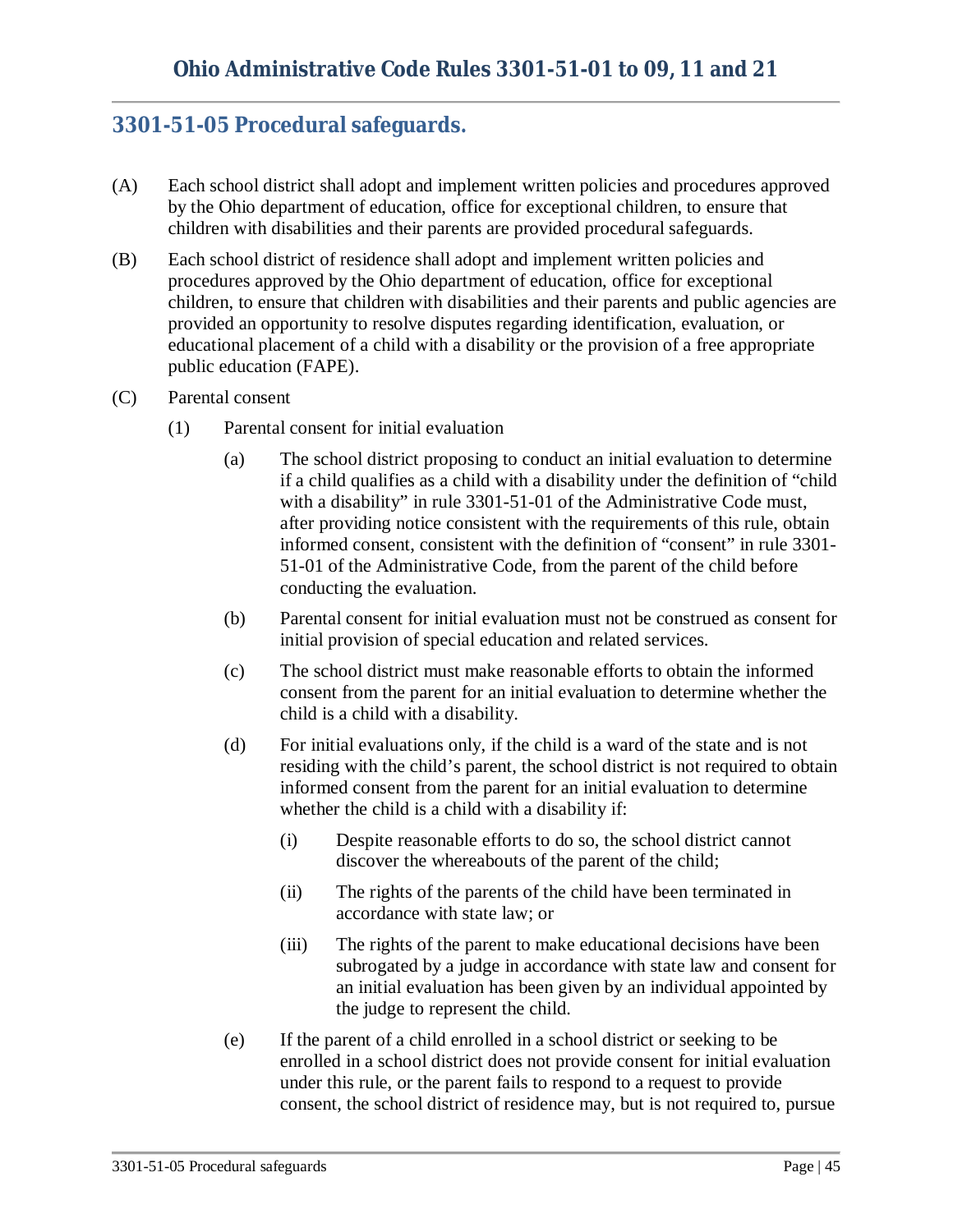the initial evaluation of the child by utilizing the procedural safeguards in Subpart E of Part B of the Individuals with Disabilities Education Act, as amended by the Individuals with Disabilities Education Improvement Act of 2004, December 2004 (IDEA) (including the mediation procedures or the due process procedures under this rule).

The school district does not violate its obligation under rule 3301-51-03 of the Administrative Code for child find and under rule 3301-51-06 of the Administrative Code for evaluations if it declines to pursue the evaluation.

- (2) Parental consent for services
	- (a) A school district of residence that is responsible for making FAPE available to a child with a disability must obtain informed consent from the parent of the child before the initial provision of special education and related services to the child.
	- (b) The school district of residence must make reasonable efforts to obtain informed consent from the parent for the initial provision of special education and related services to the child.
	- (c) If the parent of the child refuses to consent to the initial provision of special education and related services, or the parent fails to respond to a request to provide consent for the initial provision of special education and related services, the school district of residence:
		- (i) Shall not use the procedures in Subpart E of Part B of the IDEA, including the mediation procedures or the due process procedures described in this rule, in order to obtain agreement or a ruling that services may be provided to the child;
		- (ii) Will not be considered to be in violation of the requirement to make FAPE available to the child for the failure to provide the child with the special education and related services for which the school district of residence requests consent; and
		- (iii) Is not required to convene an individualized education program (IEP) team meeting or develop an IEP under rule 3301-51-07 of the Administrative Code for the child for the special education and related services for which the school district of residence requests such consent.
- (3) Revocation of parental consent. If, at any time subsequent to the initial provision of special education and related services, the parent of a child revokes consent in writing for the continued provision of special education and related services, the school district:
	- (a) Shall not continue to provide special education and related services to the child, but shall provide prior written notice in accordance with paragraph (H) of this rule before ceasing the provision of special education and related services;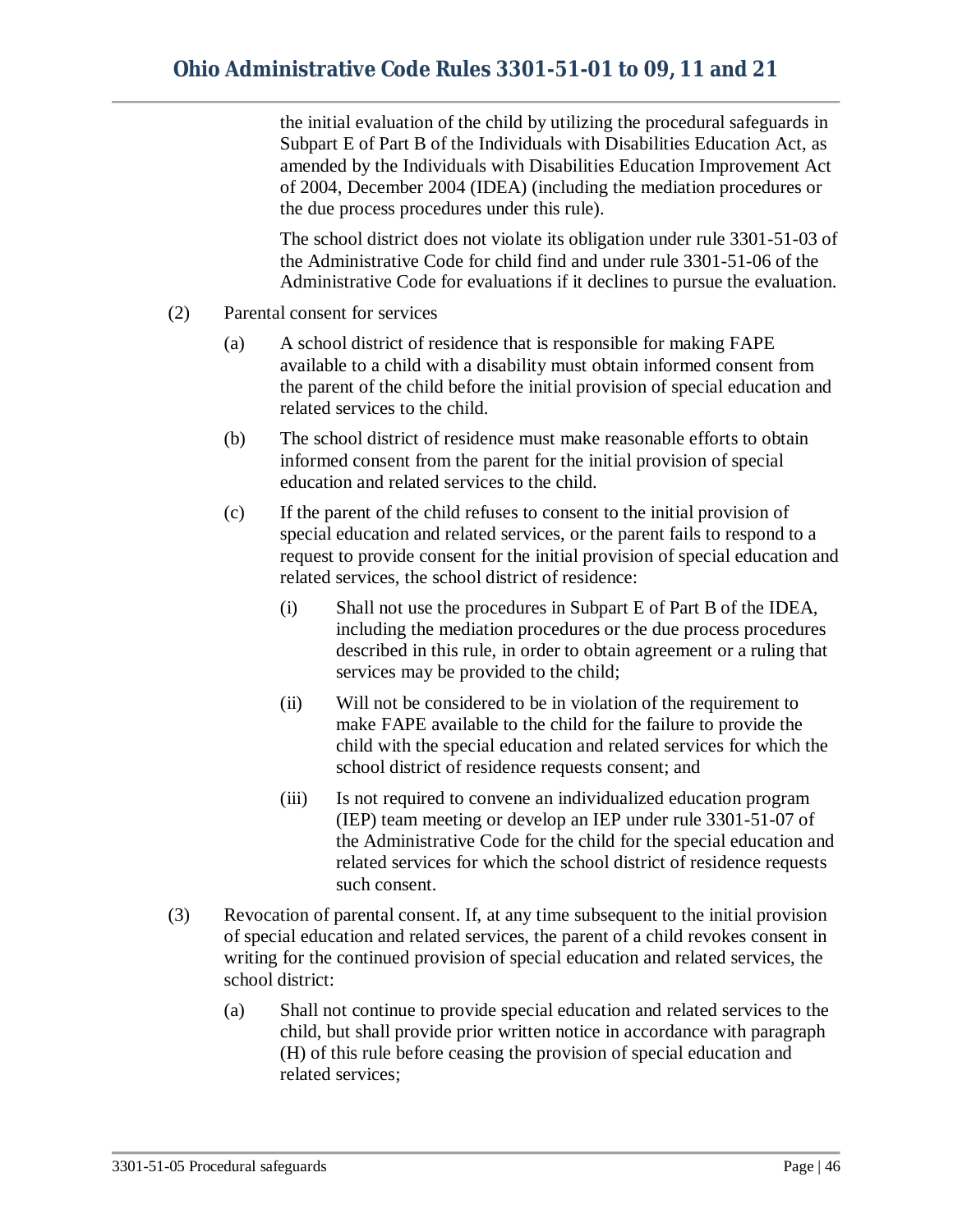- (b) Shall not use the procedures in Subpart E of Part B of the IDEA, including the mediation procedures or the due process procedures described in this rule, in order to obtain agreement or a ruling that the services shall be provided to the child;
- (c) Shall not be considered to be in violation of the requirement to make FAPE available to the child for the failure to provide the child with further special education and related services; and (d) Shall not be required to convene an individualized education program (IEP) team meeting or develop an IEP pursuant to rule 3301-51-07 of the Administrative Code for the child for further provision of special education and related services.
- (4) Parental consent for reevaluations
	- (a) Subject to paragraph  $(C)(4)(b)$  of this rule, each school district:
		- (i) Must obtain informed parental consent, in accordance with paragraph  $(C)(1)$  of this rule, prior to conducting any reevaluation of a child with a disability.
		- (ii) If the parent refuses to consent to the reevaluation, the school district of residence may, but is not required to, pursue the reevaluation by using the consent override procedures described in paragraph  $(C)(1)(e)$  of this rule.
		- (iii) The school district of residence does not violate its obligation under rule 3301-51-03 of the Administrative Code for child find and under rule 3301-51-06 of the Administrative Code for reevaluations if it declines to pursue the reevaluation.
	- (b) The informed parental consent described in paragraph  $(C)(4)(a)$  of this rule need not be obtained if the school district can demonstrate that:
		- (i) It made reasonable efforts to obtain such consent; and
		- (ii) The child's parent has failed to respond.
- (5) Parental consent for a change of placement
	- (a) A "change of placement" means a change from one option on the continuum of alternative placements to another.
	- (b) Informed parental consent must be obtained before making a change of placement of a child with a disability.
	- (c) Informed parental consent need not be obtained before:
		- (i) A change of placement if the school district of residence can demonstrate that it has made reasonable efforts, as described in rule 3301-51-07 of the Administrative Code, to obtain consent, and the child's parent has failed to respond.
		- (ii) A change of placement of a child with a disability that is the result of a disciplinary action taken in accordance with paragraph  $(K)(20)$ of this rule.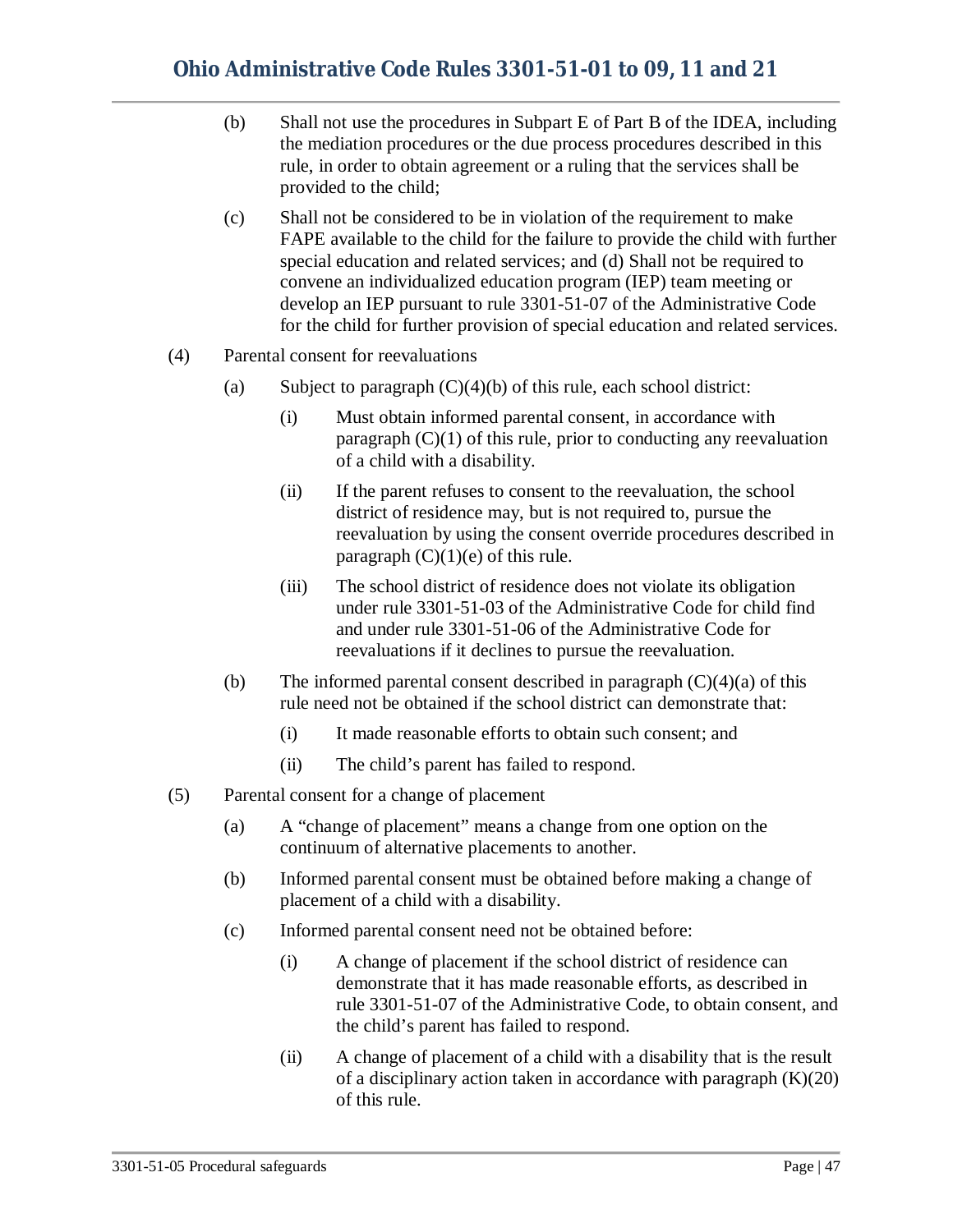- (iii) Reviewing existing data as part of an evaluation or a reevaluation; or
- (iv) Administering a test or other evaluation that is administered to all children unless, before administration of that test or evaluation, consent is required of parents of all children.
- (6) Parental consent for use of public benefits or insurance
	- (a) Informed parental consent must be obtained prior to the initial use of public benefits or insurance to pay for special education and related services with notice of rights under this provision provided annually.
	- (b) Parental refusal or withdrawal of consent for the use of public benefits or insurance to pay for special education and related services may not be used by a district to deny the child or parent access to required services at no cost to the parent.
- (7) Other consent requirements
	- (a) A school district may not use a parent's refusal to consent to one service or activity under paragraph  $(C)(1)$  or  $(C)(5)(b)$  of this rule to deny the parent or child any other service, benefit, or activity of the school district, except as required by this rule.
	- (b) To meet the reasonable efforts requirement in paragraphs  $(C)(1)(c)$ ,  $(C)(1)(d)(i)$ ,  $(C)(2)(b)$ ,  $(C)(4)(b)(i)$ , and  $(C)(5)(c)(i)$  of this rule, the school district must document its attempts to obtain parental consent using the procedures in rule 3301-51-07 of the Administrative Code.
- (D) Transfer of parental rights at age of majority
	- (1) Beginning no later than one year before a child with a disability (except for a child with a disability who has been determined to be incompetent under Ohio law) reaches the age of majority under Ohio law (eighteen years of age), the IEP must include a statement that the child and parent have been informed of the child's rights under Part B of the Act that will transfer to the child upon reaching the age of majority.
	- (2) When a child with a disability reaches the age of majority under Ohio law (eighteen years of age) that applies to all children (except for a child with a disability who has been determined to be incompetent under Ohio law):
		- (a) All rights accorded to parents under Part B of the IDEA and Chapter 3323. of the Revised Code transfer to the child;
		- (b) All rights accorded to parents under Part B of the IDEA and Chapter 3323. of the Revised Code transfer to children who are incarcerated in an adult or juvenile, state or local correctional institution; and
		- (c) The school district of residence must provide the notice required by this rule to notify both the child and the parents of the transfer of rights.
- (E) Surrogate parents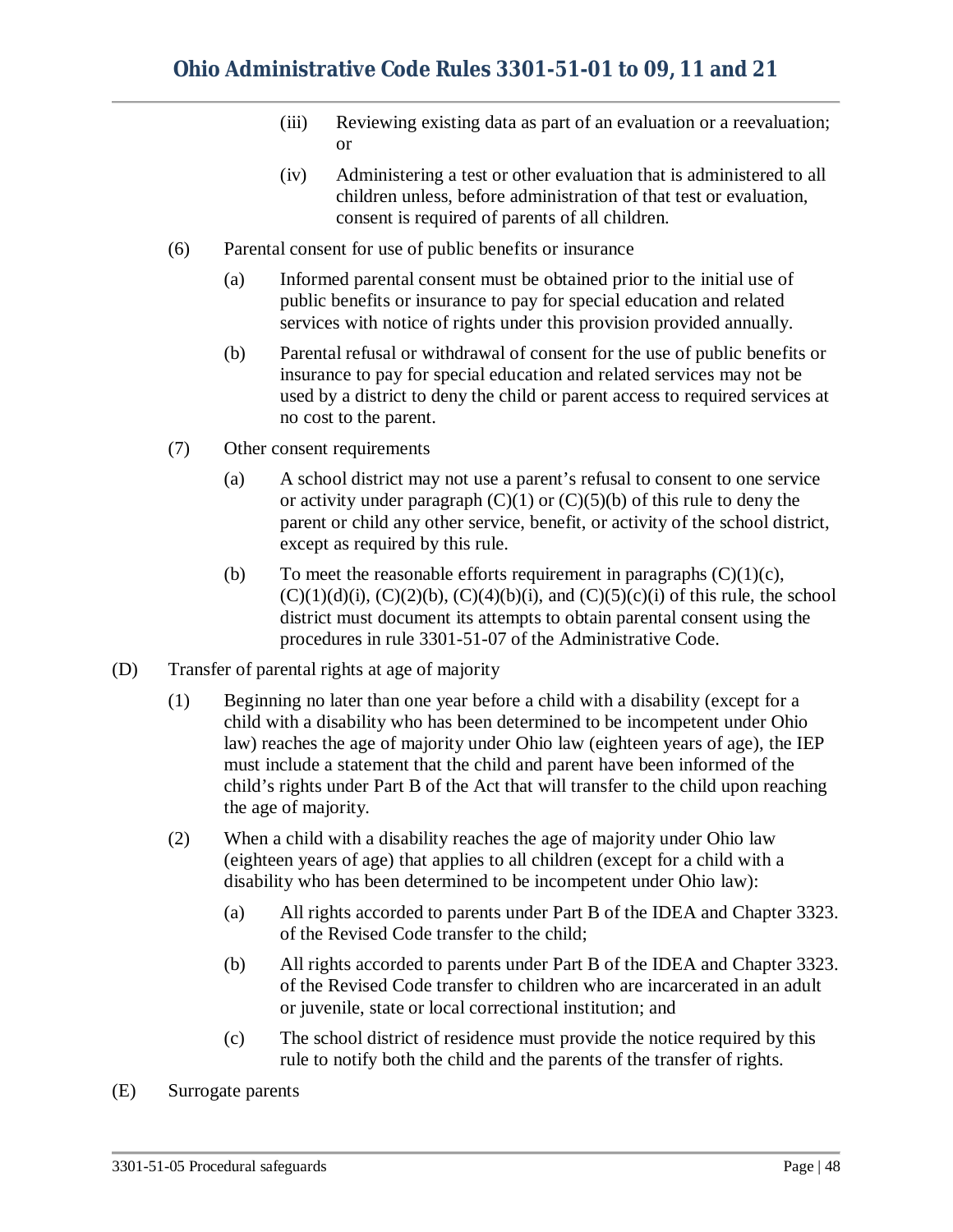| (1) | General |
|-----|---------|
|     |         |

Each school district must ensure that the rights of a child are protected when:

- (a) No parent (as defined in rule 3301-51-01 of the Administrative Code) can be identified;
- (b) The school district, after reasonable efforts, cannot locate a parent;
- (c) The child is a ward of the state under the laws of Ohio; or
- (d) The child is an unaccompanied homeless youth as defined in Section 725(6) of the McKinney-Vento Homeless Assistance Act (42 U.S.C. 11434a(6)), as amended and specified in Title X, Part C, of the No Child Left Behind Act of 2001, January 2002, 42 U.S.C. 11431.
- (2) Duties of the school district

The duties of a school district of residence under paragraph  $(E)(1)$  of this rule include the assignment of an individual to act as a surrogate for the parents. This must include a method:

- (a) For determining whether a child needs a surrogate parent; and
- (b) For assigning a surrogate parent to the child.
- (3) Wards of the state

In the case of a child who is a ward of the state, the surrogate parent alternatively may be appointed by the judge overseeing the child's case, provided that the surrogate meets the requirements in paragraphs  $(E)(4)(c)(i)$ ,  $(E)(4)(c)(iv)$ , and  $(E)(5)$  of this rule.

- (4) Criteria for selection of surrogate parents
	- (a) A surrogate parent shall be assigned as soon as possible but no later than thirty days of the date that it is determined that the child is in need of the surrogate.
	- (b) The school district of residence maintains the ultimate responsibility for the assignment of a surrogate parent. If requested by the school district of residence and mutually agreed upon, the school district of attendance, county board of developmental disabilities (county board of DD), or other educational agency may appoint the surrogate parent.
	- (c) The school district of residence must ensure that a person selected as a surrogate parent:
		- (i) Is not an employee of the Ohio department of education, the school district, or any other agency that is involved in the education or care of the child;
		- (ii) Has no personal or professional interest that conflicts with the interest of the child the surrogate parent represents;
		- (iii) Has knowledge and skills that ensure adequate representation of the child; and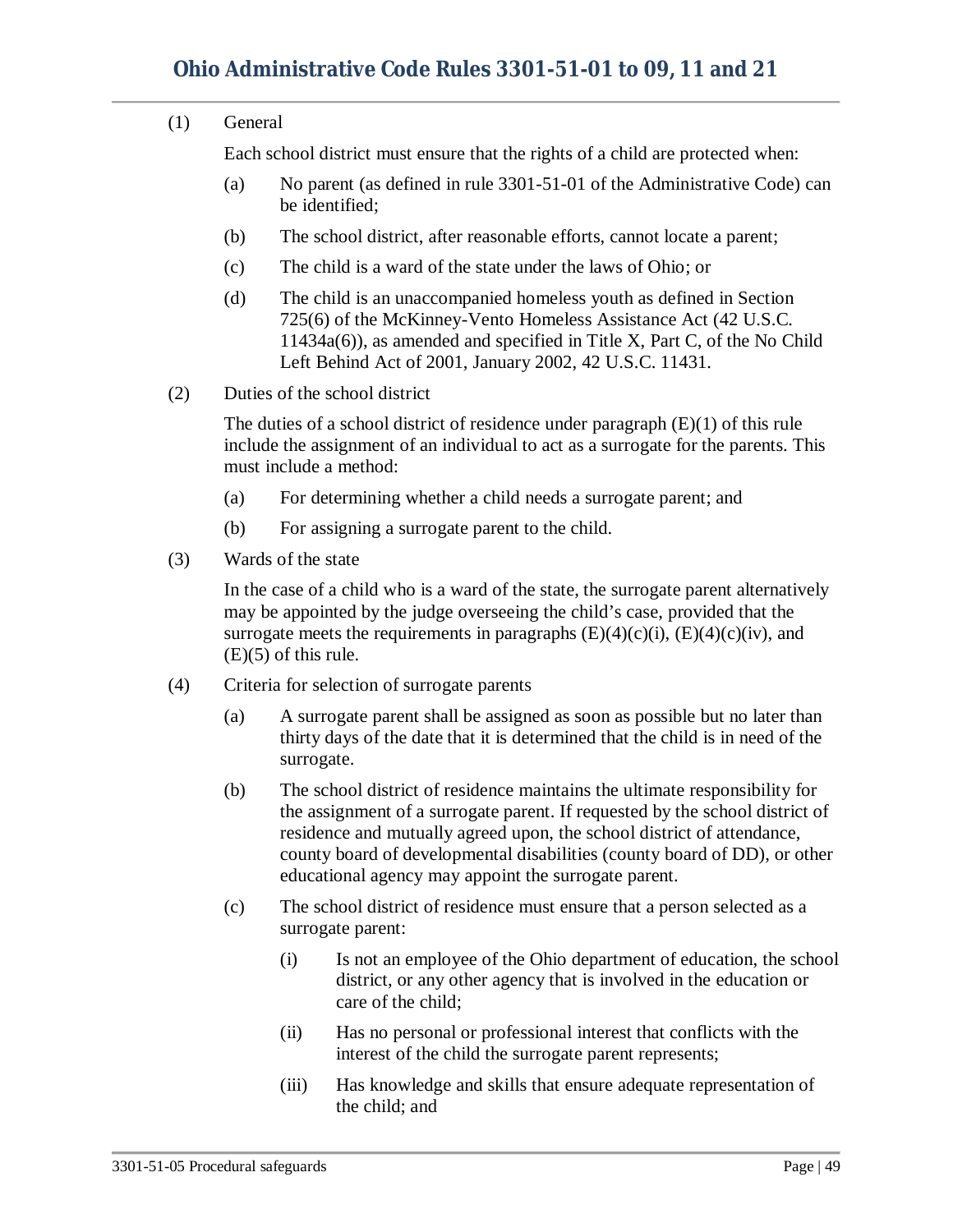- (iv) Has successfully completed the training prescribed by the Ohio department of education prior to acting on behalf of the child.
- (5) Non-employee requirement; compensation

A person who is otherwise qualified to be a surrogate parent under paragraph (E)(4) of this rule is not an employee of the school district solely because the person is paid by the school district to serve as a surrogate parent.

(6) Civil damages

Pursuant to section 3323.051 of the Revised Code, neither the surrogate parent nor the authority that assigned the surrogate parent shall be liable in civil damages for acts of the surrogate parent unless such acts constitute willful or wanton misconduct,

(7) Appointment of surrogate by a judge

If a surrogate parent is appointed by a judge overseeing the child's case, upon the request of the judge, the school district of residence will confirm that the person appointed meets the requirements in paragraphs  $(E)(4)(c)(i)$ ,  $(E)(4)(c)(iv)$ , and  $(E)(5)$  of this rule.

(8) Child who has reached age of majority

A child who has reached the age of majority may request a surrogate parent.

(9) Unaccompanied homeless youth

In the case of a child who is an unaccompanied homeless youth, appropriate staff of emergency shelters, transitional shelters, independent living programs, and street outreach programs may be appointed as temporary surrogate parents without regard to paragraph  $(E)(4)(c)(i)$  of this rule, until a surrogate parent can be appointed that meets all of the requirements of paragraph (E)(4) of this rule.

(10) Surrogate parent responsibilities

The surrogate parent may represent the child in all matters relating to:

- (a) The identification, evaluation, and educational placement of the child; and
- (b) The provision of FAPE to the child.
- (F) Opportunity to examine records; parent participation in meetings
	- (1) The parents of a child with a disability must be afforded, in accordance with the procedures of rule 3301-51-04 of the Administrative Code, an opportunity to inspect and review all education records with respect to:
		- (a) The identification, evaluation, and educational placement of the child; and
		- (b) The provision of FAPE to the child.
	- (2) Parent participation in meetings
		- (a) The parents of a child with a disability must be afforded an opportunity to participate in meetings with respect to: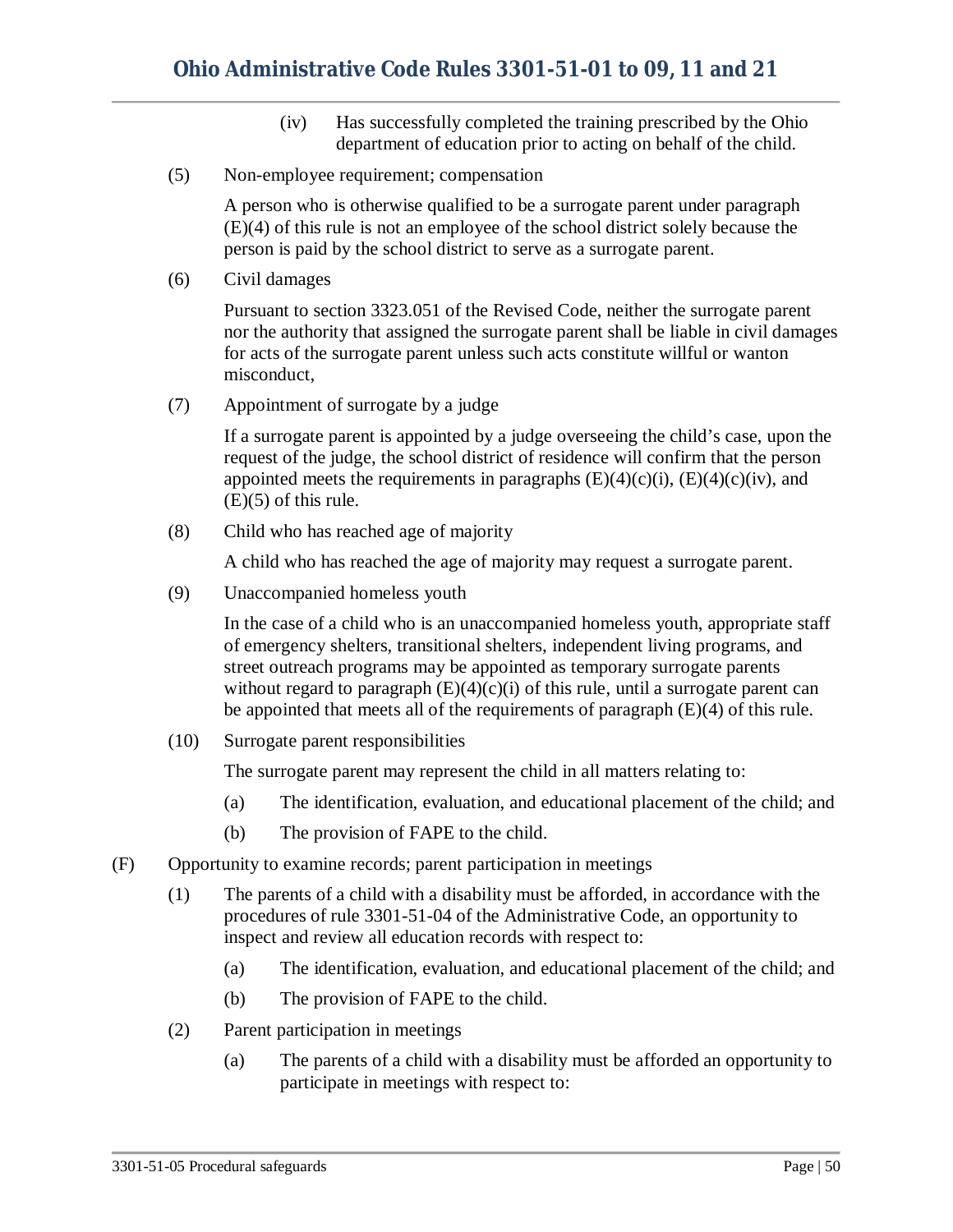- (i) The identification, evaluation, and educational placement of the child; and
- (ii) The provision of FAPE to the child.
- (b) Each school district must provide notice consistent with the parent participation requirements of rule 3301-51-07 of the Administrative Code to ensure that parents of children with disabilities have the opportunity to participate in meetings described in paragraph (F)(2)(a) of this rule.
- (c) A meeting does not include informal or unscheduled conversations involving school district personnel and conversations on issues such as teaching methodology, lesson plans, or coordination of service provision. A meeting also does not include preparatory activities that school district personnel engage in to develop a proposal or response to a parent proposal that will be discussed at a later meeting.
- (3) Parent involvement in placement decisions
	- (a) Each school district must ensure that a parent of each child with a disability is a member of any group that makes decisions on the educational placement of the parent's child.
	- (b) In implementing the requirements of paragraph  $(F)(3)(a)$  of this rule, the school district must use procedures consistent with the procedures described in the parent participation requirements of rule 3301-51-07 of the Administrative Code.
	- (c) If neither parent can participate in a meeting in which a decision is to be made relating to the educational placement of their child, the school district must use other methods to ensure their participation, including individual or conference telephone calls, or video conferencing.
	- (d) A placement decision may be made by a group without the involvement of a parent, if the school district is unable to obtain the parent's participation in the decision. In this case, the school district must have a record of its attempt to ensure their involvement.
- (G) Independent educational evaluation
	- (1) General
		- (a) The parents of a child with a disability have the right under this rule to obtain an independent educational evaluation of the child, subject to paragraphs  $(G)(2)$  to  $(G)(5)$  of this rule.
		- (b) Each school district of residence must provide to parents, upon request for an independent educational evaluation, information about where an independent educational evaluation may be obtained, and the district's criteria applicable for independent educational evaluations as set forth in paragraph  $(G)(5)$  of this rule.
		- (c) The following terms are defined as they are used in this rule: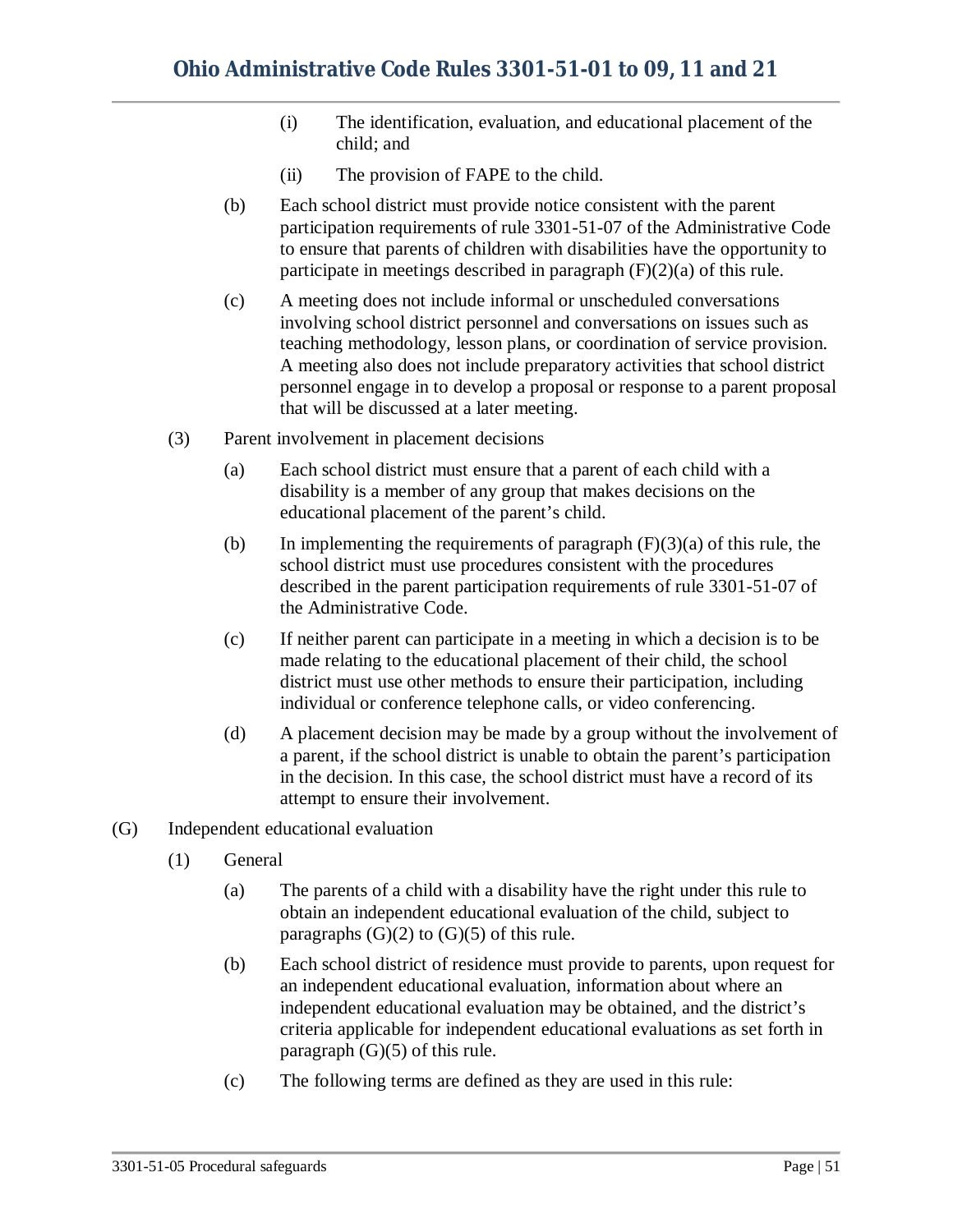- (i) "Independent educational evaluation" means an evaluation conducted by a qualified examiner who is not employed by the school district responsible for the education of the child in question; and
- (ii) "Public expense" means that the school district of residence either pays for the full cost of the evaluation or ensures that the evaluation is otherwise provided at no cost to the parent, consistent with rule 3301-51-02 of the Administrative Code.
- (2) Parent right to evaluation at public expense
	- (a) A parent has the right to an independent educational evaluation at public expense if the parent disagrees with an evaluation obtained by the school district of residence, subject to the conditions in paragraphs  $(G)(2)(b)$  to  $(G)(2)(d)$  of this rule.
	- (b) If a parent requests an independent educational evaluation at public expense, the school district of residence must, without unnecessary delay, either:
		- (i) File a due process complaint to request a hearing to show that its evaluation is appropriate; or
		- (ii) Ensure that an independent educational evaluation is provided at public expense, unless the school district of residence demonstrates in a hearing pursuant to paragraphs  $(K)(2)$  and  $(K)(7)$  to  $(K)(13)$  of this rule that the evaluation obtained by the parent did not meet district criteria.
	- (c) If the school district files a due process complaint notice to request a hearing and the final decision is that the school district's evaluation is appropriate, the parent still has the right to an independent educational evaluation, but not at public expense.
	- (d) If a parent requests an independent educational evaluation, the school district of residence may ask for the parent's reason why the parent objects to the public evaluation. However, the school district may not require the parent to provide an explanation and may not unreasonably delay either providing the independent educational evaluation at public expense or filing a due process complaint to request a due process hearing to defend the public evaluation.
	- (e) A parent is entitled to only one independent educational evaluation at public expense each time the school district conducts an evaluation with which the parent disagrees.
- (3) Parent-initiated evaluations

If the parent obtains an independent educational evaluation at public expense or shares with the school district an evaluation obtained at private expense, the results of the evaluation: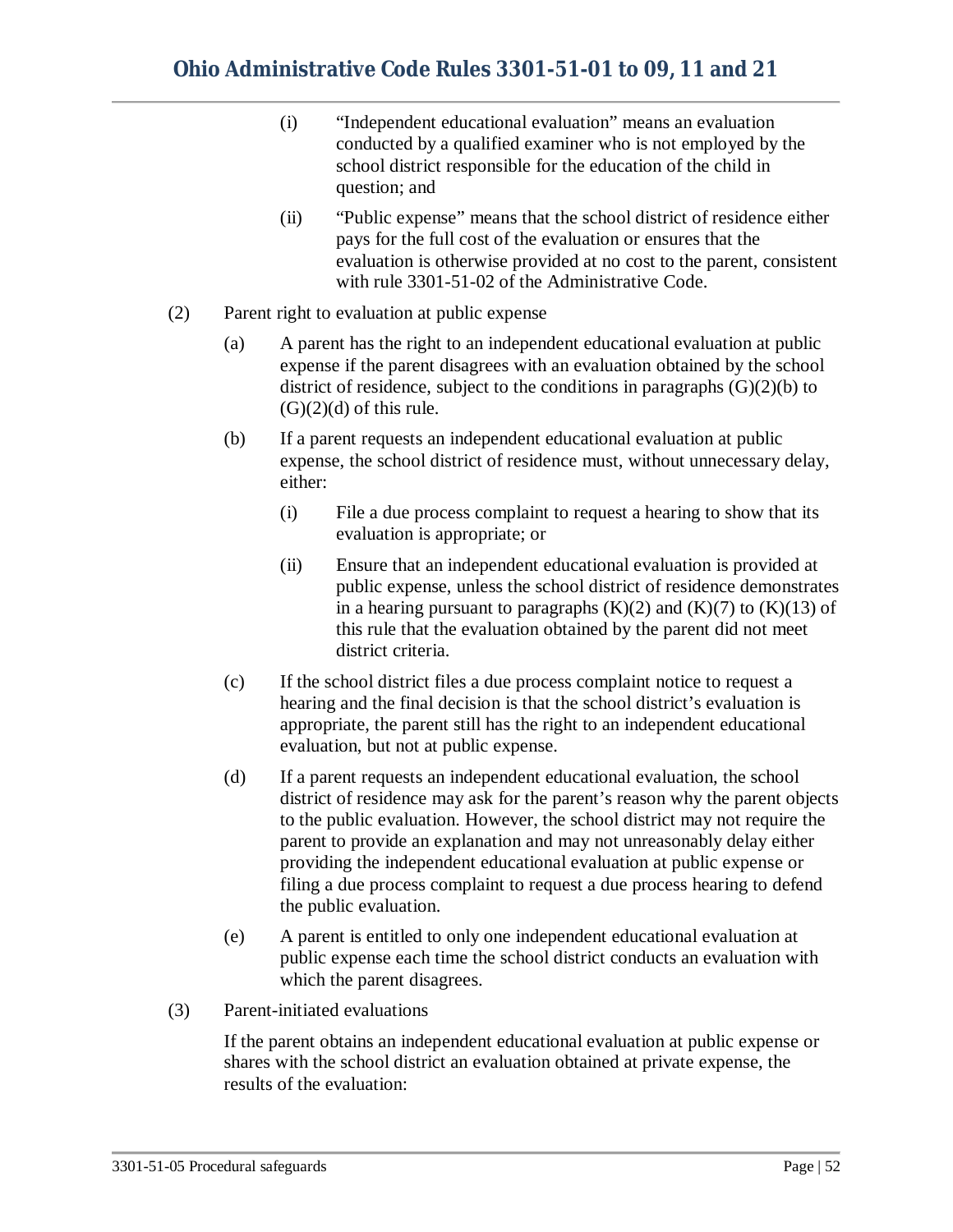- (a) Must be considered by the school district of residence, if it meets district criteria, in any decision made with respect to the provision of FAPE to the child; and
- (b) May be presented by any party as evidence at a hearing on a due process complaint under Subpart E of Part B of the IDEA regarding that child.
- (4) Requests for evaluations by hearing officers If a hearing officer requests an independent educational evaluation as part of a hearing on a due process complaint, the cost of the evaluation must be at public expense.
- (5) School district criteria
	- (a) If an independent educational evaluation is at public expense, the criteria under which the evaluation is obtained, including the location of the evaluation and the qualifications of the examiner, must be the same as the criteria that the school district of residence uses when it initiates an evaluation, to the extent those criteria are consistent with the parent's right to an independent educational evaluation.
	- (b) Except for the criteria described in paragraph  $(G)(5)(a)$  of this rule, a school district of residence may not impose conditions or timelines related to obtaining an independent educational evaluation at public expense.
- (H) Prior notice by the school district; content of notice
	- (1) Notice

Written notice that meets the requirements of paragraph  $(H)(2)$  of this rule must be given to the parents of a child with a disability a reasonable time before the school district of residence:

- (a) Proposes to initiate or change the identification, evaluation, or educational placement of the child or the provision of FAPE to the child; or
- (b) Refuses to initiate or change the identification, evaluation, or educational placement of the child or the provision of FAPE to the child.
- (2) Content of notice

The notice required under paragraph  $(H)(1)$  of this rule must include:

- (a) A description of the action proposed or refused by the school district;
- (b) An explanation of why the school district proposes or refuses to take the action;
- (c) A description of each evaluation procedure, assessment, record, or report the school district used as a basis for the proposed or refused action;
- (d) A statement that the parents of a child with a disability have protection under the procedural safeguards of this rule and, if this notice is not an initial referral for evaluation, the means by which a copy of a description of the procedural safeguards can be obtained;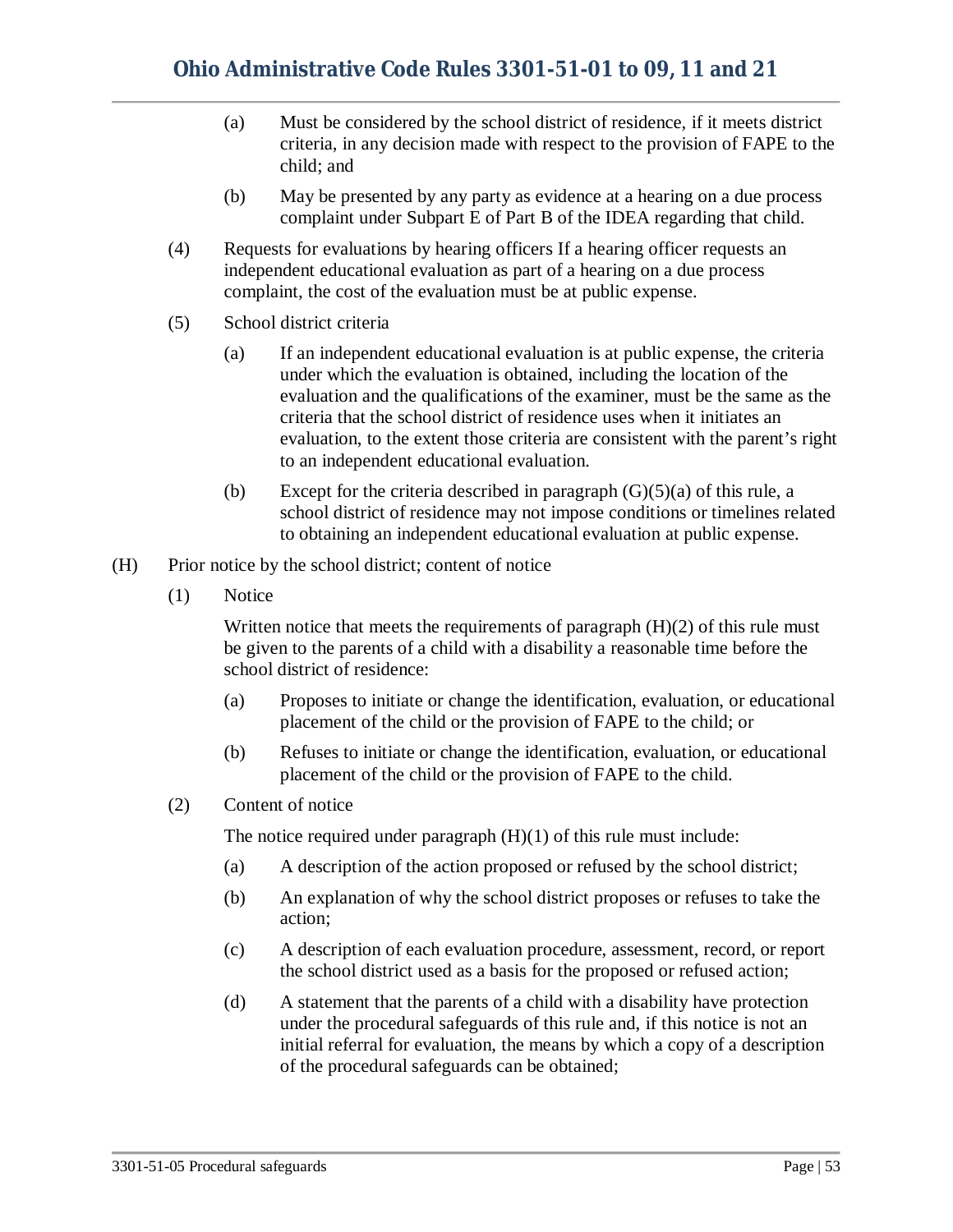- (e) Sources for parents to contact to obtain assistance in understanding the provisions of this rule;
- (f) A description of other options that the IEP team considered and the reasons why those options were rejected; and
- (g) A description of other factors that are relevant to the school district's proposal or refusal.
- (3) Notice in understandable language
	- (a) The notice required under paragraph  $(H)(1)$  of this rule must be:
		- (i) Written in language understandable to the general public; and
		- (ii) Provided in the native language of the parent or other mode of communication used by the parent, unless it is clearly not feasible to do so.
	- (b) If the native language or other mode of communication of the parent is not a written language, the school district must take steps to ensure:
		- (i) That the notice is translated orally or by other means to the parent in the parent's native language or other mode of communication;
		- (ii) That the parent understands the content of the notice; and
		- (iii) That there is written evidence that the requirements in paragraphs  $(H)(3)(b)(i)$  and  $(H)(3)(b)(ii)$  of this rule have been met.
- (4) Additional notice requirements
	- (a) Prior written notice shall be provided to the parents of a child with a suspected or confirmed disability within thirty days of the date of referral.
	- (b) Prior written notice shall be provided to the parents of a child with a suspected or confirmed disability prior to a change of placement that is a result of a disciplinary action.
- (I) Procedural safeguards notice
	- (1) General

A copy of the procedural safeguards available to the parents of a child with a disability must be given to the parents only one time a school year, except that a copy also must be given to the parents:

- (a) Upon initial referral or parent request for evaluation;
- (b) Upon receipt of the first due process complaint under paragraph  $(K)(7)$  of this rule in a school year;
- (c) In accordance with the discipline procedures in paragraph  $(K)(20)$  of this rule; and
- (d) Upon request by a parent.
- (2) Internet web site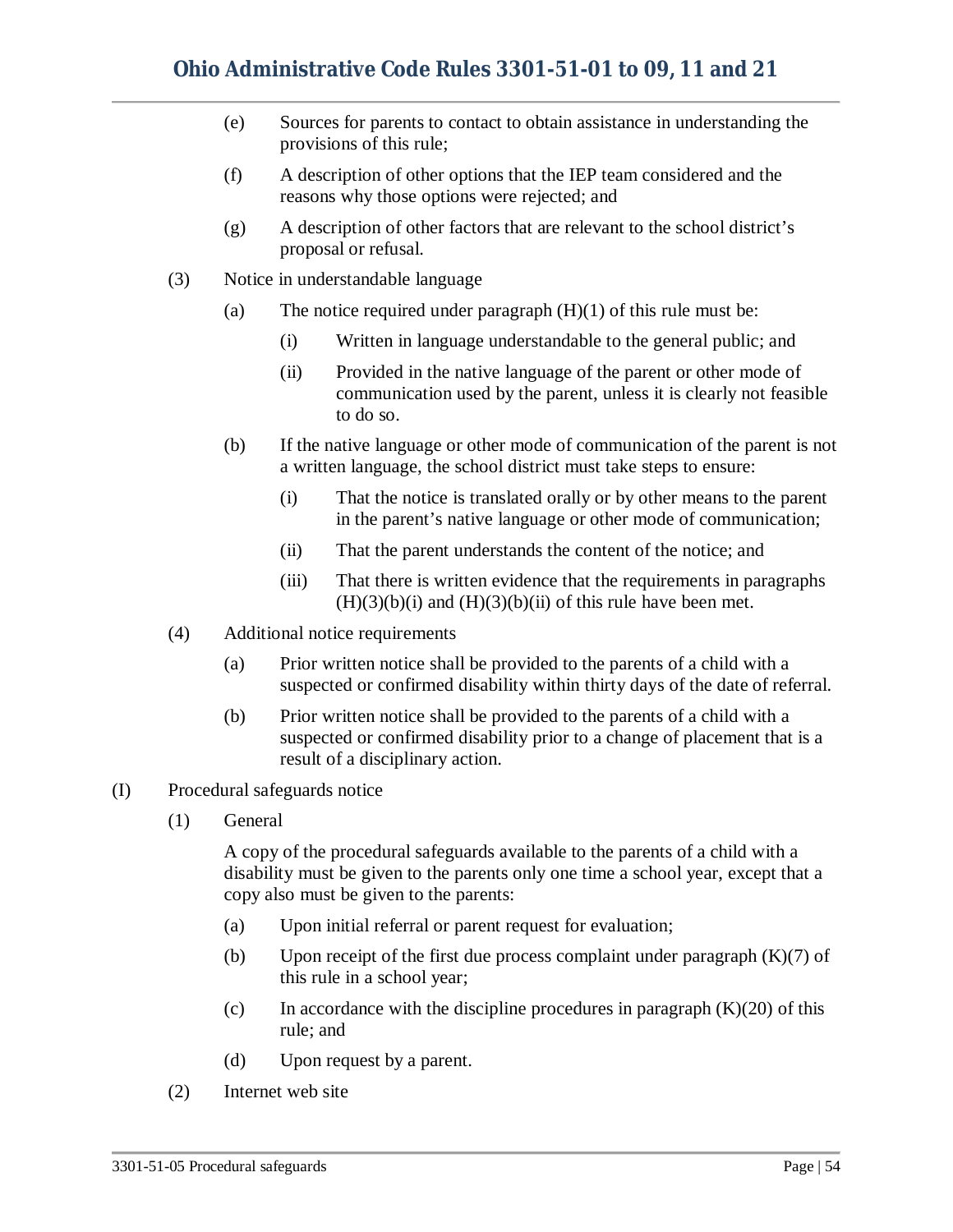A school district may place a current copy of the procedural safeguards notice on its internet web site if a web site exists, but the school district must still provide parents a printed copy of the procedural safeguards notice.

(3) Contents of notice

The procedural safeguards notice must include a full explanation of all of the procedural safeguards available under rule 3301-51-02 of the Administrative Code, rule 3301-51-04 of the Administrative Code, and this rule including:

- (a) Independent educational evaluations;
- (b) Prior written notice;
- (c) Parental consent;
- (d) Access to education records;
- (e) Opportunity to present and resolve complaints through the due process complaint and state complaint procedures, including:
	- (i) The time period in which to file a complaint;
	- (ii) The opportunity for the school district of residence to resolve the complaint; and
	- (iii) The difference between the due process complaint and the state complaint procedures, including the jurisdiction of each procedure, what issues may be raised, filing and decisional timelines, and relevant procedures;
- (f) The availability of mediation;
- (g) The child's placement during the pendency of any due process complaint;
- (h) Procedures for children who are subject to placement in an interim alternative educational setting;
- (i) Requirements for unilateral placement by parents of children in nonpublic schools at public expense;
- (j) Hearings on due process complaints, including requirements for disclosure of evaluation results and recommendations;
- (k) State-level appeals;
- (l) Civil actions, including the time period in which to file those actions; and
- (m) Attorneys' fees.
- (4) Notice in understandable language

The notice required under paragraph  $(I)(1)$  of this rule must meet the requirements of paragraph (H)(3) of this rule.

(J) Electronic mail

A parent of a child with a disability may elect to receive notices required by this rule by an electronic mail communication, if the school district makes that option available.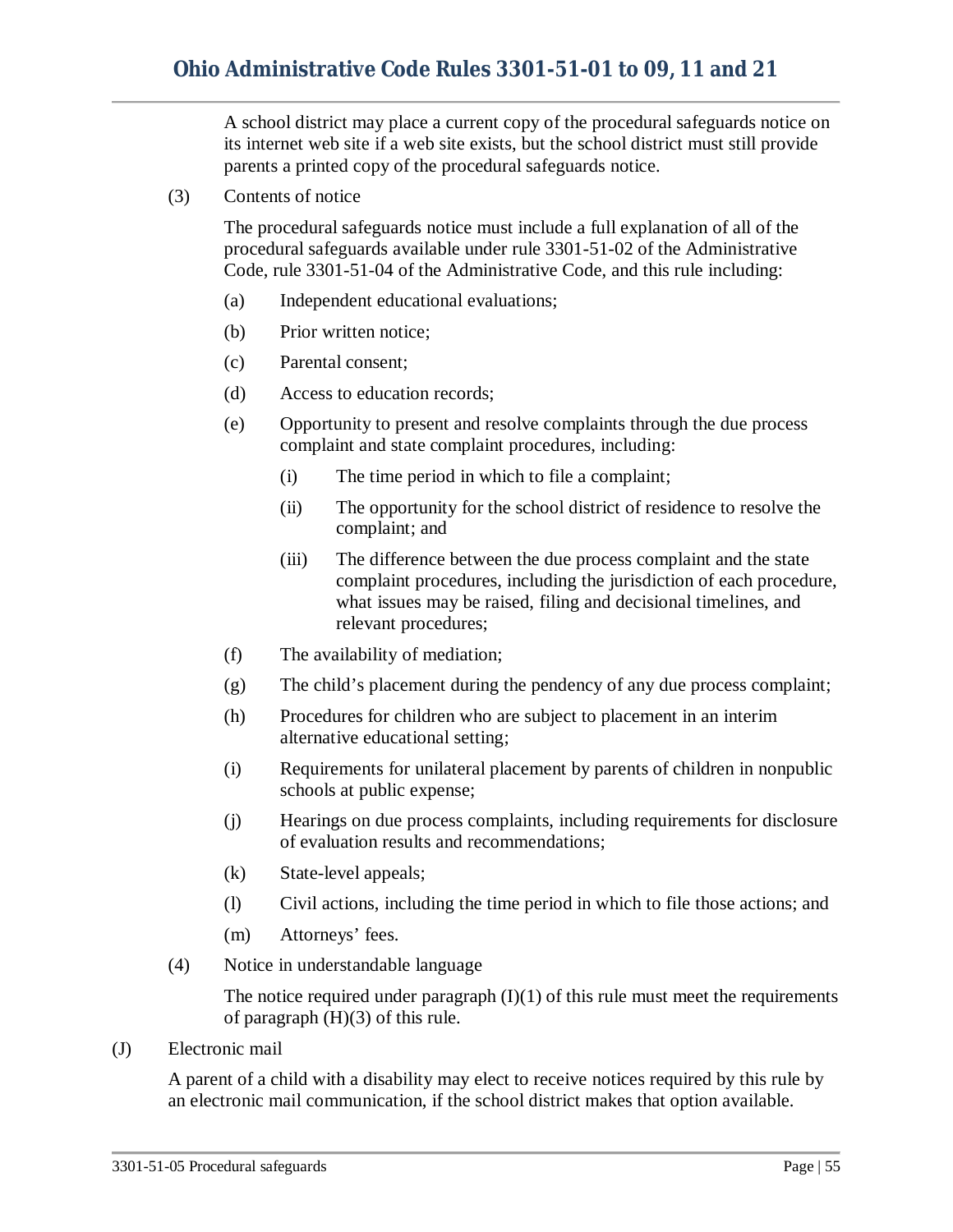#### (K) Conflict resolution

- (1) Administrative reviews
	- (a) Administrative reviews are recommended, but cannot be used to delay or deny an impartial due process hearing that has been requested in writing or to deny any other rights afforded under this chapter of the Administrative Code.
	- (b) The child's parent or educational agency other than the school district may request an opportunity to present complaints to the superintendent.
		- (i) Within twenty school days of receipt of a complaint, the superintendent, or the superintendent's designee, without undue delay and at a time and place convenient to all parties, shall conduct a review, may hold an administrative hearing, and shall notify all parties in writing of the decision.
		- (ii) Every effort should be made in the review to resolve any disagreements.
		- (iii) All parties have the right to invite others to participate in the administrative review, including legal counsel.
- (2) Model forms
	- (a) The Ohio department of education must develop model forms to assist parents and public agencies in filing a due process complaint in accordance with paragraphs  $(K)(7)(a)$  and  $(K)(8)(a)$  to  $(K)(8)(c)$  of this rule and to assist parents and other parties in filing a state complaint under paragraphs  $(K)(4)$  to  $(K)(6)$  of this rule. However, the Ohio department of education or school district of residence may not require the use of the model forms.
	- (b) Parents, school districts, public agencies, and other parties may use the appropriate model form described in paragraph  $(K)(2)(a)$  of this rule, or another form or other document, so long as the form or document that is used meets, as appropriate, the content requirements in paragraph  $(K)(8)(b)$  of this rule for filing a due process complaint, or the requirements in paragraph  $(K)(6)(b)$  of this rule for filing a state complaint.
- (3) Mediation
	- (a) General

The Ohio department of education shall establish state mediation procedures. Additionally, each school district must ensure that procedures are established and implemented to allow parties to disputes involving any matter under Part B of the IDEA, including matters arising prior to the filing of a due process complaint, to resolve disputes through a mediation process.

(b) Requirements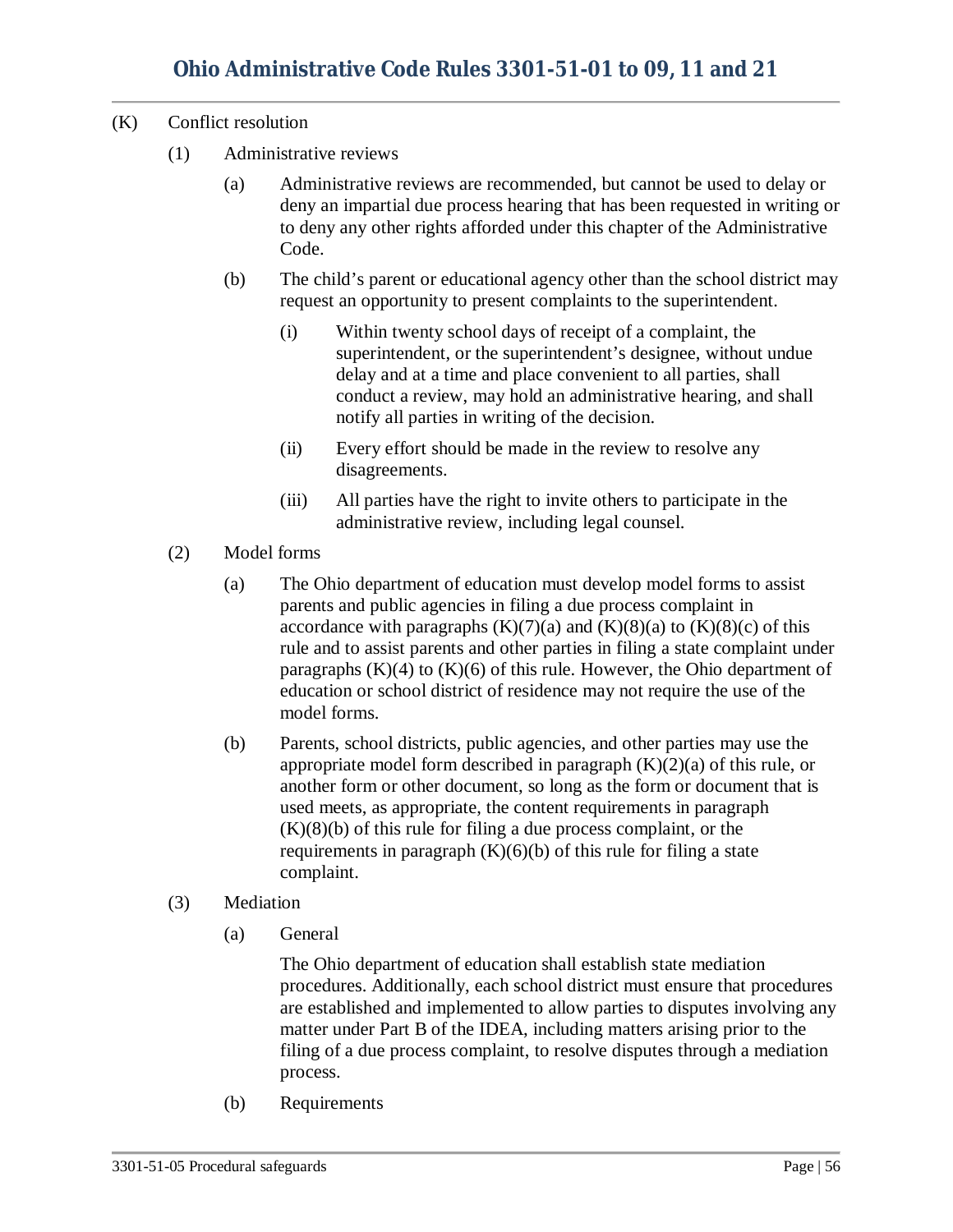The procedures must meet the following requirements:

- (i) The procedures must ensure that the mediation process:
	- *(a)* Is voluntary on the part of the parties;
	- *(b)* Is not used to deny or delay a parent's right to a hearing on the parent's due process complaint, or to deny any other rights afforded under Part B of the IDEA; and
	- *(c)* Is conducted by a qualified and impartial mediator who is trained in effective mediation techniques.
- (ii) A school district of residence may establish procedures to offer to parents and schools that choose not to use the mediation process, an opportunity to meet, at a time and location convenient to the parents, with a disinterested party:
	- *(a)* Who is under contract with an appropriate alternative dispute resolution entity, or a parent training and information center or community parent resource center in the state established under Section 671 or 672 of the IDEA; and
	- *(b)* Who would explain the benefits of, and encourage the use of, the mediation process to the parents.
- (iii) The Ohio department of education shall maintain a list of individuals who are qualified mediators and knowledgeable in laws and regulations relating to the provision of special education and related services.
- (iv) The Ohio department of education shall select mediators on a random, rotational, or other impartial basis. Both parties to the mediation must be involved in selecting the mediators and agree with the selection.
- (v) The Ohio department of education shall bear the cost of the mediation process, including the costs of meetings described in paragraph  $(K)(3)(b)(ii)$  of this rule.
- (vi) Each session in the mediation process must be scheduled in a timely manner and must be held in a location that is convenient to the parties to the dispute.
- (vii) If the parties resolve a dispute through the mediation process, the parties must execute a legally binding agreement that sets forth that resolution and that:
	- *(a)* States that all discussions that occurred during the mediation process will remain confidential and may not be used as evidence in any subsequent due process hearing or civil proceeding; and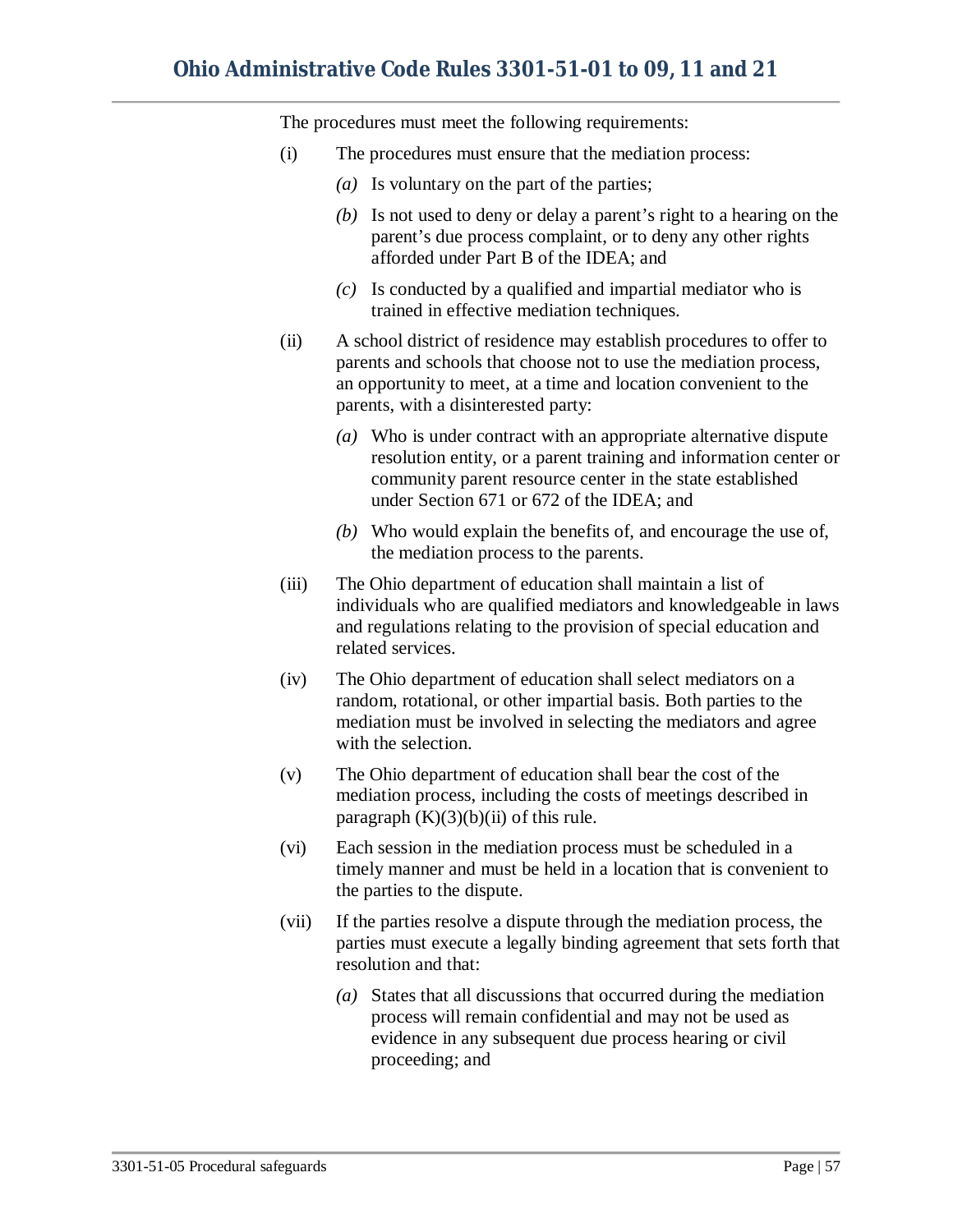- *(b)* Is signed by both the parent and a representative of the school district who has the authority to bind such school district.
- (viii) A written, signed mediation agreement under this paragraph is enforceable in any state court of competent jurisdiction or in a district court of the United States.
- (ix) If the mediation requires changes in the IEP, the IEP team shall be convened to incorporate changes into the IEP within twenty school days following the mediation agreement or as agreed to in the mediation agreement.
- (x) No part of the mediation discussion or sessions may be electronically recorded. Discussions that occur during the mediation process must be confidential and may not be used as evidence in any subsequent due process hearing or civil proceeding of any federal court or state court of a state receiving assistance under the IDEA. The mediator may not be called as a witness in future proceedings related to the mediation sessions.
- (c) Impartiality of mediator
	- (i) An individual who serves as a mediator under this rule:
		- *(a)* May not be an employee of the Ohio department of education or any school district or agency that is involved in the education or care of the child; and
		- *(b)* Must not have a personal or professional interest that conflicts with the person's objectivity.
	- (ii) A person who otherwise qualifies as a mediator is not an employee of a school district of residence or state agency that receives a subgrant under Section 611 of the IDEA solely because the person is paid by the agency to serve as a mediator.

#### (4) Adoption of state complaint procedures

(a) General

The Ohio department of education shall adopt written procedures for:

- (i) Resolving any complaint, including a complaint filed by an organization or individual from another state, that meets the requirements of paragraph  $(K)(6)$  of this rule by:
	- *(a)* Providing for the filing of a complaint with the Ohio department of education; and
	- *(b)* At the Ohio department of education's discretion, providing for the filing of a complaint with a school district of residence and the right to have the Ohio department of education review the school district of residence's decision on the complaint; and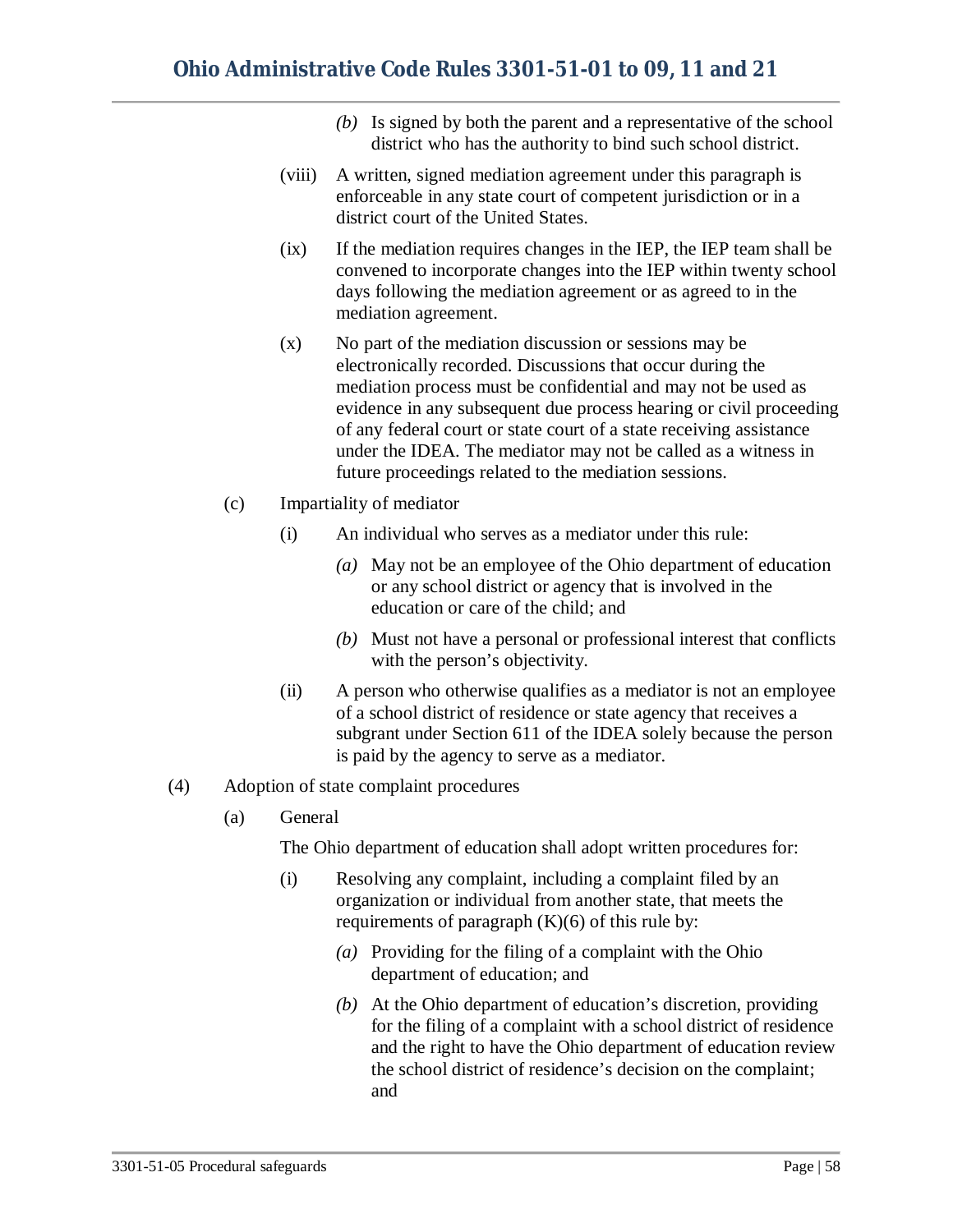- (ii) Widely disseminating to parents and other interested individuals, including parent training and information centers, protection and advocacy agencies, independent living centers, and other appropriate entities, the state procedures under paragraphs  $(K)(4)$ to  $(K)(6)$  of this rule.
- (b) Remedies for denial of appropriate services

In resolving a complaint in which the Ohio department of education has found a failure to provide appropriate services, the Ohio department of education, pursuant to its general supervisory authority under Part B of the IDEA, must address:

- (i) The failure to provide appropriate services, including corrective action appropriate to address the needs of the child (such as compensatory services or monetary reimbursement); and
- (ii) Appropriate future provision of services for all children with disabilities.
- (5) Minimum state complaint procedures
	- (a) Time limit; minimum procedures

The Ohio department of education shall include in its complaint procedures a time limit of sixty days after a complaint is filed under paragraph  $(K)(6)$  of this rule to:

- (i) Carry out an independent on-site investigation, if the Ohio department of education determines that an investigation is necessary;
- (ii) Give the complainant the opportunity to submit additional information, either orally or in writing, about the allegations in the complaint;
- (iii) Provide the school district of residence with the opportunity to respond to the complaint, including, at a minimum:
	- *(a)* At the discretion of the school district of residence, a proposal to resolve the complaint; and
	- *(b)* An opportunity for a parent who has filed a complaint and the school district of residence to voluntarily engage in mediation consistent with paragraph  $(K)(3)$  of this rule;
- (iv) Review all relevant information and make an independent determination as to whether the school district is violating a requirement of Part B of the IDEA or of this rule; and
- (v) Issue a written decision to the complainant that addresses each allegation in the complaint and contains:
	- *(a)* Findings of fact and conclusions; and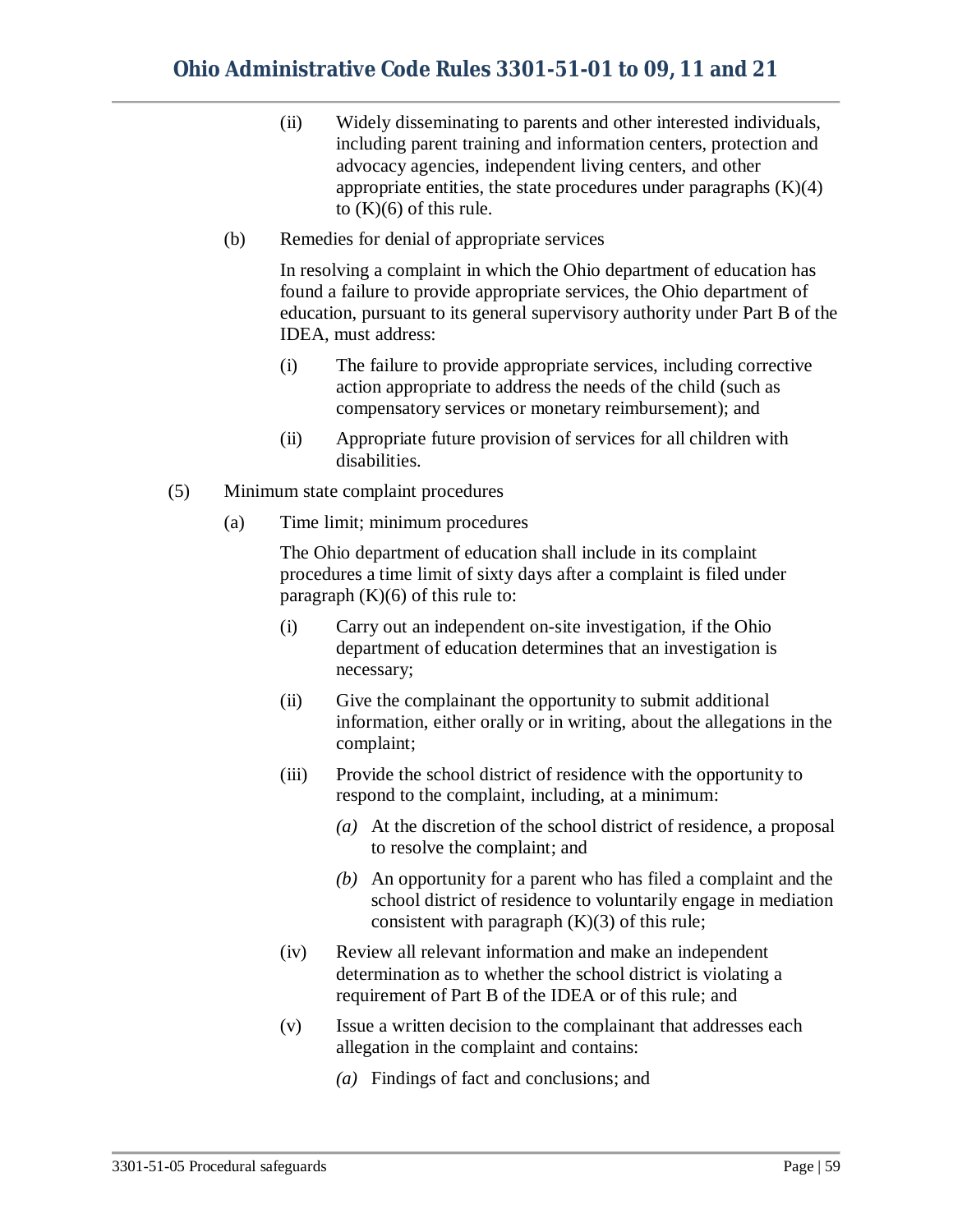- *(b)* The reasons for the Ohio department of education's final decision.
- (b) Time extension; final decision; implementation

The Ohio department of education's procedures described in paragraph  $(K)(5)(a)$  of this rule also shall:

- (i) Permit an extension of the time limit under paragraph  $(K)(5)(a)$  of this rule only if:
	- *(a)* Exceptional circumstances exist with respect to a particular complaint; or
	- *(b)* The parent and the school district of residence involved agree to extend the time to engage in mediation pursuant to paragraph  $(K)(5)(a)(iii)(b)$  of this rule, or to engage in other alternative means of dispute resolution, including, but not limited to, an administrative review; and
- (ii) Include procedures for effective implementation of the Ohio department of education's final decision, if needed, including:
	- *(a)* Technical assistance activities;
	- *(b)* Negotiations; and
	- *(c)* Corrective actions to achieve compliance.
- (c) Complaints and due process hearings filed under this rule
	- (i) If a written complaint is received that is also the subject of a due process hearing under this rule, or contains multiple issues of which one or more are part of that hearing, the Ohio department of education shall set aside any part of the complaint that is being addressed in the due process hearing until the conclusion of the hearing. However, any issue in the complaint that is not a part of the due process action must be resolved using the time limit and procedures described in paragraphs  $(K)(5)(a)$  and  $(K)(5)(b)$  of this rule.
	- (ii) If an issue raised in a complaint filed under this rule has previously been decided in a due process hearing involving the same parties:
		- *(a)* The due process hearing decision is binding on that issue; and
		- *(b)* The Ohio department of education shall inform the complainant to that effect.
	- (iii) A complaint alleging a school district of residence's failure to implement a due process hearing decision shall be resolved by the Ohio department of education.
- (6) Filing a complaint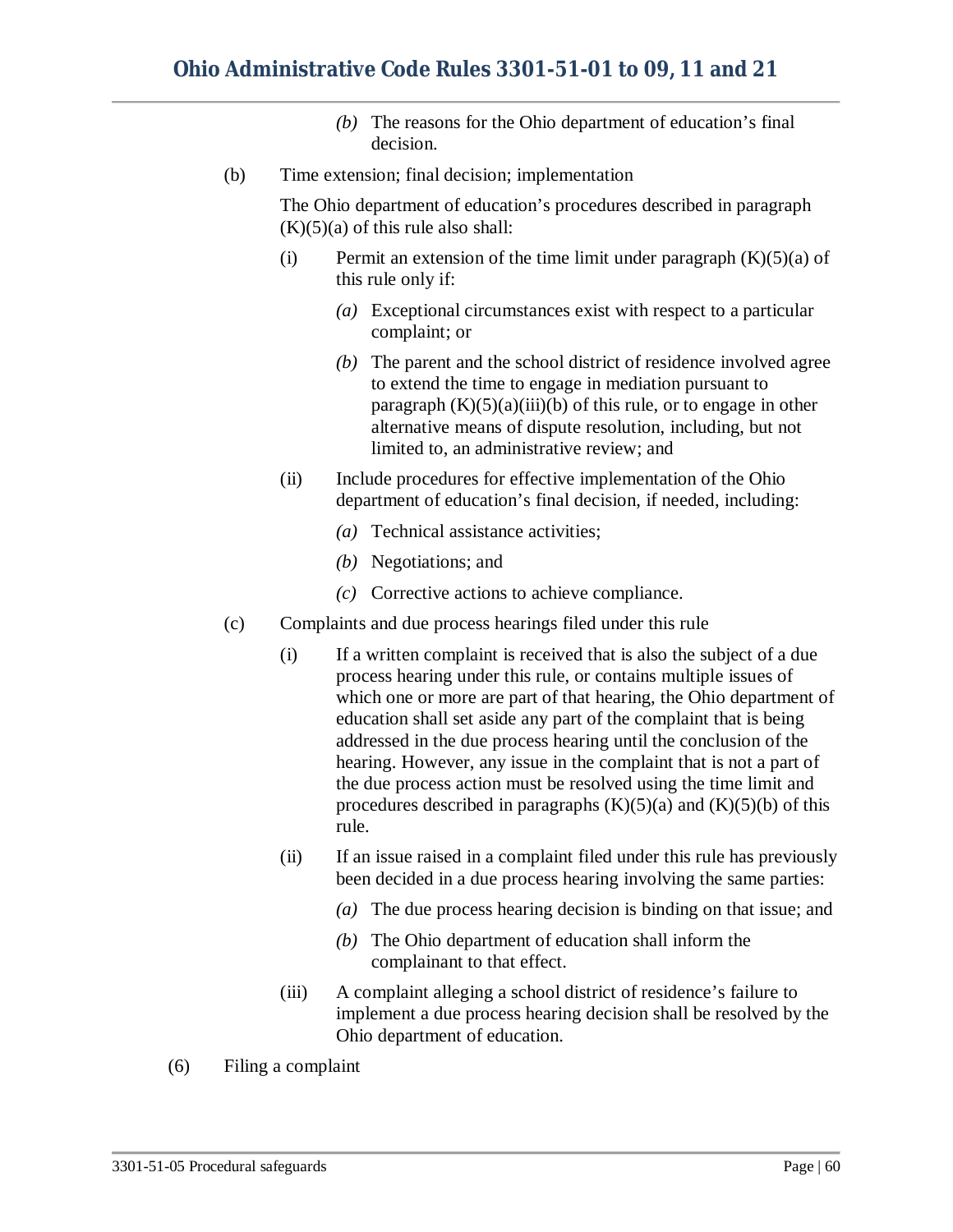- (a) An organization or individual may file a signed written complaint under the procedures described in paragraphs  $(K)(4)$  to  $(K)(5)$  of this rule.
- (b) The complaint must include:
	- (i) A statement that a school district of residence has violated a requirement of Part B of the IDEA or of this rule;
	- (ii) The facts on which the statement is based;
	- (iii) The signature and contact information for the complainant; and
	- (iv) If alleging violations with respect to a specific child:
		- *(a)* The name and address of the residence of the child;
		- *(b)* The name of the school the child is attending;
		- *(c)* In the case of a homeless child or youth (within the meaning of Section 725(2) of the McKinney-Vento Homeless Assistance Act (42 U.S.C. 11434a(2), as amended and specified in Title X, Part C, of the No Child Left Behind Act of 2001, January 2002, 42 U.S.C. 11431), available contact information for the child, and the name of the school the child is attending;
		- *(d)* A description of the nature of the problem of the child, including facts relating to the problem; and
		- *(e)* A proposed resolution of the problem to the extent known and available to the party at the time the complaint is filed.
- (c) The complaint must allege a violation that occurred not more than one year prior to the date that the complaint is received in accordance with paragraph  $(K)(4)$  of this rule.
- (d) The party filing the complaint must forward a copy of the complaint to the school district of residence at the same time the party files the complaint with the Ohio department of education.
- (7) Filing a due process complaint
	- (a) General
		- (i) A parent or a school district, county board of DD, or other educational agency may file a due process complaint on any of the matters described in paragraphs  $(H)(1)(a)$  and  $(H)(1)(b)$  of this rule relating to the identification, evaluation or educational placement of a child with a disability, or the provision of FAPE to the child.
		- (ii) The due process complaint must allege a violation that occurred not more than two years before the date the parent or public agency knew or should have known about the alleged action that forms the basis of the due process complaint, except that the exceptions to the timeline described in paragraph  $(K)(10)(f)$  of this rule apply to the timeline in this paragraph.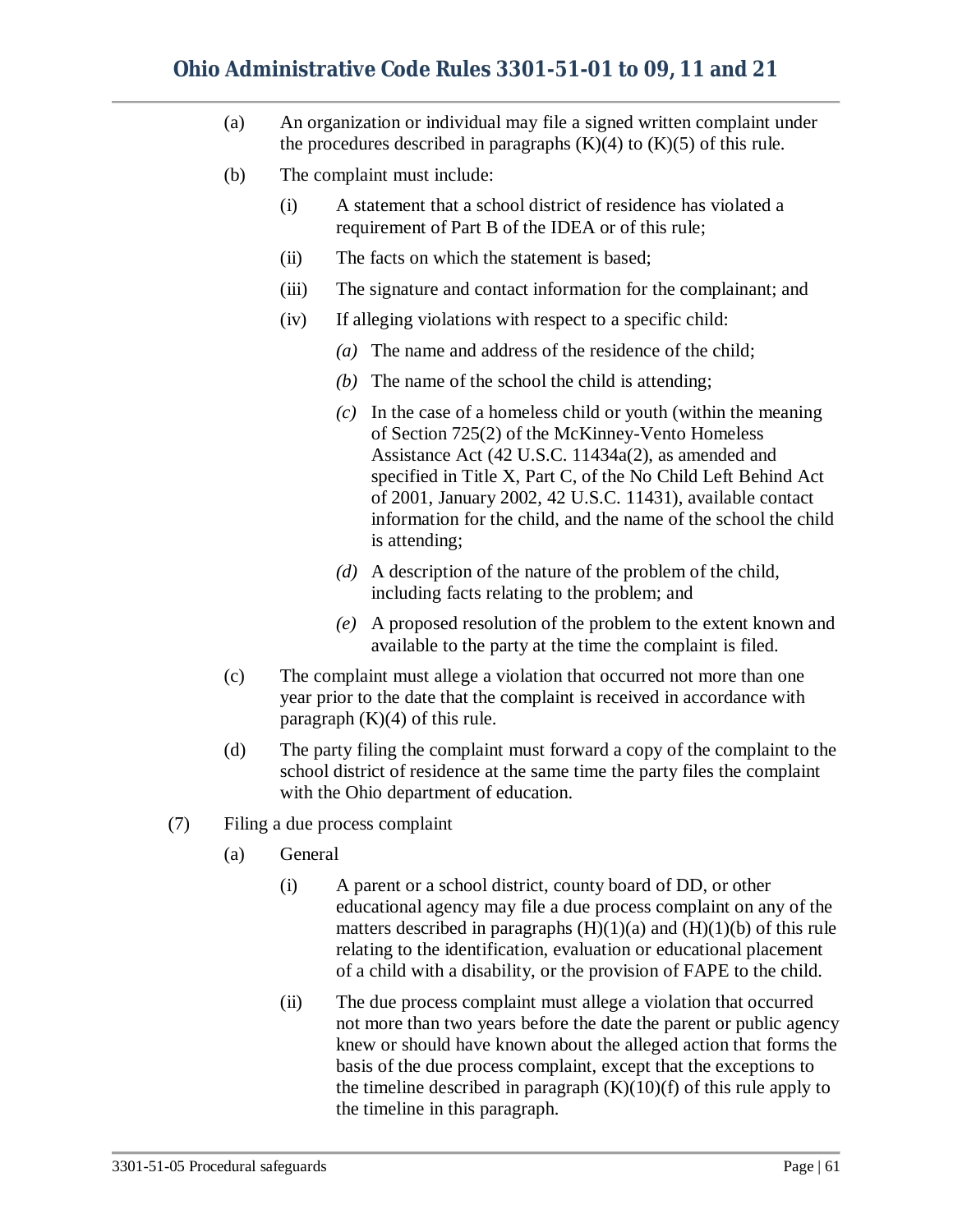(b) Information for parents

The school district of residence must inform the parent of any free or lowcost legal and other relevant services available in the area if:

- (i) The parent requests the information; or
- (ii) The parent or the school district files a due process complaint under this rule.
- (c) Hearing requested by someone other than parent. If a hearing has been requested by someone other than the child's parent, the parent shall be informed in writing of the request. The parent shall be invited to participate in the proceedings and shall be provided copies of all communications between the parties.
- (8) Due process complaint
	- (a) General
		- (i) The Ohio department of education shall establish state due process procedures. Additionally, the school district or public agency must have procedures that require either party, or the attorney representing a party, to provide to the other party a due process complaint (which must remain confidential).
		- (ii) The party filing a due process complaint must forward a copy of the due process complaint to the Ohio department of education.
	- (b) Content of complaint

The due process complaint required in paragraph  $(K)(8)(a)(i)$  of this rule must include:

- (i) The name of the child;
- (ii) The address of the residence of the child;
- (iii) The name of the school the child is attending;
- (iv) In the case of a homeless child or youth (within the meaning of Section 725(2) of the McKinney-Vento Homeless Assistance Act (42 U.S.C. 11434a(2), as amended and specified in Title X, Part C, of the No Child Left Behind Act of 2001, January 2002, 42 U.S.C. 11431), available contact information for the child, and the name of the school the child is attending;
- (v) A description of the nature of the problem of the child relating to the proposed or refused initiation or change, including facts relating to the problem; and
- (vi) A proposed resolution of the problem to the extent known and available to the party at the time.
- (c) Notice required before a hearing on a due process complaint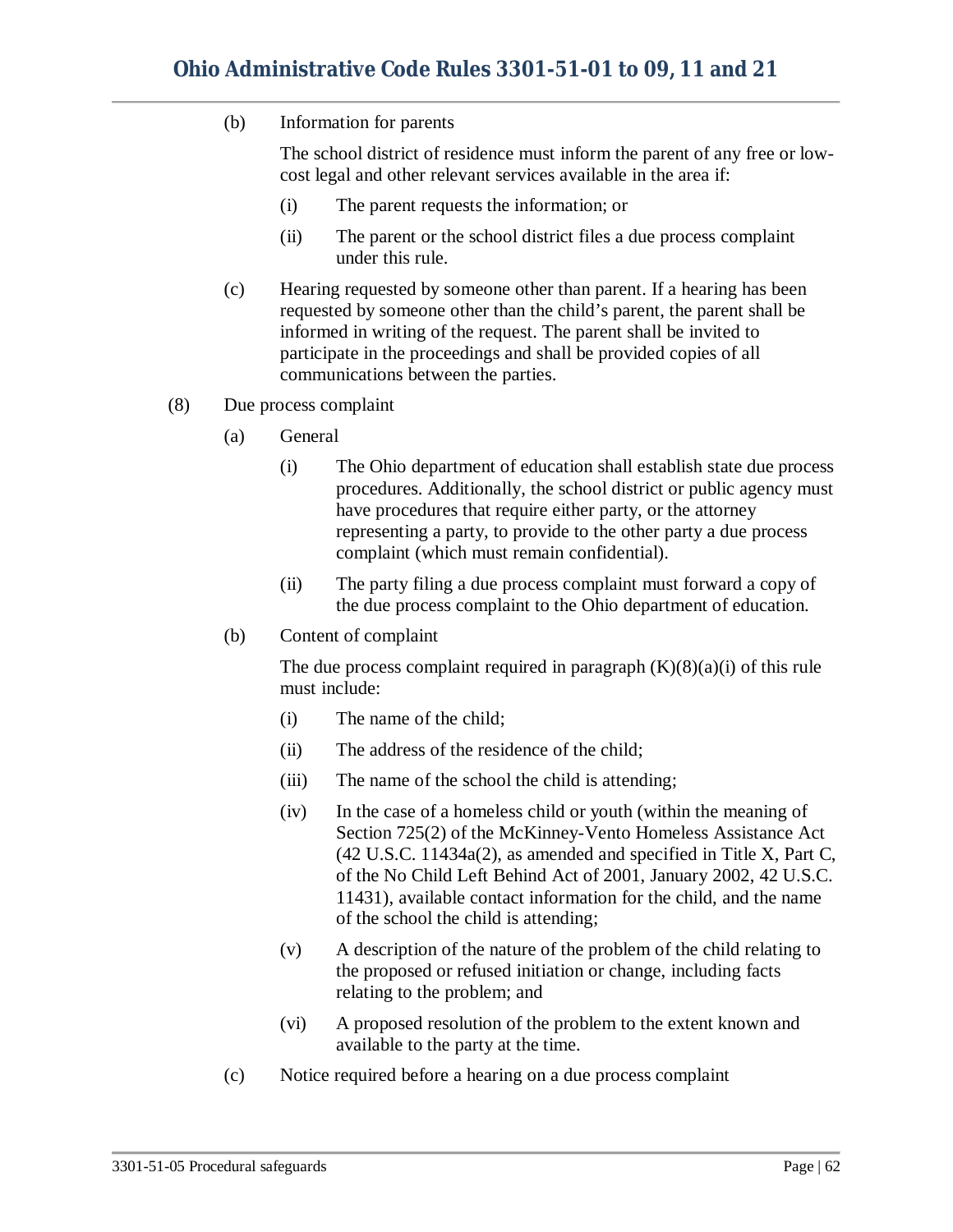A party may not have a hearing on a due process complaint until the party, or the attorney representing the party, files a due process complaint that meets the requirements of paragraph  $(K)(8)(b)$  of this rule.

(d) Appointment of hearing officer

Upon receipt of a request for a due process hearing, the Ohio department of education, office for exceptional children, will appoint an impartial hearing officer from a list of attorneys maintained by the office for exceptional children.

- (e) Sufficiency of complaint
	- (i) The due process complaint required by this rule must be deemed sufficient unless the party receiving the due process complaint notifies the hearing officer and the other party in writing, within fifteen days of receipt of the due process complaint, that the receiving party believes the due process complaint does not meet the requirements in paragraph  $(K)(8)(b)$  of this rule.
	- (ii) The appointed hearing officer shall handle all phases of the due process request, including, but not limited to, whether a determination of insufficiency should result in the amendment or dismissal of a due process complaint.
	- (iii) Within five days of receipt of the notification under paragraph  $(K)(8)(e)(i)$  of this rule, the hearing officer must make a determination on the face of the due process complaint of whether the due process complaint meets the requirements of paragraph  $(K)(8)(b)$  of this rule, and must immediately notify the parties in writing of that determination.

The hearing officer shall review the sufficiency issues in accordance with the following:

- *(a)* The hearing officer shall make a determination on the face of the due process complaint no later than five days after receipt of the notification under paragraph  $(K)(8)(e)(i)$  of this rule;
- *(b)* The hearing officer shall notify all parties of that written determination on the same date the determination is made;
- *(c)* If the due process complaint is determined to be insufficient, the determination shall include:
	- *(i)* The reasons for the determination of insufficiency;
	- *(ii)* A statement in clear language that the case has not been dismissed;
	- *(iii)* The case cannot go to hearing until a due process notice is filed which meets the requirements of paragraph  $(K)(8)(b)$  of this rule; and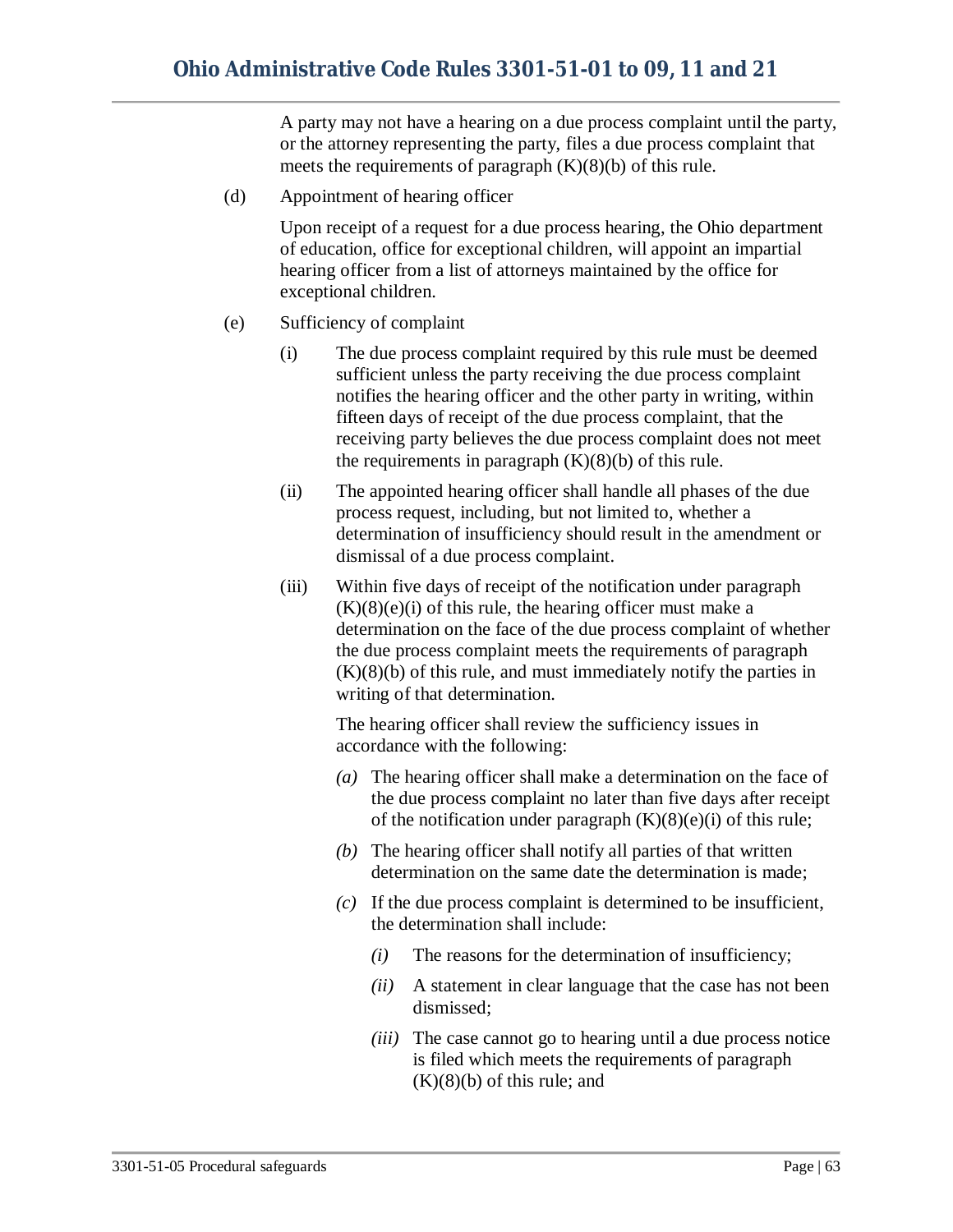- *(iv)* Notice of resources to assist parents without counsel in completing due process complaints and in correcting deficiencies included in the finding of insufficiency by the hearing officer, including, but not limited to, the identity and contact information of the employee at the Ohio department of education who is qualified to answer parents' questions about the required information specified in paragraph  $(K)(8)(b)$  of this rule that must be included in a due process complaint notice.
- (iv) A party may amend its due process complaint only if:
	- *(a)* The other party consents in writing to the amendment and is given the opportunity to resolve the due process complaint through a meeting held pursuant to paragraph  $(K)(9)$  of this rule; or
	- *(b)* The hearing officer grants permission, except that the hearing officer may only grant permission to amend at any time not later than five days before the due process hearing begins.
- (v) If a party files an amended due process complaint, the timelines for the resolution meeting in paragraph  $(K)(9)(a)$  of this rule and the time period to resolve in paragraph  $(K)(9)(b)$  of this rule begin again with the filing of the amended due process complaint.
- (f) School district of residence response to a due process complaint
	- (i) If the school district of residence has not sent a prior written notice under paragraph (H) of this rule to the parent regarding the subject matter contained in the parent's due process complaint, the school district of residence must, within ten days of receiving the due process complaint, send to the parent a response that includes:
		- *(a)* An explanation of why the school district of residence proposed or refused to take the action raised in the due process complaint;
		- *(b)* A description of other options that the IEP team considered and the reasons why those options were rejected;
		- *(c)* A description of each evaluation procedure, assessment, record, or report the school district of residence used as the basis for the proposed or refused action; and
		- *(d)* A description of the other factors that are relevant to the school district of residence's proposed or refused action.
	- (ii) A response by a school district of residence under paragraph  $(K)(8)(f)(i)$  of this rule shall not be construed to preclude the school district from asserting that the parent's due process complaint was insufficient, where appropriate.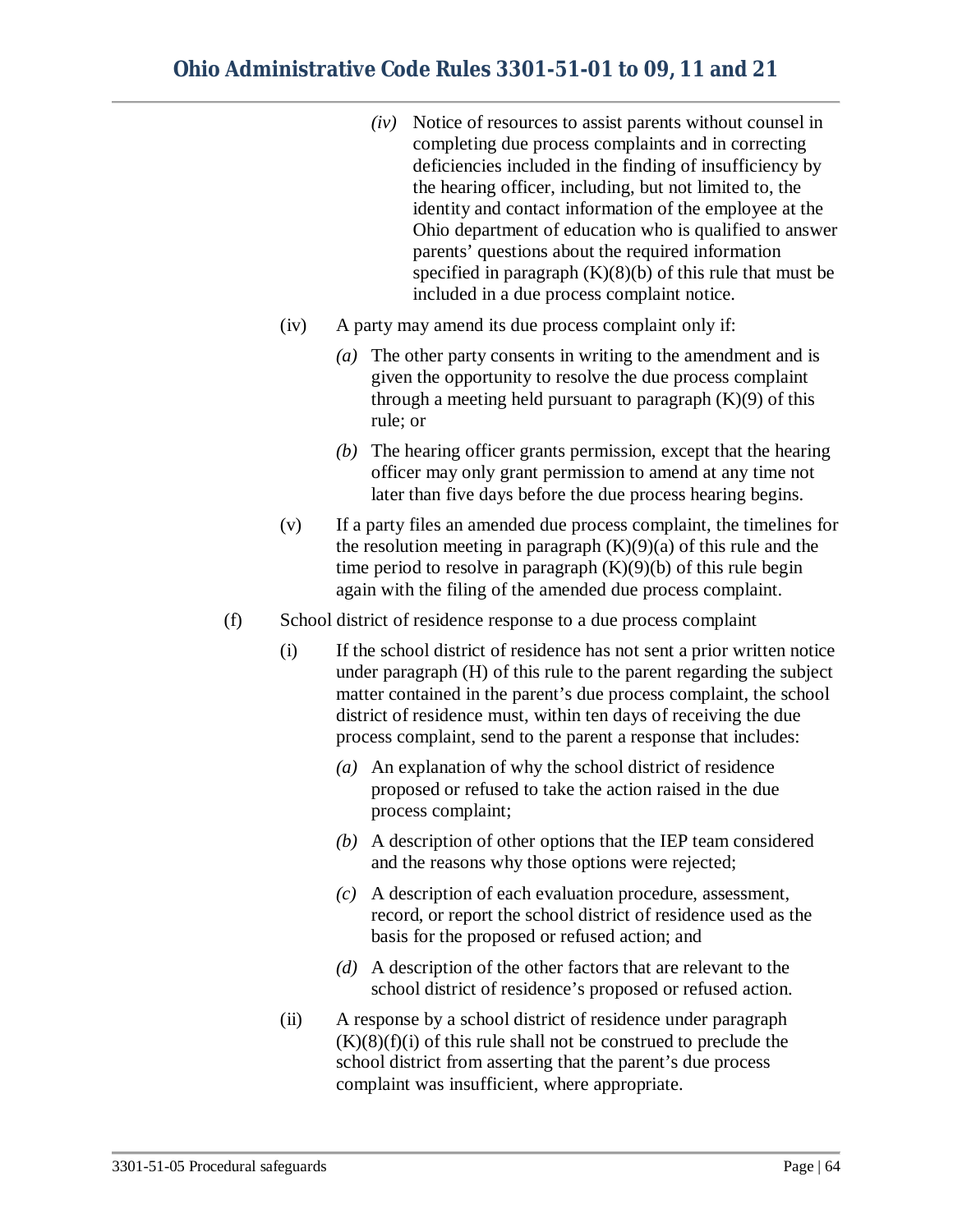(g) Other party response to a due process complaint

Except as provided in paragraph  $(K)(8)(f)$  of this rule, the party receiving a due process complaint must, within ten days of receiving the due process complaint, send to the other party a response that specifically addresses the issues raised in the due process complaint.

- (9) Resolution process
	- (a) Resolution meeting
		- (i) Within fifteen days of receiving notice of the parent's due process complaint, and prior to the initiation of a due process hearing under paragraph  $(K)(10)$  of this rule, the school district of residence must convene a meeting with the parent and the relevant member or members of the IEP team who have specific knowledge of the facts identified in the due process complaint that:
			- *(a)* Includes a representative of the school district of residence who has decision-making authority on behalf of that district; and
			- *(b)* May not include an attorney of the school district of residence unless the parent is accompanied by an attorney.
		- (ii) The purpose of the meeting is for the parent of the child to discuss the due process complaint, and the facts that form the basis of the due process complaint, so that the school district of residence has the opportunity to resolve the dispute that is the basis for the due process complaint.
		- (iii) The meeting described in paragraphs  $(K)(9)(a)(i)$  and  $(K)(9)(a)(ii)$ of this rule need not be held if:
			- *(a)* The parent and the school district of residence agree in writing to waive the meeting; or
			- *(b)* The parent and the school district of residence agree to use the mediation process described in paragraph  $(K)(3)$  of this rule.
		- (iv) The parent and the school district of residence determine the relevant members of the IEP team to attend the meeting.
	- (b) Resolution period
		- (i) If the school district has not resolved the due process complaint to the satisfaction of the parent within thirty days of the receipt of the due process complaint, the due process hearing may occur.
		- (ii) Except as provided in paragraph  $(K)(9)(c)$  of this rule, the timeline for issuing a final decision under paragraph  $(K)(15)$  of this rule begins at the expiration of this thirty-day period.
		- (iii) Except where the parties have jointly agreed to waive the resolution process or to use mediation, notwithstanding paragraphs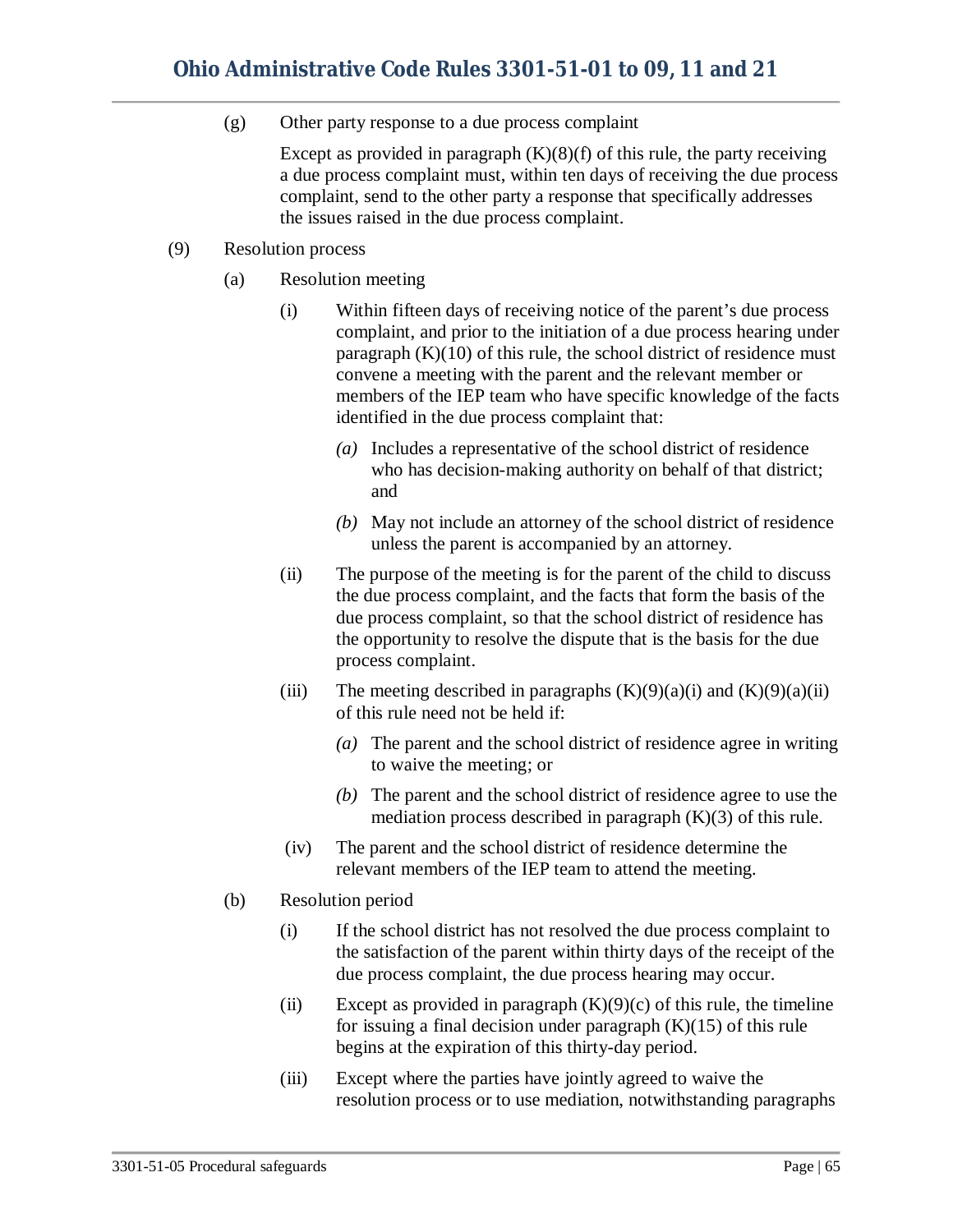$(K)(9)(b)(i)$  and  $(K)(9)(b)(ii)$  of this rule, the failure of the parent filing a due process complaint to participate in the resolution meeting will delay the timelines for the resolution process and due process hearing until the meeting is held.

- (iv) If the school district of residence is unable to obtain the participation of the parent in the resolution meeting after reasonable efforts have been made (and documented using the procedures in rule 3301-51-07 of the Administrative Code), the school district of residence may, at the conclusion of the thirty-day period, request that a hearing officer dismiss the parent's due process complaint.
- (v) If the school district of residence fails to hold the resolution meeting specified in paragraph  $(K)(9)(a)$  of this rule within fifteen days of receiving notice of a parent's due process complaint or fails to participate in the resolution meeting, the parent may seek the intervention of a hearing officer to begin the due process hearing timeline.
- (c) Adjustments to thirty-day resolution period

The forty-five-day timeline for the due process hearing in paragraph  $(K)(15)(a)$  of this rule starts the day after one of the following events:

- (i) Both parties agree in writing to waive the resolution meeting;
- (ii) After either the mediation or resolution meeting starts but before the end of the thirty-day period, the parties agree in writing that no agreement is possible;
- (iii) If both parties agree in writing to continue the mediation at the end of the thirty-day resolution period, but later, the parent or school district of residence withdraws from the mediation process.
- (d) Written settlement agreement

If a resolution to the dispute is reached at the meeting described in paragraphs  $(K)(9)(a)(i)$  and  $(K)(9)(a)(ii)$  of this rule, the parties must execute a legally binding agreement that:

- (i) States that all discussions that occurred during the resolution process shall be confidential and shall not be used as evidence in any subsequent due process hearing or civil procedure;
- (ii) Is signed by both the parent and a representative of the school district of residence who has the authority to bind the district; and
- (iii) Is enforceable in any state court of competent jurisdiction or in a district court of the United States.
- (e) Agreement review period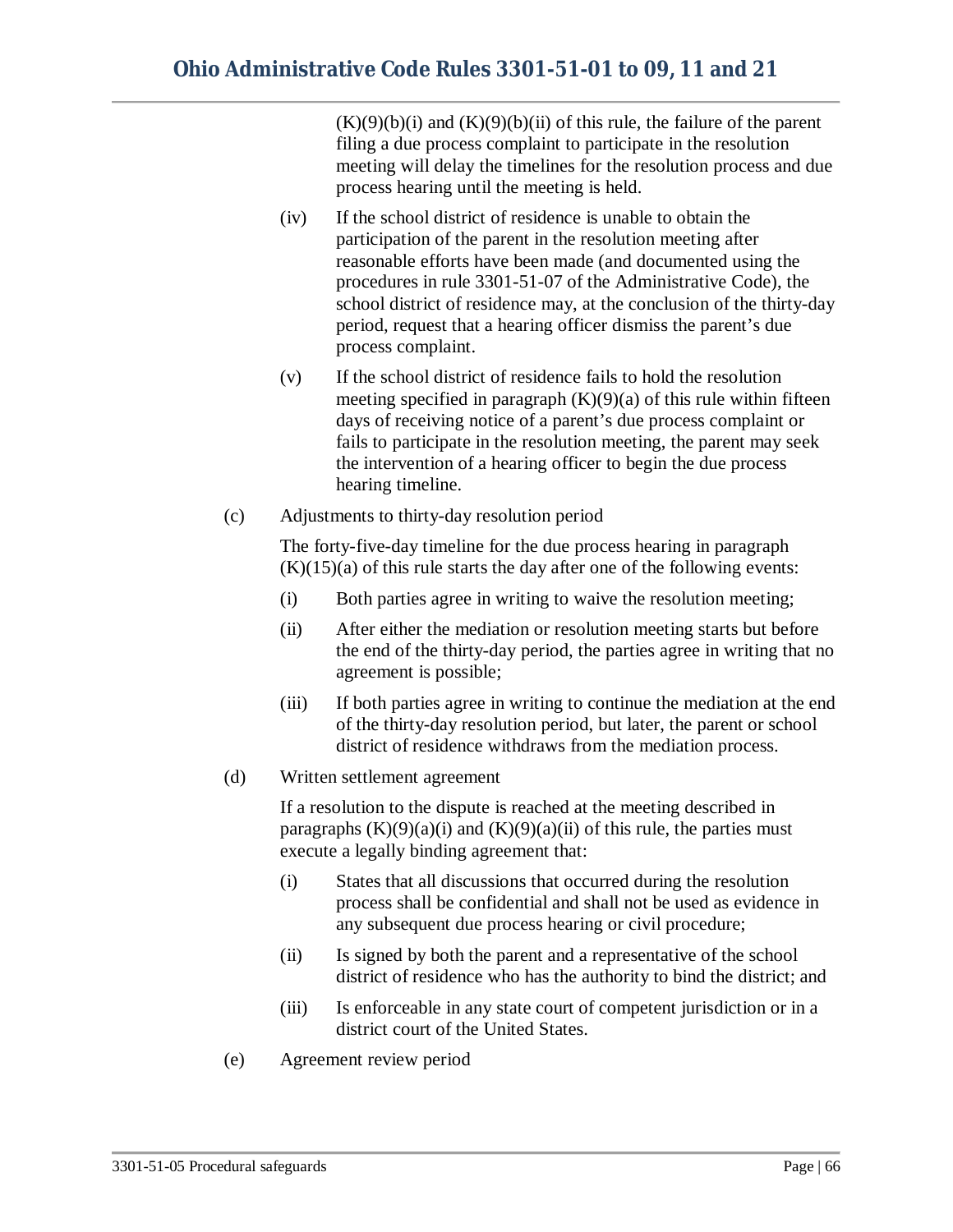If the parties execute an agreement pursuant to paragraph  $(K)(9)(d)$  of this rule, a party may void the agreement within three business days of the agreement's execution.

- (10) Impartial due process hearing
	- (a) General

Whenever a due process complaint is received under paragraph  $(K)(7)$  or  $(K)(22)$  of this rule, the parents or the school district of residence involved in the dispute must have an opportunity for an impartial due process hearing, consistent with the procedures in paragraphs  $(K)(7)$  to  $(K)(9)$  of this rule.

(b) School district responsible for conducting the due process hearing

The hearing described in paragraph  $(K)(10)(a)$  of this rule must be conducted by the school district of residence as provided by section 3323.05 of the Revised Code, the provisions of this rule, and procedures of the Ohio department of education.

- (c) Impartial hearing officer
	- (i) At a minimum, a hearing officer:
		- *(a)* Must not be:
			- *(i)* An employee of the Ohio department of education or the school district that is involved in the education or care of the child; or
			- *(ii)* A person having a personal or professional interest that conflicts with the person's objectivity in the hearing;
		- *(b)* Must possess knowledge of, and the ability to understand, the provisions of the IDEA, federal and state regulations pertaining to the IDEA, and legal interpretations of the IDEA by federal and state courts;
		- *(c)* Must possess the knowledge and ability to conduct hearings in accordance with appropriate, standard legal practice and be trained in accordance with requirements set forth by the Office for Exceptional Children;
		- *(d)* Must possess the knowledge and ability to render and write decisions in accordance with appropriate, standard legal practice; and
		- *(e)* Must be an attorney licensed to practice law in Ohio who has successfully completed all training required by the Ohio department of education.
	- (ii) A person who otherwise qualifies to conduct a hearing under paragraph  $(K)(10)(c)(i)$  of this rule is not an employee of the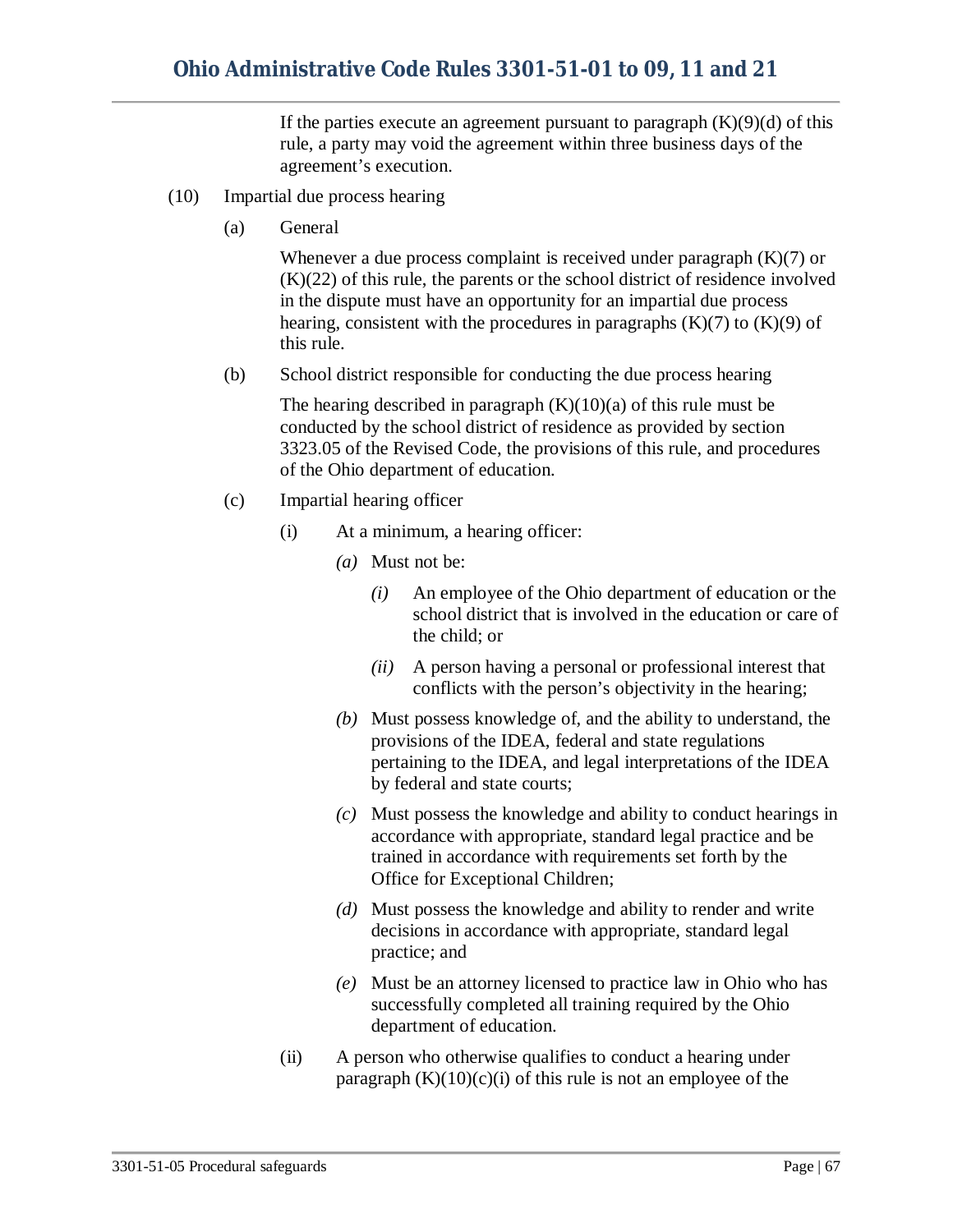school district solely because the person is paid by the school district of residence to serve as a hearing officer.

- (iii) Each public agency must keep a list of the persons who serve as hearing officers. The list must include a statement of the qualifications of each of those persons.
- (iv) The Ohio department of education, office for exceptional children may require any and all current hearing or state level review officers to reapply for eligibility to remain on the list. Training sessions are a mandatory requirement to remain eligible for appointments. In addition, being on the list of possible hearing or state level review officers should not be considered a guarantee or expectation of appointment.
- (d) Subject matter of due process hearings

The party requesting the due process hearing may not raise issues at the due process hearing that were not raised in the due process complaint filed under paragraph  $(K)(8)(b)$  of this rule, unless the other party agrees otherwise.

(e) Timeline for requesting a hearing

A parent or public agency must request an impartial hearing on their due process complaint within two years of the date the parent or agency knew or should have known about the alleged action that forms the basis of the due process complaint.

(f) Exceptions to the timeline

The timeline described in paragraph  $(K)(10)(e)$  of this rule does not apply to a parent if the parent was prevented from filing a due process complaint due to:

- (i) Specific misrepresentations by the school district that it had resolved the problem forming the basis of the due process complaint; or
- (ii) The school district's withholding of information from the parent that was required under this rule to be provided to the parent.

#### (11) Hearing rights

(a) General

Any party to a hearing conducted pursuant to paragraphs  $(K)(2)$  and  $(K)(7)$  to  $(K)(13)$  of this rule or paragraphs  $(K)(20)$  to  $(K)(24)$  of this rule, or an appeal conducted pursuant to paragraph  $(K)(14)$  of this rule, has the right to:

(i) Be accompanied and advised by counsel and by individuals with special knowledge or training with respect to the problems of children with disabilities;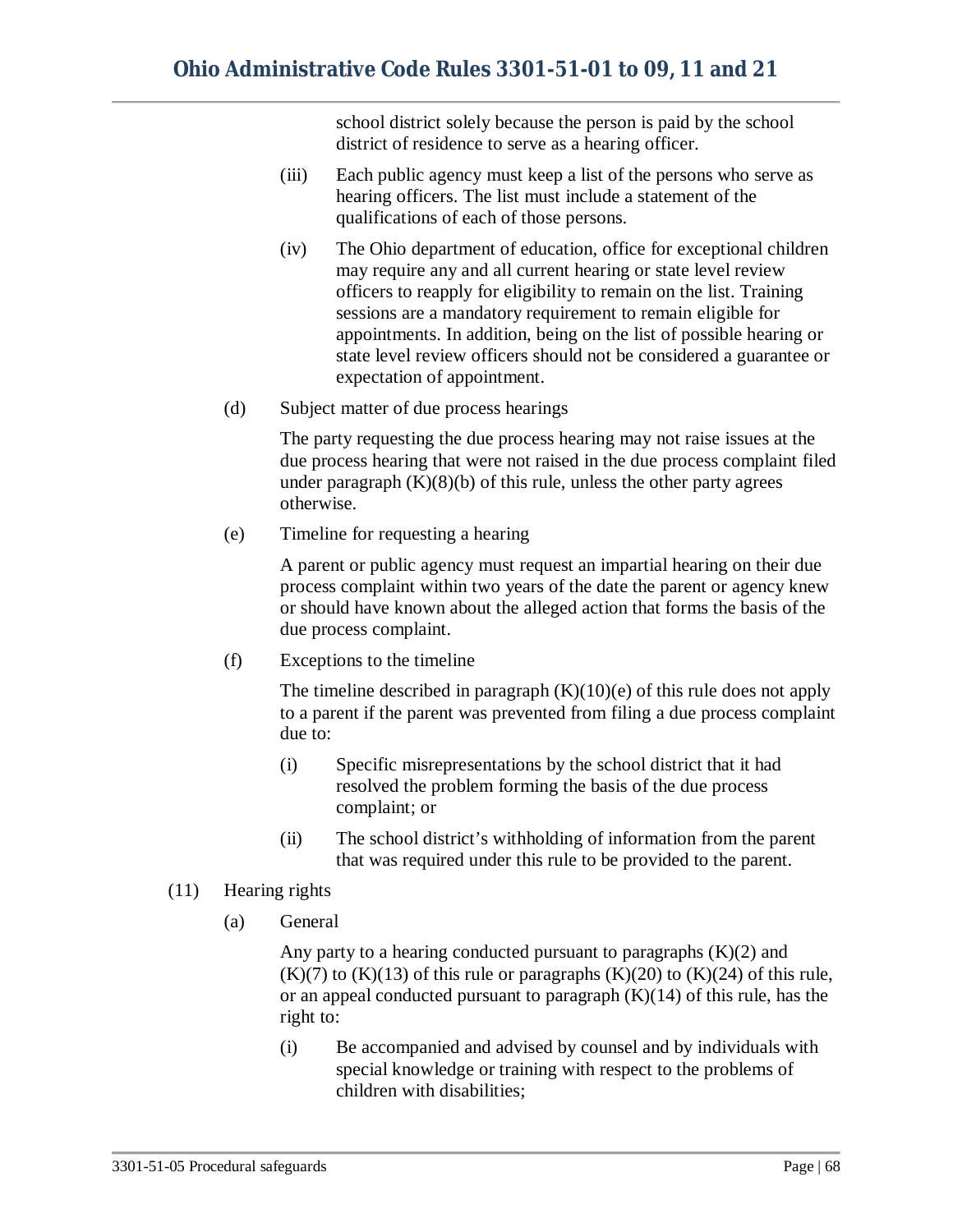- (ii) Present evidence and confront, cross-examine, and compel the attendance of witnesses;
- (iii) Prohibit the introduction of any evidence at the hearing that has not been disclosed to that party at least five business days before the hearing;
- (iv) Obtain a written, or, at the option of the parents, electronic, verbatim record of the hearing; and
- (v) Obtain written, or, at the option of the parents, electronic findings of fact and decisions.
- (b) Additional disclosure of information
	- (i) At least five business days prior to a hearing conducted pursuant to paragraph  $(K)(10)(a)$  of this rule, each party must disclose to all other parties all evaluations completed by that date and recommendations based on the offering party's evaluations that the party intends to use at the hearing.
	- (ii) A hearing officer may bar any party that fails to comply with paragraph  $(K)(11)(b)(i)$  of this rule from introducing the relevant evaluation or recommendation at the hearing without the consent of the other party.
- (c) Parental rights at hearings

Parents involved in hearings must be given the right to:

- (i) Have the child who is the subject of the hearing present;
- (ii) Open the hearing to the public; and
- (iii) Have the record of the hearing and the findings of fact and decisions described in paragraphs  $(11)(a)(iv)$  and  $(11)(a)(v)$  of this rule provided at no cost to parents.
- (12) Responsibility of hearing officer

The impartial hearing officer has the responsibility of conducting the hearing in accordance with requirements set forth by the Office for Exceptional Children, including but not limited to:

- (a) Notifying all parties of the date, time and location of the hearing;
- (b) Arranging a disclosure conference at least five business days prior to the hearing to assure that information to be presented at the hearing is disclosed;
- (c) Issuing a subpoena or a subpoena duces tecum when relevant, necessary, and material, with fees and mileage paid by the party requesting the subpoena;
	- (i) Either party may request subpoenas to compel the attendance of witnesses at the hearing. Either party may request subpoenas duces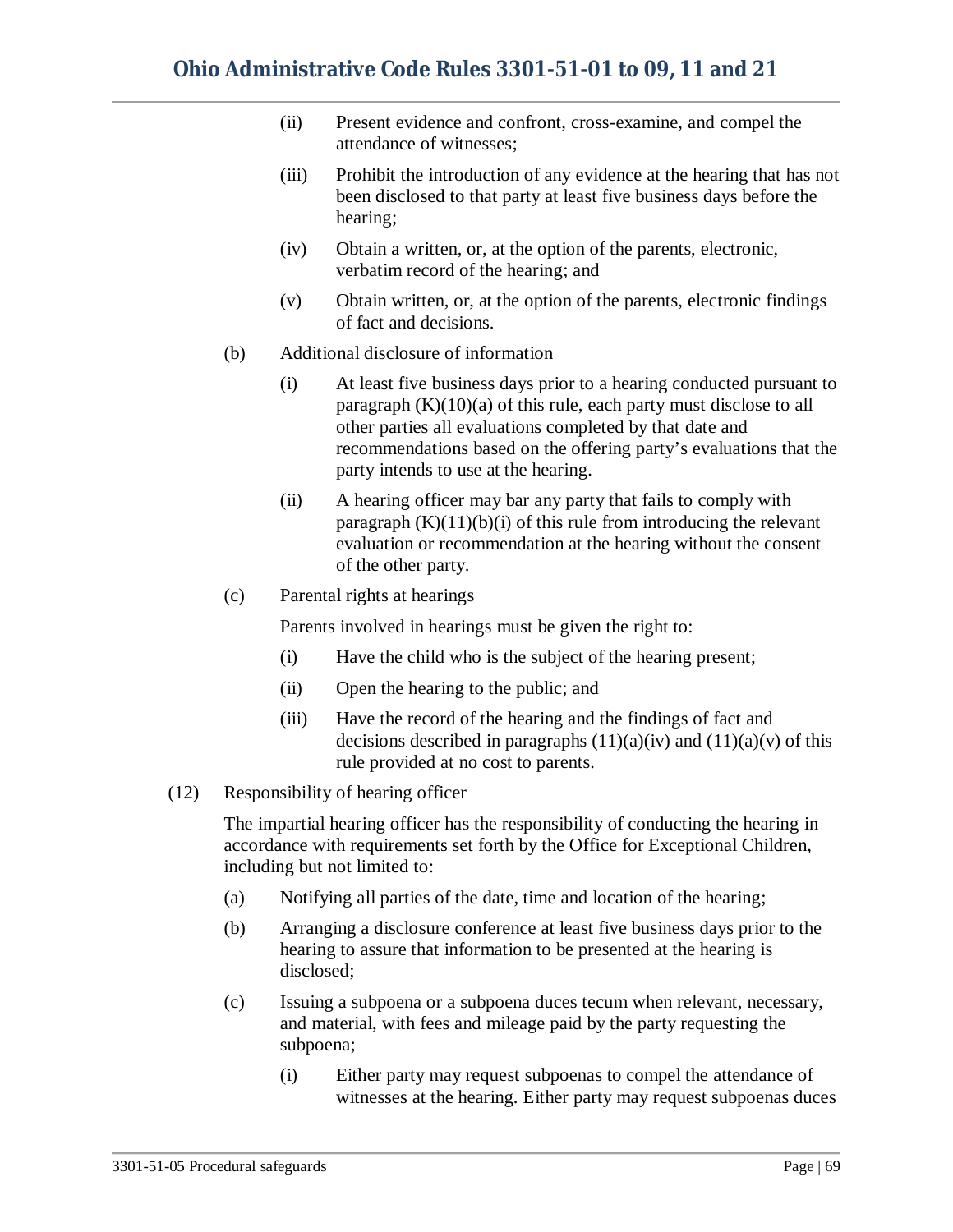tecum to compel the witnesses to bring specified documents to the hearing. Requests for subpoenas duces tecum are submitted to the hearing officer. The hearing officer signs the subpoenas.

- (ii) A subpoena may be served by an attorney at law, or by any person who is not a party and over the age of eighteen. Service of a subpoena upon a person named therein shall be made by delivering a copy of the subpoena to the person, by reading it to him or her in person, or by leaving it at the person's usual place of residence. Service of subpoenas is solely the responsibility of the party requesting the subpoena and shall not be assumed by the impartial hearing officer.
- (d) Ruling on procedural issues presented at the hearing; and
- (e) Arriving at a written decision based solely on evidence and testimony presented at the hearing and mailing such decision, by certified mail, to the parties involved and the Ohio department of education, office for exceptional children.
- (13) Hearing decisions
	- (a) Decision of hearing officer on the provision of FAPE
		- (i) Subject to paragraph  $(K)(13)(a)(ii)$  of this rule, a hearing officer's determination of whether a child received FAPE must be based on substantive grounds.
		- (ii) In matters alleging a procedural violation, a hearing officer may find that a child did not receive FAPE only if the procedural inadequacies:
			- *(a)* Impeded the child's right to FAPE;
			- *(b)* Significantly impeded the parent's opportunity to participate in the decision-making process regarding the provision of FAPE to the parent's child; or
			- *(c)* Caused a deprivation of educational benefit.
		- (iii) Nothing in paragraph  $(K)(13)(a)$  of this rule shall be construed to preclude a hearing officer from ordering a school district to comply with procedural requirements under this rule.
	- (b) Construction clause

Nothing in paragraphs  $(K)(2)$  and  $(K)(7)$  to  $(K)(13)$  of this rule shall be construed to affect the right of a parent to file an appeal of the due process hearing decision with the Ohio department of education.

(c) Separate request for a due process hearing

Nothing in this rule shall be construed to preclude a parent from filing a separate due process complaint on an issue separate from a due process complaint already filed.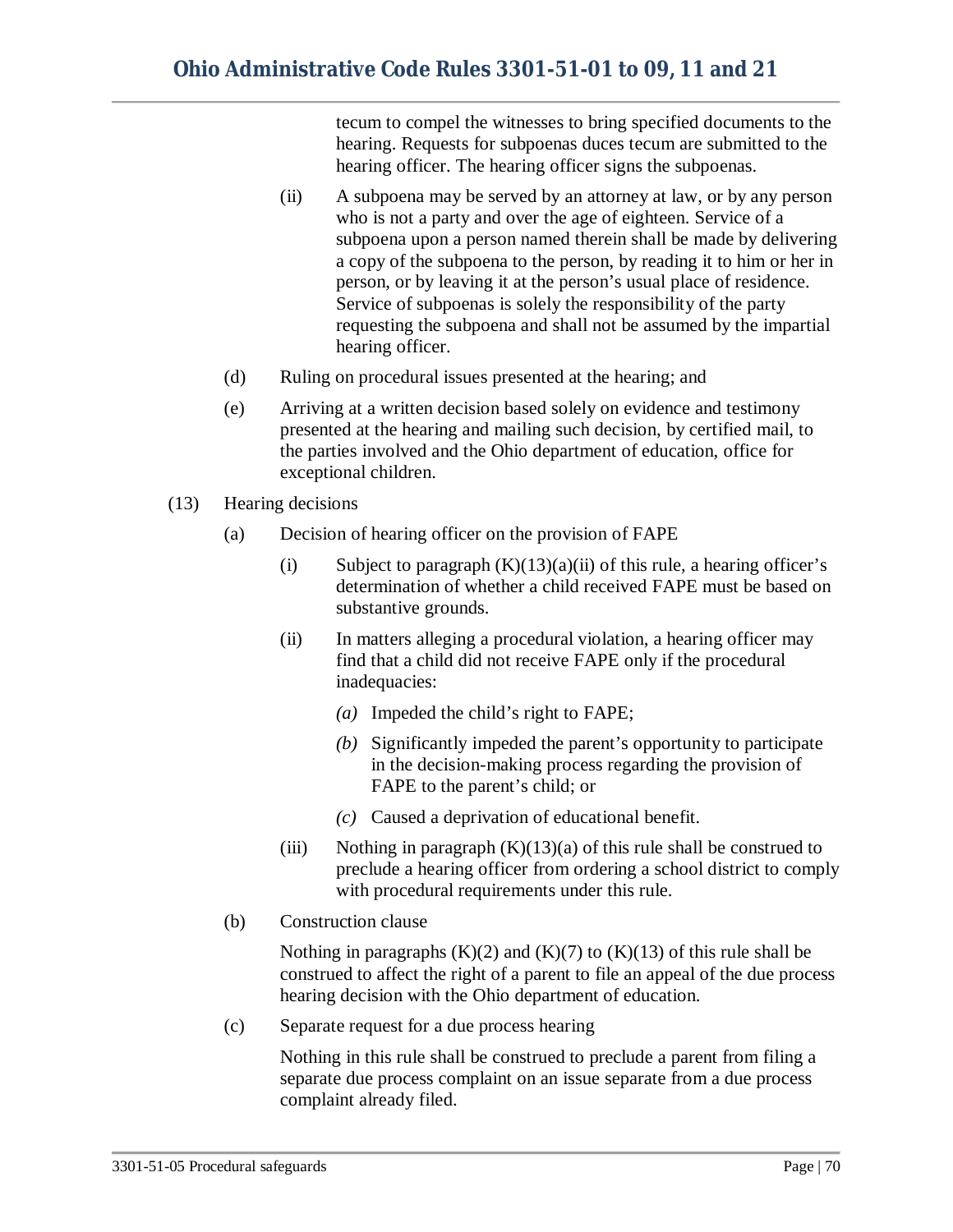(d) Findings and decision to advisory panel and general public

The Ohio department of education, after deleting any personally identifiable information, must:

- (i) Transmit the findings and decisions referred to in paragraph  $(K)(11)(a)(v)$  of this rule to the state advisory panel which is hereby established and shall be maintained in accordance with section 3323. 06 of the Revised Code; and
- (ii) Make those findings and decisions available to the public.
- (14) Finality of decision; appeal; impartial review
	- (a) Finality of hearing decision

A decision made in a hearing conducted pursuant to this rule is final, except that any party involved in the hearing may appeal the decision under the provisions of paragraphs  $(K)(14)(b)$  and  $(K)(17)$  of this rule.

- (b) Appeal of decisions; impartial review
	- (i) Any party aggrieved by the findings and decision in the hearing may appeal the findings and decision in writing to the Ohio department of education within forty-five days of receipt of the hearing decision.
		- *(a)* The notice shall set forth the order appealed and the grounds of the party's appeal; and
		- *(b)* A party filing an appeal shall notify the other party of the filing of the appeal.
	- (ii) If there is an appeal, the Ohio department of education must conduct an impartial review of the findings and decision appealed. Upon receipt of an appeal, the Ohio department of education shall appoint a state level review officer who will conduct the review.
	- (iii) The official conducting the review must:
		- *(a)* Examine the entire hearing record;
		- *(b)* Ensure that the procedures at the hearing were consistent with the requirements of due process;
		- *(c)* Seek additional evidence, if necessary. If a hearing is held to receive additional evidence, the rights in paragraph  $(K)(11)$  of this rule apply;
		- *(d)* Afford the parties an opportunity for oral or written argument, or both, at the discretion of the reviewing official;
		- *(e)* Make an independent decision on completion of the review; and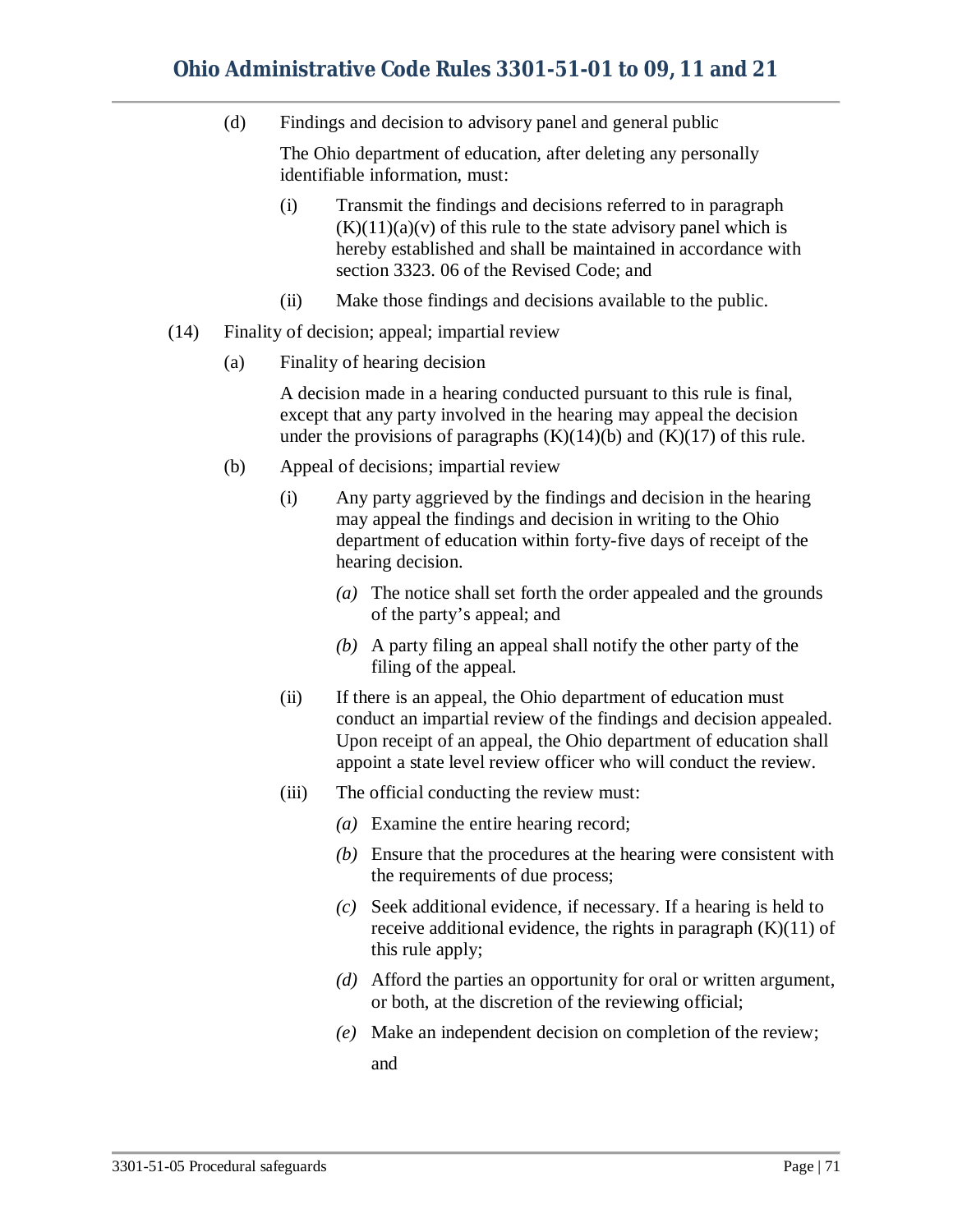- *(f)* Give a copy of the written, or, at the option of the parents, electronic findings of fact and decisions to the parties.
- (c) Findings and decision to advisory panel and general public

The Ohio department of education, after deleting any personally identifiable information, must:

- (i) Transmit the findings and decisions referred to in paragraph  $(K)(14)(b)(iii)(f)$  of this rule to the state advisory panel established under this rule and maintained in accordance with section 3323.06 of the Revised Code; and
- (ii) Make those findings and decisions available to the public.
- (d) Finality of review decision

The decision made by the reviewing official is final unless a party brings a civil action under paragraph  $(K)(17)$  of this rule.

- (15) Timelines and convenience of hearings and reviews
	- (a) The Ohio department of education must ensure that not later than fortyfive days after the expiration of the thirty-day period under paragraph  $(K)(9)(b)$  of this rule, or the adjusted time periods described in paragraph  $(K)(9)(c)$  of this rule:
		- (i) A final decision is reached in the hearing; and
		- (ii) A copy of the decision is mailed to each of the parties.
	- (b) The Ohio department of education must ensure that not later than thirty days after the receipt of a request for a review:
		- (i) A final decision is reached in the review; and
		- (ii) A copy of the decision is mailed to each of the parties.
	- (c) A hearing or reviewing officer may grant specific extensions of time beyond the periods set out in paragraphs  $(K)(15)(a)$  and  $(K)(15)(b)$  of this rule at the request of either party.
	- (d) Each hearing and each review involving oral arguments must be conducted at a time and place that is reasonably convenient to the parents and child involved.
- (16) Cost of hearings
	- (a) The school district of the child's residence shall provide one copy of the written, or at the option of the parents, an electronic verbatim record of the hearing and findings of fact and decisions to the parent at no cost.
	- (b) All other cost incurred in impartial due process hearings requested by the parent shall be assumed by the school district of the child's residence, except as follows: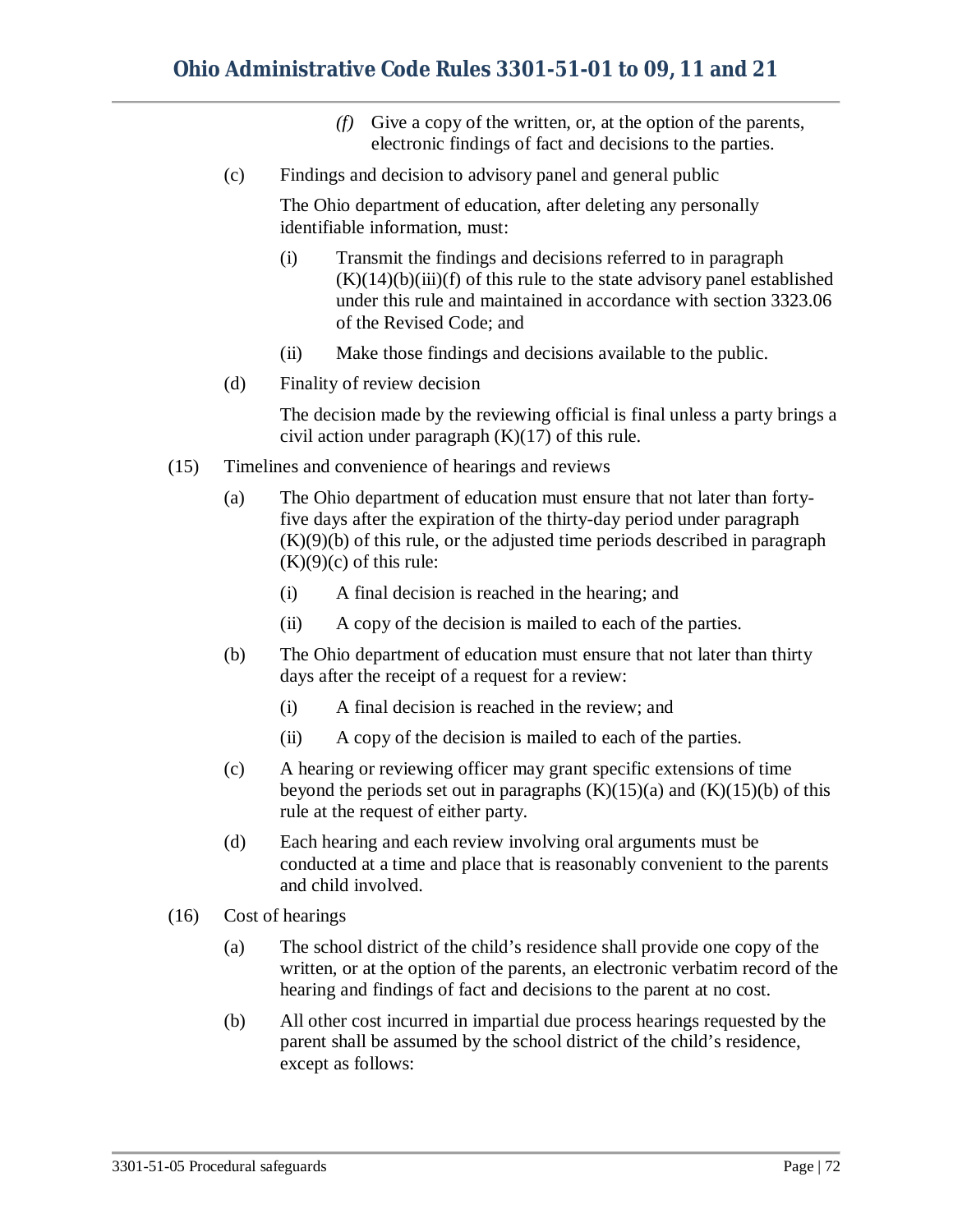- (i) Expert testimony, outside medical evaluation, witness fees, subpoena fees, and cost of counsel will be paid by the party requesting the services; and
- (ii) If requested by the parents or their attorney, additional copies of the record of the hearing and findings of fact and decisions.
- (c) When a school district, county board of DD, or other educational agency providing special education and related services to a child requests the impartial due process hearing, the district, county board of DD, or other educational agency will share equally the costs of the hearing with the school district of residence, except those costs included in paragraph  $(K)(16)(b)$  of this rule.
- (d) School districts shall compensate hearing officers upon invoice at an hourly rate not higher than that established for special counsel for the state of Ohio. School districts shall compensate hearing officers for no more than fifty hours of actual hearing time, excluding work done outside of the hearing, for any due process request unless the hearing officer submits to the Ohio department of education, office for exceptional children a written rationale for a hearing to exceed fifty hours of hearing time.
- (e) The Ohio department of education shall compensate state level review officers upon invoice at an hourly rate not higher than that established for special counsel for the state of Ohio.
- (17) Civil action
	- (a) General

Any party aggrieved by the findings and decision under paragraph  $(K)(14)(b)$  of this rule, has the right to bring a civil action with respect to the due process complaint notice requesting a due process hearing under paragraph  $(K)(7)$  or paragraphs  $(K)(20)$  to  $(K)(22)$  of this rule. The action may be brought in any state court of competent jurisdiction or in a district court of the United States without regard to the amount in controversy.

(b) Time limitation

The party bringing the action shall have ninety days from the date of the decision of the state review official, to bring a civil action in the district court of the United States, or shall within forty-five days of notification of the decision of the state review official, appeal the final order to the common pleas court of the county of the child's district of residence as provided by section 3323.05 of the Revised Code.

(c) Additional requirements

In any action brought under paragraph  $(K)(17)(a)$  of this rule, the court:

- (i) Receives the records of the administrative proceedings;
- (ii) Hears additional evidence at the request of a party; and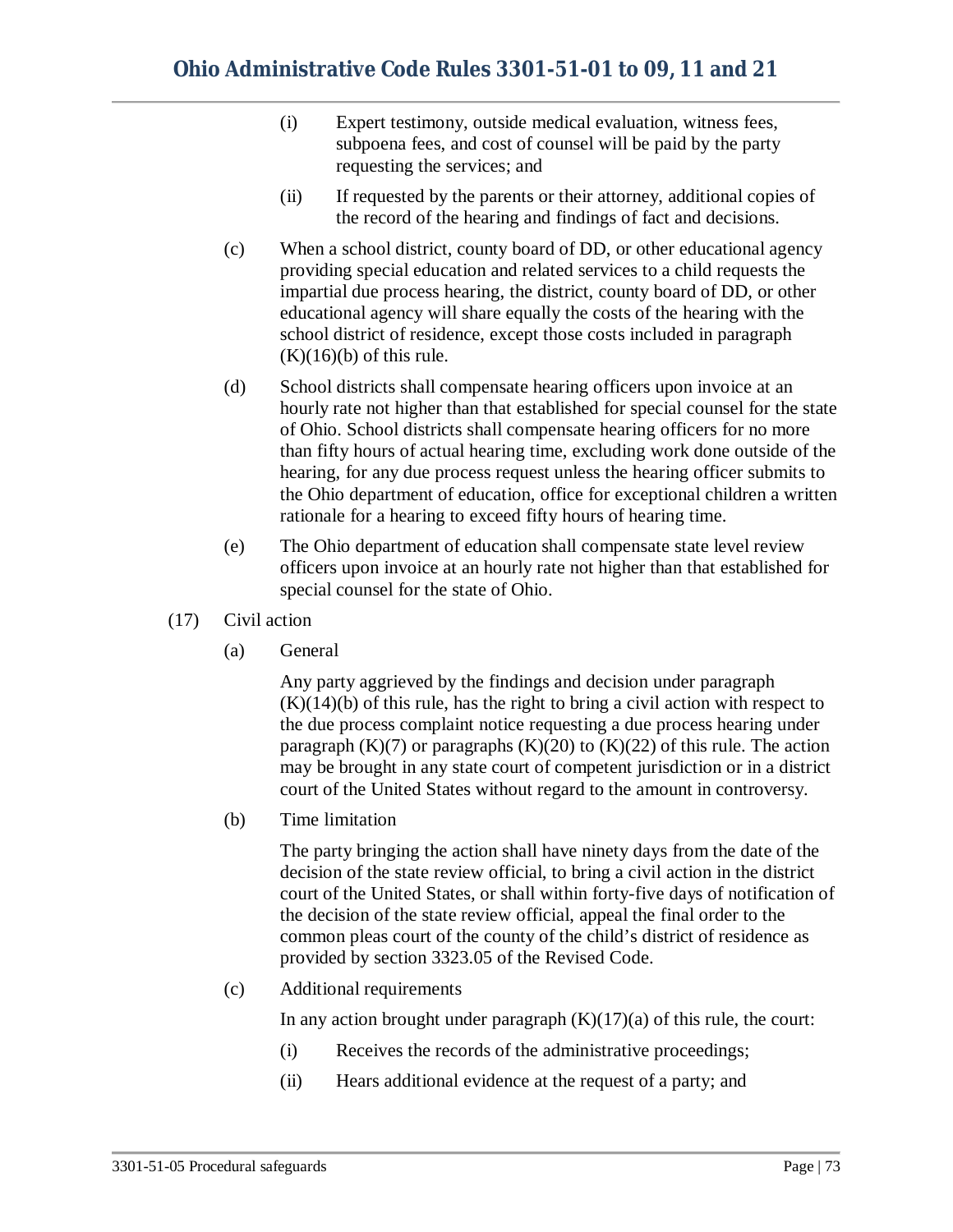- (iii) Basing its decision on the preponderance of the evidence, grants the relief that the court determines to be appropriate.
- (d) Jurisdiction of district courts

The district courts of the United States have jurisdiction of actions brought under Section 615 of the IDEA without regard to the amount in controversy.

(e) Rule of construction

Nothing in this rule restricts or limits the rights, procedures, and remedies available under the United States Constitution, the Americans with Disabilities Act of 1990, January 1990, Title V of the Rehabilitation Act of 1973 as amended by the Rehabilitation Act Amendments of 1998, August 1998, or other federal laws protecting the rights of children with disabilities, except that before the filing of a civil action under these laws seeking relief that is also available under Section 615 of the IDEA, the procedures under paragraphs  $(K)(7)$  and  $(K)(14)$  of this rule must be exhausted to the same extent as would be required had the action been brought under Section 615 of the IDEA.

- (18) Attorneys' fees
	- (a) In general

In any action or proceeding brought under Section 615 of the IDEA, the court, in its discretion, may award reasonable attorneys' fees as part of the costs to:

- (i) The prevailing party who is the parent of a child with a disability;
- (ii) To a prevailing party who is the Ohio department of education or a school district against the attorney of a parent who files a complaint or subsequent cause of action that is frivolous, unreasonable, or without foundation, or against the attorney of a parent who continued to litigate after the litigation clearly became frivolous, unreasonable, or without foundation; or
- (iii) To a prevailing Ohio department of education or school district against the attorney of a parent, or against the parent, if the parent's request for a due process hearing or subsequent cause of action was presented for any improper purpose, such as to harass, to cause unnecessary delay, or to needlessly increase the cost of litigation.
- (b) Prohibition on use of funds
	- (i) Funds under Part B of the IDEA may not be used to pay attorneys' fees or costs of a party related to any action or proceeding under Section 615 of the IDEA and Subpart E of Part B of the IDEA.
	- (ii) Paragraph  $(K)(18)(b)(i)$  of this rule does not preclude the Ohio department of education or a school district from using funds under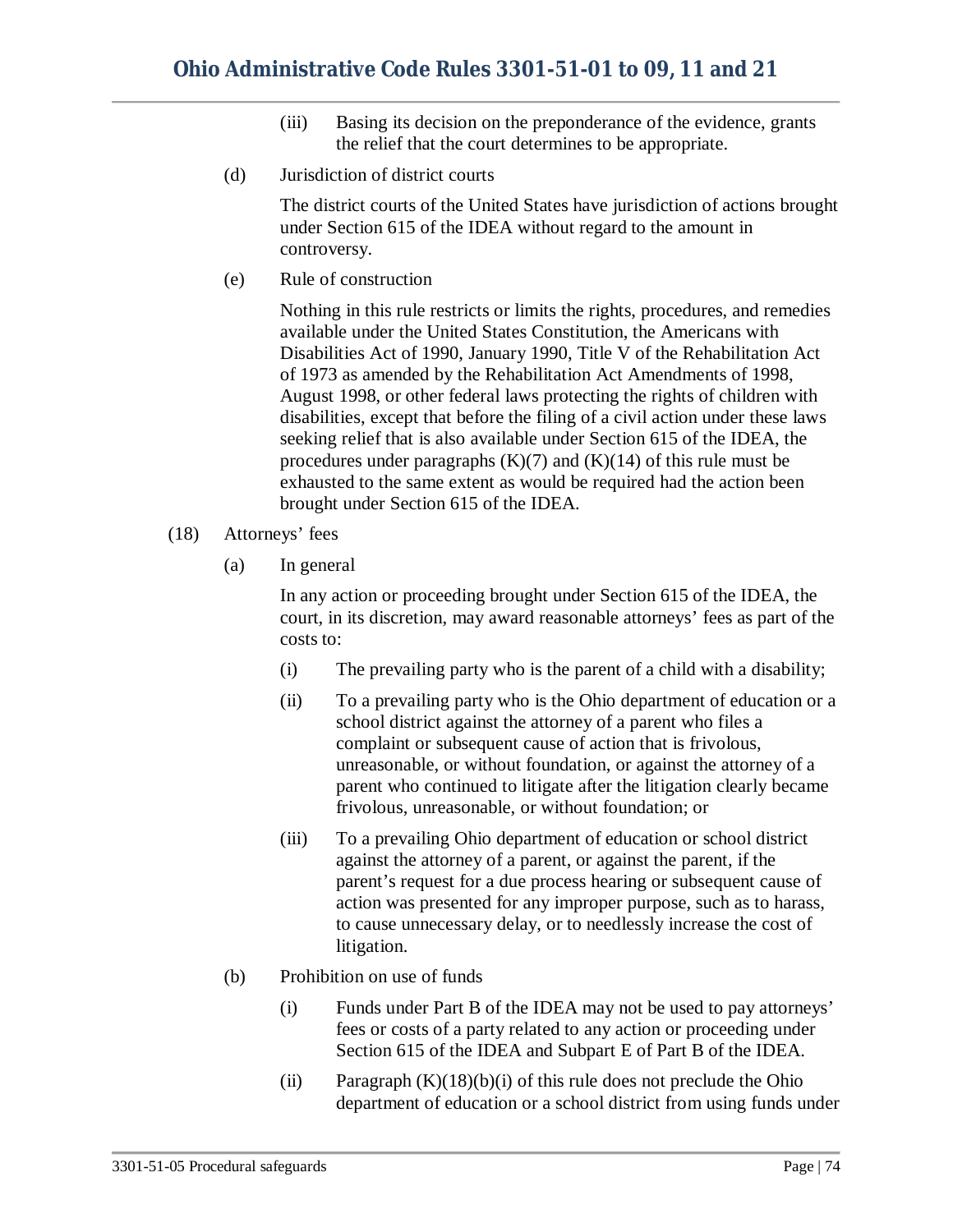Part B of the IDEA for conducting an action or proceeding under Section 615 of the IDEA.

(c) Award of fees

A court awards reasonable attorneys' fees under Section 615(i)(3) of the IDEA consistent with the following:

- (i) Fees awarded under Section 615(i)(3) of the IDEA must be based on rates prevailing in the community in which the action or proceeding arose for the kind and quality of services furnished. No bonus or multiplier may be used in calculating the fees awarded under this paragraph.
- (ii) Attorneys' fees may not be awarded and related costs may not be reimbursed in any action or proceeding under Section 615 of the IDEA for services performed subsequent to the time of a written offer of settlement to a parent if:
	- *(a)* The offer is made within the time prescribed by rule 68 of the "Federal Rules of Civil Procedure" or, in the case of an administrative proceeding, at any time more than ten days before the proceeding begins;
	- *(b)* The offer is not accepted within ten days; and
	- *(c)* The court or administrative hearing officer finds that the relief finally obtained by the parents is not more favorable to the parents than the offer of settlement.
- (iii) Attorneys' fees may not be awarded relating to any meeting of the IEP team unless the meeting is convened as a result of an administrative proceeding or judicial action, or at the discretion of the state, for a mediation described in paragraph  $(K)(3)$  of this rule.
- (iv) A meeting conducted pursuant to paragraph  $(K)(9)$  of this rule shall not be considered:
	- *(a)* A meeting convened as a result of an administrative hearing or judicial action; or
	- *(b)* An administrative hearing or judicial action for purposes of this rule.
- (v) Notwithstanding paragraph  $(K)(18)(c)(ii)$  of this rule, an award of attorneys' fees and related costs may be made to a parent who is the prevailing party and who was substantially justified in rejecting the settlement offer.
- (vi) Except as provided in paragraph  $(K)(18)(c)(vi)$  of this rule, the court reduces, accordingly, the amount of the attorneys' fees awarded under Section 615 of the IDEA, if the court finds that: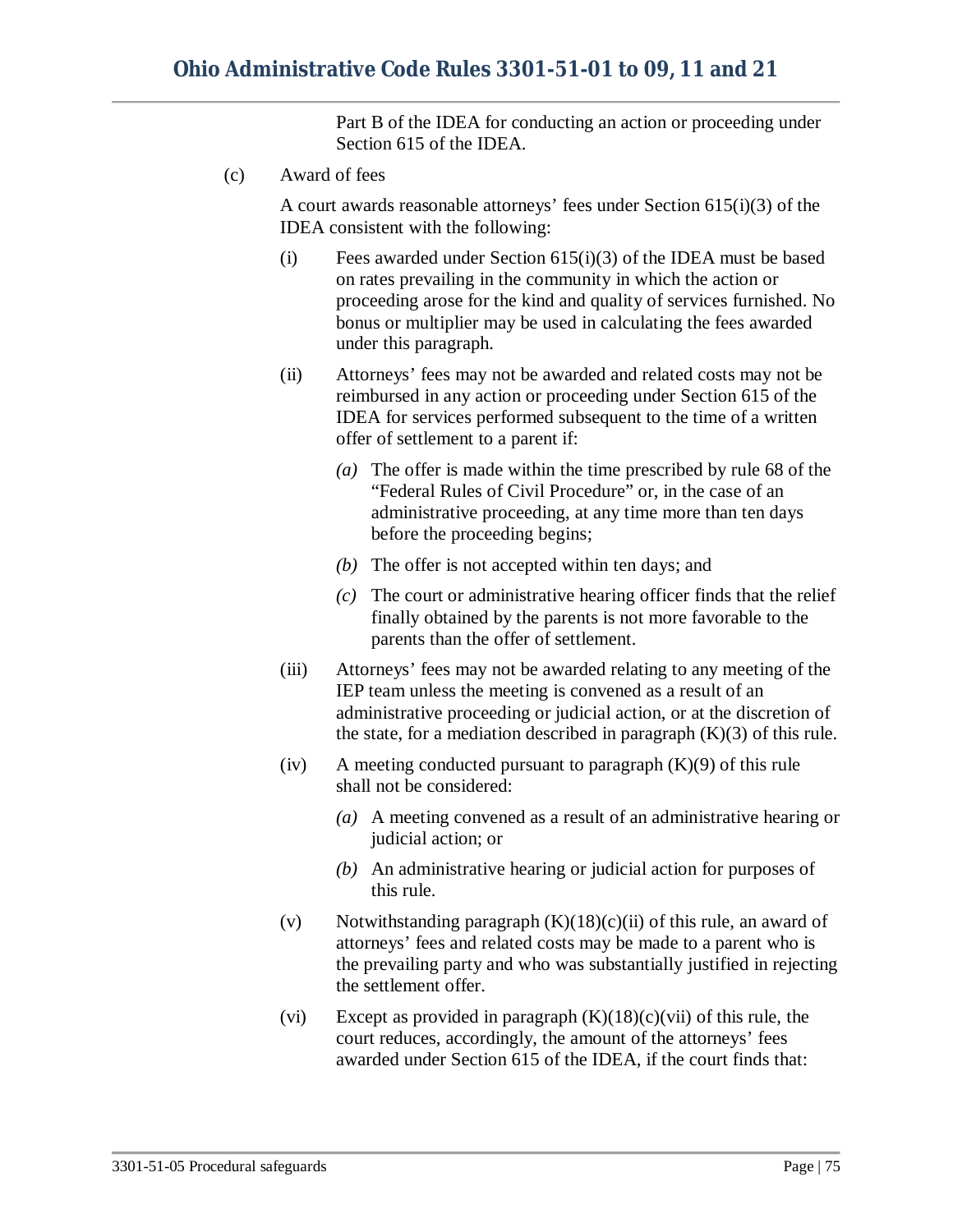- *(a)* The parent, or the parent's attorney, during the course of the action or proceeding, unreasonably protracted the final resolution of the controversy;
- *(b)* The amount of the attorneys' fees otherwise authorized to be awarded unreasonably exceeds the hourly rate prevailing in the community for similar services by attorneys of reasonably comparable skill, reputation, and experience;
- *(c)* The time spent and legal services furnished were excessive considering the nature of the action or proceeding; or
- *(d)* The attorney representing the parent did not provide to the school district the appropriate information in the due process request notice in accordance with paragraph  $(K)(8)$  of this rule.
- (vii) The provisions of paragraph  $(K)(18)(c)(vi)$  of this rule do not apply in any action or proceeding if the court finds that the state or school district unreasonably protracted the final resolution of the action or proceeding or there was a violation of Section 615 of the IDEA.
- (19) Child's status during proceedings
	- (a) Except as provided in paragraph  $(K)(23)$  of this rule, during the pendency of any administrative or judicial proceeding regarding a due process complaint notice requesting a due process hearing under paragraph  $(K)(7)$ of this rule, unless the state or school district of residence and the parents of the child agree otherwise, the child involved in the complaint must remain in the child's current educational placement.
	- (b) If the complaint involves an application for initial admission to the school district, the child, with the consent of the parents, must be placed in the school district until the completion of all the proceedings.
	- (c) If the complaint involves an application for initial services under this rule from a child who is transitioning from Part C of the IDEA to Part B of the IDEA and is no longer eligible for Part C services because the child has turned three, the public agency is not required to provide the Part C services that the child had been receiving. If the child is found eligible for special education and related services under Part B and the parent consents to the initial provision of special education and related services under rule 3301-51-06 of the Administrative Code, then the school district must provide those special education and related services that are not in dispute between the parent and the school district of residence.
	- (d) If the state level review officer in an administrative appeal conducted by the Ohio department of education agrees with the child's parents that a change of placement is appropriate, that placement must be treated as an agreement between the state and the parents for purposes of paragraph  $(K)(19)(a)$  of this rule.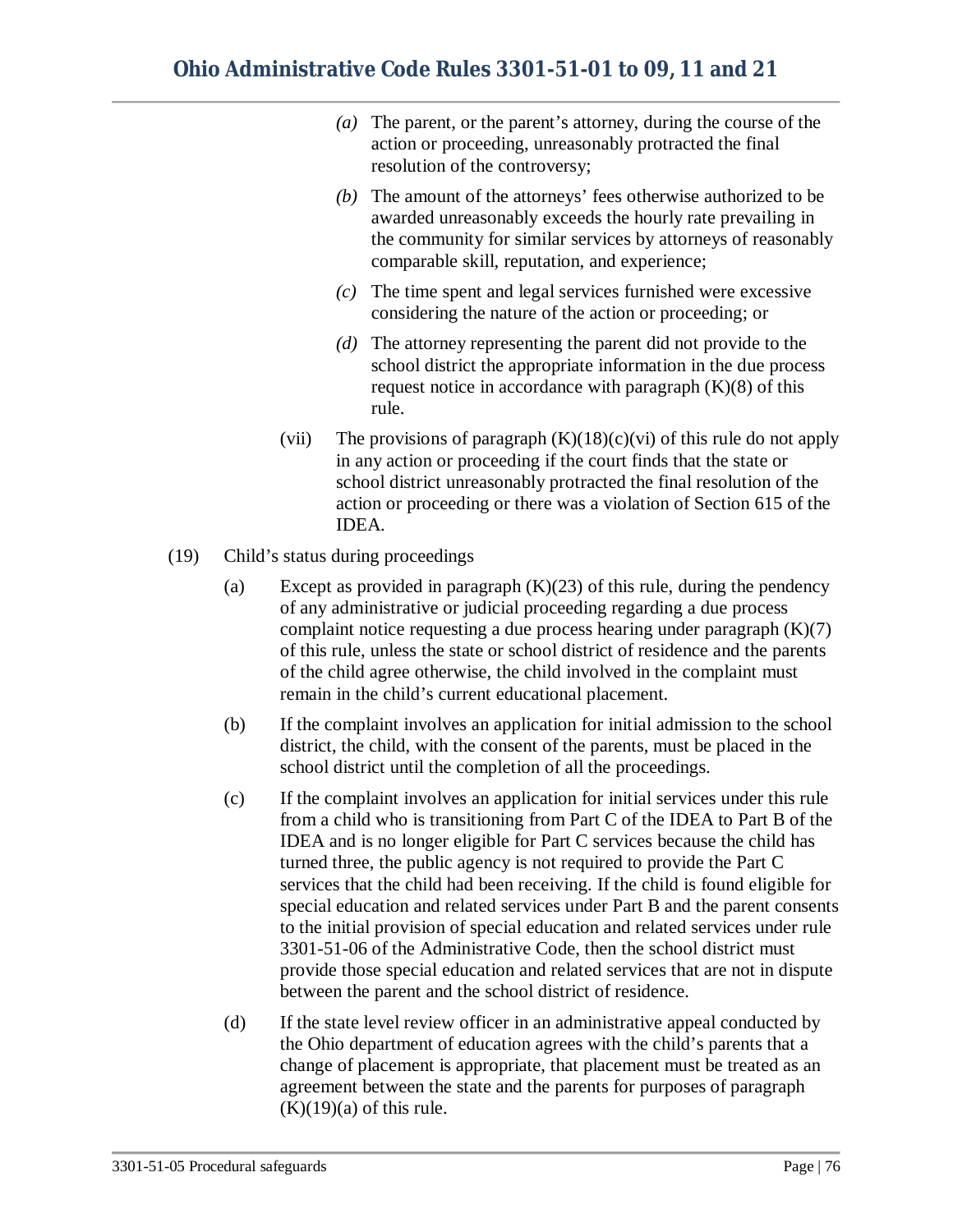#### (20) Authority of school personnel

(a) Case-by-case determination

School personnel may consider any unique circumstances on a case-bycase basis when determining whether a change in placement, consistent with the other requirements of this rule, is appropriate for a child with a disability who violates a code of student conduct.

- (b) General
	- (i) School personnel under this rule may remove a child with a disability who violates a code of student conduct from the child's current placement to an appropriate interim alternative educational setting, another setting, or suspension, for not more than ten consecutive school days (to the extent those alternatives are applied to children without disabilities), and for additional removals of not more than ten consecutive school days in that same school year for separate incidents of misconduct (as long as those removals do not constitute a change of placement under paragraph  $(K)(26)$  of this rule).
	- (ii) After a child with a disability has been removed from the child's current placement for ten school days in the same school year, during any subsequent days of removal the school district must provide services to the extent required under paragraph  $(K)(20)(d)$ of this rule.
- (c) Additional authority

For disciplinary changes in placement that would exceed ten consecutive school days, if the behavior that gave rise to the violation of the school code is determined not to be a manifestation of the child's disability pursuant to paragraph  $(K)(20)(e)$  of this rule, school personnel may apply the relevant disciplinary procedures to children with disabilities in the same manner and for the same duration as the procedures would be applied to children without disabilities, except as provided in paragraph  $(K)(20)(d)$  of this rule.

- (d) Services
	- (i) A child with a disability who is removed from the child's current placement pursuant to paragraph  $(K)(20)(c)$  or  $(K)(20)(g)$  of this rule must:
		- *(a)* Continue to receive educational services, as provided in rule 3301-51-02 of the Administrative Code, so as to enable the child to continue to participate in the general education curriculum, although in another setting, and to progress toward meeting the goals set out in the child's IEP; and
		- *(b)* Receive, as appropriate, a functional behavioral assessment, and behavioral intervention services and modifications, that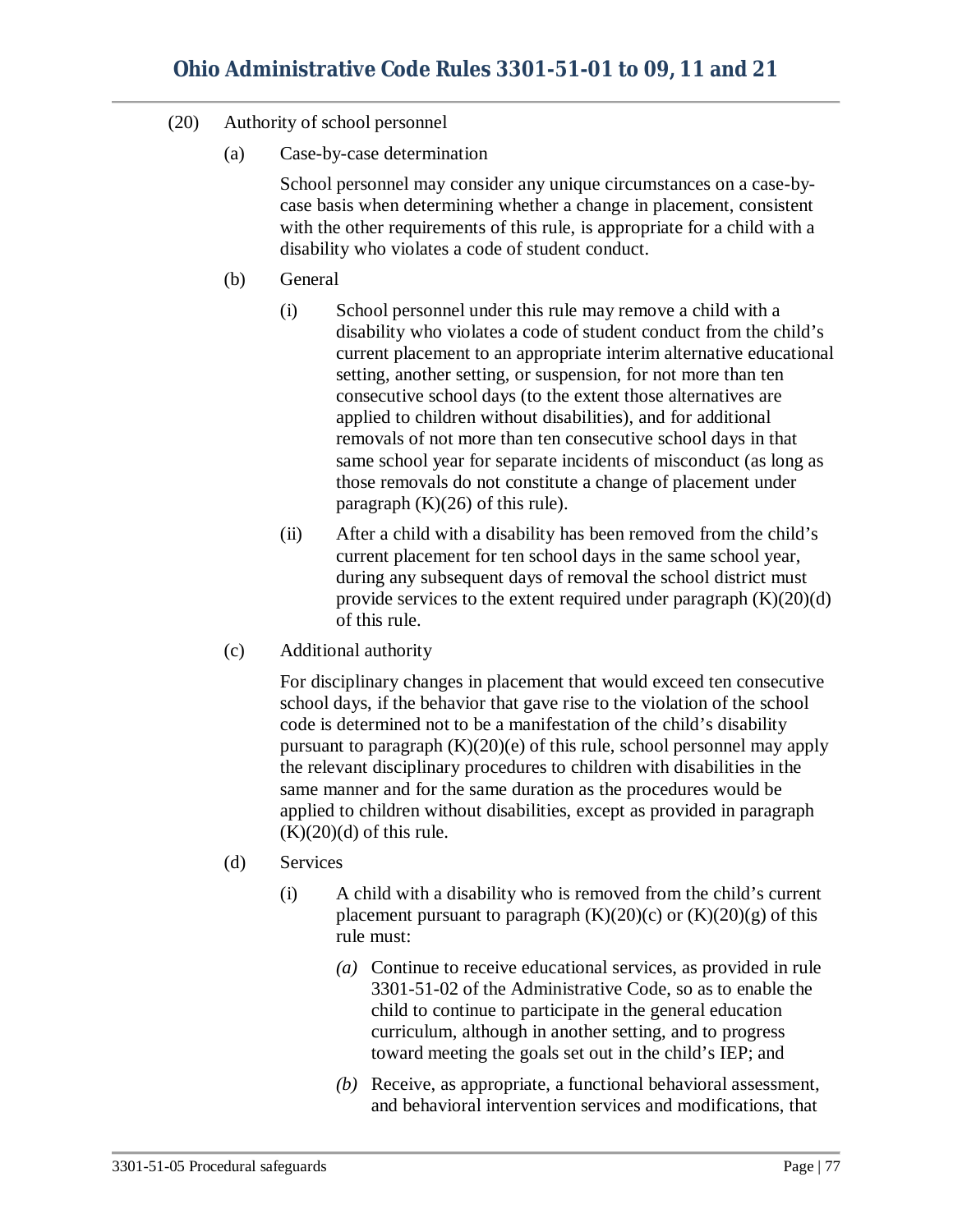are designed to address the behavior violation so that it does not recur.

- (ii) The services required by paragraphs  $(K)(20)(d)(i)$ ,  $(K)(20)(d)(iii)$ ,  $(K)(20)(d)(iv)$ , and  $(K)(20)(d)(v)$  of this rule may be provided in an interim alternative educational setting.
- (iii) A school district is only required to provide services during periods of removal to a child with a disability who has been removed from the child's current placement for ten school days or less in that school year, if it provides services to a child without disabilities who is similarly removed.
- (iv) After a child with a disability has been removed from the child's current placement for ten school days in the same school year, if the current removal is for not more than ten consecutive school days and is not a change of placement under this rule, school personnel, in consultation with at least one of the child's teachers, determine the extent to which services are needed, as provided in rule 3301-51-02 of the Administrative Code, so as to enable the child to continue to participate in the general education curriculum, although in another setting, and to progress toward meeting the goals set out in the child's IEP.
- (v) If the removal is a change of placement under this rule, the child's IEP team determines appropriate services under paragraph  $(K)(20)(d)(i)$  of this rule.
- (e) Manifestation determination
	- (i) Within ten school days of any decision to change the placement of a child with a disability because of a violation of a code of student conduct, the school district, the parent, and relevant members of the child's IEP team (as determined by the parent and the school district) must review all relevant information in the child's file, including the child's IEP, any teacher observations, and any relevant information provided by the parents to determine:
		- *(a)* If the conduct in question was caused by, or had a direct and substantial relationship to, the child's disability; or
		- *(b)* If the conduct in question was the direct result of the school district's failure to implement the IEP.
	- (ii) The conduct must be determined to be a manifestation of the child's disability if the school district, the parent, and relevant members of the child's IEP team determine that a condition in either paragraph  $(K)(20)(e)(i)(a)$  or  $(K)(20)(e)(i)(b)$  of this rule was met.
	- (iii) If the school district, the parent, and relevant members of the child's IEP team determine the condition described in paragraph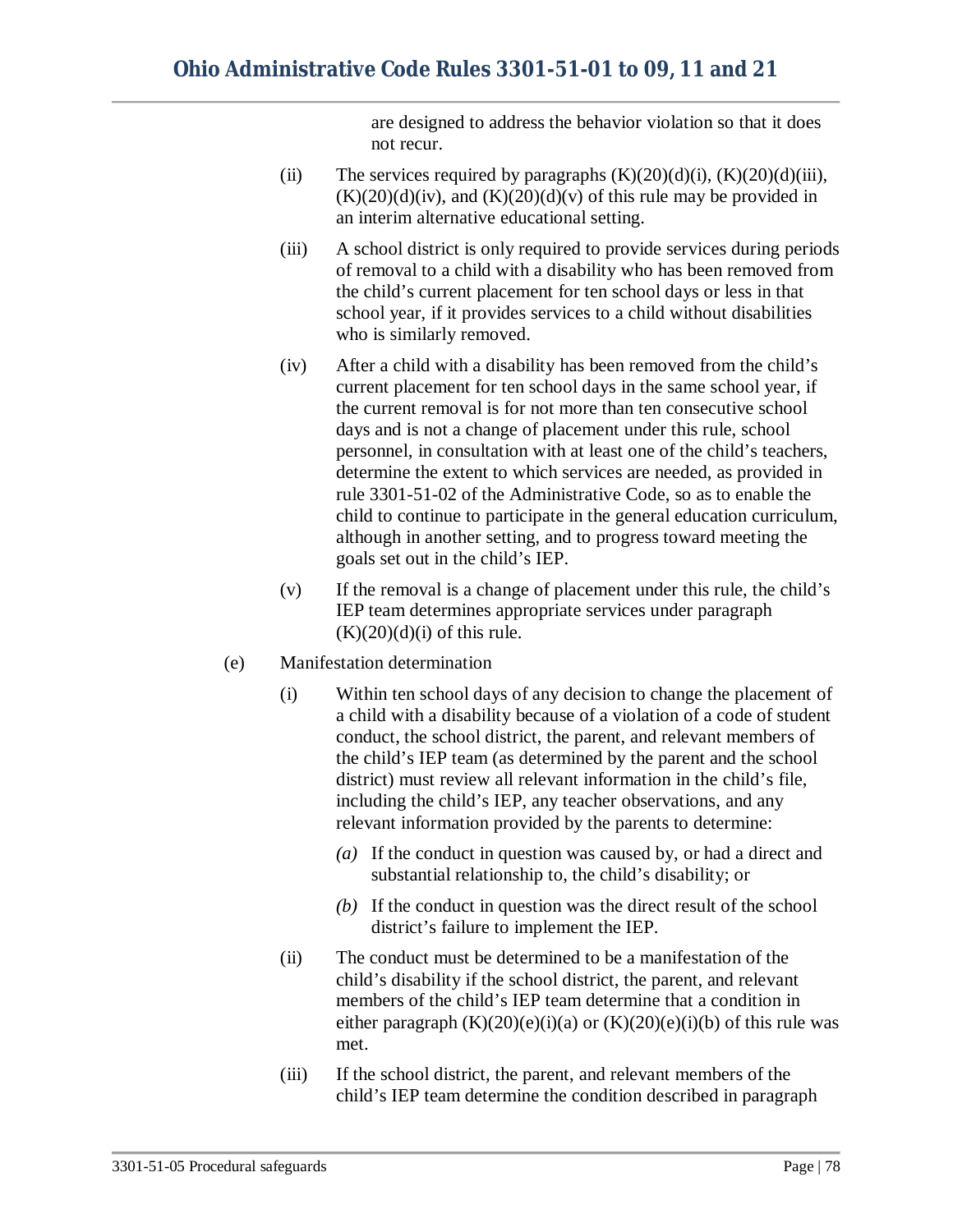$(K)(20)(e)(i)(b)$  of this rule was met, the school district must take immediate steps to remedy those deficiencies.

(f) Determination that behavior was a manifestation

If the school district, the parent, and relevant members of the IEP team make the determination that the conduct was a manifestation of the child's disability, the IEP team must:

- (i) Either:
	- *(a)* Conduct a functional behavioral assessment, unless the school district had conducted a functional behavioral assessment before the behavior that resulted in the change of placement occurred, and implement a behavioral intervention plan for the child; or
	- *(b)* If a behavioral intervention plan already has been developed, review the behavioral intervention plan and the implementation of the plan, and modify it, as necessary, to address the behavior; and
- (ii) Except as provided in paragraph  $(K)(20)(g)$  of this rule, return the child to the placement from which the child was removed, unless the parent and the school district agree to a change of placement as part of the modification of the behavioral intervention plan.
- (g) Special circumstances

School personnel may remove a child to an interim alternative educational setting for not more than forty-five school days without regard to whether the behavior is determined to be a manifestation of the child's disability, if the child:

- (i) Carries a weapon to or possesses a weapon at school, on school premises, or to or at a school function under the jurisdiction of the Ohio department of education or a school district;
- (ii) Knowingly possesses or uses illegal drugs, or sells or solicits the sale of a controlled substance, while at school, on school premises, or at a school function under the jurisdiction of the Ohio department of education or a school district; or
- (iii) Has inflicted serious bodily injury upon another person while at school, on school premises, or at a school function under the jurisdiction of the Ohio department of education or a school district.
- (h) Notification

On the date on which the decision is made to make a removal that constitutes a change of placement of a child with a disability because of a violation of a code of student conduct, the school district must notify the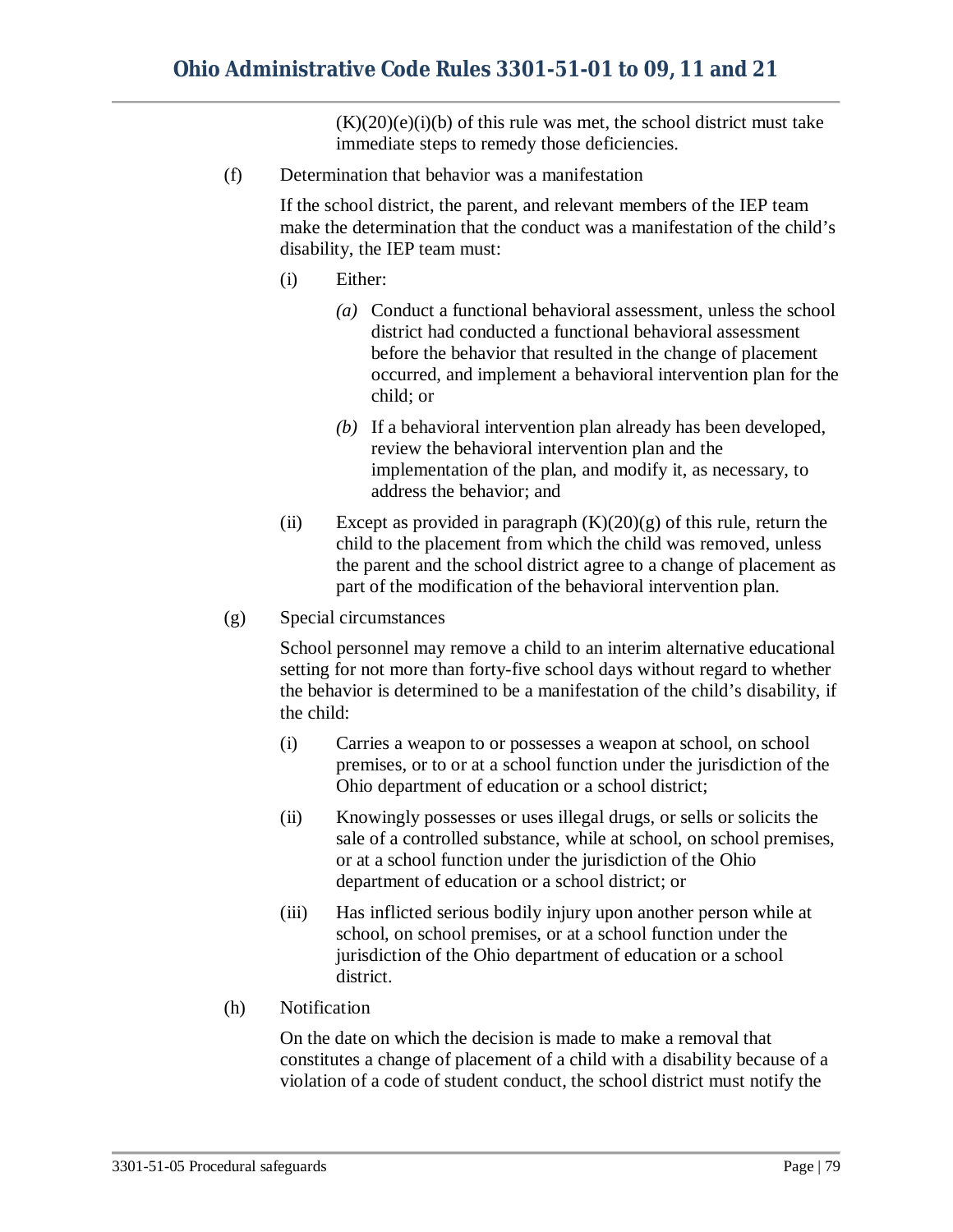parents of that decision and provide the parents the procedural safeguards notice described in paragraph (I) of this rule.

- (i) The following terms are defined as they are used in this rule:
	- *(i)* "Controlled substance" means a drug or other substance identified under schedules I, II, III, IV, or V in Section 202(c) of the Controlled Substances Act as amended and specified in the Anabolic Steroids Control Act of 1990, November 1990, 21 U.S.C. 812(c).
	- *(ii)* "Illegal drug" means a controlled substance; but does not include a controlled substance that is legally possessed or used under the supervision of a licensed health-care professional or that is legally possessed or used under any other authority under that act or under any other provision of federal law.
	- *(iii)* "Serious bodily injury" has the meaning given the term "serious bodily injury" under paragraph (3) of subsection (h) of section 1365 of Title 18, United States Code.
	- *(iv)* "Weapon" has the meaning given the term "dangerous weapon" under paragraph (2) of the first subsection (g) of section 930 of Title 18, United States Code.
- (21) Determination of setting

The child's IEP team determines the interim alternative educational setting for services under paragraph (K)(20) of this rule.

- (22) Appeal
	- (a) General

The parent of a child with a disability who disagrees with any decision regarding placement under paragraphs  $(K)(20)$  and  $(K)(21)$  of this rule, or the manifestation determination under paragraph  $(K)(20)(e)$  of this rule, or a school district that believes that maintaining the current placement of the child is substantially likely to result in injury to the child or others, may appeal the decision by requesting a hearing. The hearing is requested by filing a complaint pursuant to paragraphs  $(K)(7)$  and  $(K)(8)$  of this rule.

- (b) Authority of hearing officer
	- (i) A hearing officer under paragraph  $(K)(10)$  of this rule hears and makes a determination regarding an appeal.
	- (ii) In making the determination under paragraph  $(K)(22)(b)(i)$  of this rule, the hearing officer may:
		- *(a)* Return the child with a disability to the placement from which the child was removed if the hearing officer determines that the removal was a violation of paragraph  $(K)(20)$  of this rule or that the child's behavior was a manifestation of the child's disability; or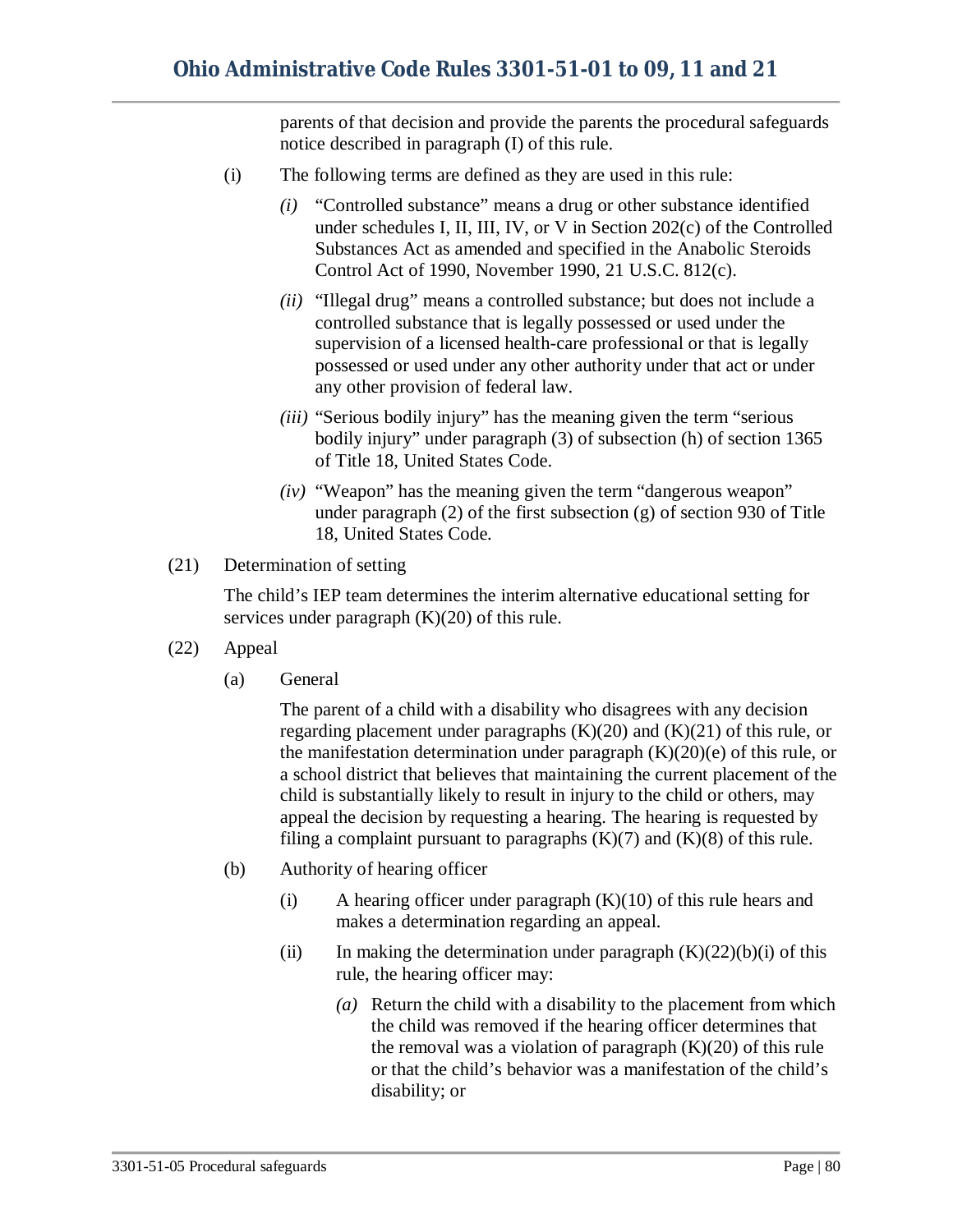- *(b)* Order a change of placement of the child with a disability to an appropriate interim alternative educational setting for not more than forty-five school days if the hearing officer determines that maintaining the current placement of the child is substantially likely to result in injury to the child or to others.
- (iii) The procedures under paragraphs  $(K)(22)(a)$ ,  $(K)(22)(b)(i)$ , and  $(K)(22)(b)(ii)$  of this rule may be repeated, if the school district believes that returning the child to the original placement is substantially likely to result in injury to the child or to others.
- (c) Expedited due process hearing
	- (i) Whenever a hearing is requested under paragraph  $(K)(22)(a)$  of this rule, the parents or the school district involved in the dispute must have an opportunity for an impartial due process hearing consistent with the requirements of this rule, except as provided in paragraphs  $(K)(7)$ ,  $(K)(8)(a)$  to  $(K)(8)(d)$ , and  $(K)(9)$  to  $(K)(14)$  of this rule.
	- (ii) The Ohio department of education or the school district of residence is responsible for arranging the expedited due process hearing, which must occur within twenty school days of the date the complaint requesting the hearing is filed. The hearing officer must make a determination within ten school days after the hearing.
	- (iii) Unless the parents and school district of residence agree in writing to waive the resolution meeting described in paragraph  $(K)(22)(c)(iii)(a)$  of this rule, or agree to use the mediation process described in paragraph  $(K)(3)$  of this rule:
		- *(a)* A resolution meeting must occur within seven days of receiving notice of the due process complaint; and
		- *(b)* The due process hearing may proceed unless the matter has been resolved to the satisfaction of both parties within fifteen days of the receipt of the due process complaint.
	- (iv) The Ohio department of education may establish different stateimposed procedural rules for expedited due process hearings conducted under this rule than it has established for other due process hearings, but, except for the timelines as modified in paragraph  $(K)(22)(c)(iii)$  of this rule, the state must ensure that the requirements in paragraphs  $(K)(9)$  to  $(K)(14)$  of this rule are met.
	- (v) The decisions on expedited due process hearings are appealable consistent with paragraph  $(K)(14)$  of this rule.
- (d) Procedures for expedited due process hearings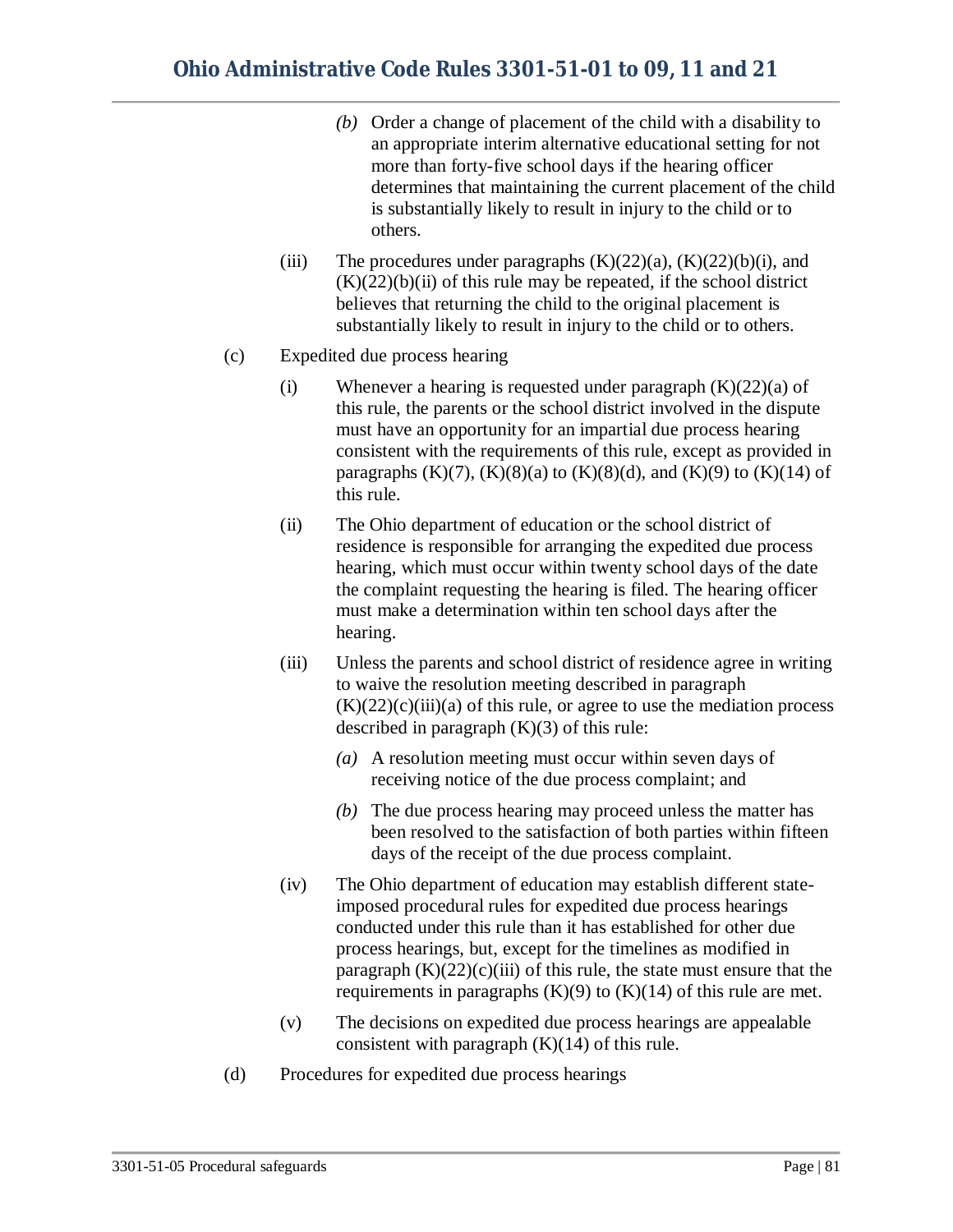- (i) If a parent requests an expedited due process hearing, school district of residence personnel must contact the Ohio department of education, office for exceptional children, before the end of the next business day following receipt of the parent's request.
- (ii) If a school district initiates an expedited due process hearing under this rule, school district of residence personnel must contact the Ohio department of education, office for exceptional children, on the day the expedited due process hearing is requested. The school district shall provide the parents with notification of the request for the hearing and procedural safeguards no later than the end of the next business day.
- (iii) An impartial hearing officer will be appointed by the Ohio department of education, office for exceptional children, before the end of the next business day from the day the school district of residence informs the office for exceptional children.
	- *(a)* The impartial hearing officer shall meet the qualifications set forth in paragraph  $(K)(10)(c)$  of this rule.
	- *(b)* The impartial hearing officer shall contact both parties of the hearing.
- (iv) The expedited due process hearing shall be conducted in accordance with paragraphs  $(K)(12)$  and  $(K)(15)$  of this rule, except that no extensions of time shall be granted, and the hearing will occur within twenty school days of the date the complaint requesting the hearing was filed. The hearing officer's decision will be completed within ten days of the conclusion of the hearing.
- (v) The decision of the hearing officer is final, unless a party to the expedited due process hearing appeals the decision to the Ohio department of education, within forty-five calendar days of the notification of the decision. In consideration of the issues that are the basis of the expedited appeal, the appeal should be filed as soon as possible.
	- *(a)* The state level review officer will be appointed in accordance with paragraph  $(K)(14)(b)$  of this rule;
	- *(b)* The state level review will be conducted in accordance with paragraphs  $(K)(14)$  and  $(K)(15)$  of this rule, except that no extensions of time shall be granted, and the written decision shall be issued no later than thirty days from the date the Ohio department of education receives the request.
	- *(c)* The final order of the state level review officer may be appealed to the courts in accordance with paragraph  $(K)(17)$ of this rule.
- (23) Placement during appeals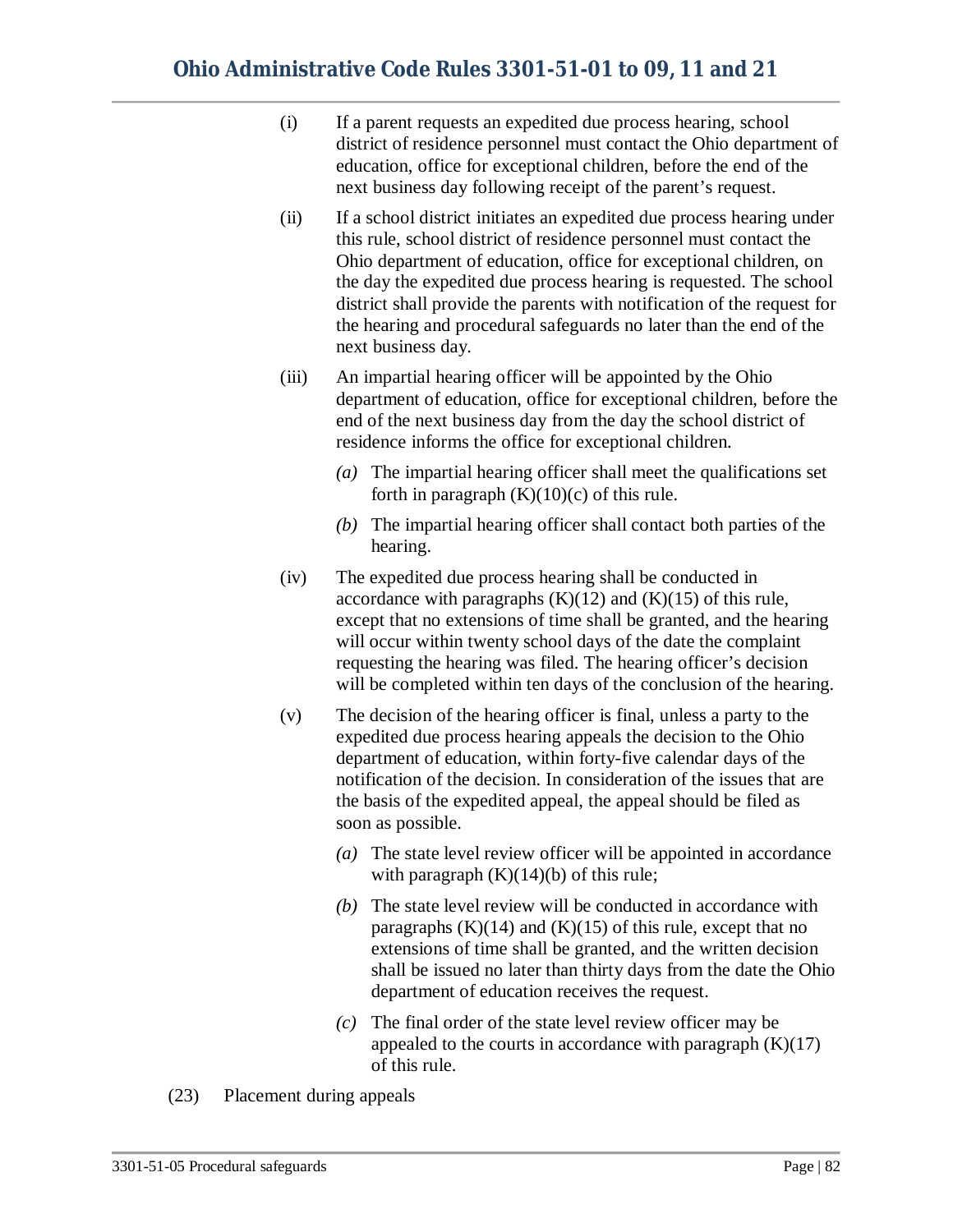When an appeal under paragraph  $(K)(22)$  of this rule has been made by either the parent or the school district of residence, the child must remain in the interim alternative educational setting pending the decision of the hearing officer or until the expiration of the time period specified in paragraph  $(K)(20)(c)$  or  $(K)(20)(g)$ of this rule, whichever occurs first, unless the parent and the Ohio department of education or school district agree otherwise.

- (24) Protections for children not determined eligible for special education and related services
	- (a) General

A child who has not been determined to be eligible for special education and related services under this chapter of the Administrative Code and who has engaged in behavior that violated a code of student conduct, may assert any of the protections provided for in this rule if the school district had knowledge (as determined in accordance with paragraph  $(K)(24)(b)$  of this rule) that the child was a child with a disability before the behavior that precipitated the disciplinary action occurred.

(b) Basis of knowledge

A school district must be deemed to have knowledge that a child is a child with a disability if before the behavior that precipitated the disciplinary action occurred:

- (i) The parent of the child expressed concern in writing to supervisory or administrative personnel of the appropriate educational agency, or a teacher of the child, that the child is in need of special education and related services;
- (ii) The parent of the child requested an evaluation of the child pursuant to rule 3301-51-06 of the Administrative Code; or
- (iii) The teacher of the child, or other personnel of the school district, expressed specific concerns about a pattern of behavior demonstrated by the child directly to the director of special education of the school district or to other supervisory personnel of the school district.
- (c) Exception

A school district would not be deemed to have knowledge under paragraph  $(K)(24)(b)$  of this rule if:

- (i) The parent of the child:
	- *(a)* Has not allowed an evaluation of the child pursuant to rule 3301-51-06 of the Administrative Code; or
	- *(b)* Has refused services under this chapter of the Administrative Code; or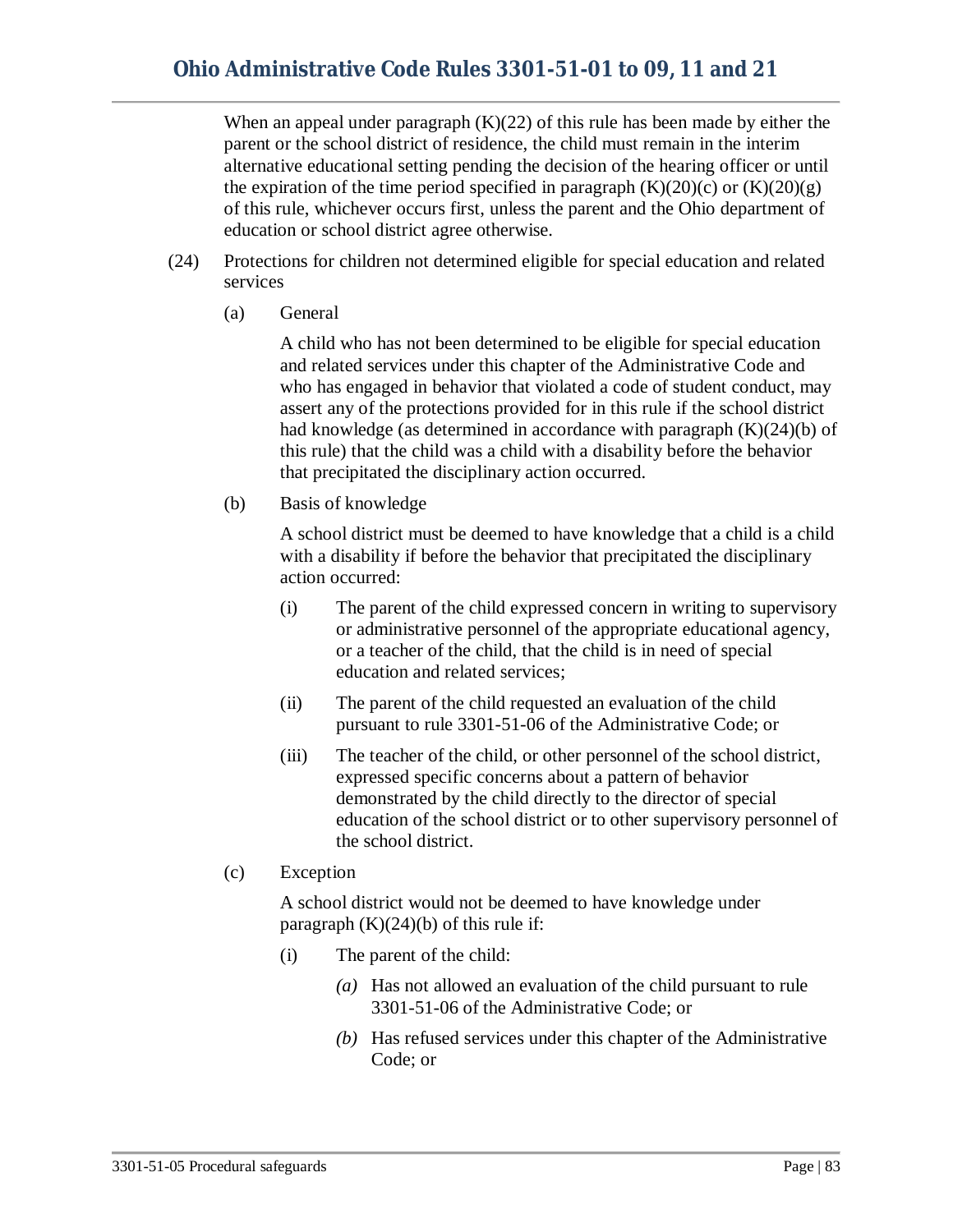- (ii) The child has been evaluated in accordance with rule 3301-51-06 of the Administrative Code and determined to not be a child with a disability under this chapter.
- (d) Conditions that apply if no basis of knowledge
	- (i) If a school district does not have knowledge that a child is a child with a disability (in accordance with paragraphs  $(K)(24)(b)$  and  $(K)(24)(c)$  of this rule) prior to taking disciplinary measures against the child, the child may be subjected to the disciplinary measures applied to children without disabilities who engage in comparable behaviors consistent with paragraph  $(K)(24)(d)(ii)$  of this rule.
	- (ii) If a request is made for an evaluation of a child during the time period in which the child is subjected to disciplinary measures under paragraph  $(K)(20)$  of this rule, the evaluation must be conducted in an expedited manner.
	- (iii) Until the evaluation is completed, the child remains in the educational placement determined by school authorities, which can include suspension or expulsion without educational services.
	- (iv) If the child is determined to be a child with a disability, taking into consideration information from the evaluation conducted by the school district of residence and information provided by the parents, the school district of residence must provide special education and related services in accordance with this chapter of the Administrative Code, including the requirements of paragraphs  $(K)(20)$  to  $(K)(26)$  of this rule and Section 612(a)(1)(A) of the IDEA.
- (25) Referral to and action by law enforcement and judicial authorities Rule of construction. Nothing in this rule prohibits an agency from reporting a crime committed by a child with a disability to appropriate authorities or prevents state law enforcement and judicial authorities from exercising their responsibilities with regard to the application of federal and state law to crimes committed by a child with a disability. Transmittal of records shall be done in accordance with paragraph (R)(2) of rule 3301-51-04 of the Administrative Code.
- (26) Change of placement because of disciplinary removals
	- (a) For purposes of removals of a child with a disability from the child's current educational placement under paragraphs  $(K)(20)$  to  $(K)(25)$  of this rule, a change of placement occurs if:
		- (i) The removal is for more than ten consecutive school days; or
		- (ii) The child has been subjected to a series of removals that constitute a pattern:
			- *(a)* Because the series of removals total more than ten school days in a school year;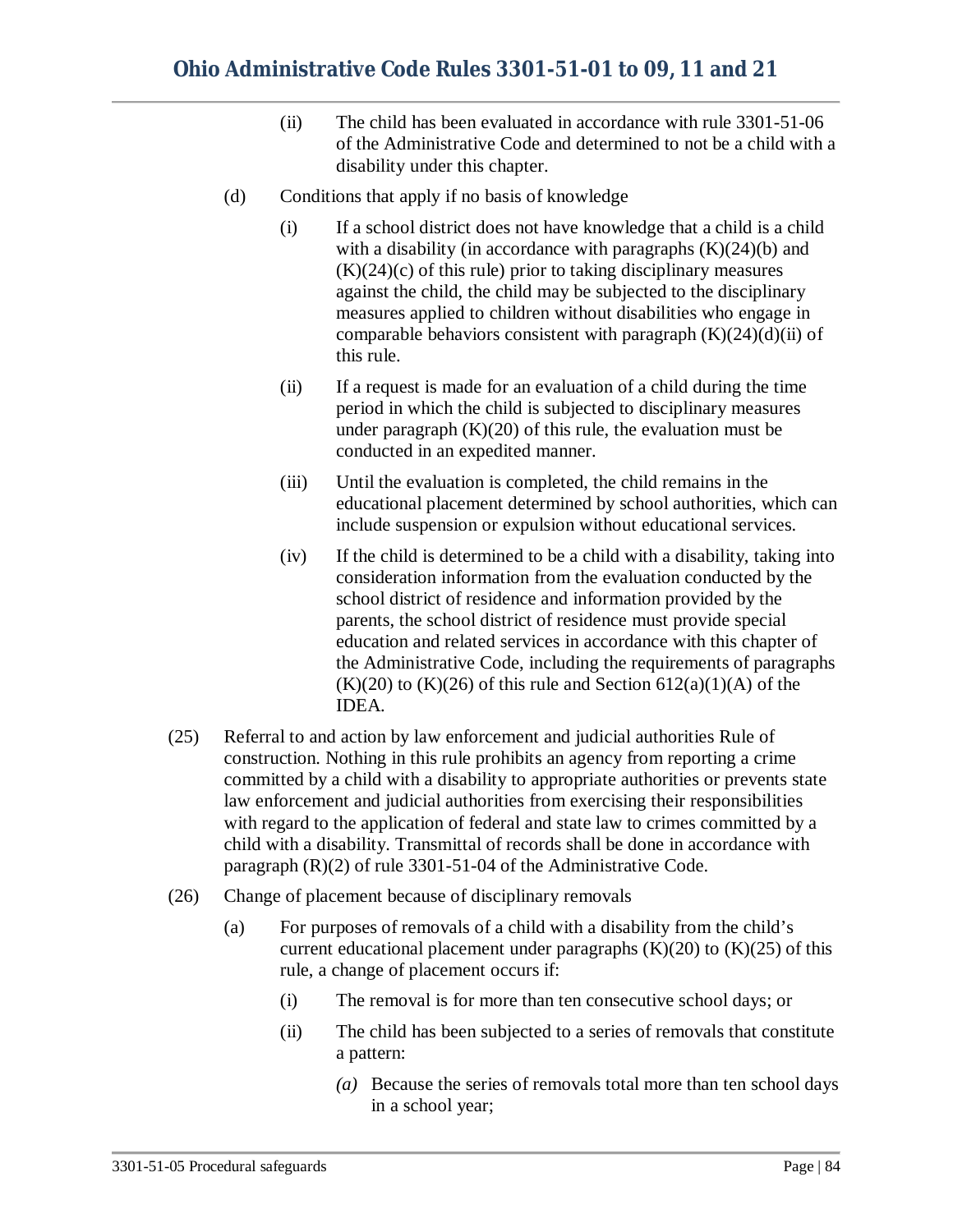- *(b)* Because the child's behavior is substantially similar to the child's behavior in previous incidents that resulted in the series of removals; and
- *(c)* Because of such additional factors as the length of each removal, the total amount of time the child has been removed, and the proximity of the removals to one another.
- (b) The school district determines on a case-by-case basis whether a pattern of removals constitutes a change of placement. This determination is subject to review through due process and judicial proceedings.
- (L) Availability of scholarship notification
	- (1) Each time a district completes an evaluation for a child with a disability or undertakes the development, review or revision of the child's IEP, the district shall notify the child's parent, by letter or electronic means, about both the "Autism Scholarship Program" (ASP), established by section 3310.41 of the Revised Code, and the "Jon Peterson Special Needs Scholarship Program" (JPSN), established by section 3310.52 of the Revised Code, in accordance with Revised Code section 3323.052(c).
	- (2) The notice shall include the following:
		- (a) Information that the child may be eligible for a scholarship under either the ASP or the JPSN that implements the child's IEP and that is operated by an alternative public provider or by a registered private provider; and
		- (b) The telephone number of the office of the department responsible for administering the scholarship programs and the specific location of scholarship information on the department's website.
	- (3) In the case of a preschool-aged child, notice only of the "Autism Scholarship Program" (ASP) is required when the district completes an evaluation for a child with a disability or undertakes the development, review or revision of the child's IEP.

Effective: 07/01/2014 R.C. 119.032 review dates: 07/01/2019 Promulgated Under: 119.03 Statutory Authority: 3301.07 (J), 3323.05 Rule Amplifies: 3323.04, 3323.05, 3323.051 Prior Effective Dates: 07/01/2002, 07/01/2008; 04/24/2010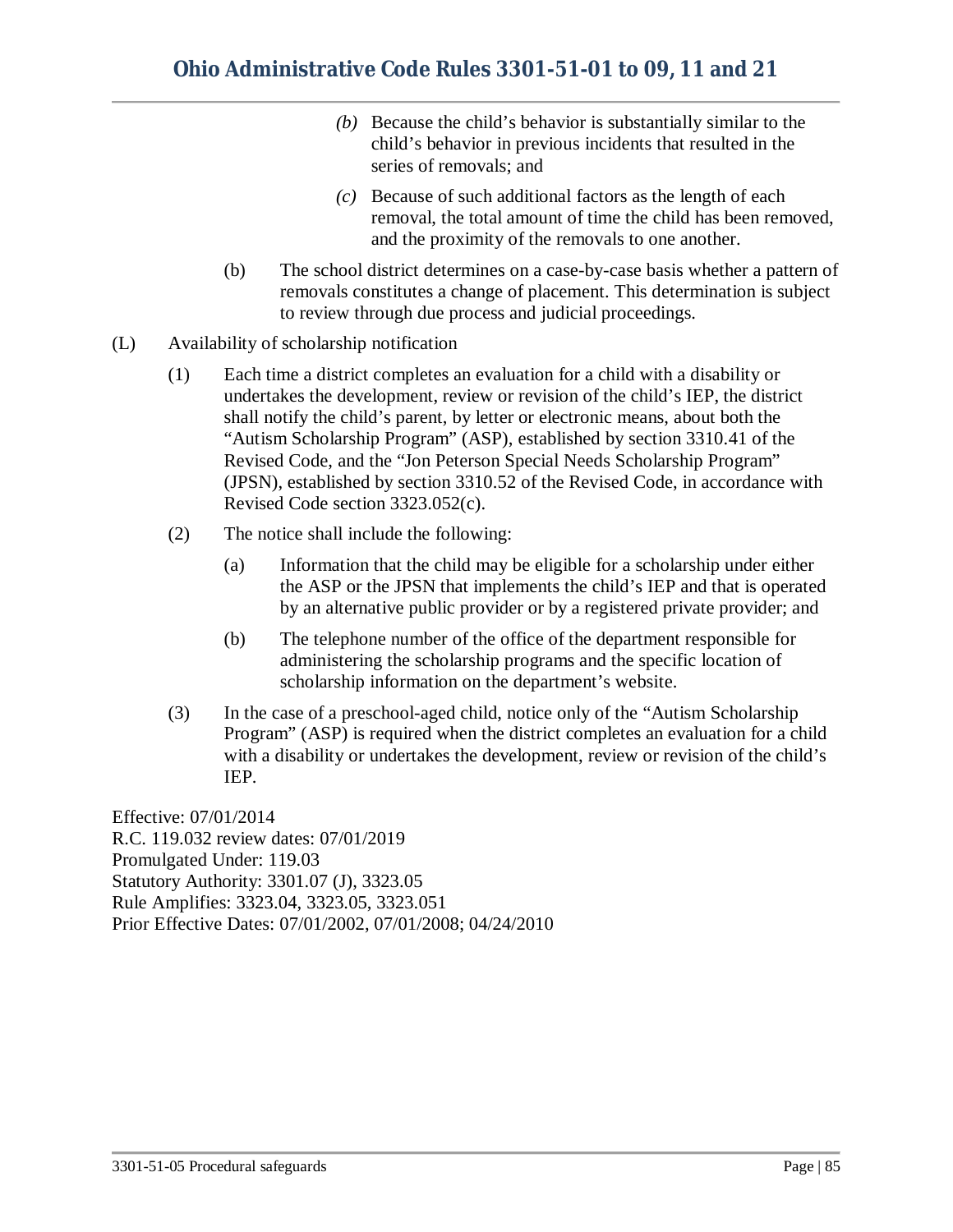#### **3301-51-06 Evaluations.**

- (A) General
	- (1) Each school district shall adopt and implement written policies and procedures, approved by the Ohio department of education, office for exceptional children, to ensure that a referral process is employed to determine whether or not a child is a child with a disability. The school district of residence shall ensure that initial evaluations are conducted and that reevaluations are completed.
	- (2) Consistent with rule 3301-35-06 of the Administrative Code, each school district shall provide interventions to resolve concerns for any preschool or school-age child who is performing below grade-level standards.
	- (3) A school district may not use interventions to delay unnecessarily a child's being evaluated to determine eligibility for special education services. If such interventions have not been implemented prior to referral for evaluation, appropriate interventions shall be implemented during the same sixty-day time frame during which the school district conducts a full and individual evaluation.
	- (4) Each school district shall use data from interventions to determine eligibility for special education services, appropriate instructional practices, and access to the general curriculum. In the case of a preschool-age child, data collected through interventions is part of the differentiated referral process.
- (B) Initial evaluations
	- (1) General

Each school district of residence must conduct a full and individual initial evaluation, in accordance with this rule, before the initial provision of special education and related services under Part B of the Individuals with Disabilities Education Act, as amended by the Individuals with Disabilities Education Improvement Act of 2004, December 2004 (IDEA) to a child with a disability residing in the school district.

(2) Request for initial evaluation

Consistent with the consent requirements in rule 3301-51-05 of the Administrative Code, either a parent of a child or a public agency may initiate a request for an initial evaluation to determine if the child is a child with a disability.

- (3) A school district of residence will, within thirty days of receipt of a request for an evaluation from either a parent of a child or a public agency, either obtain parental consent for an initial evaluation or provide to the parents prior written notice stating that the school district does not suspect a disability and will not be conducting an evaluation.
- (4) Procedures for initial evaluation

The initial evaluation: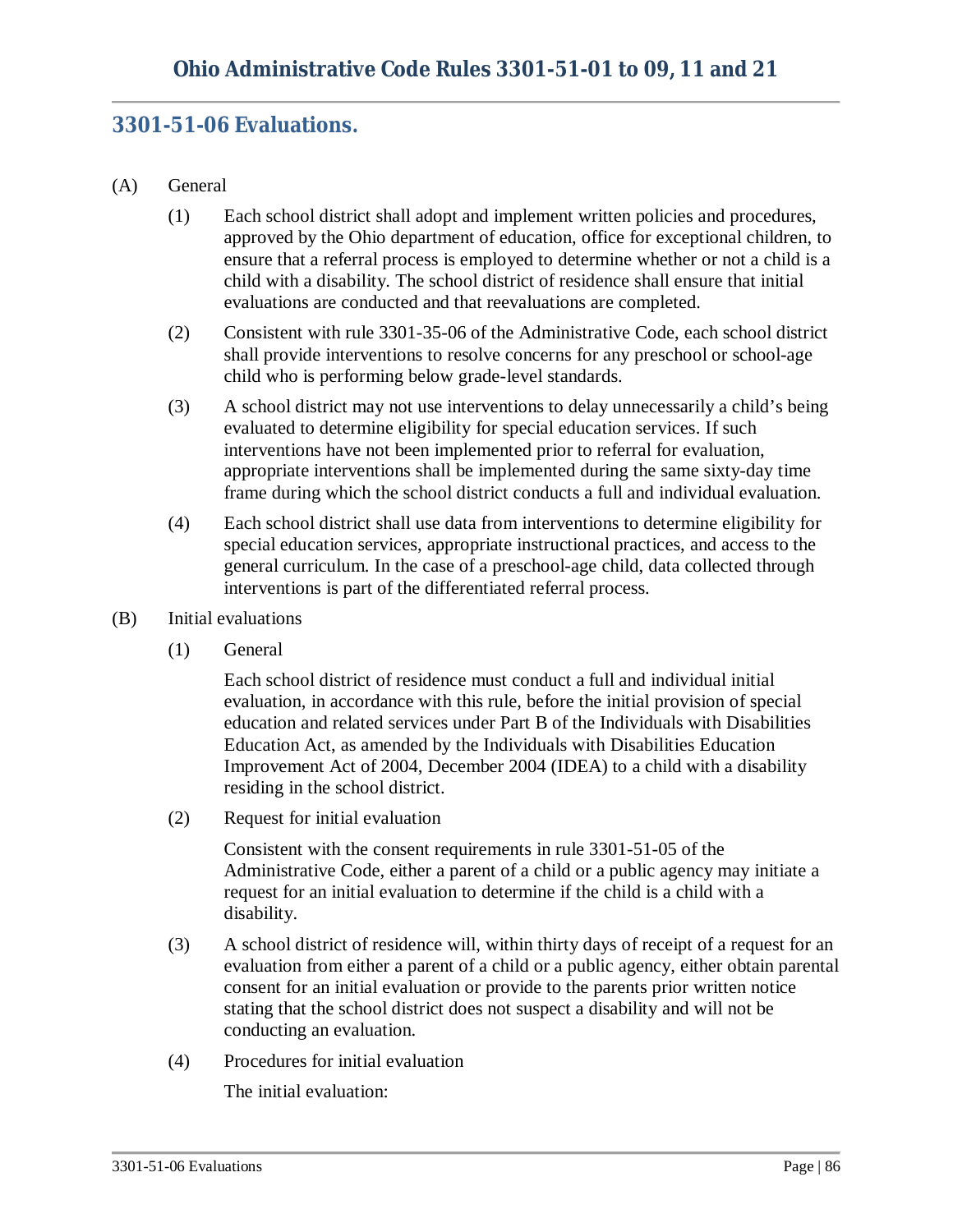- (a) Must be conducted within sixty days of receiving parental consent for the evaluation; and
- (b) Must consist of procedures:
	- (i) To determine if the child is a child with a disability as defined in paragraph (B)(10) of rule 3301-51-01 of the Administrative Code; and
	- (ii) To determine the educational needs of the child.
- (5) Exception

The time frame described in paragraph  $(B)(4)(a)$  of this rule does not apply to a school district if:

- (a) The parent of a child repeatedly fails or refuses to produce the child for the evaluation; or
- (b) A child enrolls in a new school district of residence after the relevant time frame in paragraph  $(B)(4)(a)$  of this rule has begun, and prior to a determination by the child's previous school district of residence as to whether the child is a child with a disability as defined in paragraph (B)(10) of rule 3301-51-01 of the Administrative Code.
- (6) The exception in paragraph  $(B)(5)(b)$  of this rule applies only if the subsequent school district of residence is making sufficient progress to ensure a prompt completion of the evaluation, and the parent and subsequent school district agree to a specific time when the evaluation will be completed.
- (C) Screening for instructional purposes is not evaluation

The screening of a child by a teacher or specialist to determine appropriate instructional strategies for curriculum implementation shall not be considered to be an evaluation for eligibility for special education and related services.

- (D) Reevaluations
	- (1) General

A school district of residence must ensure that a reevaluation of each child with a disability is conducted in accordance with paragraphs (E) to (I) of this rule:

- (a) If the school district determines that the educational or related services needs, including improved academic achievement and functional performance, of the child warrant a reevaluation; or
- (b) If the child's parent or teacher requests a reevaluation; or
- (c) When a child, who has met the eligibility criteria for a developmental delay, transitions from preschool to school-age services; or
- (d) In order to make a change in disability category.
- (2) Limitation

A reevaluation conducted under paragraph  $(D)(1)$  of this rule: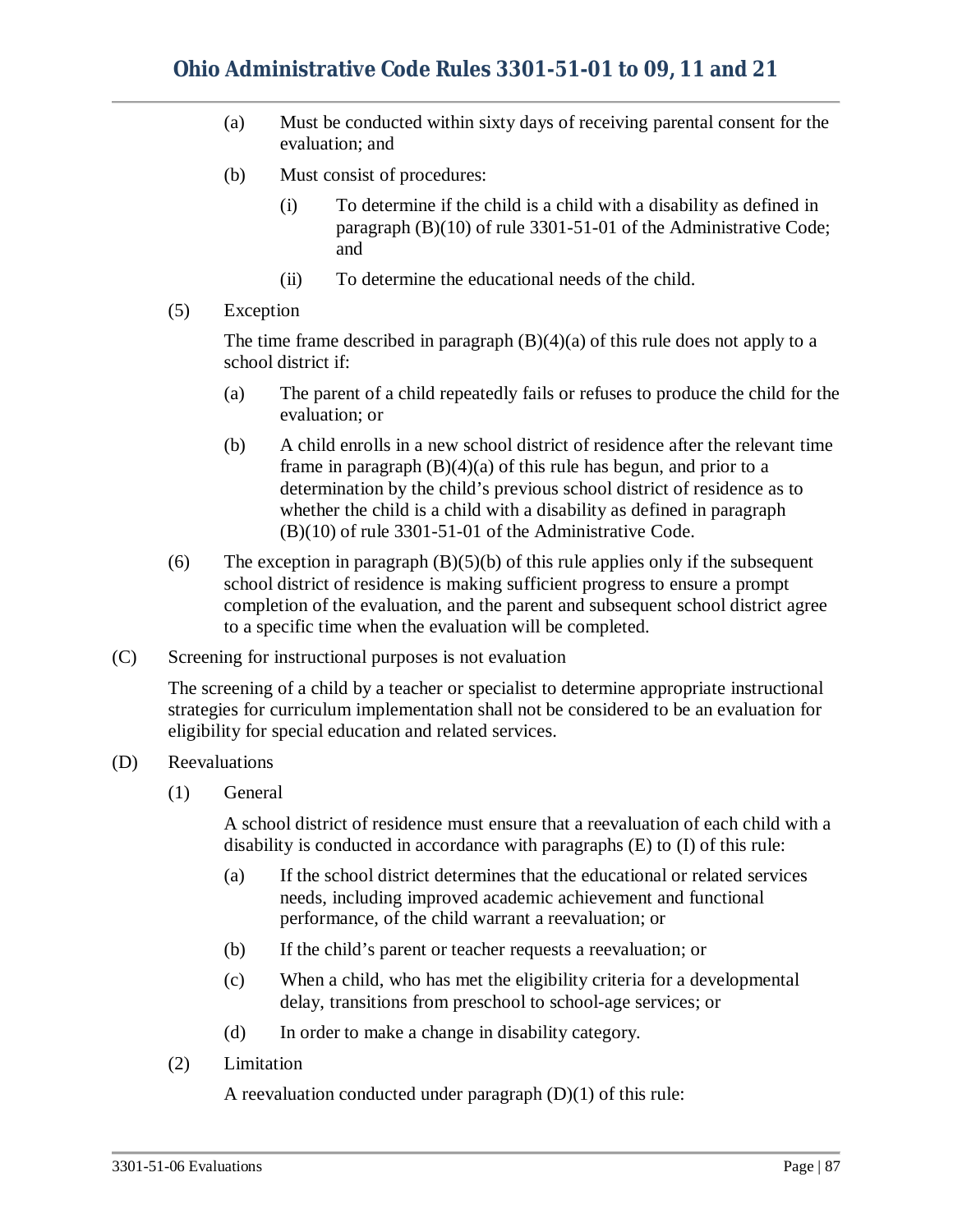- (a) May occur not more than once a year, unless the parent and the school district agree otherwise; and
- (b) Must occur at least once every three years, unless the parent and the school district agree that a reevaluation is unnecessary.
- (E) Evaluation procedures
	- (1) Notice

The school district of residence must provide notice to the parents of a child with a disability, in accordance with rule 3301-51-05 of the Administrative Code, that describes any evaluation procedures the school district proposes to conduct.

(2) Conduct of evaluation

In conducting the evaluation, the school district must:

- (a) Use a variety of assessment tools and strategies to gather relevant functional, developmental, and academic information about the child, including information provided by the parent, that may assist in determining:
	- (i) Whether the child is a child with a disability as defined in paragraph (B)(10) of rule 3301-51-01 of the Administrative Code; and
	- (ii) The content of the child's individualized education program (IEP), including information related to enabling the child to be involved in and progress in the general education curriculum (or for a preschool child to participate in appropriate activities);
- (b) Not use any single source of information, such as a single measure or score, as the sole criterion for determining whether a child is a child with a disability and for determining an appropriate educational program for the child; and
- (c) Use technically sound instruments that may assess the relative contribution of cognitive and behavioral factors, in addition to physical or developmental factors.
- (3) Other evaluation procedures

Each school district must ensure that:

- (a) Assessments and other evaluation materials used to assess a child under this rule:
	- (i) Are selected and administered so as not to be discriminatory on a racial or cultural basis;
	- (ii) Are provided and administered in the child's native language or other mode of communication and in the form most likely to yield accurate information about what the child knows and can do academically, developmentally, and functionally, unless it is clearly not feasible to so provide or administer;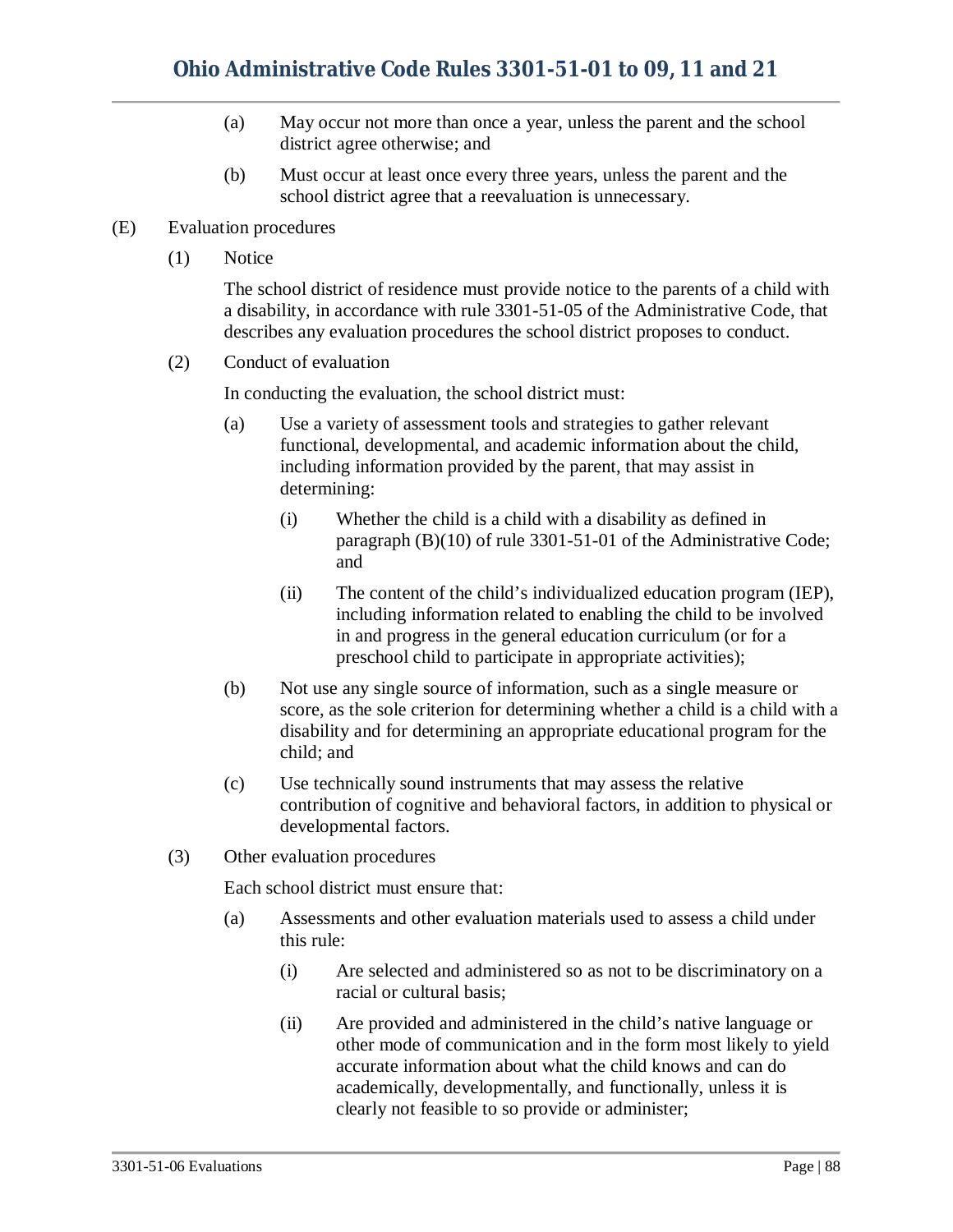- (iii) Are used for the purposes for which the assessments or measures are valid and reliable;
- (iv) Are administered by trained and knowledgeable personnel; and
- (v) Are administered in accordance with any instructions provided by the producer of the assessments.
- (b) Assessments and other evaluation materials include those tailored to assess specific areas of educational need and not merely those that are designed to provide a single general intelligence quotient.
- (c) Assessments are selected and administered so as best to ensure that if an assessment is administered to a child with impaired sensory, manual, or speaking skills, the assessment results accurately reflect the child's aptitude or achievement level or whatever other factors the test purports to measure, rather than reflecting the child's impaired sensory, manual, or speaking skills (unless those skills are the factors that the test purports to measure).
- (d) The child is assessed in all areas related to the suspected disability, including, if appropriate, health, vision, hearing, social and emotional status, general intelligence, academic performance, communicative status, and motor abilities;
- (e) Assessments of children with disabilities who transfer from one school district to another school district in the same school year are coordinated with those children's prior and subsequent schools, as necessary and as expeditiously as possible, consistent with paragraphs  $(B)(5)(b)$  and  $(B)(6)$ of this rule, to ensure prompt completion of full evaluations.
- (f) In evaluating each child with a disability under paragraphs  $(E)$  to  $(G)$  of this rule, the evaluation is sufficiently comprehensive to identify all of the child's special education and related services needs, whether or not commonly linked to the disability category in which the child has been classified.
- (g) Assessment tools and strategies that provide relevant information that directly assists persons in determining the educational needs of the child are provided.
- (h) Medical consultation shall be encouraged for a preschool or school-age child on a continuing basis, especially when school authorities feel that there has been a change in the child's behavior or educational functioning or when new symptoms are detected; and
- (i) For preschool-age children, as appropriate, the evaluation shall include the following specialized assessments:
	- (i) Physical examination completed by a licensed doctor of medicine or doctor of osteopathy in cases where the disability is primarily the result of a congenital or acquired physical disability;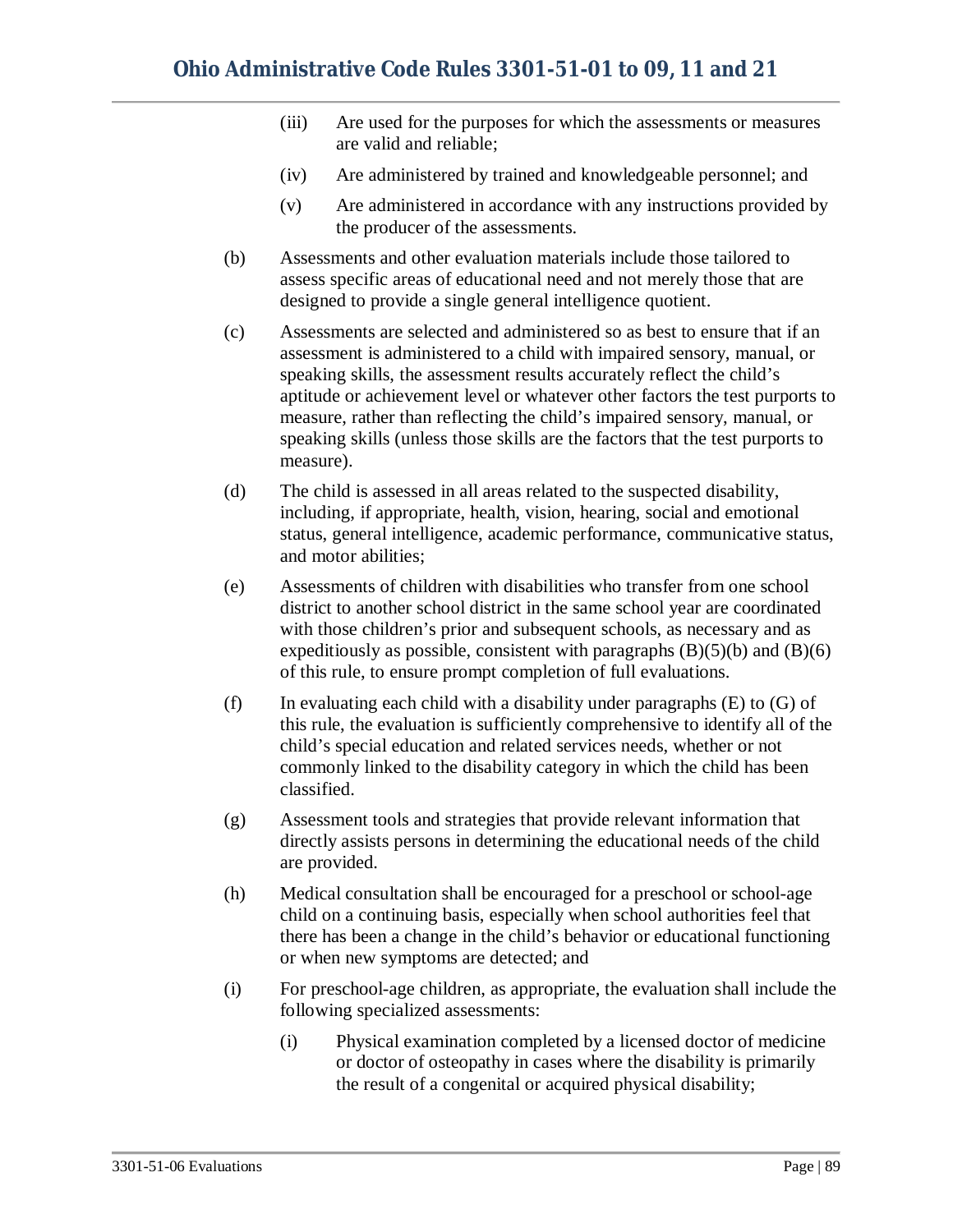- (ii) Vision examination conducted by an eye care specialist in cases where the disability is primarily the result of a visual impairment; and
- (iii) An audiological examination completed by a certified or licensed audiologist in cases where the disability is primarily the result of a hearing impairment.
- (F) Additional requirements for evaluations and reevaluations
	- (1) Review of existing evaluation data

As part of an initial evaluation, and as part of any reevaluation under this rule, the evaluation team shall develop an evaluation plan that will provide for the following and be summarized in an evaluation team report:

- (a) Review existing evaluation data on the child, including:
	- (i) Evaluations and information provided by the parents of the child;
	- (ii) Current classroom-based, local, or state assessments, and classroom-based observations;
	- (iii) Observations by teachers and related services providers;
	- (iv) Data about the child's progress in the general curriculum or, for the preschool-age child, data pertaining to the child's growth and development;
	- (v) Data from previous interventions, including:
		- *(a)* Interventions required by rule 3301-35-06 of the Administrative Code; and
		- *(b)* For the preschool child, data from early intervention, community or preschool program providers; and
	- (vi) Any relevant trend data beyond the past twelve months, including the review of current and previous IEPs; and
- (b) On the basis of that review and input from the child's parents, identify what additional data, if any, are needed to determine:
	- (i) Whether the child is a child with a disability, as defined in rule 3301-51-01 of the Administrative Code, and the educational needs of the child; or
	- (ii) In case of a reevaluation of a child, whether the child continues to have such a disability, and the educational needs of the child;
	- (iii) The present levels of academic achievement and related developmental needs of the child;
	- (iv) Whether the child needs special education and related services; or
	- (v) In the case of a reevaluation of a child, whether the child continues to need special education and related services; and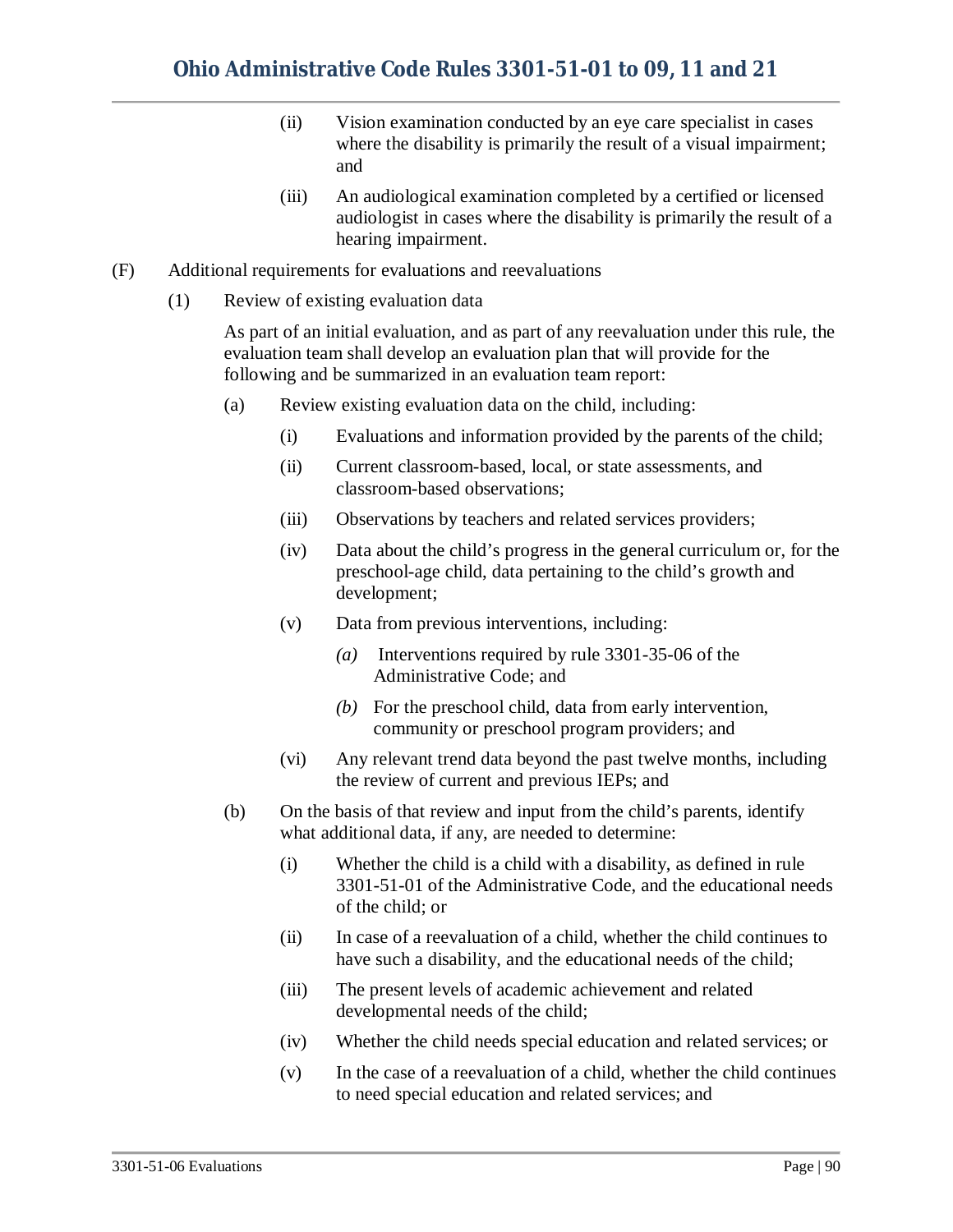- (vi) Whether any additions or modifications to the special education and related services are needed to enable the child to meet the measurable annual goals set out in the IEP of the child and to participate, as appropriate, in the general education curriculum.
- (2) Conduct of review

The group described in paragraph  $(F)(1)$  of this rule may conduct its review without a meeting.

(3) Source of data

The school district must administer such assessments and other evaluation measures as may be needed to produce the data identified under paragraph  $(F)(1)$ of this rule.

- (4) Requirements if additional data are not needed
	- (a) If the evaluation team or the IEP team, as appropriate, determine that no additional data are needed to determine whether the child continues to be a child with a disability and to determine the child's educational needs, the school district must notify the child's parents of:
		- (i) That determination and the reasons for the determination; and
		- (ii) The right of the parents to request an assessment to determine whether the child continues to be a child with a disability and to determine the child's educational needs.
	- (b) The school district is not required to conduct the assessment described in paragraph  $(F)(4)(a)(ii)$  of this rule unless requested to do so by the child's parents.
- (5) Evaluations before change in eligibility
	- (a) Except as provided in paragraph  $(F)(5)(b)$  of this rule, a school district must evaluate a child with a disability in accordance with paragraphs (E) to (I) of this rule before determining that the child is no longer a child with a disability.
	- (b) The evaluation described in paragraph  $(F)(5)(a)$  of this rule is not required before the termination of a child's eligibility under this rule due to graduation from secondary school with a regular diploma or due to exceeding the age eligibility for a free appropriate public education (FAPE) under state law.
	- (c) For a child whose eligibility terminates under circumstances described in paragraph  $(F)(5)(b)$  of this rule, a school district must provide the child with a summary of the child's academic achievement and functional performance, which shall include recommendations on how to assist the child in meeting the child's postsecondary goals.
- (G) Determination of eligibility
	- (1) General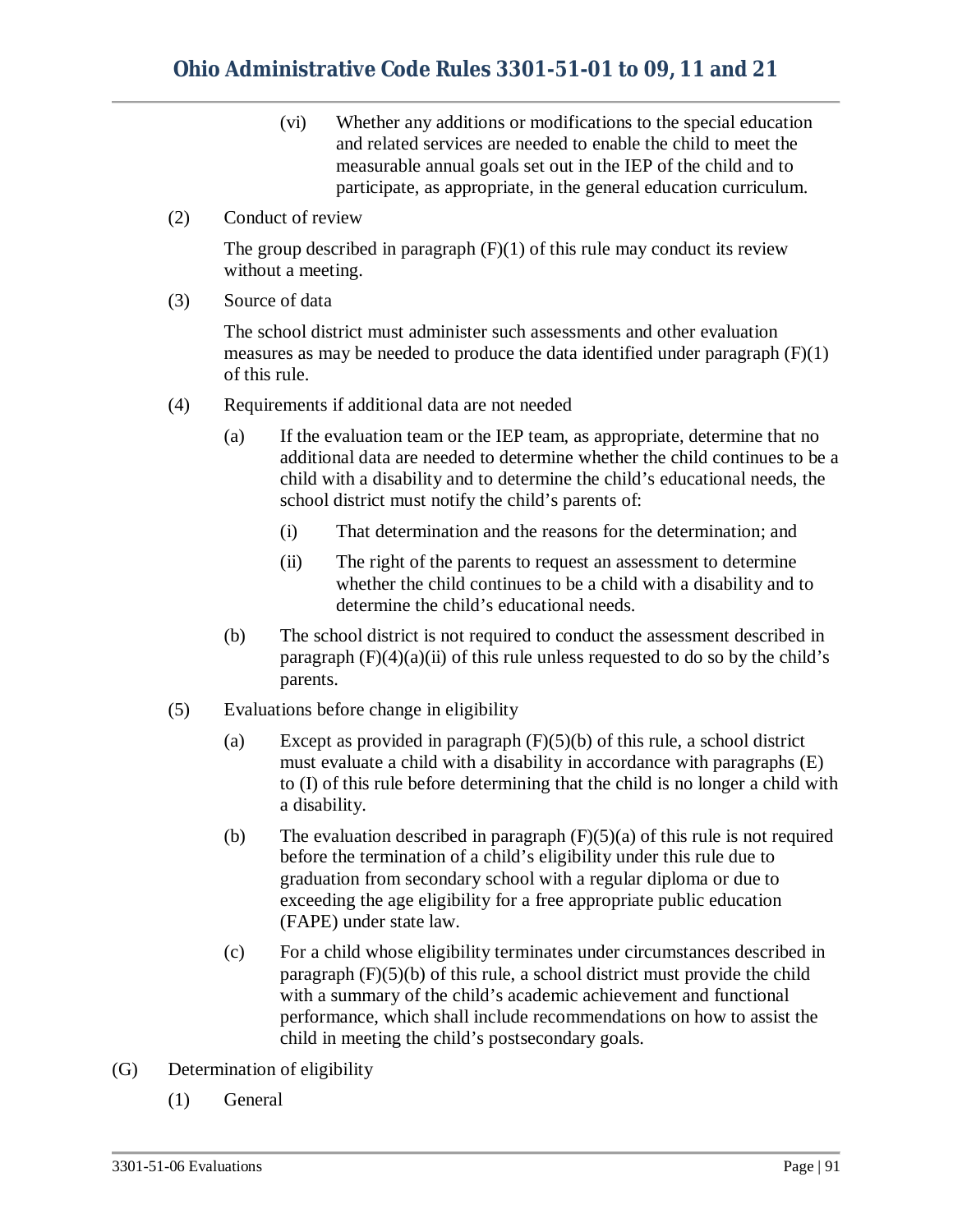Upon completion of the administration of assessments and other evaluation measures:

- (a) A group of qualified professionals and the parent of the child determines whether the child is a child with a disability, as defined in rule 3301-51-01 of the Administrative Code, in accordance with paragraph  $(G)(2)$  of this rule and the educational needs of the child; and
- (b) The school district provides a copy of the evaluation report and the documentation of determination of eligibility at no cost to the parent.
	- (i) The written evaluation team report shall include:
		- *(a)* A summary of information obtained during the evaluation process; and
		- *(b)* The names, titles and signatures of each team member, including the parent, and an indication of whether or not they are in agreement with the eligibility determination. Any team member who is not in agreement with the team's determination of disability shall submit a statement of disagreement.
	- (ii) The school district must provide a copy of the evaluation team report and the documentation of determination of eligibility or continued eligibility to the parents prior to the next IEP meeting and in no case later than fourteen days from the date of eligibility determination.
- (2) Special rule for eligibility determination

A child must not be determined to be a child with a disability under this rule:

- (a) If the determinant factor for that determination is:
	- (i) Lack of appropriate instruction in reading, including the essential components of reading instruction as defined in Section 1208(3) of the Elementary and Secondary Education Act of 1965, as amended and specified in the No Child Left Behind Act of 2001, January 2002, 20 U.S.C. 6301 (ESEA);
	- (ii) Lack of appropriate instruction in math; or
	- (iii) Limited English proficiency; and
- (b) If the child does not otherwise meet the eligibility criteria under paragraph (B)(10) of rule 3301-51-01 of the Administrative Code.
- (3) Procedures for determining eligibility and educational need
	- (a) In interpreting evaluation data for the purpose of determining if a child is a child with a disability as defined in paragraph (B)(10) of rule 3301-51-01 of the Administrative Code, and the educational needs of the child, each school district must: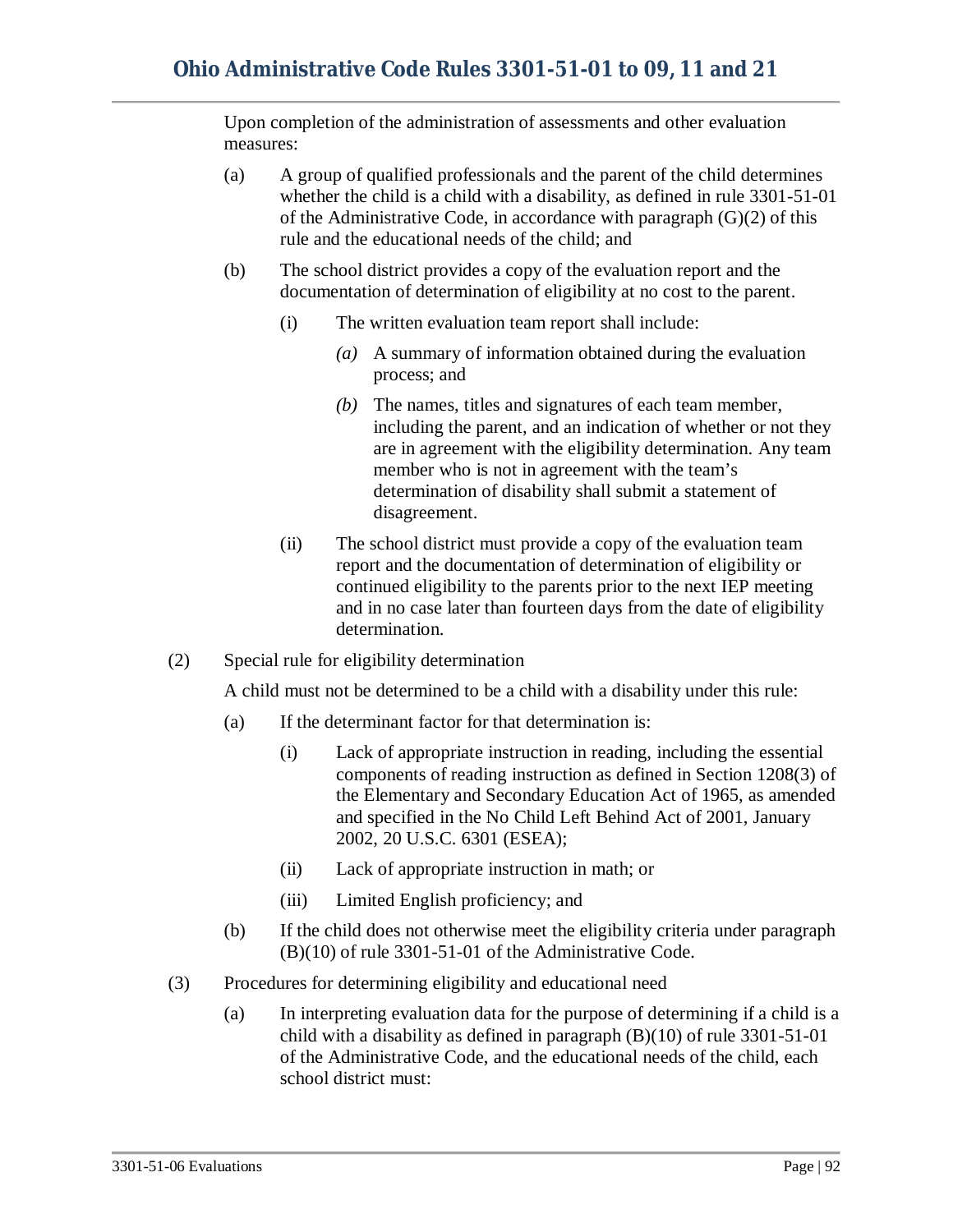- (i) Draw upon information from a variety of sources, including aptitude and achievement tests, state and districtwide assessments, parent input, and teacher recommendations, as well as information about the child's physical condition, social or cultural background, and adaptive behavior; and
- (ii) Ensure that information obtained from all of these sources is documented and carefully considered.
- (b) If a determination is made that a child has a disability and needs special education and related services, an IEP must be developed for the child in accordance with rule 3301-51-07 of the Administrative Code.
- (H) Additional procedures for identifying children with specific learning disabilities
	- (1) Specific learning disabilities
		- (a) General

The Ohio department of education adopts in this rule, criteria for determining whether a child has a specific learning disability as defined in paragraph  $(B)(10)(d)(x)$  of rule 3301-51-01 of the Administrative Code. The criteria adopted by the state in this rule:

- (i) Do not require the use of a severe discrepancy between intellectual ability and achievement for determining whether a child has a specific learning disability, as defined in paragraph  $(B)(10)(d)(x)$ of rule 3301-51-01 of the Administrative Code;
- (ii) Permit the use of a process based on the child's response to scientific, research-based intervention; and
- (iii) Permit the use of other alternative research-based procedures for determining whether a child has a specific learning disability as defined in paragraph  $(B)(10)(d)(x)$  of rule 3301-51-01 of the Administrative Code.
- (b) Consistency with state criteria

A school district must use the state criteria adopted in this rule pursuant to paragraph  $(H)(1)$  of this rule in determining whether a child has a specific learning disability.

(2) Additional group members

The determination of whether a child suspected of having a specific learning disability is a child with a disability, as defined in rule 3301-51-01 of the Administrative Code, must be made by the child's parents and a team of qualified professionals which must include:

- (a) The child's regular teacher; or
- (b) If the child does not have a regular teacher, a regular classroom teacher qualified to teach a child of the child's age; or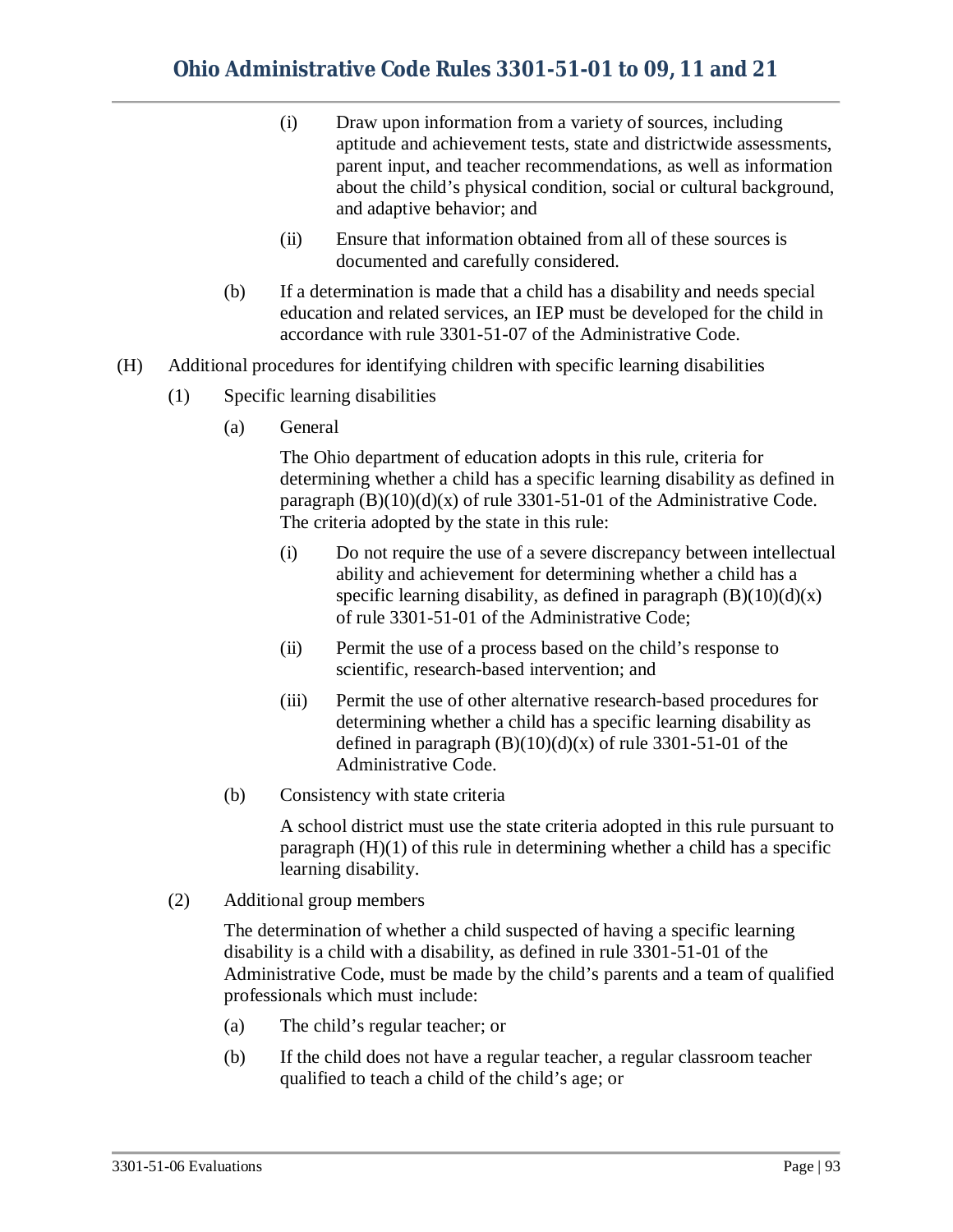- (c) For a child of less than school-age, an individual qualified by the Ohio department of education to teach a child of the child's age; and
- (d) At least one person qualified to conduct individual diagnostic examinations of children, such as a school psychologist, speech-language pathologist, or remedial reading teacher.
- (3) Determining the existence of a specific learning disability
	- (a) The group described in paragraph (G) of this rule may determine that a child has a specific learning disability, as defined in paragraph  $(B)(10)(d)(x)$  of rule 3301-51-01 of the Administrative Code, if:
		- (i) The child does not achieve adequately for the child's age or to meet state-approved grade-level standards in one or more of the following areas, when provided with learning experiences and instruction appropriate for the child's age or state-approved gradelevel standards:
			- *(a)* Oral expression;
			- *(b)* Listening comprehension;
			- *(c)* Written expression;
			- *(d)* Basic reading skill;
			- *(e)* Reading fluency skills;
			- *(f)* Reading comprehension;
			- *(g)* Mathematics calculation; or
			- *(h)* Mathematics problem-solving.
		- (ii) The child does not make sufficient progress to meet age or stateapproved grade-level standards in one or more of the areas identified in paragraph (H)(3)(i) of this rule when using a process based on the child's response to scientific, research-based intervention; or
		- (iii) The child exhibits a pattern of strengths and weaknesses in performance, achievement, or both, relative to age, state-approved grade-level standards, or intellectual development, that is determined by the group to be relevant to the identification of a specific learning disability, using appropriate assessments, consistent with paragraphs (E) and (F) of this rule; and
		- (iv) The group determines that its findings under paragraphs  $(H)(3)(a)(i)$  to  $(H)(3)(a)(iii)$  of this rule are not primarily the result of:
			- *(a)* A visual, hearing, or motor disability;
			- *(b)* Mental retardation;
			- *(c)* Emotional disturbance;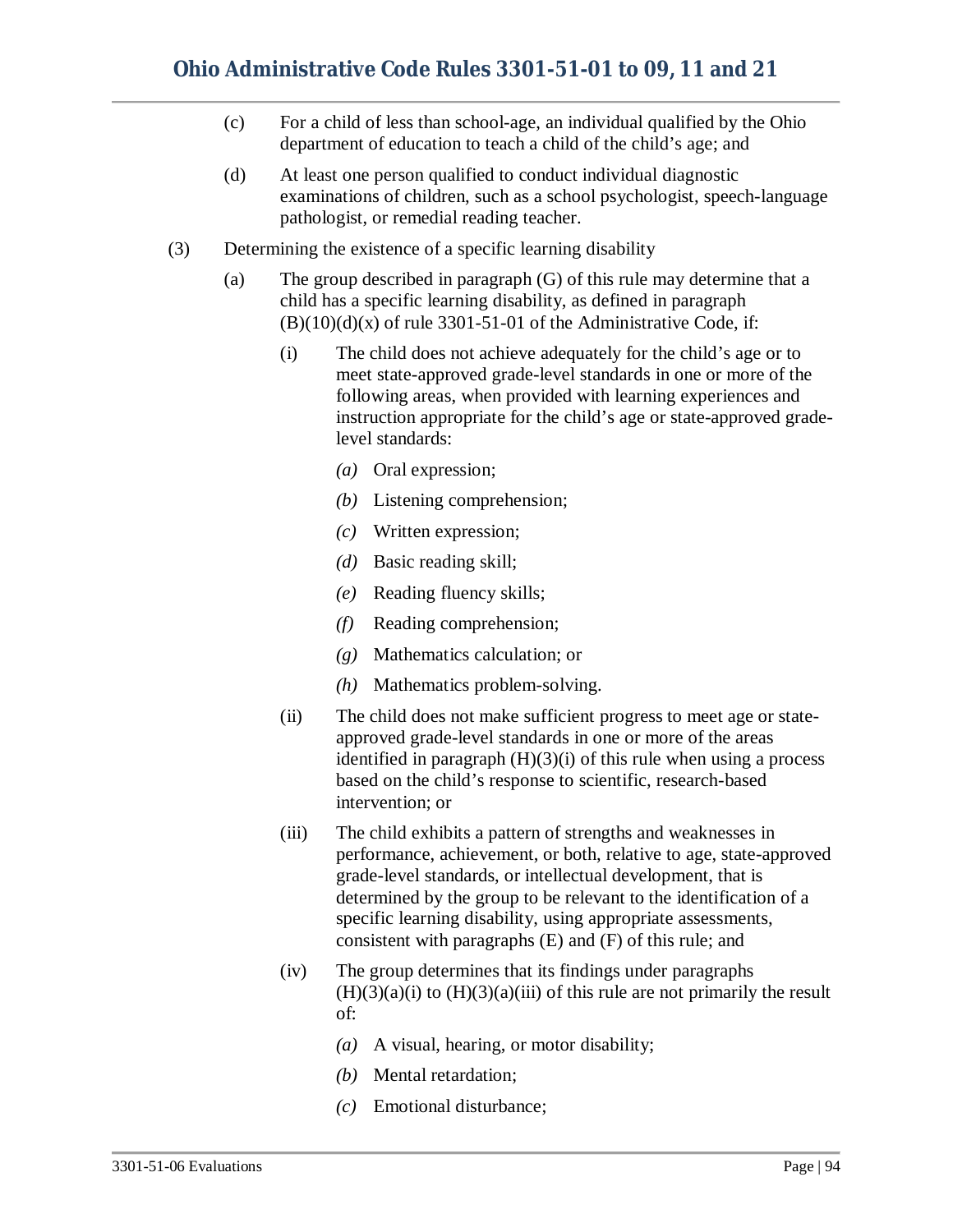- *(d)* Cultural factors;
- *(e)* Environmental or economic disadvantage; or
- *(f)* Limited English proficiency.
- (b) To ensure that underachievement in a child suspected of having a specific learning disability is not due to lack of appropriate instruction in reading or math, the group must consider, as part of the evaluation described in paragraphs (E) to (G) of this rule:
	- (i) Data that demonstrate that prior to, or as a part of, the referral process, the child was provided appropriate instruction in regular education settings, delivered by qualified personnel; and
	- (ii) Data-based documentation of repeated assessments of achievement at reasonable intervals, reflecting formal assessment of student progress during instruction, which was provided to the child's parents.
- (c) The school district must promptly request parental consent to evaluate the child to determine if the child needs special education and related services, and must adhere to the time frames described in paragraphs (B) and (D) of this rule, unless the time frames are extended by mutual written agreement of the child's parents and a group of qualified professionals, as described in paragraph  $(G)(1)(a)$  of this rule:
	- (i) If, prior to a referral, a child has not made adequate progress after an appropriate period of time when provided instruction, as described in paragraphs  $(H)(3)(b)(i)$  and  $(H)(3)(b)(ii)$  of this rule; and
	- (ii) Whenever a child is referred for an evaluation.
- (d) An evaluation may utilize a process based on the child's response to scientific, research-based intervention to determine whether a child has a specific learning disability. This process:
	- (i) Begins when sufficient data have been gathered and analyzed under conditions of targeted and intensive individualized intervention conditions, when there is evidence of an inadequate response to intervention on the part of the child, and the group determines that the child's needs are unlikely to be met without certain specialized instruction in addition to the regular classroom instruction;
	- (ii) Employs interventions that are scientifically-based and provided at appropriate levels of intensity, frequency, duration, and integrity, relative to the child's identified needs;
	- (iii) Is based on results of scientifically-based, technically adequate assessment procedures that assess ongoing progress while the child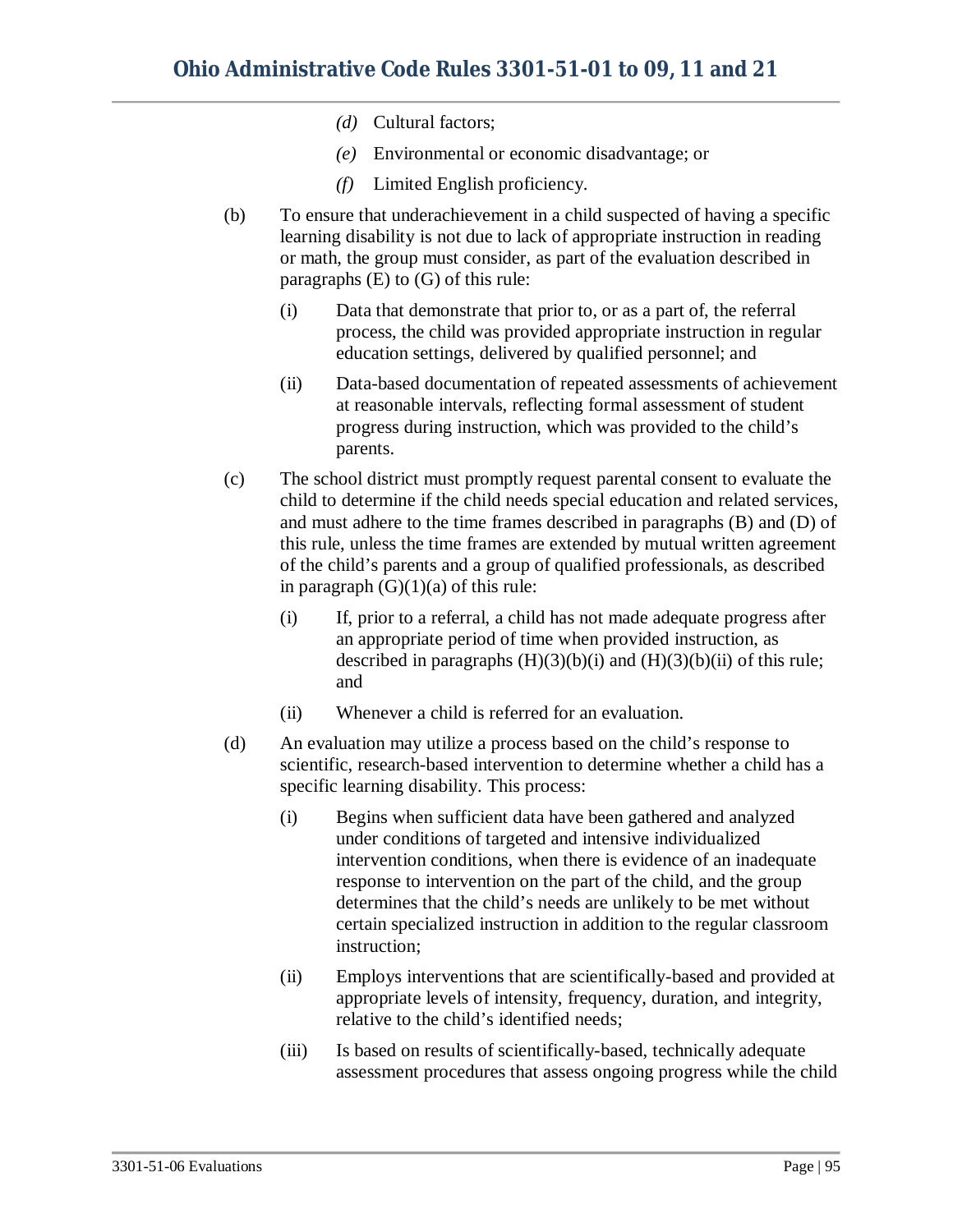is receiving scientifically-based instruction, and that have been reported to the child's parents;

- (iv) Includes the analysis of data described in paragraphs  $(H)(3)(b)(i)$ and  $(H)(3)(b)(ii)$  of this rule to determine whether a discrepancy is present between actual and expected performance, in both the child's rate of progress in developing skills, and in the child's level of performance on measures assessing one or more of the academic areas listed in paragraph  $(H)(3)(a)(i)$  of this rule;
- (v) May not be used to delay unnecessarily a child's being evaluated to determine eligibility for special education services.
- (e) A school district may use alternative, research-based procedures for determining whether a child exhibits a pattern of strengths and weaknesses in performance, achievement, or both, relative to age, state-approved grade-level standards, or intellectual development, that is determined by the group to be relevant to the identification of a specific learning disability, if prior approval of the procedures has been granted by the Ohio department of education.
- (f) The school district must develop written procedures for the implementation of any method used to determine the existence of a specific learning disability that, at a minimum, incorporate guidelines developed by the Ohio department of education as specified in this rule.
- (4) Observation
	- (a) The school district must ensure that the child is observed in the child's learning environment, including the regular classroom setting, to document the child's academic performance and behavior in the areas of difficulty.
	- (b) The group described in paragraph (G) of this rule, in determining whether a child has a specific learning disability, must decide to:
		- (i) Use information from an observation in routine classroom instruction and monitoring of the child's performance that was done before the child was referred for an evaluation; or
		- (ii) Have at least one member of the group described in paragraph (G) of this rule conduct an observation of the child's academic performance in the regular classroom after the child has been referred for an evaluation and parental consent, consistent with rule 3301-51-05 of the Administrative Code, is obtained.
	- (c) In the case of a child of less than school-age or out of school, a group member must observe the child in an environment appropriate for a child of that age.
- (5) Specific documentation for the eligibility determination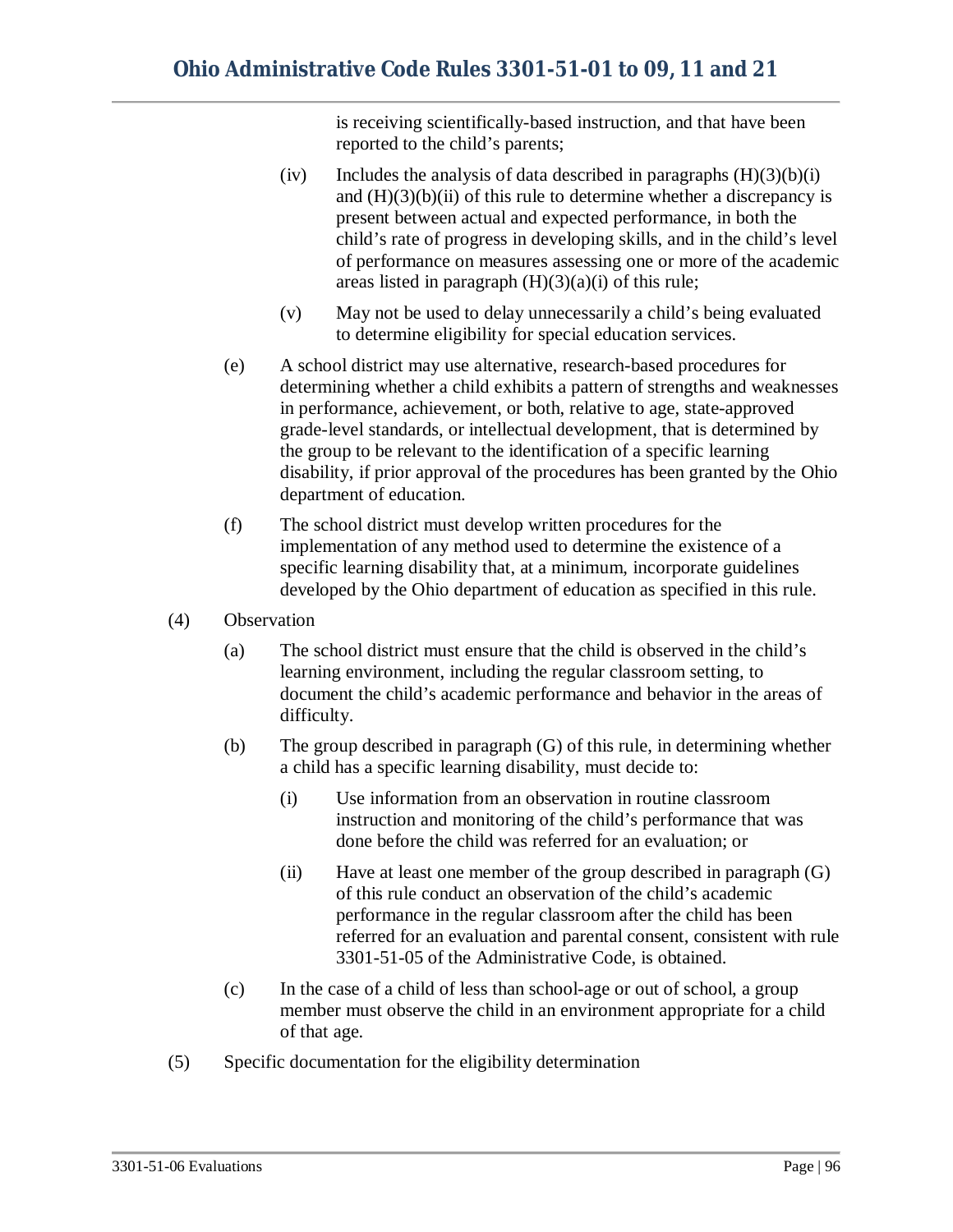- (a) For a child suspected of having a specific learning disability, the documentation of the determination of eligibility, as required in paragraph  $(G)(1)(b)$  of this rule, must contain a statement of:
	- (i) Whether the child has a specific learning disability;
	- (ii) The basis for making the determination, including an assurance that the determination has been made in accordance with paragraph  $(G)(3)(a)$  of this rule:
	- (iii) The relevant behavior, if any, noted during the observation of the child and the relationship of that behavior to the child's academic functioning;
	- (iv) The educationally relevant medical findings, if any;
	- (v) Whether:
		- *(a)* The child does not achieve adequately for the child's age or to meet state-approved grade-level standards consistent with paragraph  $(H)(3)(a)(i)$  of this rule; and
		- *(b)* The child does not make sufficient progress to meet age or state-approved grade-level standards consistent with paragraph  $(H)(3)(a)(ii)$  of this rule; or
		- *(c)* The child exhibits a pattern of strengths and weaknesses in performance, achievement, or both, relative to age, stateapproved grade-level standards or intellectual development consistent with paragraph  $(H)(3)(a)(iii)$  of this rule;
	- (vi) The determination of the group concerning the effects of a visual, hearing, or motor disability; mental retardation; emotional disturbance; cultural factors; environmental or economic disadvantage; or limited English proficiency on the child's achievement level; and
	- (vii) If the child has participated in a process that assesses the child's response to scientific, research-based intervention:
		- *(a)* The instructional strategies used and the student-centered data collected; and
		- *(b)* The documentation that the child's parents were notified about:
			- *(i)* The state's policies regarding the amount and nature of student performance data that would be collected and the general education services that would be provided;
			- *(ii)* Strategies for increasing the child's rate of learning; and
			- *(iii)* The parents' right to request an evaluation.
- (b) Each group member must certify in writing whether the report reflects the member's conclusion. If it does not reflect the member's conclusion, the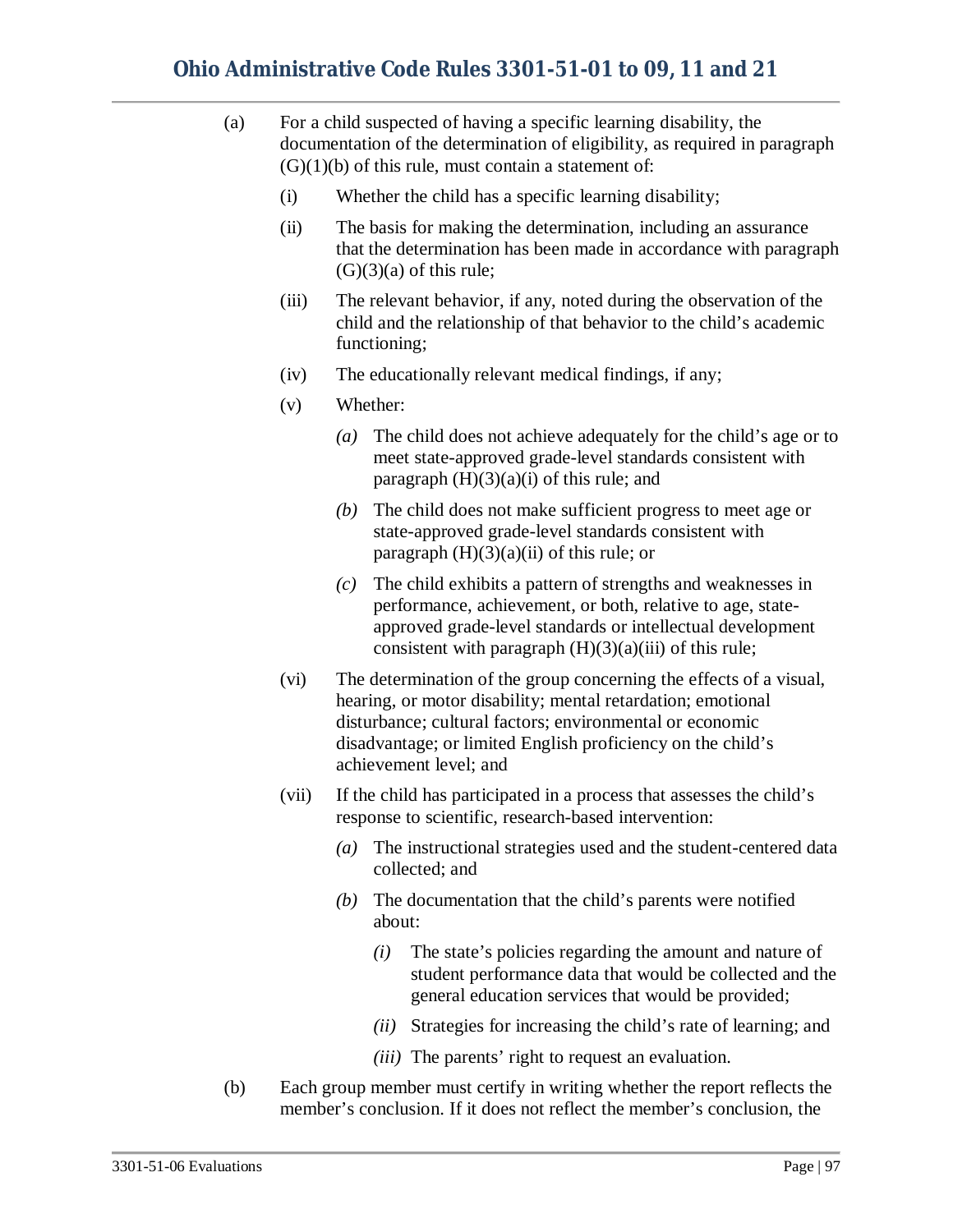group member must submit a separate statement presenting the member's conclusions.

(I) Additional procedures for identifying children with multiple disabilities

A group of qualified professionals and the parents of the child may determine the child has multiple disabilities if the child exhibits:

- (1) A combination of two or more areas of disability as defined in rule 3301-51-01 of the Administrative Code, except for a combination that includes a specific learning disability; and
- (2) A severe or profound deficit in communication or adaptive behavior documented through the use of individually administered standardized instruments which have been validated for the specific purpose of measuring communication or adaptive behavior.

Effective: 07/01/2014 R.C. 119.032 review dates: 07/01/2019 Promulgated Under: 119.03 Statutory Authority: 3301.07, 3301.07 (J), 3323.03 Rule Amplifies: 3323.03 Prior Effective Date: 7/1/2002; 07/01/2008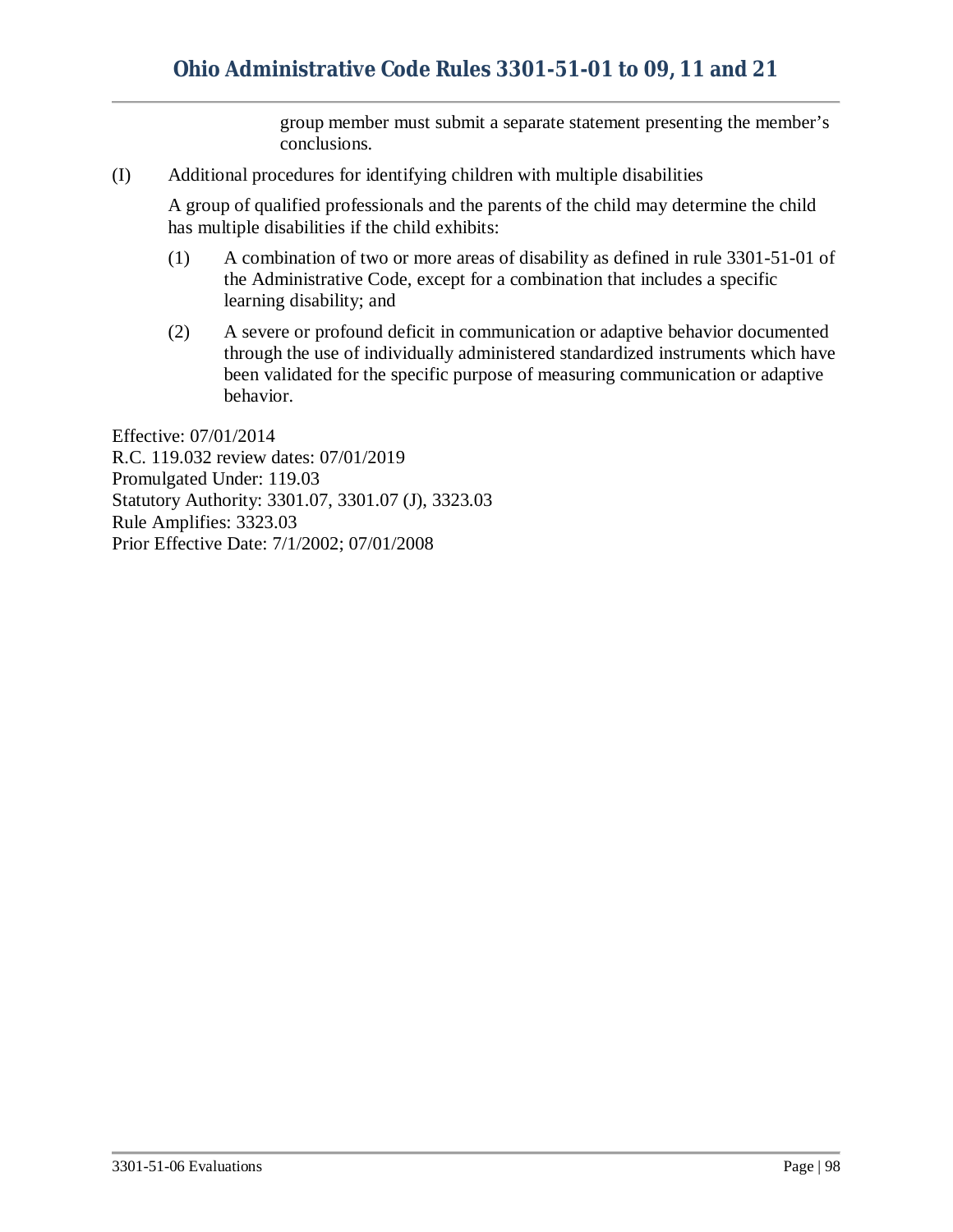## **3301-51-07 Individualized education program (IEP).**

- (A) Each school district shall adopt and implement written policies and procedures approved by the Ohio department of education, office for exceptional children, that ensure an individualized education program (IEP) is developed and implemented for each child with a disability.
- (B) The county boards of developmental disabilities (county boards of DD) and other educational agencies shall adopt and implement written policies and procedures approved by the Ohio department of education, office for exceptional children, that ensure services identified in the child's IEP are provided as agreed upon with the child's school district of residence.
- (C) The child's school district of residence is responsible for ensuring that the requirements of this rule are met regardless of which school district, county board of DD, or other educational agency implements the child's IEP. This includes the responsibility for initiating and conducting meetings for the purpose of developing, reviewing, and revising the IEP of a child with a disability.
- (D) Children in other districts or agencies
	- (1) The school district of residence is responsible for ensuring that an IEP is developed and implemented for each child with a disability residing in the school district. When providing special education services for a child with a disability in another school district, county board of DD, or other educational agency, the school district of residence must follow the same procedural safeguards as it does for all children with disabilities and have on file a copy of the current evaluation team report and the IEP.
	- (2) Each school district will cooperate with other districts, county boards of DD, and other educational agencies that serve children with disabilities in institutions or other care facilities to ensure that these children have access to an education in a regular public school setting, when appropriate and as specified in the IEP.
- (E) IEPs
	- (1) The state must ensure that an IEP that meets the requirements of Section 636(d) of the Individuals with Disabilities Education Act, as amended by the Individuals with Disabilities Education Improvement Act of 2004, December 2004 (IDEA), is developed, reviewed, and revised for each child with a disability in accordance with paragraphs (H) to (L) of this rule, except as provided in paragraph  $(C)(2)(c)$ of rule 3301-51-05 of the Administrative Code.
	- (2) Paragraphs (F) to (G) of this rule apply only to children with disabilities who are or have been placed in or referred to a nonpublic school or facility by a public school district as a means of providing special education and related services.
- (F) Responsibility of the Ohio department of education

The Ohio department of education must ensure that a child with a disability who is placed in or referred to a nonpublic school or facility by a public school district: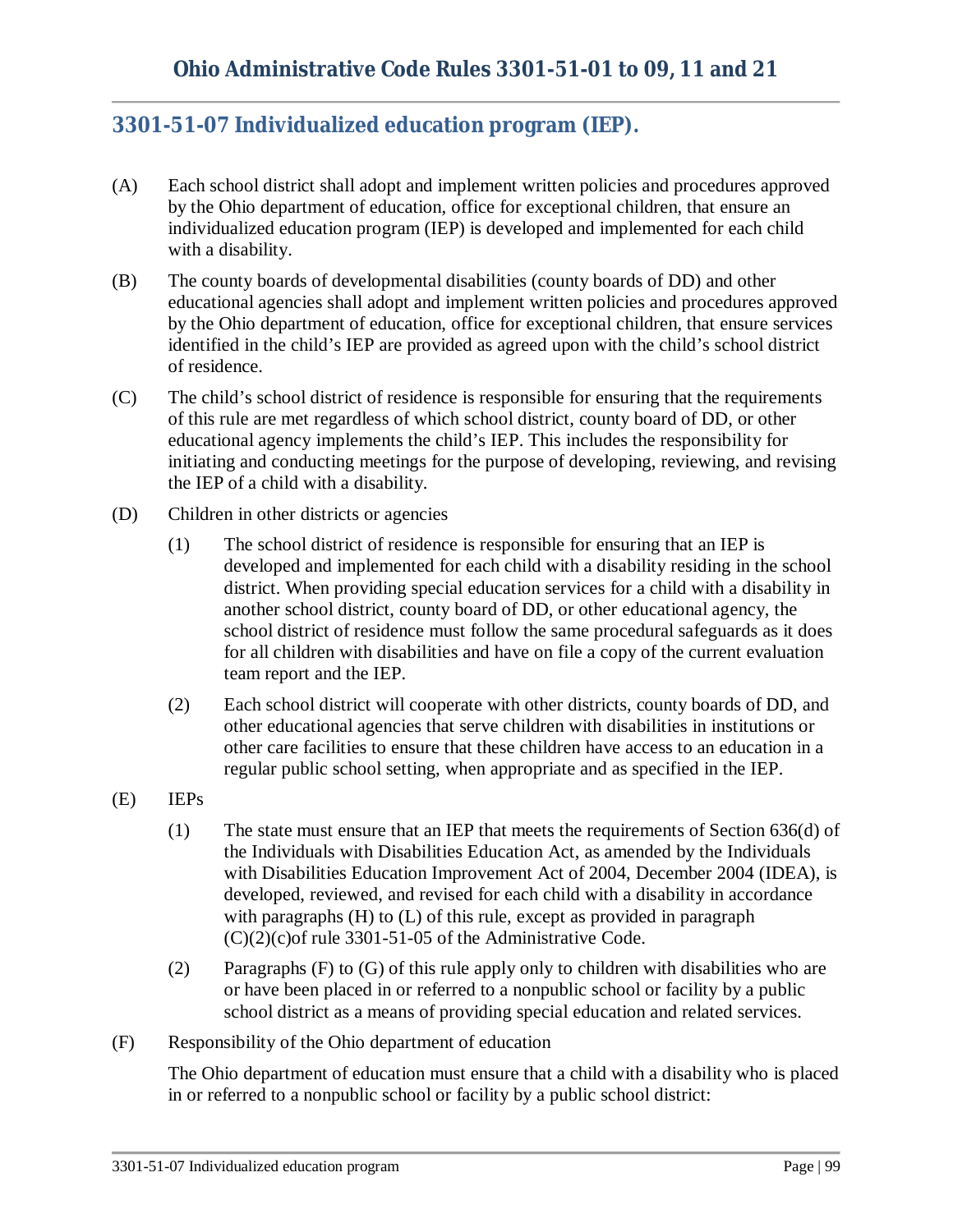- (1) Is provided special education and related services:
	- (a) In conformance with an IEP that meets the requirements of paragraphs (H) to (M) of this rule; and
	- (b) At no cost to the parents;
- (2) Is provided an education that meets the standards that apply to education provided by the Ohio department of education and school districts including the requirements of this rule, except for paragraph (B)(29) of rule 3301-51-01 of the Administrative Code and paragraph (H) of rule 3301-51-09 of the Administrative Code; and
- (3) Has all of the rights of a child with a disability who is served by a public school district.
- (G) Implementation by the Ohio department of education

In implementing paragraph (F) of this rule, the Ohio department of education must:

- (1) Monitor compliance through procedures such as written reports, on-site visits, and parent questionnaires;
- (2) Disseminate copies of applicable standards to each nonpublic school and facility to which a school district has referred or placed a child with a disability; and
- (3) Provide an opportunity for those nonpublic schools and facilities to participate in the development and revision of state standards that apply to them.
- (H) Definition of individualized education program
	- (1) General

As used in this rule, the term "individualized education program" or "IEP" means a written statement for each child with a disability that is developed, reviewed, and revised in a meeting in accordance with paragraphs (H) to (L) of this rule and that must include:

(a) A statement that discusses the child's future

The IEP team shall ensure that the family and child's preferences and interests are an essential part of the planning process. The IEP team will document planning information on the IEP;

- (b) A statement of the child's present levels of academic achievement and functional performance, including:
	- (i) How the child's disability affects the child's involvement and progress in the general education curriculum (i.e., the same curriculum as for nondisabled children); or
	- (ii) For preschool children, as appropriate, how the disability affects the child's participation in appropriate activities;
- (c) A statement of measurable annual goals, including academic and functional goals and benchmarks or short-term objectives designed to: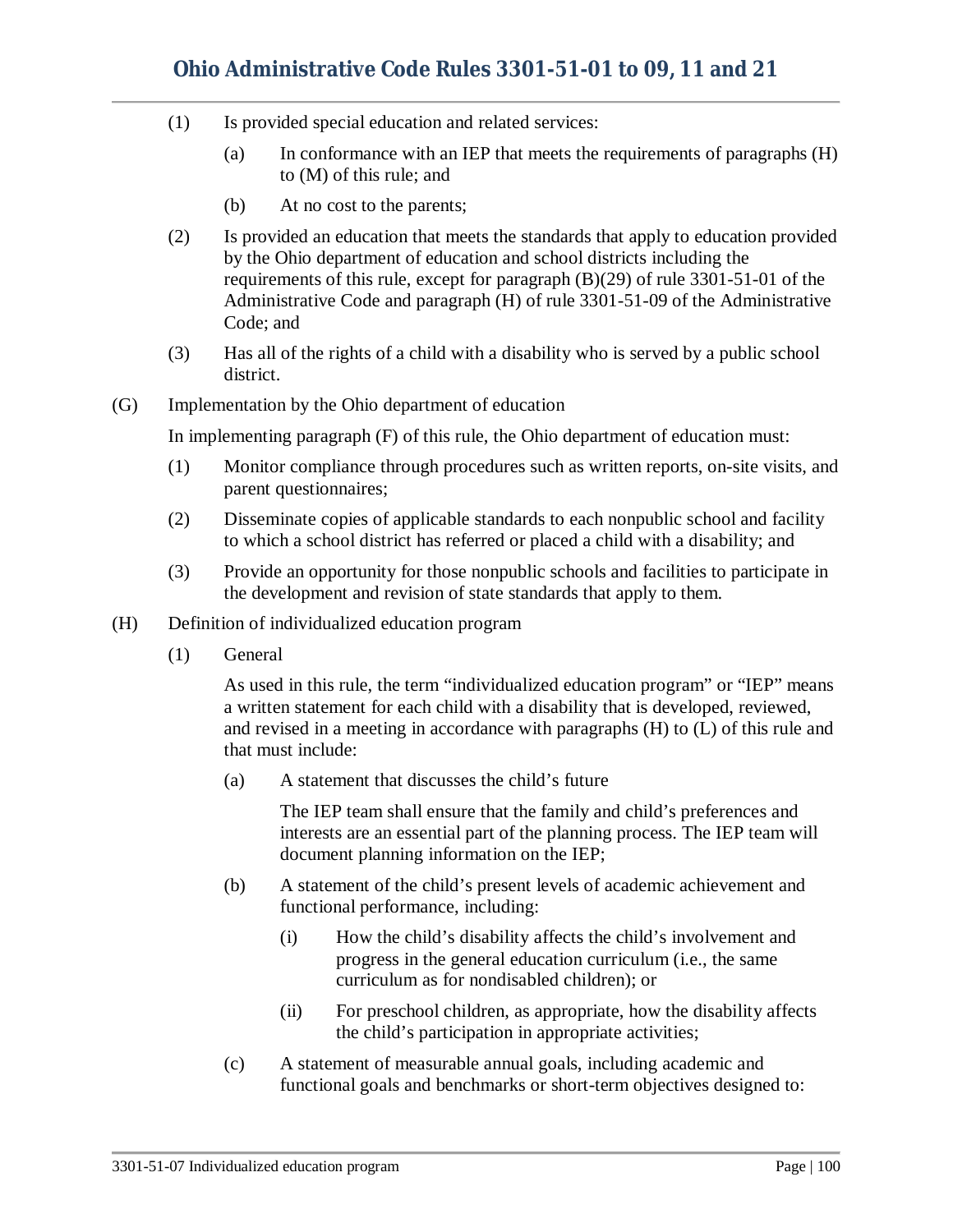- (i) Meet the child's needs that result from the child's disability to enable the child to be involved in and make progress in the general education curriculum; and
- (ii) Meet each of the child's other educational needs that result from the child's disability;
- (d) A description of:
	- (i) How the child's progress toward meeting the annual goals described in paragraph  $(H)(1)(c)$  of this rule will be measured; and
	- (ii) When periodic reports on the progress the child is making toward meeting the annual goals (such as through the use of quarterly or other periodic reports, concurrent with the issuance of report cards) will be provided;
- (e) A statement of the special education and related services and supplementary aids and services, based on peer-reviewed research to the extent practicable, to be provided to the child, or on behalf of the child, and a statement of the program modifications or supports for school personnel that will be provided to enable the child:
	- (i) To advance appropriately toward attaining the annual goals;
	- (ii) To be involved in and make progress in the general education curriculum in accordance with paragraph  $(H)(1)(b)$  of this rule, and to participate in extracurricular and other nonacademic activities; and
	- (iii) To be educated and participate with other children with disabilities and nondisabled children in the activities described in this rule;
- (f) An explanation of the extent, if any, to which the child will not participate with nondisabled children in the regular class and in the activities described in paragraph  $(H)(1)(e)$  of this rule;
- (g) A statement of any individual appropriate accommodations that are necessary to measure the academic achievement and functional performance of the child on state and districtwide assessments consistent with Section  $612(a)(16)$  of the IDEA;
- (h) If the IEP team determines that the child must take an alternate assessment instead of a particular regular state or districtwide assessment of student achievement, a statement of why:
	- (i) The child cannot participate in the regular assessment; and
	- (ii) The particular alternate assessment selected is appropriate for the child; and
- (i) The projected date for the beginning of the services and modifications described in paragraph (H)(1)(e) of this rule and the anticipated frequency, location, and duration of those services and modifications.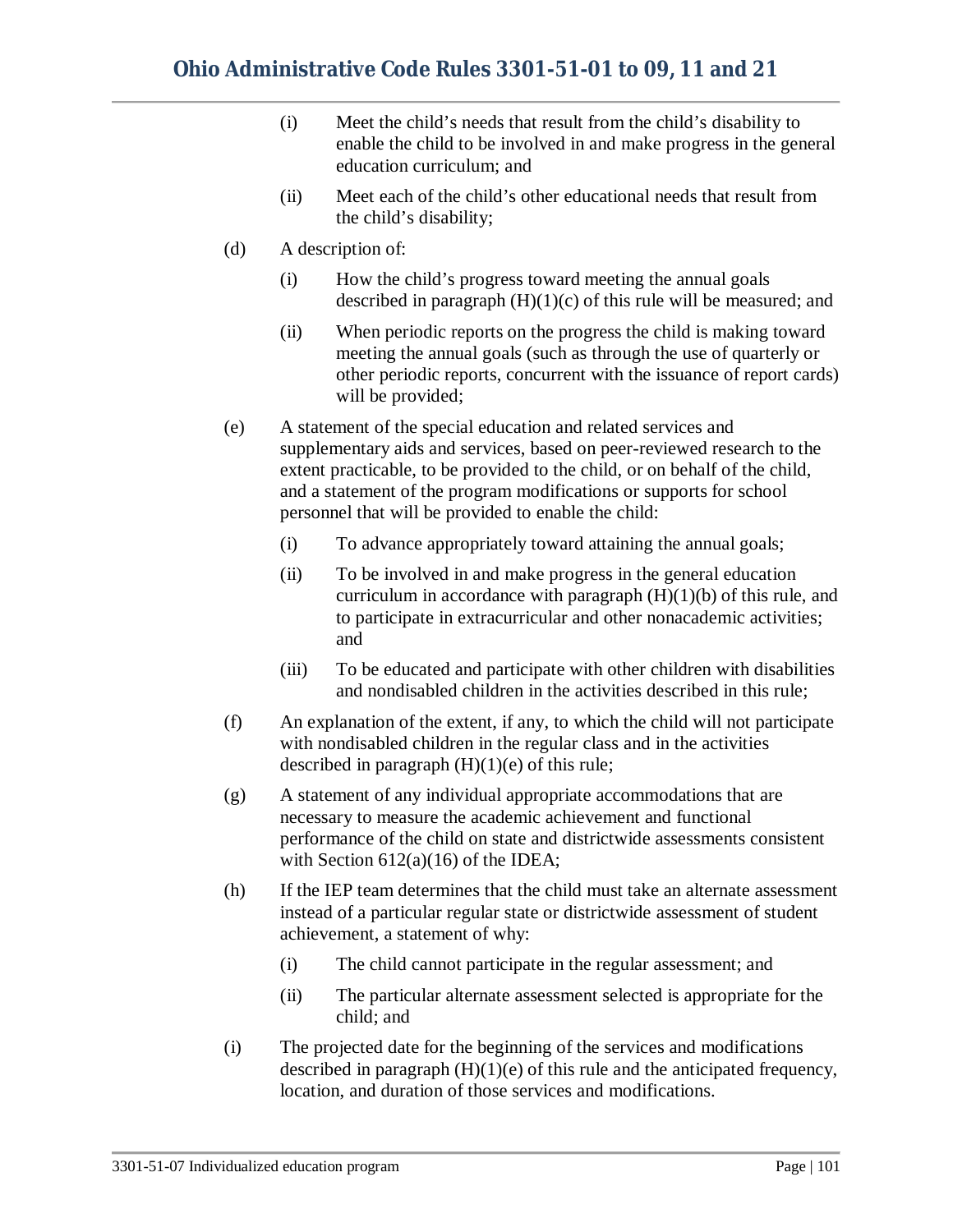(2) Transition services

Beginning not later than the first IEP to be in effect when the child turns fourteen, or younger if determined appropriate by the IEP team, and updated annually, thereafter, the IEP must include:

- (a) Appropriate measurable postsecondary goals based upon age-appropriate transition assessments related to training, education, and, if assessment data supports the need, independent living skills;
- (b) Appropriate measureable post-secondary goals based on age-appropriate transition assessments related to integrated employment in a competitive environment; and
- (c) The transition services (including courses of study) needed to assist the child in reaching those goals.
- (3) Transfer of rights at age of majority

Beginning not later than one year before the child reaches eighteen years of age, which is the age of majority under Ohio law, the IEP must include a statement that the child has been informed of the child's rights under Part B of the IDEA that will transfer to the child on reaching the age of majority, as specified in rule 3301-51-05 (D) of the Administrative Code.

(4) Construction

Nothing in this rule shall be construed to require:

- (a) That additional information be included in a child's IEP beyond what is explicitly required in Section 614 of the IDEA; or
- (b) The IEP team to include information under one component of a child's IEP that is already contained under another component of the child's IEP.

#### (I) IEP team

(1) General

The school district must ensure that the IEP team for each child with a disability includes:

- (a) The parents of the child;
- (b) Not less than one regular education teacher of the child (if the child is, or may be, participating in the regular education environment);
- (c) Not less than one special education teacher of the child or, where appropriate, not less than one special education provider of the child;
- (d) A representative of the school district who:
	- (i) Is qualified to provide, or supervise the provision of, specially designed instruction to meet the unique needs of children with disabilities;
	- (ii) Is knowledgeable about the general education curriculum; and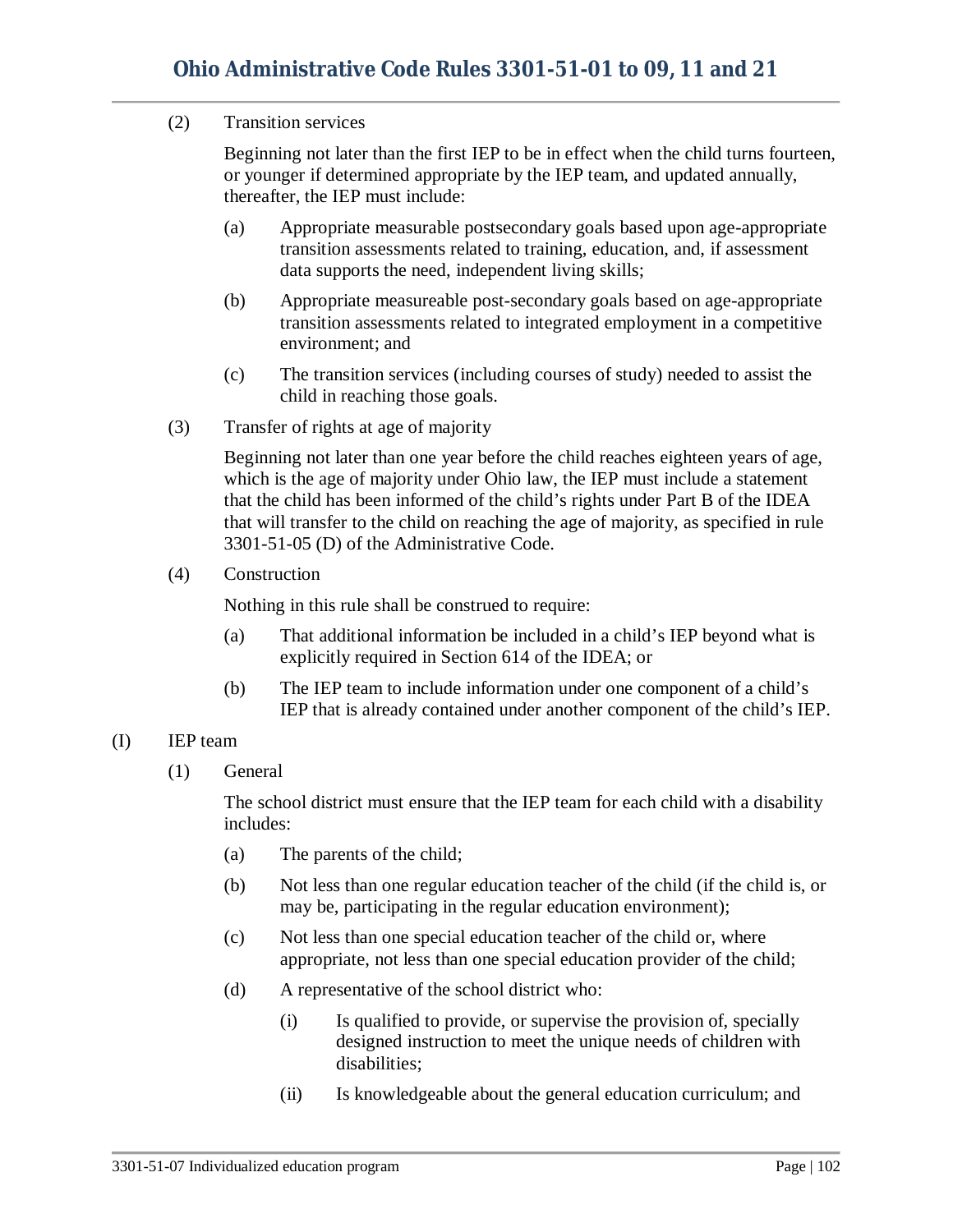- (iii) Is knowledgeable about the availability of resources of the school district.
- (e) An individual who can interpret the instructional implications of evaluation results, who may be a member of the team described in paragraphs  $(I)(1)(b)$  to  $(I)(1)(f)$  of this rule;
- (f) At the discretion of the parent or the school district, other individuals who have knowledge or special expertise regarding the child, including related services personnel as appropriate; and
- (g) Whenever appropriate, the child with a disability.
- (2) Transition services participants
	- (a) In accordance with paragraph  $(I)(1)(g)$  of this rule, the school district must invite a child with a disability to attend the child's IEP team meeting if a purpose of the meeting will be the consideration of the postsecondary goals for the child and the transition services needed to assist the child in reaching those goals under paragraph (H)(2) of this rule.
	- (b) If the child does not attend the IEP team meeting, the school district must take other steps to ensure that the child's preferences and interests are considered.
	- (c) To the extent appropriate, with the consent of the parents or a child who has reached the age of majority, in implementing the requirements of paragraph  $(I)(2)(a)$  of this rule, the school district must invite a representative of any participating agency that is likely to be responsible for providing or paying for transition services.
- (3) Determination of knowledge and special expertise

The determination of the knowledge or special expertise of any individual described in paragraph  $(I)(1)(f)$  of this rule must be made by the party (parents or school district) who invited the individual to be a member of the IEP team.

(4) Designating a school district representative

A school district may designate a school district member of the IEP team to also serve as the district representative, if the criteria in paragraph  $(I)(1)(d)$  of this rule are satisfied.

- (5) IEP team attendance
	- (a) A member of the IEP team described in paragraphs  $(I)(1)(b)$  to  $(I)(1)(e)$  of this rule is not required to attend an IEP team meeting, in whole or in part, if the parent of a child with a disability and the school district agree, in writing, that the attendance of the member is not necessary because the member's area of the curriculum or related services is not being modified or discussed in the meeting.
	- (b) A member of the IEP team described in paragraph  $(I)(5)(a)$  of this rule may be excused from attending an IEP team meeting, in whole or in part,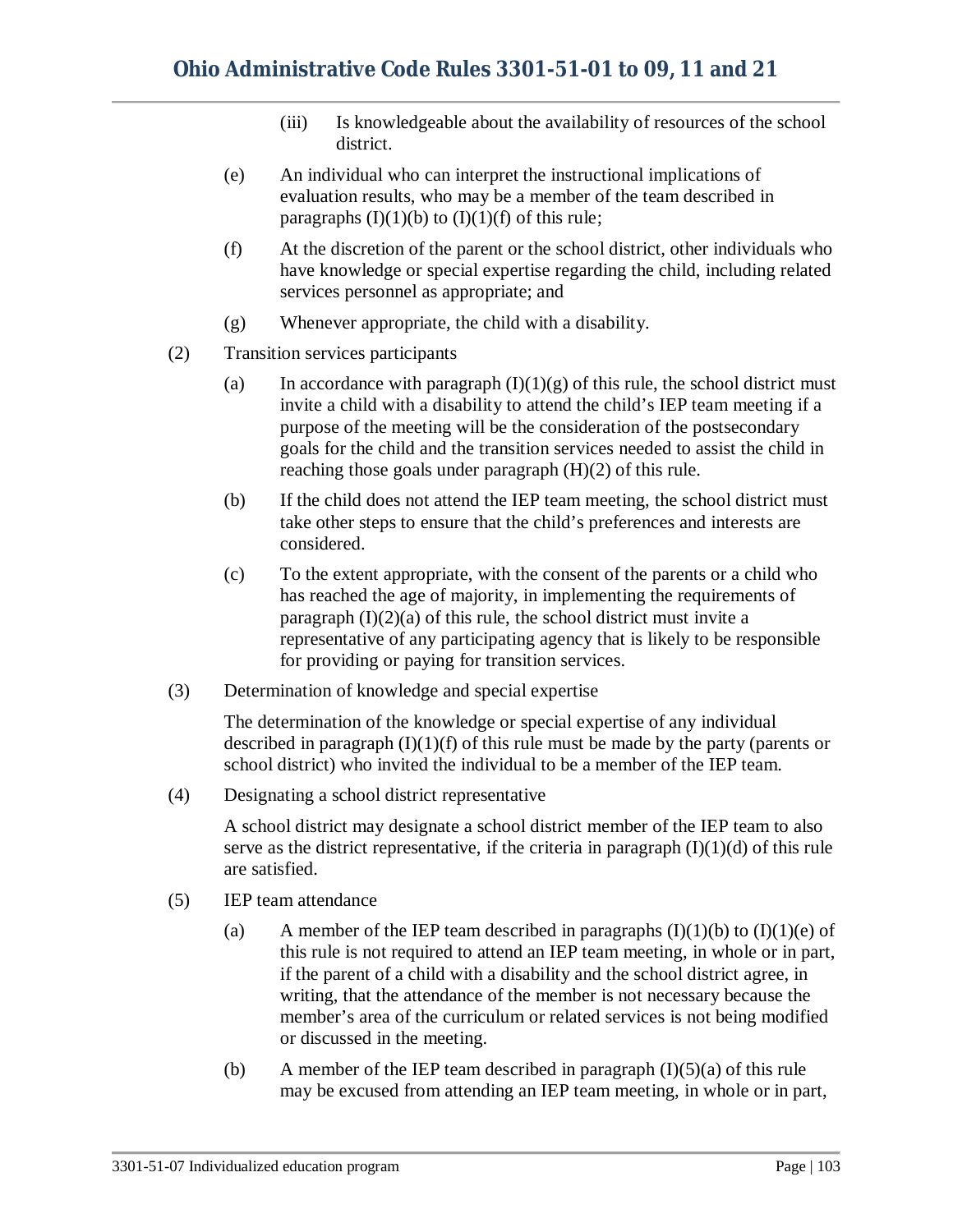when the meeting involves a modification to or discussion of the member's area of the curriculum or related services, if:

- (i) The parent, in writing, and the school district consent to the excusal; and
- (ii) The member submits, in writing to the parent and the IEP team, input into the development of the IEP prior to the meeting.
- (6) Initial IEP team meeting for child under Part C

In the case of a child who was previously served under Part C of the IDEA, an invitation to the initial IEP team meeting must, at the request of the parent, be sent to the Part C service coordinator or other representatives of the Part C system to assist with the smooth transition of services.

- (J) Parent participation
	- (1) School district responsibility

Each school district must take steps to ensure that one or both of the parents of a child with a disability are present at each IEP team meeting or are afforded the opportunity to participate, including:

- (a) Notifying parents of the meeting early enough to ensure that they will have an opportunity to attend; and
- (b) Scheduling the meeting at a mutually agreed on time and place.
- (2) Information provided to parents
	- (a) The notice required under paragraph  $(J)(1)(a)$  of this rule must:
		- (i) Indicate the purpose, time, and location of the meeting and who will be in attendance; and
		- (ii) Inform the parents of the provisions in paragraphs  $(I)(1)(f)$  and (I)(3) of this rule (relating to the participation of other individuals on the IEP team who have knowledge or special expertise about the child), and paragraph  $(I)(6)$  of this rule (relating to the participation of the Part C service coordinator or other representatives of the Part C system at the initial IEP team meeting for a child previously served under Part C of the IDEA).
	- (b) For a child with a disability, beginning not later than the first IEP to be in effect when the child turns fourteen, or younger if determined appropriate by the IEP team, the notice also must:
		- (i) Indicate that a purpose of the meeting will be the development of a statement of the transition services needs of the child; and
		- (ii) Indicate that the school district will invite the child.
	- (c) For a child with a disability, beginning not later than the first IEP to be in effect when the child turns fourteen, or younger if determined appropriate by the IEP team, the notice also must: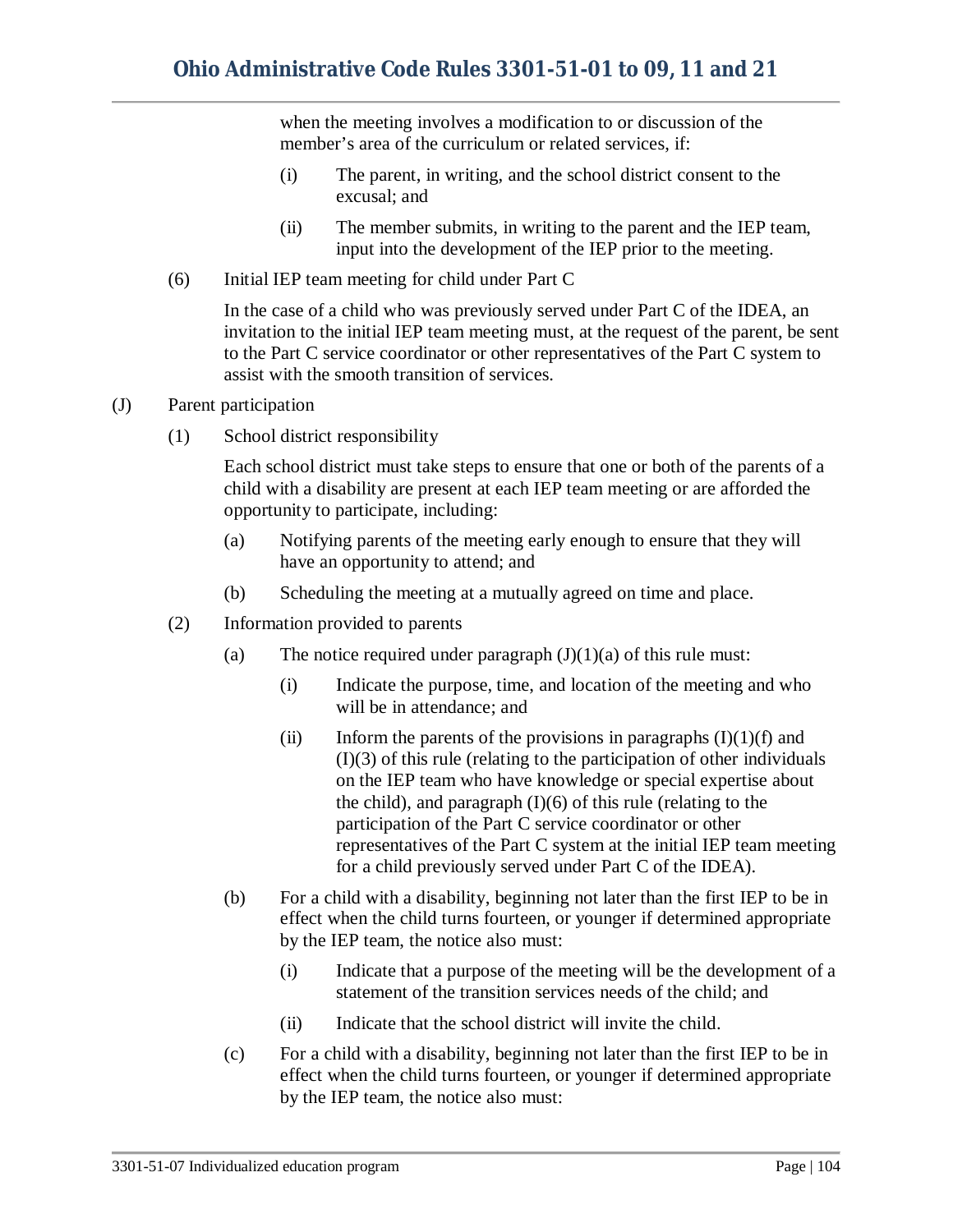- (i) Indicate:
	- *(a)* That a purpose of the meeting will be the consideration of the postsecondary goals and transition services for the child, in accordance with paragraph  $(H)(2)(b)$  of this rule; and
	- *(b)* That the school district will invite the child; and
- (ii) Identify any other agency that will be invited to send a representative.
- 3) Other methods to ensure parent participation

If neither parent can attend an IEP team meeting, the school district must use other methods to ensure parent participation, including individual or conference telephone calls, consistent with paragraph (O) of this rule (related to alternative means of meeting participation).

(4) Conducting an IEP team meeting without a parent in attendance

A meeting may be conducted without a parent in attendance if the school district is unable to convince the parents that they should attend. In this case, the school district must keep a record of its attempts to arrange a mutually agreed on time and place, such as:

- (a) Detailed records of telephone calls made or attempted and the results of those calls;
- (b) Copies of correspondence sent to the parents and any responses received; and
- (c) Detailed records of visits made to the parent's home or place of employment and the results of those visits.
- (5) Use of interpreters or other action, as appropriate

The school district must take whatever action is necessary to ensure that the parent understands the proceedings of the IEP team meeting, including arranging for an interpreter for parents with deafness or whose native language is other than English.

(6) Parent copy of child's IEP

Within thirty calendar days after the IEP meeting, the school district must give the parent a copy of the child's IEP at no cost to the parent.

- (K) When IEPs must be in effect
	- (1) General

By the child's third birthday and at the beginning of each subsequent school year, each school district must have in effect, for each child with a disability within its jurisdiction, an IEP, as defined in paragraph (H) of this rule. The IEP shall be implemented as soon as possible following the IEP meeting.

(2) The initial IEP must be developed within whichever of the following time periods is the shortest: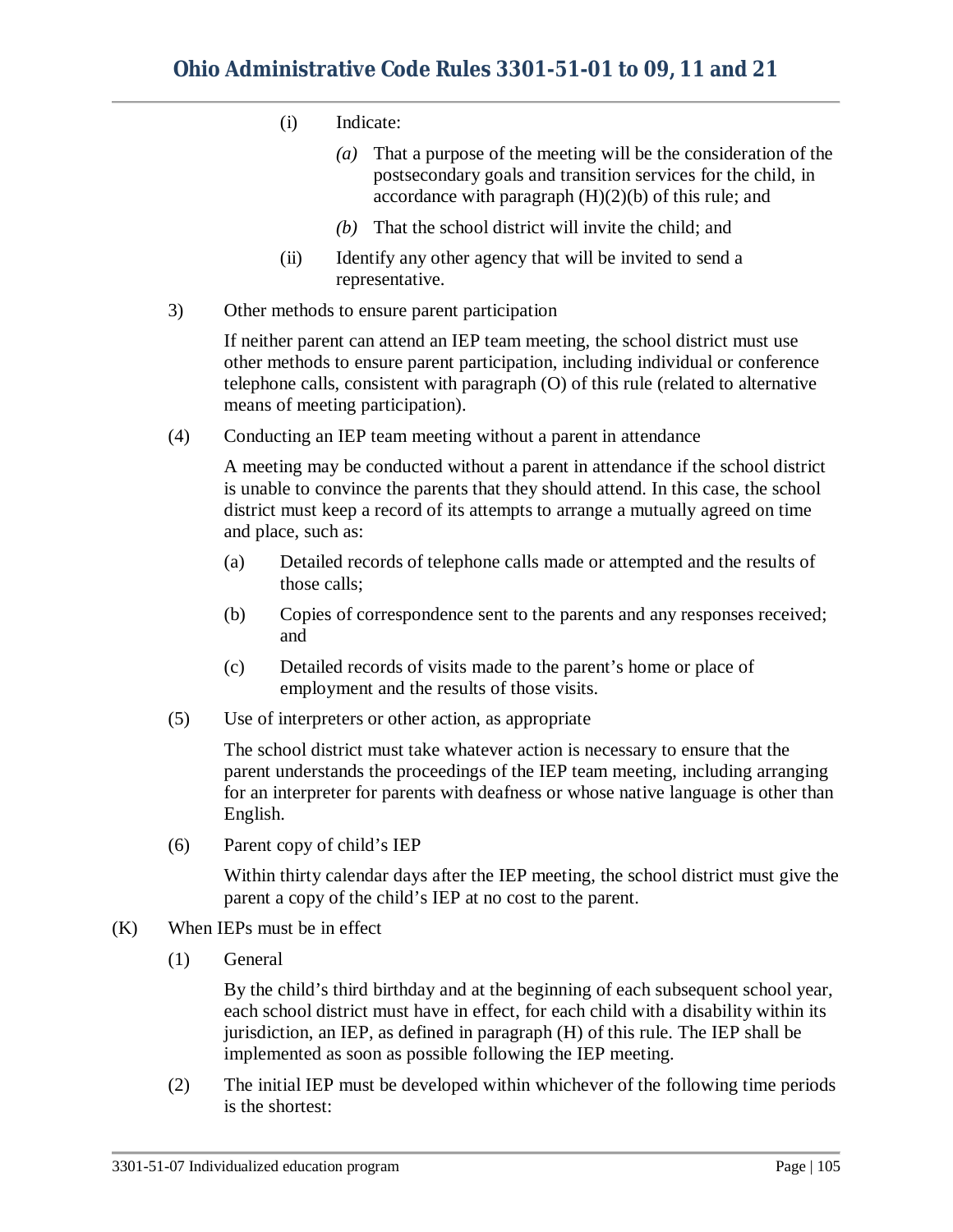- (a) Within thirty calendar days of the determination that the child needs special education and related services;
- (b) Within ninety calendar days of receiving parental consent for an evaluation; or
- (c) Within one hundred twenty calendar days of the receipt of a request for an evaluation from a parent or school district.
- (3) Initial IEPs; provision of services

Each school district must ensure that:

- (a) A meeting to develop an IEP for a child is conducted within thirty days of a determination that the child needs special education and related services; and
- (b) As soon as possible following development of the IEP, special education and related services are made available to the child in accordance with the child's IEP.
- (c) Once a child begins receiving services for the first time under an IEP, the school district in which the child is enrolled shall notify parents that the child is required to undergo a comprehensive eye exam within three months in accordance with Revised Code section 3323.19.
- (4) Accessibility of child's IEP to teachers and others

Each school district must ensure that:

- (a) The child's IEP is accessible to each regular education teacher, special education teacher, related services provider, and any other service provider who is responsible for its implementation; and
- (b) Each teacher and provider described in paragraph  $(K)(4)(a)$  of this rule is informed of:
	- (i) The teacher's and provider's specific responsibilities related to implementing the child's IEP; and
	- (ii) The specific accommodations, modifications, and supports that must be provided for the child in accordance with the IEP.
- (5) IEPs for children who transfer school districts in the same state

If a child with a disability (who had an IEP that was in effect in a previous school district in the same state) transfers to a new school district of residence in the same state, and enrolls in a new school within the same school year, the new school district of residence (in consultation with the parents) must provide a free and appropriate public education (FAPE) to the child (including services comparable to those described in the child's IEP from the previous school district of residence), until the new school district of residence either:

(a) Adopts the child's IEP from the previous school district of residence; or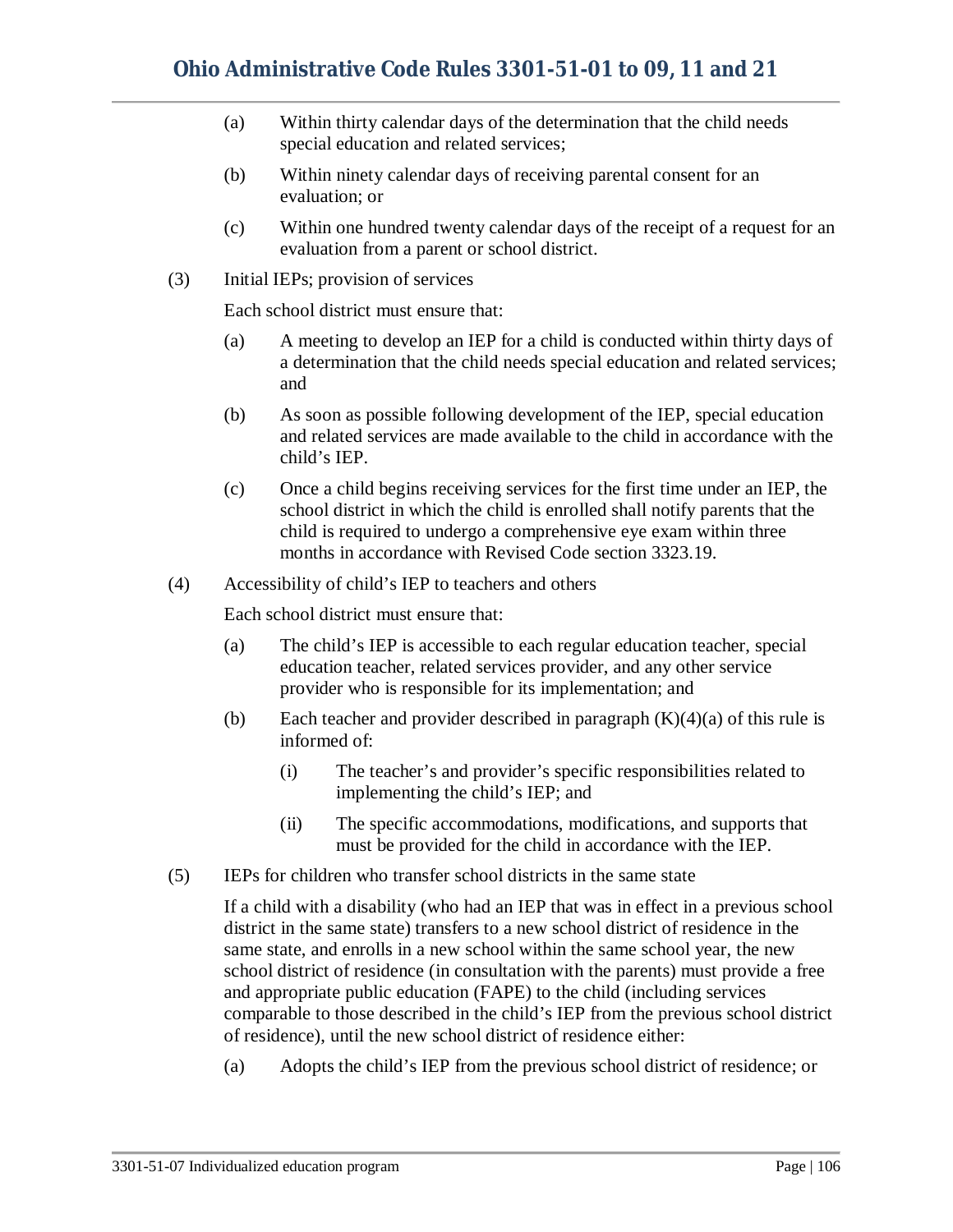- (b) Develops, adopts, and implements a new IEP that meets the applicable requirements in paragraphs (H) to (L) of this rule.
- (6) IEPs for children who transfer from another state

If a child with a disability (who had an IEP that was in effect in a previous school district in another state) transfers to a new school district of residence in Ohio, and enrolls in a new school within the same school year, the new school district of residence (in consultation with the parents) must provide the child with FAPE (including services comparable to those described in the child's IEP from the previous school district of residence), until the new school district of residence:

- (a) Conducts an evaluation pursuant to paragraphs  $(E)$  to  $(G)$  of rule 3301-51-06 of the Administrative Code (if determined to be necessary by the new school district of residence); and
- (b) Develops, adopts, and implements a new IEP, if appropriate, that meets the applicable requirements in paragraphs (H) to (L) of this rule.
- (7) Transmittal of records

To facilitate the transition for a child described in paragraphs  $(K)(5)$  and  $(K)(6)$  of this rule:

- (a) The new school district of residence in which the child enrolls must take reasonable steps to promptly obtain the child's records, including the IEP and supporting documents and any other records relating to the provision of special education or related services to the child, from the previous school district of residence in which the child was enrolled, pursuant to 34 C.F.R. 99.31(a)(2) (January 14, 2013); and
- (b) The previous school district of residence in which the child was enrolled must take reasonable steps to promptly respond to the request from the new school district of residence.

#### (L) Development, review, and revision of IEP

- (1) Development of IEP
	- (a) General

In developing each child's IEP, the IEP team must consider:

- (i) The strengths of the child;
- (ii) The concerns of the parents for enhancing the education of their child;
- (iii) The results of the initial or most recent evaluation of the child;
- (iv) The results of the child's performance on any state or districtwide assessment programs, as appropriate; and
- (v) The academic, developmental, and functional needs of the child.
- (b) Consideration of special factors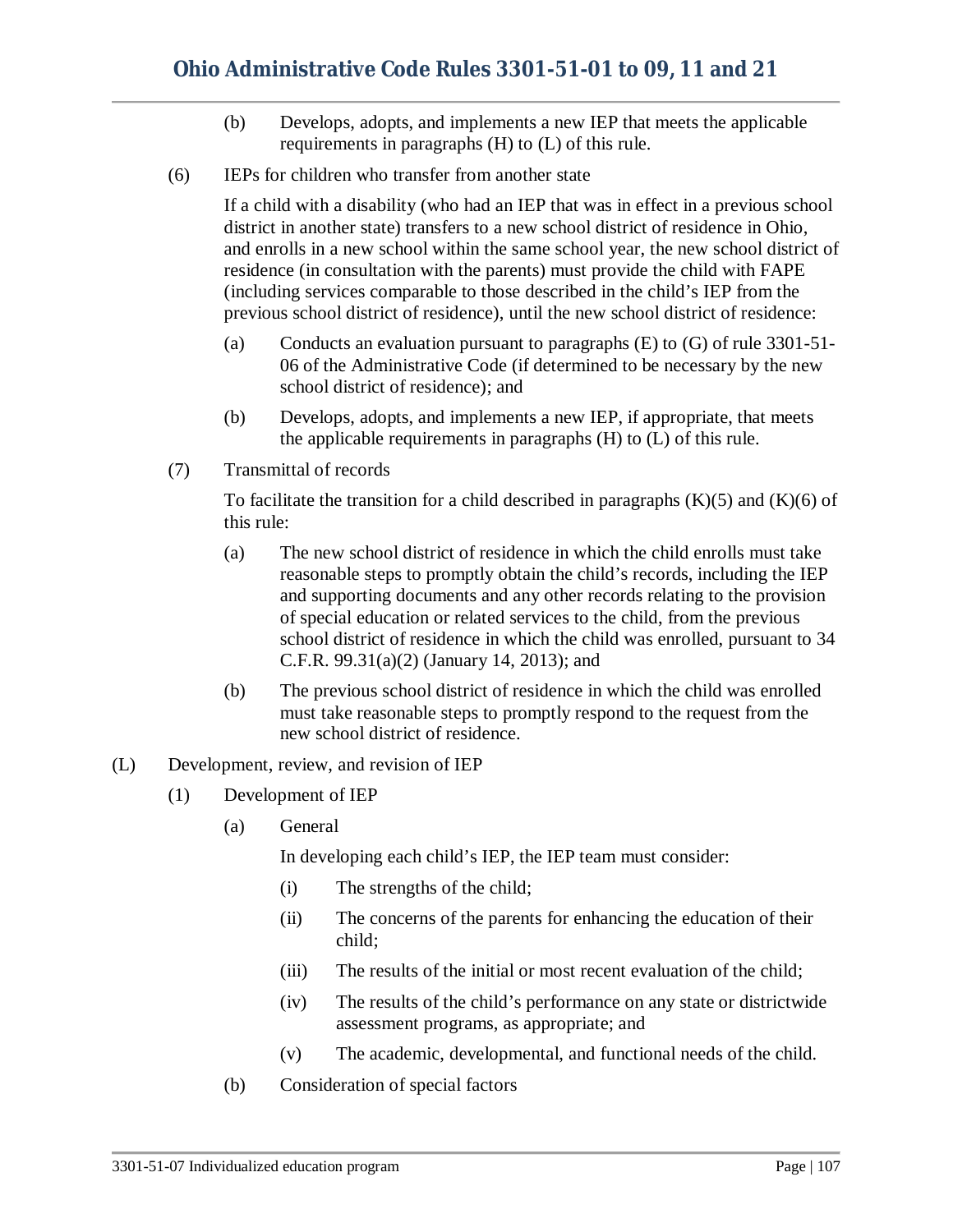#### The IEP team must:

- (i) In the case of a child whose behavior impedes the child's learning or that of others, consider the use of positive behavioral interventions and supports, and other strategies, to address that behavior;
- (ii) In the case of a child with limited English proficiency, consider the language needs of the child as those needs relate to the child's IEP;
- (iii) In the case of a child who is blind or visually impaired:
	- (*a*) Provide for instruction in braille and the use of braille unless the IEP team determines, after an evaluation of the child's reading and writing skills, needs, and appropriate reading and writing media (including an evaluation of the child's future needs for instruction in braille or the use of braille), that instruction in braille or the use of braille is not appropriate for the child; and
	- (*b*) Ensure that the requirements for IEPs for children with visual impairments are implemented as provided in section 3323.011 of the Revised Code;
- (iv) Consider the communication needs of the child, and in the case of a child who is deaf or hard of hearing, consider the child's language and communication needs, opportunities for direct communications with peers and professional personnel in the child's language and communication mode, academic level, and full range of needs, including opportunities for direct instruction in the child's language and communication mode; and
- (v) Consider whether the child needs assistive technology devices and services.
- (c) Requirement with respect to regular education teacher

A regular education teacher of a child with a disability, as a member of the IEP team, must, to the extent appropriate, participate in the development of the IEP of the child, including the determination of:

- (i) Appropriate positive behavioral interventions and supports and other strategies for the child; and
- (ii) Supplementary aids and services, program modifications, and support for school personnel consistent with paragraph  $(H)(1)(e)$  of this rule.
- (d) Agreement
	- (i) In making changes to a child's IEP after the annual IEP team meeting for a school year, the parent of a child with a disability and the school district may agree not to convene an IEP team meeting for the purposes of making those changes, and instead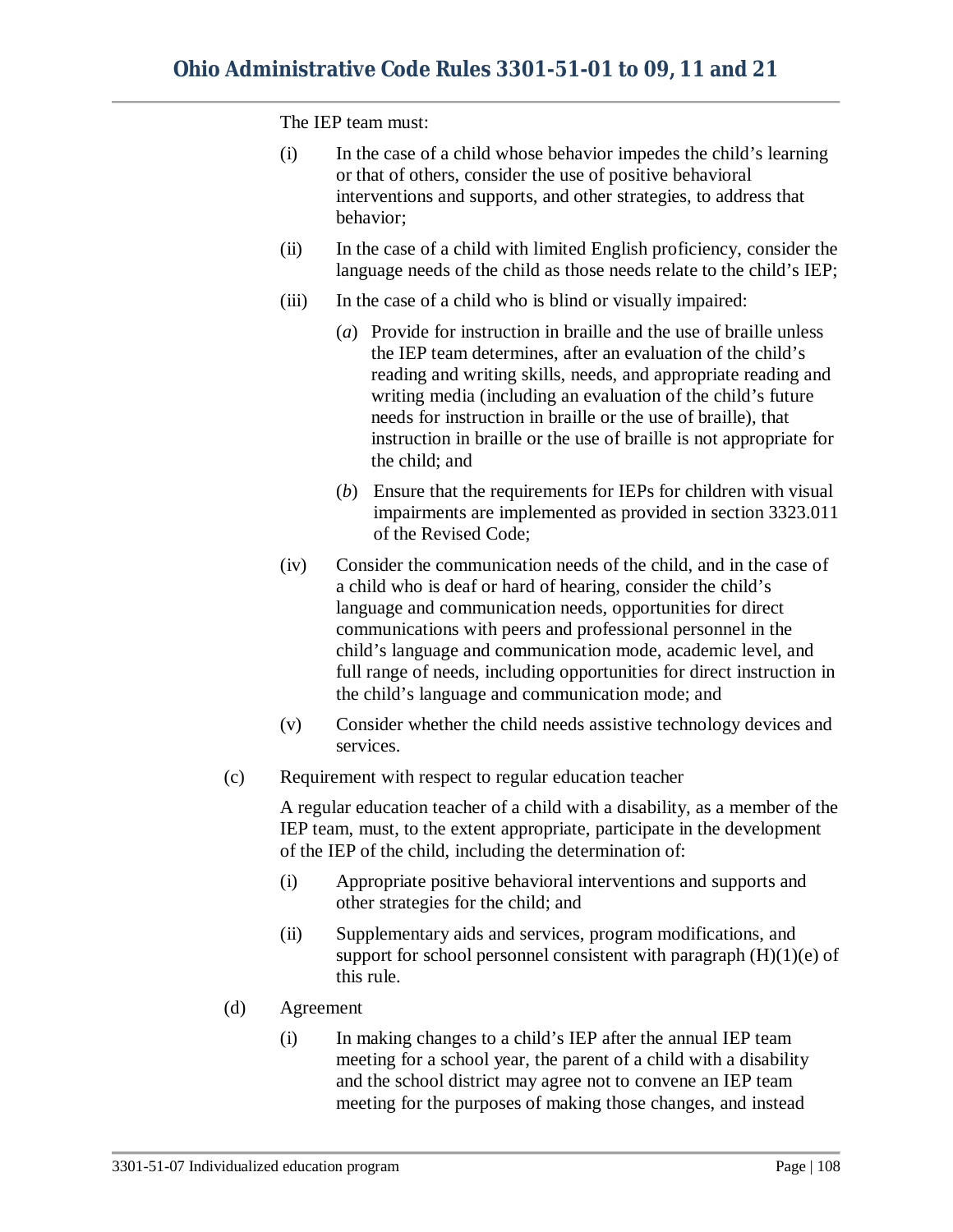may develop a written document to amend or modify the child's current IEP.

- (ii) If the IEP team amends or modifies the child's current IEP, as described in paragraph  $(L)(1)(d)(i)$  of this rule, the annual review date for the amended or modified IEP does not change. The annual review date will change upon a complete review and revision of the child's IEP as outlined in paragraph  $(L)(2)$  of this rule.
- (iii) If changes are made to the child's IEP in accordance with paragraph  $(L)(1)(d)(i)$  of this rule, the school district must ensure that the child's IEP team is informed of those changes.
- (e) Consolidation of IEP team meetings

To the extent possible, the school district must encourage the consolidation of reevaluation meetings for the child and other IEP team meetings for the child.

(f) Amendments

Changes to the IEP may be made either by the entire IEP team at an IEP team meeting, or as provided in paragraph  $(L)(1)(d)$  of this rule, by amending the IEP rather than by redrafting the entire IEP. When an IEP is amended the school district shall send a copy of the amended IEP to the parent within thirty days of the date the IEP was amended.

- (2) Review and revision of IEPs
	- (a) General

Each school district must ensure that, subject to paragraphs  $(L)(2)(b)$  and  $(L)(2)(c)$  of this rule, the IEP team:

- (i) Reviews the child's IEP periodically, but not less than annually, to determine whether the annual goals for the child are being achieved; and
- (ii) Revises the IEP, as appropriate, to address:
	- *(a)* Any lack of expected progress toward the annual goals described in paragraph  $(H)(1)(c)$  of this rule, and in the general education curriculum, if appropriate;
	- *(b)* The results of any reevaluation conducted under rule 3301-51- 06 of the Administrative Code;
	- *(c)* Information about the child provided to, or by, the parents, as described under paragraph  $(F)(1)(b)$  of rule 3301-51-06 of the Administrative Code;
	- *(d)* The child's anticipated needs; or
	- *(e)* Other matters.
- (b) Consideration of special factors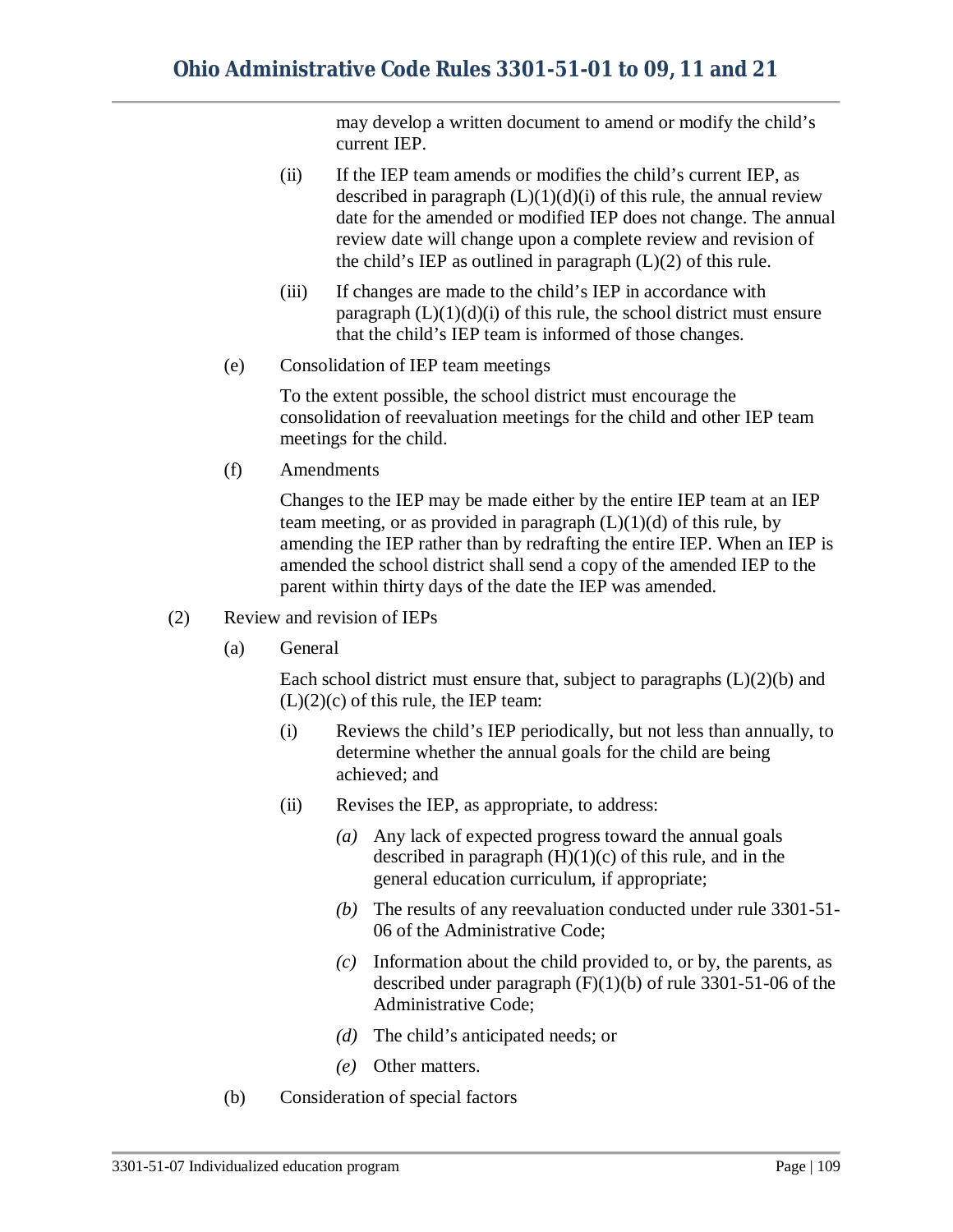In conducting a review of the child's IEP, the IEP team must consider the special factors described in paragraph  $(L)(1)(b)$  of this rule.

(c) Requirement with respect to regular education teacher

A regular education teacher of the child, as a member of the IEP team, must, consistent with paragraph  $(L)(1)(c)$  of this rule, participate in the review and revision of the IEP of the child.

- (3) Failure to meet transition objectives
	- (a) Participating agency failure

If a participating agency, other than the school district, fails to provide the transition services described in the IEP in accordance with paragraph (H)(2) of this rule, the school district must reconvene the IEP team to identify alternative strategies to meet the transition objectives for the child set out in the IEP.

(b) Construction

Nothing in this rule relieves any participating agency, including a state vocational rehabilitation agency, of the responsibility to provide or pay for any transition service that the agency would otherwise provide to children with disabilities who meet the eligibility criteria of that agency.

- (4) Children with disabilities in adult prisons
	- (a) Requirements that do not apply

The following requirements do not apply to children with disabilities who are convicted as adults under state law and incarcerated in adult prisons:

- (i) The requirements contained in Section  $612(a)(16)$  of the IDEA and paragraph  $(H)(1)(g)$  of this rule (relating to participation of children with disabilities in general assessments).
- (ii) The requirements in paragraph  $(H)(2)$  of this rule (relating to transition planning and transition services) do not apply with respect to the children whose eligibility under Part B of the IDEA will end, because of their age, before they will be eligible to be released from prison based on consideration of their sentence and eligibility for early release.
- (b) Modifications of IEP or placement
	- (i) Subject to paragraph  $(L)(4)(b)(ii)$  of this rule, the IEP team of a child with a disability who is convicted as an adult under state law and incarcerated in an adult prison may modify the child's IEP or placement if the state has demonstrated a bona fide security or compelling penological interest that cannot otherwise be accommodated.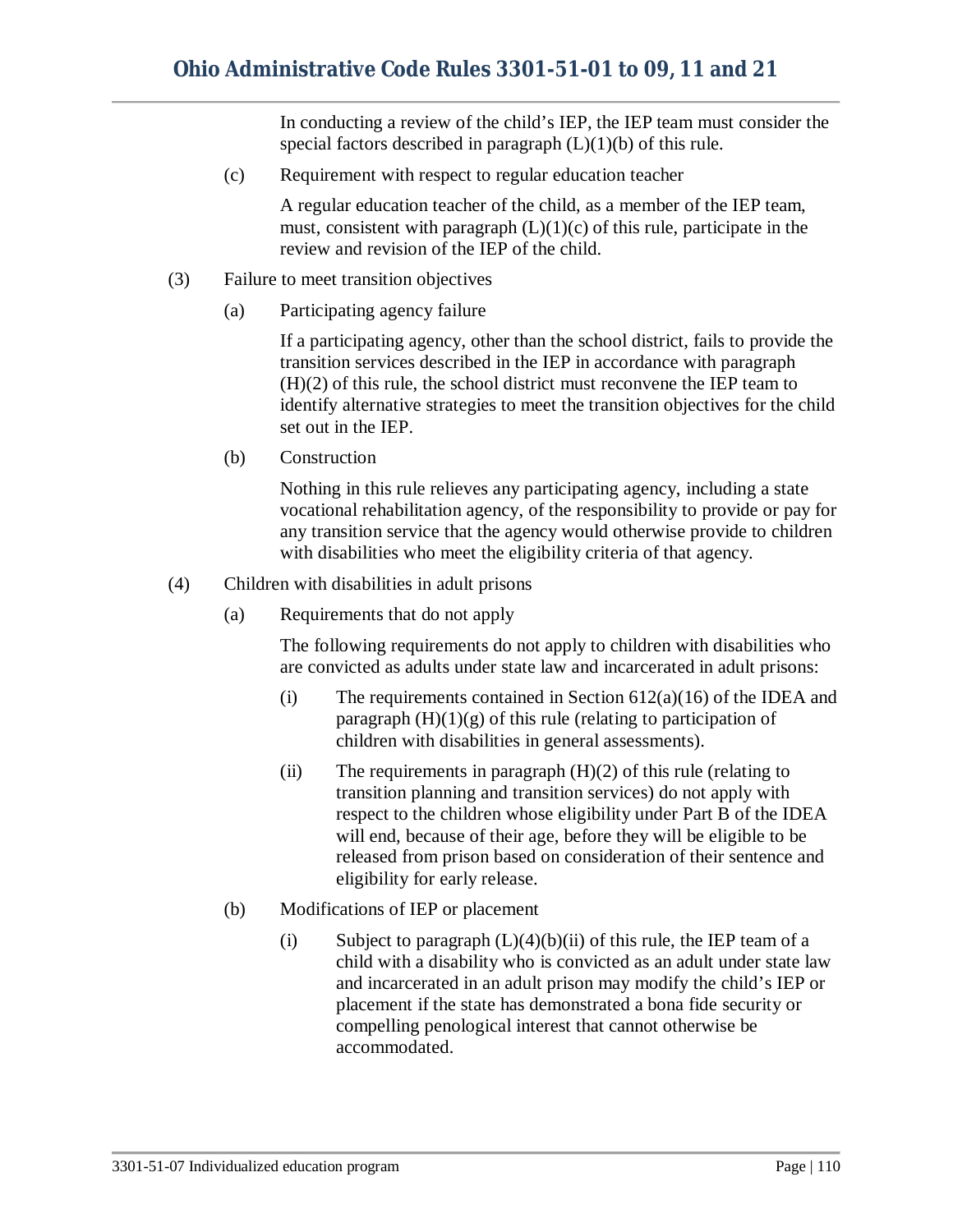- (ii) The requirements of paragraphs (E) and (H) of this rule do not apply with respect to the modifications described in paragraph  $(L)(4)(b)(i)$  of this rule.
- (M) Nonpublic school placements by public school districts
	- (1) Developing IEPs
		- (a) Before a public school district places a child with a disability in, or refers a child to, a nonpublic school or facility, the district must initiate and conduct a meeting to develop an IEP for the child in accordance with paragraphs (H) and (L) of this rule.
		- (b) The district must ensure that a representative of the nonpublic school or facility attends the meeting. If the representative cannot attend, the district must use other methods to ensure participation by the nonpublic school or facility, including individual or conference telephone calls.
	- (2) Reviewing and revising IEPs
		- (a) After a child with a disability enters a nonpublic school or facility, any meetings to review and revise the child's IEP may be initiated and conducted by the nonpublic school or facility at the discretion of the public school district.
		- (b) If the nonpublic school or facility initiates and conducts these meetings, the public school district must ensure that the parents and a district representative:
			- (i) Are involved in any decision about the child's IEP; and
			- (ii) Agree to any proposed changes in the IEP before those changes are implemented.
	- (3) Responsibility

Even if a nonpublic school or facility implements a child's IEP, responsibility for compliance with this rule remains with the public school district and the Ohio department of education.

(N) Educational placements

Consistent with rule 3301-51-04 of the Administrative Code, each school district must ensure that the parents of each child with a disability are members of any group that makes decisions on the educational placement of their child.

(O) Alternative means of meeting participation

When conducting IEP team meetings and placement meetings pursuant to this rule, and Subpart E of Part B of the IDEA, and carrying out administrative matters under Section 615 of the IDEA (such as scheduling, exchange of witness lists, and status conferences), the parent of a child with a disability and a school district may agree to use alternative means of meeting participation, such as video conferences and conference calls.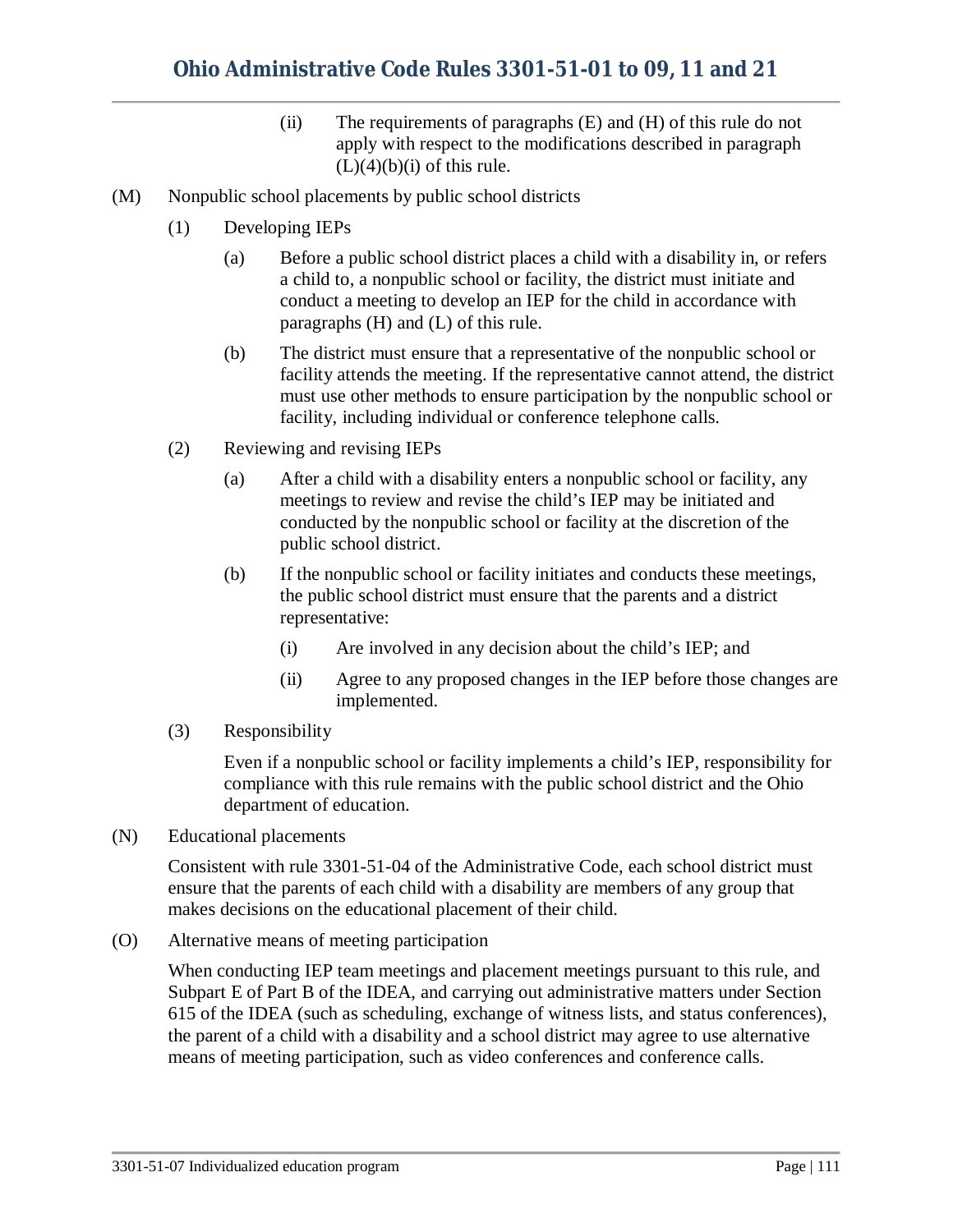Effective: 07/01/2014 R.C. 119.032 review dates: 07/01/2019 Promulgated Under: 119.03 Statutory Authority: 3301.07, 3301.07 (J), 3323.04 Rule Amplifies: 3323.04 Prior Effective Dates: 07/01/2002; 07/01/2008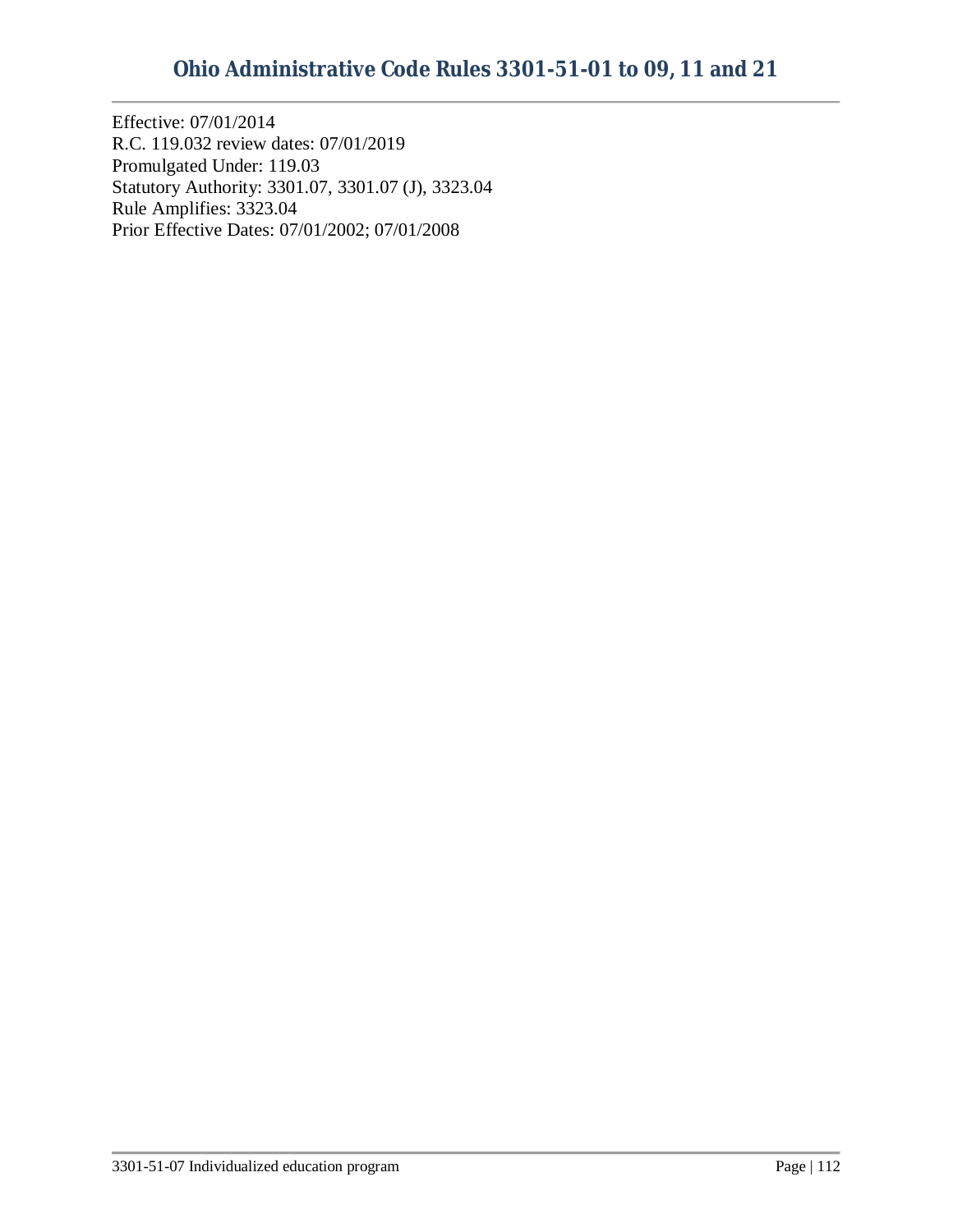### **3301-51-08 Parentally placed nonpublic school children.**

(A) Children's rights to services

Each school district is required to provide equitable services and participation for eligible children who are attending a chartered or non-chartered nonpublic school located within the district's geographical boundaries. The school district must have timely and meaningful consultation with the chartered and non-chartered nonpublic school officials to determine if any children attending those nonpublic schools are eligible for equitable services.

- (B) Child find for parentally placed nonpublic school children with disabilities
	- (1) General

Each school district must locate, identify, and evaluate all children with disabilities who are enrolled by their parents in nonpublic, including religious, elementary schools and secondary schools located in the school district, in accordance with paragraphs  $(B)(2)$  to  $(B)(5)$  of this rule and with rules 3301-51-01 and 3301-51-03 of the Administrative Code.

(2) Child find design

The child find process must be designed to ensure:

- (a) The equitable participation of parentally placed nonpublic school children; and
- (b) An accurate count of those children.
- (3) Activities

In carrying out the requirements of this rule, the school district where the nonpublic school is located must undertake activities similar to the activities undertaken for the district's public school children.

(4) Cost

The cost of carrying out the child find requirements in this rule, including individual evaluations, shall not be considered in determining if a school district has met its obligation under paragraph (E) of this rule. The proportionate share of Part B funds set aside to serve children with disabilities in nonpublic schools cannot be used for child find activities, including individual evaluations.

(5) Completion period

The child find process must be completed in a time period comparable to that for students attending the school district where the nonpublic school is located consistent with rules 3301-51-03 and 3301-51-06 of the Administrative Code.

(6) Students eligible for a scholarship

The district where the chartered or non-chartered nonpublic school is located is responsible for additional child find activities regarding children who are enrolled in either the "Autism Scholarship Program," established by section 3310.41 of the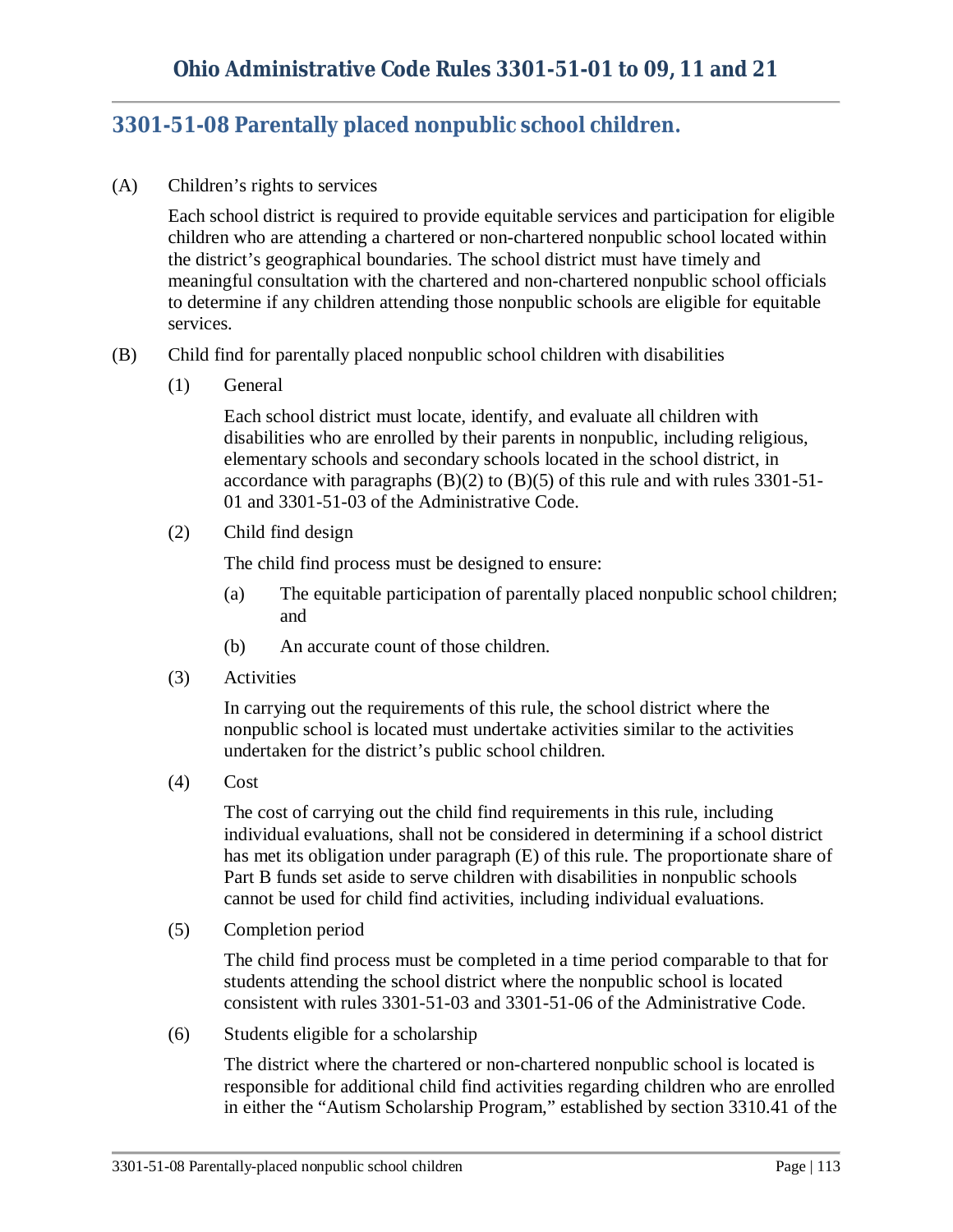Revised Code or the "Jon Peterson Special Needs Scholarship Program," established by section 3310.052 of the Revised Code, as well as a determination of whether or not these children will receive services through a services plan, as outlined in paragraphs (C) and (J) of this rule.

(7) Determination of eligibility

The school district where the nonpublic school is located shall conduct, either directly or through contract, a full and individual initial evaluation in accordance with rule 3301-51-06 of the Administrative Code for children suspected of having a disability.

- (a) If the parents do not make clear their intention to keep their child enrolled in the nonpublic school, then the school district where the nonpublic school is located shall provide the parents of children who are determined eligible for services under rule 3301-51-06 of the Administrative Code written documentation stating that the child's school district of residence is responsible for making a free appropriate public education (FAPE) available to the child.
- (b) A copy of this documentation shall be sent to the child's school district of residence, provided the school district where the nonpublic school is located receives written parental consent for this information to be released to the child's school district of residence.
- (8) School district of residence
	- (a) A school district of residence is not required to pay for the cost of FAPE of a child with a disability at a nonpublic school or facility if:
		- (i) The school district of residence made FAPE available to the child in the public school; and
		- (ii) The parents elected to place the child in the nonpublic school or facility.
	- (b) However, the school district of residence must include the child described in paragraph  $(B)(8)(a)$  of this rule in the population whose needs are addressed consistent with the requirements of this rule.
	- (c) If the parents make clear their intention to keep their child with a disability enrolled in a nonpublic school then the school district of residence need not develop an individualized education program (IEP) for the child. If the child with a disability who is in need of special education and related services enrolls or re-enrolls in the school district of residence, the school district of residence must make FAPE available.
- (9) Confidentiality requirements

When conducting child find, evaluation and service activities, the school district where the nonpublic school is located must be in compliance with all confidentiality requirements of the Individuals with Disabilities Education Act, as amended by the Individuals with Disabilities Education Improvement Act of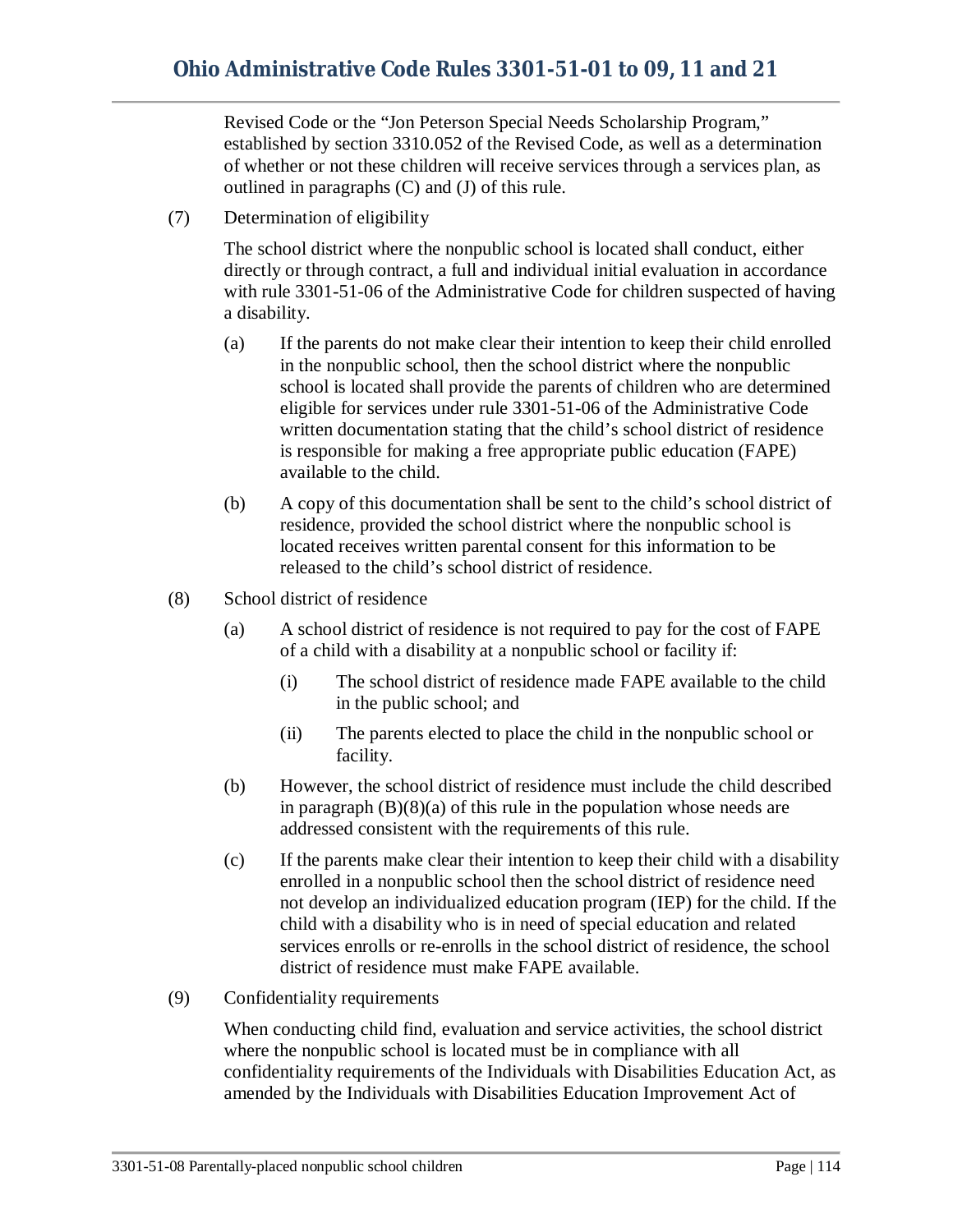2004, December 2004 (IDEA), and the Family Education Rights and Privacy Act of 1974, August 1974 (FERPA).

- (a) If a child is enrolled or is going to enroll in a nonpublic school that is not located in the school district of the parent's residence, parental consent must be obtained before any personally identifiable information about the child is released between officials in the school district where the nonpublic school is located and officials in the school district of the parent's residence.
- (b) The school district where the nonpublic school is located shall follow all the IDEA and the FERPA confidentiality requirements when serving children with disabilities attending chartered and non-chartered nonpublic schools.
- (10) Continued determination of eligibility

Children with disabilities enrolled by their parents in nonpublic schools and receiving special education and any related services must be reevaluated by the school district where the nonpublic school is located:

- (a) Not more frequently than once a year, unless the parent and the district agree otherwise; and
- (b) At least once every three years, unless the parent and the district agree that a reevaluation is unnecessary.
- (11) Out-of-state children

Each school district in which nonpublic, including religious, elementary schools and secondary schools are located must, in carrying out the child find requirements in this rule, include parentally placed nonpublic school children who reside in a state other than the state in which the nonpublic schools that they attend are located.

- (C) Provision of services for parentally placed nonpublic school children with disabilities: basic requirement
	- (1) General

To the extent consistent with the number and location of children with disabilities who are enrolled by their parents in nonpublic, including religious, elementary schools and secondary schools located in the school district, provision is made for the participation of those children in the program assisted or carried out under Part B of the IDEA by providing them with special education and related services, including direct services determined in accordance with this rule.

(2) Services plan for parentally placed nonpublic school children with disabilities

In accordance with paragraph  $(C)(1)$  and paragraphs (I) to  $(K)$  of this rule, a services plan must be developed and implemented for each nonpublic school child with a disability who has been designated by the school district in which the nonpublic school is located to receive special education and related services under this rule.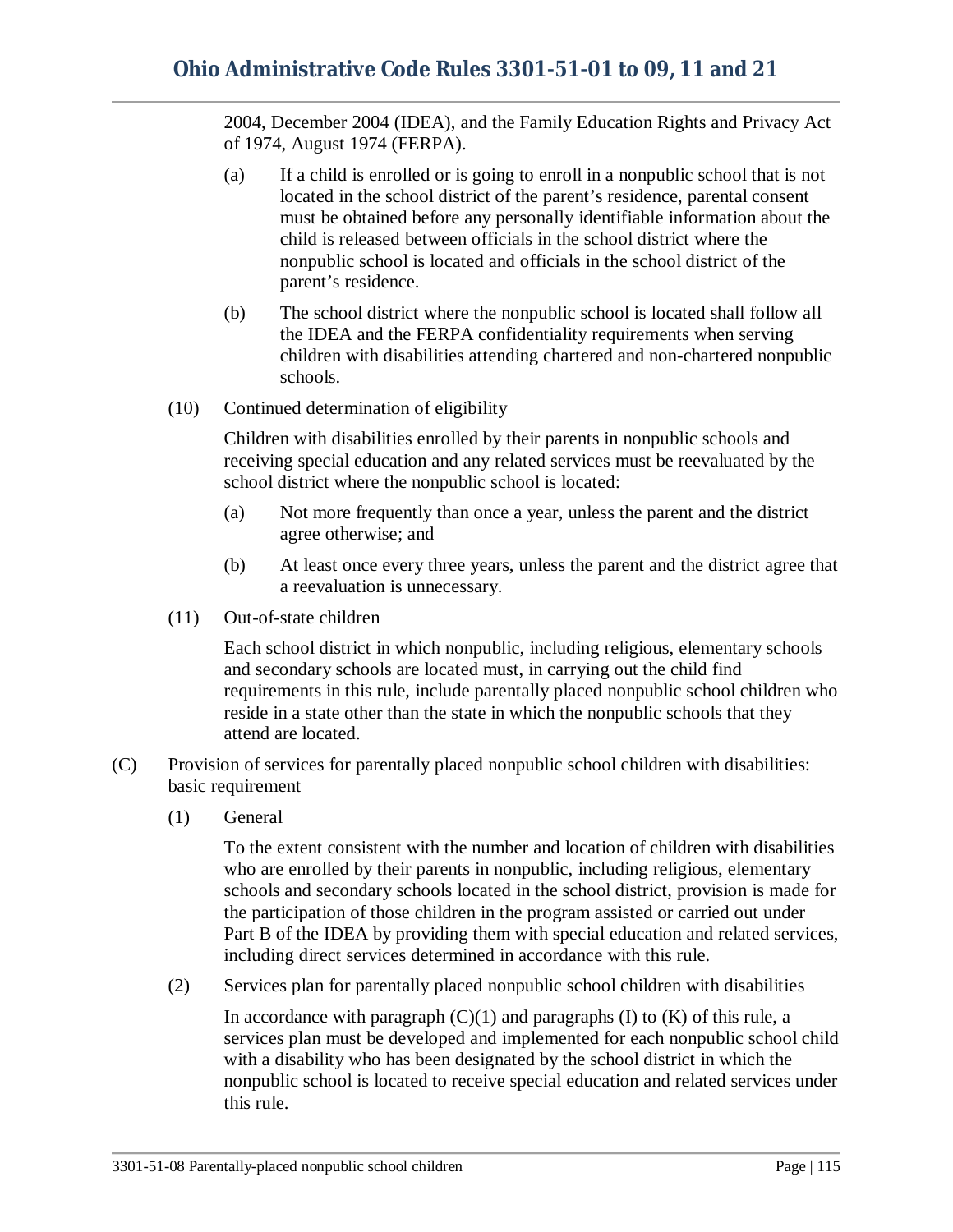### (D) Reporting requirements

- (1) The following children with disabilities, who are enrolled by their parents in nonpublic schools, shall be counted and reported to the Ohio department of education by the school district where the nonpublic school is located, during the October education management information system (EMIS) reporting period:
	- (a) Children identified as eligible to receive special education services under the IDEA, but who do not have a services plan; and
	- (b) Children who are suspected of having a disability who are enrolled by their parents in nonpublic schools and who are evaluated and determined not eligible to receive special education and related services under the IDEA.
- (2) Children with disabilities who are receiving special education services in accordance with a services plan funded through Part B of the IDEA or auxiliary services funds shall be counted for the December 1 child count report by the school district where the nonpublic school is located to generate Part B special education funds.
- (E) Expenditures
	- (1) Formula

The school district where the nonpublic school is located must spend the following on providing special education and related services (including direct services) to parentally placed nonpublic school children with disabilities:

- (a) For children between the ages of three and twenty-one, inclusive, an amount that is the same proportion of the school district's total subgrant under Section 611(f) of the IDEA as the number of nonpublic school children between the ages of three and twenty-one, inclusive, who are enrolled by their parents in nonpublic, including religious, elementary schools and secondary schools located in the school district, is to the total number of children with disabilities in its jurisdiction between the ages of three and twenty-one, inclusive.
	- (i) For children aged three through five, an amount that is the same proportion of the school district's total subgrant under Section  $619(g)$  of the IDEA as the number of parentally placed nonpublic school children with disabilities aged three through five who are enrolled by their parents in a nonpublic, including religious, elementary school located in the school district, is to the total number of children with disabilities in its jurisdiction aged three through five.
	- (ii) As described in paragraph  $(E)(1)(a)(i)$  of this rule, children aged three through five are considered to be parentally placed nonpublic school children with disabilities enrolled by their parents in nonpublic, including religious, elementary schools, if they are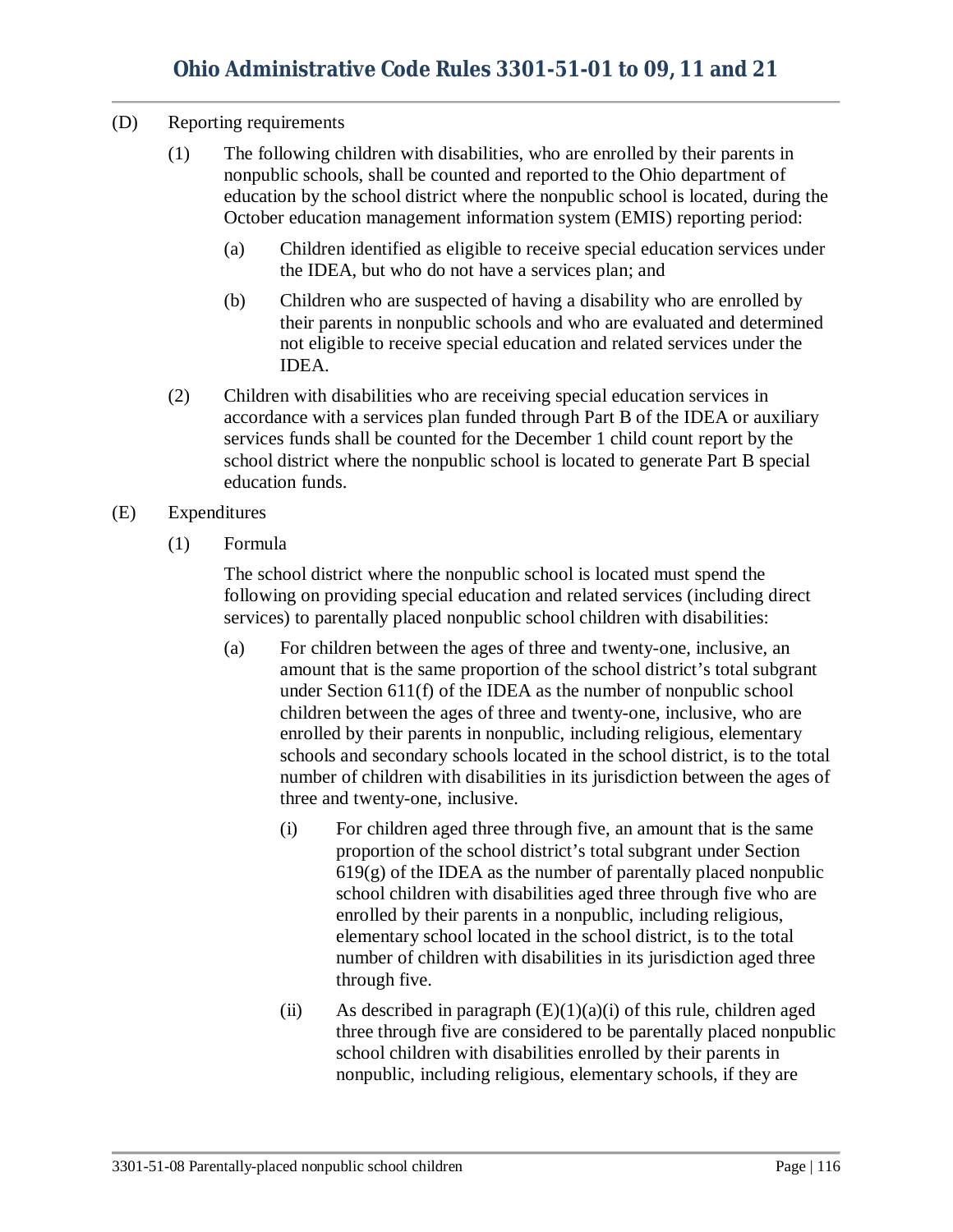enrolled in a nonpublic school that meets the definition of elementary school in rule 3301-51-01 of the Administrative Code.

- (b) If the school district where the nonpublic school is located has not expended for equitable services all of the funds described in paragraph  $(E)(1)(a)$  of this rule by the end of the fiscal year for which Congress appropriated the funds, the school district must obligate the remaining funds for special education and related services (including direct services) to parentally placed nonpublic school children with disabilities during a carry-over period of one additional year.
- (2) Calculating proportionate amount
	- (a) In calculating the proportionate amount of federal funds to be provided for parentally placed nonpublic school children with disabilities, the school district where the nonpublic school is located, after timely and meaningful consultation with representatives of nonpublic schools under paragraph (F) of this rule, must conduct a thorough and complete child find process to determine the number of parentally placed children with disabilities attending nonpublic schools located in the school district.
	- (b) The annual count of the number of parentally placed nonpublic school children with disabilities must be used to determine the amount that the school district where the nonpublic school is located must spend on providing special education and related services to parentally placed nonpublic school children with disabilities in the subsequent fiscal year.
- (3) Supplement, not supplant

State and local funds may supplement and in no case supplant the proportionate amount of federal funds required to be expended for parentally placed nonpublic school children with disabilities under this rule.

(4) Use of federal funds provided through the IDEA

The amount of special education IDEA Part B and early childhood special education flow-through benefits that the school district where the nonpublic school is located must allocate for eligible nonpublic school children is determined as follows:

- (a) The proportionate share allocation is calculated as specified in appendix B "Proportionate Share Calculation" to 34 C.F.R. Part 300 (October 13, 2006). For purposes of the calculation of the proportionate share under appendix B, "LEA" means the school district in which the nonpublic school is located and "private school" means nonpublic school as defined in paragraph (B)(40) of rule 3301-51-01 of the Administrative Code
- (b) The calculation of the proportionate share of IDEA Part B special education funds is based upon a number of factors including child count, public and nonpublic population counts and the number of children within the district living in poverty. Due to these factors, each school district's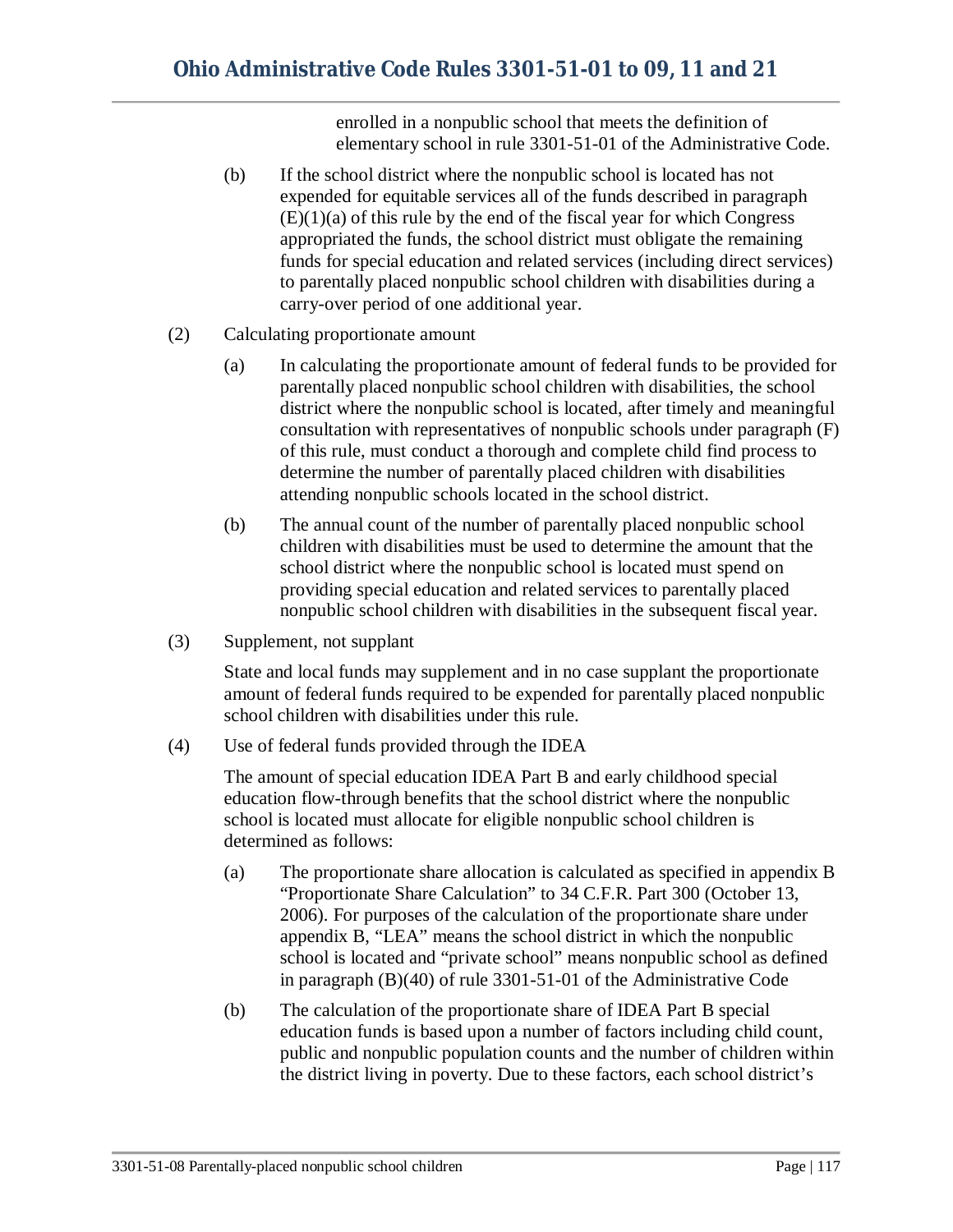calculation will vary based on its individual data and a statewide per-child allocation cannot be determined.

- (5) Use of state funds and provision of auxiliary services
	- (a) Opportunity for participation

Auxiliary services funds are generated for each school district based upon the number of children attending chartered nonpublic elementary or secondary schools within the district. Auxiliary services funds may be used to provide services to children with disabilities who are attending chartered nonpublic schools within the boundaries of a given school district (sections 3317.024 and 3317.06 of the Revised Code).

(b) Approval of services to be provided

The school district within whose boundaries the chartered nonpublic school is located has the responsibility for approving the chartered nonpublic school's request for services prior to the provision of such services.

(c) Location of services

Personnel funded with auxiliary services funds may provide services either on or off the premises of the chartered nonpublic school to children enrolled in a religiously affiliated or nonsectarian school. If services are provided in the public school or in public centers, transportation to and from such facilities shall be provided by the school district in which the chartered nonpublic school is located (division (I) of section 3317.06 of the Revised Code).

(d) Documentation of services

If a child is unilaterally placed by the child's parents in a chartered nonpublic school and the child will be receiving special education and related services using both Part B funds and auxiliary funds or using auxiliary funds only, the services provided by auxiliary funds must be clearly marked as auxiliary services on the child's services plan. These services are not subject to the IDEA complaint or due process procedures.

(F) Consultation

To ensure timely and meaningful consultation, the school district where the nonpublic school is located must consult with nonpublic school representatives and representatives of parents of parentally placed nonpublic school children with disabilities during the design and development of special education and related services for the children regarding the following:

(1) Child find

The child find process, including:

(a) How parentally placed nonpublic school children suspected of having a disability can participate equitably; and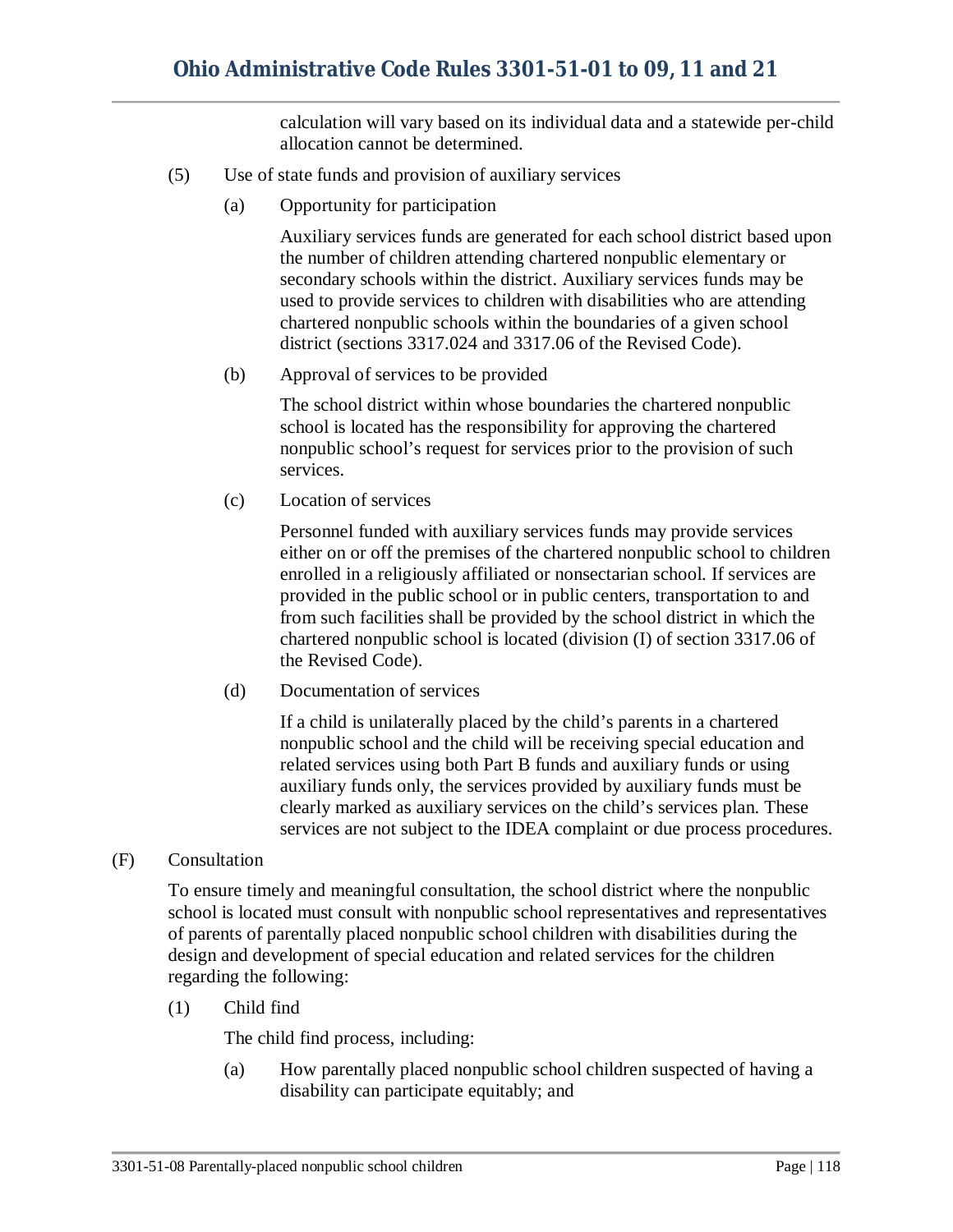- (b) How parents, teachers, and nonpublic school officials will be informed of the process.
- (2) Proportionate share of funds

The determination of the proportionate share of federal funds available to serve parentally placed nonpublic school children with disabilities under paragraph (E) of this rule, including the determination of how the proportionate share of those funds was calculated. Consultations shall take into consideration the number of these children and their needs and location.

(3) Consultation process

The consultation process among the school district where the nonpublic school is located, nonpublic school officials, and representatives of parents of parentally placed nonpublic school children with disabilities, including how the process will operate throughout the school year to ensure that parentally placed children with disabilities identified through the child find process can meaningfully participate in special education and related services.

(4) Provision of special education and related services

How, where, and by whom special education and related services will be provided for parentally placed nonpublic school children with disabilities, including a discussion of:

- (a) The types of services, including direct services and alternate service delivery mechanisms; and
- (b) How special education and related services will be apportioned if funds are insufficient to serve all parentally placed nonpublic school children; and
- (c) How and when those decisions will be made.
- (5) Written explanation by the school district regarding services

How, if the school district where the nonpublic school is located disagrees with the views of the nonpublic school officials on the provision of services or the types of services (whether provided directly or through a contract), the school district where the nonpublic school is located shall provide to the nonpublic school officials a written explanation of the reasons why the school district chose not to provide services directly or through a contract.

- (G) Written affirmation
	- (1) When timely and meaningful consultation has occurred, the school district where the nonpublic school is located must obtain a written affirmation signed by the representatives of participating nonpublic schools.
	- (2) If the representatives do not provide the affirmation within a reasonable period of time or choose not to participate, the school district where the nonpublic school is located must document its consultation attempts and forward documentation of the consultation process to the Ohio department of education. If a nonpublic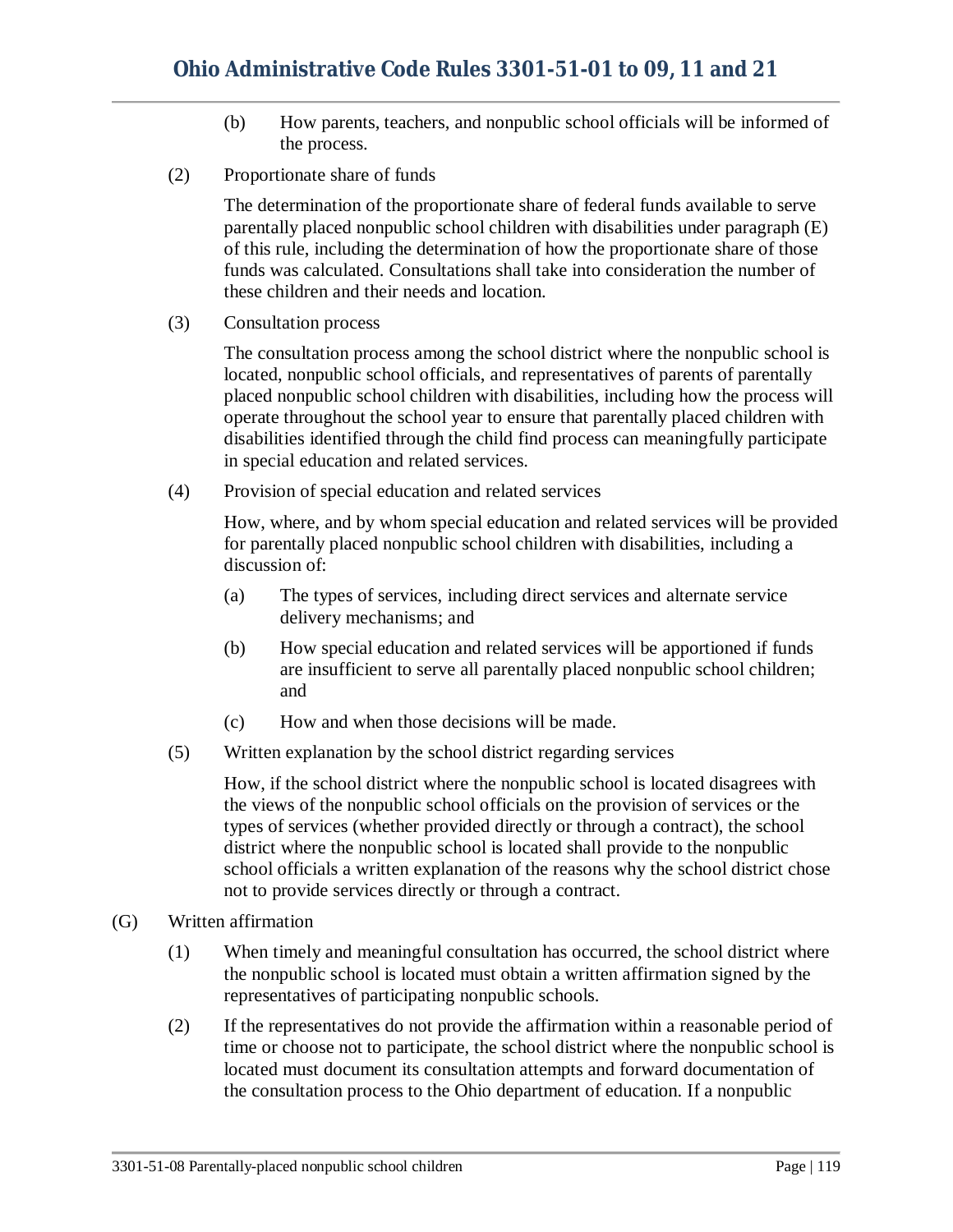school chooses not to participate, the parent may contact the school district in which the nonpublic school is located to request equitable services for the child.

#### (H) Compliance

(1) General

A nonpublic school official has the right to submit a complaint to the Ohio department of education, office for exceptional children, alleging that the school district where the nonpublic school is located:

- (a) Did not engage in consultation that was meaningful and timely; or
- (b) Did not give due consideration to the views of the nonpublic school official.
- 2) Procedure
	- (a) If the nonpublic school official wishes to submit a complaint, the official must provide to the Ohio department of education, office for exceptional children the basis of the noncompliance by the school district with the applicable nonpublic school provisions in this rule; and
	- (b) The school district where the nonpublic school is located must forward the appropriate documentation to the Ohio department of education, office for exceptional children, in accordance with paragraph (L) of this rule.
	- (c) If the nonpublic school official is dissatisfied with the decision of the Ohio department of education, office for exceptional children, the official may submit a complaint to the secretary of the U.S. department of education by providing the information on noncompliance described in paragraph (H)(2)(a) of this rule. The Ohio department of education, office for exceptional children shall forward the appropriate documentation to the secretary of the U.S. department of education.
- (I) Equitable services determined
	- (1) No individual right to special education and related services

No parentally placed nonpublic school child with a disability has an individual right to receive some or all of the special education and related services that the child would receive if enrolled in a public school.

- (2) Decisions
	- (a) Decisions about the services that will be provided to parentally placed nonpublic school children with disabilities under this rule must be made in accordance with paragraphs  $(I)(3)$  and  $(F)(3)$  of this rule.
	- (b) The school district where the nonpublic school is located must make the final decisions with respect to the services to be provided to eligible parentally placed nonpublic school children with disabilities.
- (3) Services plan for each child served under this rule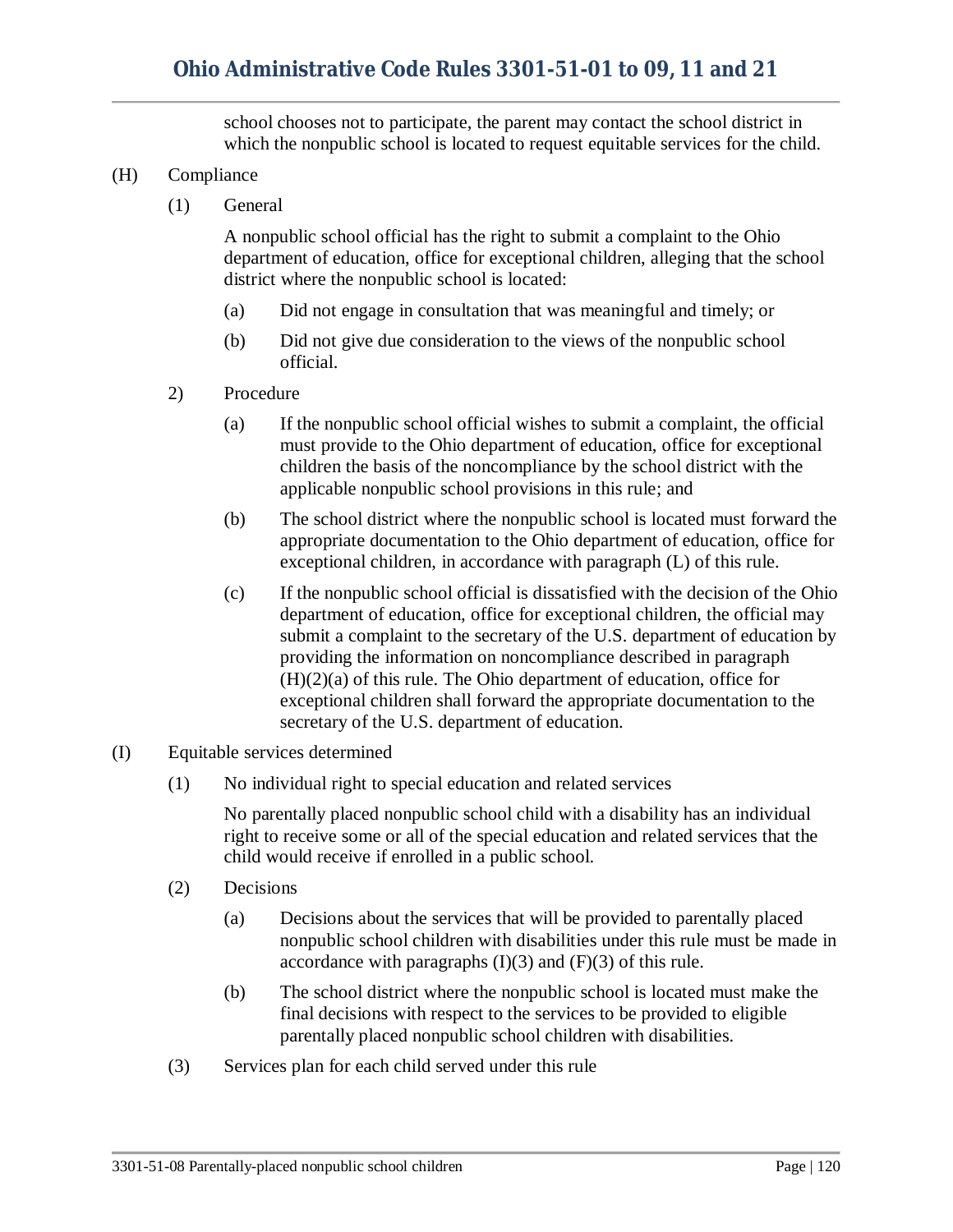If a child with a disability is enrolled in a religious or other nonpublic school by the child's parents and will receive special education or related services from the school district where the nonpublic school is located, the school district must:

- (a) Initiate and conduct meetings to develop, review, and revise a services plan for the child, in accordance with paragraph  $(J)(2)$  of this rule; and
- (b) Ensure that a representative of the religious or other nonpublic school attends each meeting. If the representative cannot attend, the school district where the nonpublic school is located shall use other methods to ensure participation by the religious or other nonpublic school, including individual or conference telephone calls.
- (J) Equitable services provided
	- (1) General
		- (a) The services provided to parentally placed nonpublic school children with disabilities must be provided by personnel meeting the same standards as personnel providing services in the public schools, except that nonpublic elementary school and secondary school teachers who are providing equitable services to parentally placed nonpublic school children with disabilities do not have to meet the highly qualified special education teacher requirements of rule 3301-51-01 of the Administrative Code.
		- (b) Parentally placed nonpublic school children with disabilities may receive a different amount of services than children with disabilities in public schools.
	- (2) Services provided in accordance with a services plan
		- (a) Each parentally placed nonpublic school child with a disability who has been designated to receive services under paragraph (C) of this rule must have a services plan that describes the specific special education and related services that the public school district where the nonpublic school is located will provide to the child in light of the services that the district has determined, through the process described in this rule, it will make available to parentally placed nonpublic school children with disabilities.
		- (b) The services plan must:
			- (i) Be developed to meet IEP requirements as outlined in paragraph (H) of rule 3301-51-07 of the Administrative Code, to the extent appropriate;
			- (ii) Be individually developed for each participating child using the services plan form, i.e., IEP form, included in the school district's approved forms; and
			- (iii) Be developed, reviewed, and revised consistent with paragraphs (I) to (L) of rule 3301-51-07 of the Administrative Code.
	- (3) Development of the services plan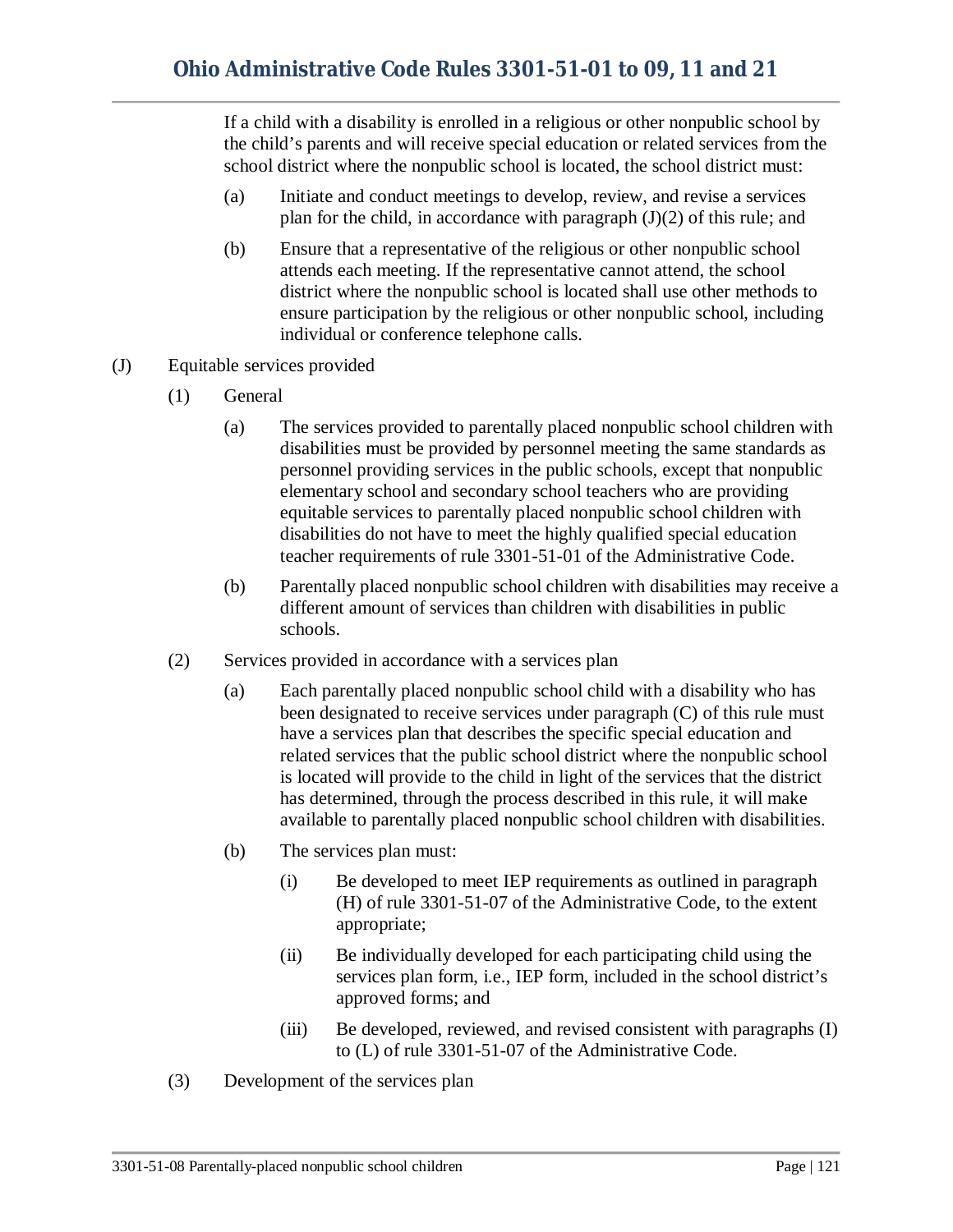- (a) The school district where the nonpublic school is located, whether or not it is the child's school district of residence, convenes the services plan meeting, conference call, or video conference for each eligible child who will receive special education and any related services.
- (b) A nonpublic school representative must participate in the development or revision of the services plan.
- (c) The school district where the nonpublic school is located is required to and is responsible for conducting a meeting, conference call, or video conference at least annually to review and revise, if appropriate, each child's services plan.
- (d) Neither the IDEA nor state law makes provisions for nonpublic schools to develop student services plans. Any written plan developed by a nonpublic school will not be recognized as a services plan under federal or state laws.
- (4) Provision of equitable services
	- (a) The provision of services pursuant to paragraphs (K) to (O) of this rule must be provided:
		- (i) By employees of a public agency; or
		- (ii) Through contract by the public agency with an individual, association, agency, organization, or other entity.
	- (b) Special education and related services provided to parentally placed nonpublic school children with disabilities, including materials and equipment, must be secular, neutral, and nonideological.
- (K) Location of services and transportation
	- (1) Services on nonpublic school premises
		- (a) Services to parentally placed nonpublic school children with disabilities may be provided on the premises of nonpublic, including religious, schools, to the extent consistent with law.
		- (b) The school district where the nonpublic school is located will determine where services will be provided. Services may be provided at the nonpublic school with the permission of the nonpublic school.
	- (2) Transportation
		- (a) General
			- (i) If necessary for the child to benefit from or participate in the services provided under this rule, a parentally placed nonpublic school child with a disability must be provided transportation:
				- *(a)* From the child's school or the child's home to a site other than the nonpublic school; and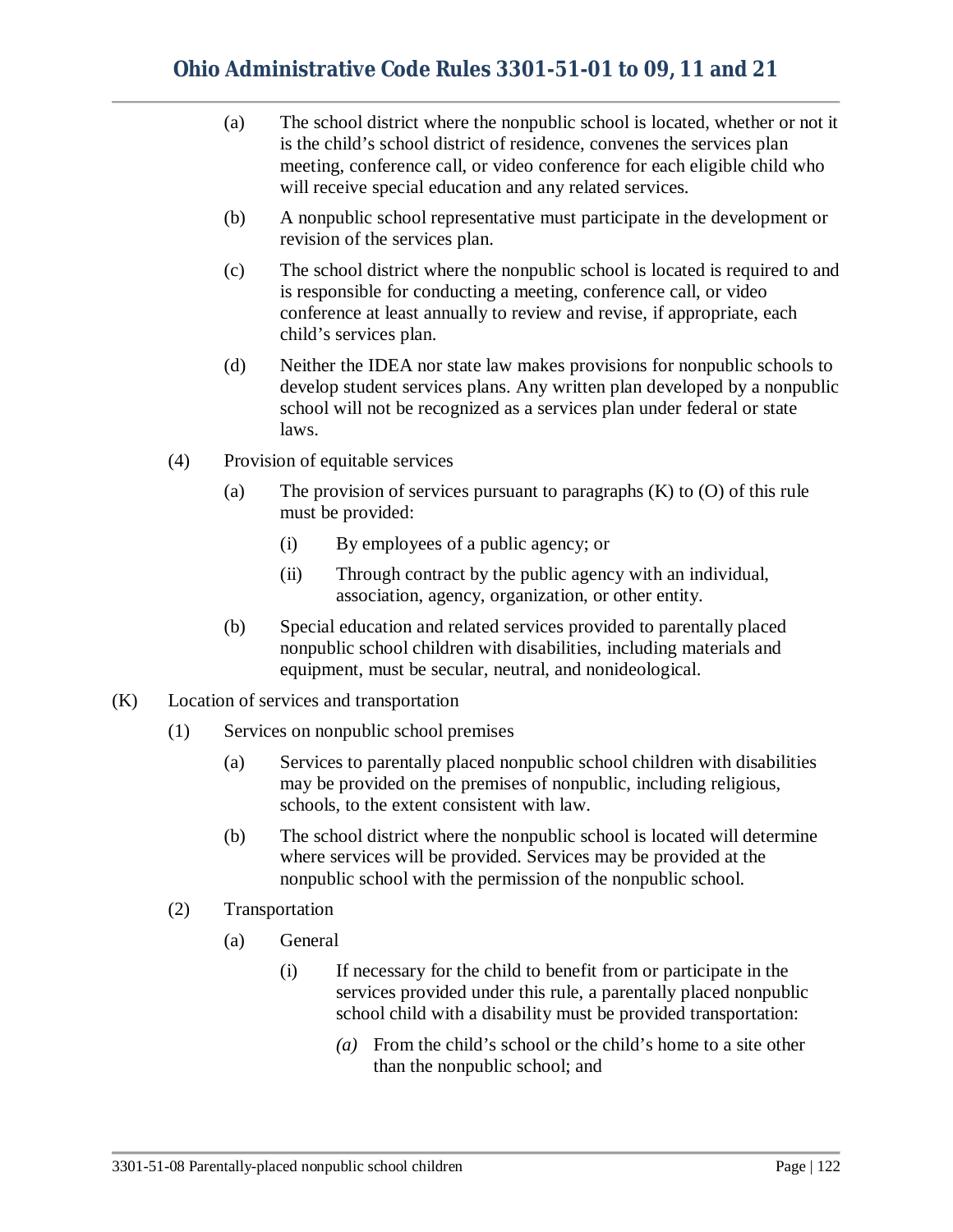- *(b)* From the service site to the nonpublic school, or to the child's home, depending on the timing of the services.
- (b) Transportation for parentally placed chartered nonpublic school children
	- (i) Notwithstanding the provisions of paragraph  $(K)(2)(a)$  of this rule, a child with a disability who is parentally placed in a chartered nonpublic school shall be entitled to transportation to the same degree as any child without disabilities who is attending a chartered nonpublic school even though transportation is not necessary for the child to benefit from or participate in the services provided under this rule.
	- (ii) A child with a disability parentally placed in a chartered nonpublic school in grades kindergarten through eight who lives more than two miles from the chartered nonpublic school will be transported by the school district of residence unless one of the following applies:
		- *(a)* The direct travel time, as measured by riding in a school bus, exceeds thirty minutes from the public school building to which the child with a disability would be assigned if attending the public school to the chartered nonpublic school the child is attending; or
		- *(b)* Where it is impractical to transport a pupil by school conveyance, a board of education may offer payment in lieu of providing such transportation in accordance with section 3327.02 of the Revised Code.
	- (iii) Children with disabilities who are parentally placed in a chartered nonpublic school and are in grades nine through twelve may be offered transportation by their school district of residence in accordance with the above rules, but are not entitled to transportation.
	- (iv) No transportation of any pupils shall be provided by any board of education to or from any school which in the selection of pupils, faculty members or employees, practices discrimination against any person on the grounds of race, color, religion or national origin.
- (c) Cost of transportation

The cost of the transportation described in paragraph  $(K)(2)(a)(i)$  of this rule may be included in calculating whether the school district where the nonpublic school is located has met the requirements of paragraph (E) of this rule.

- (L) Due process complaints and state complaints
	- (1) The right to request a due process hearing does not apply to the provision of special education and related services the school district has agreed to provide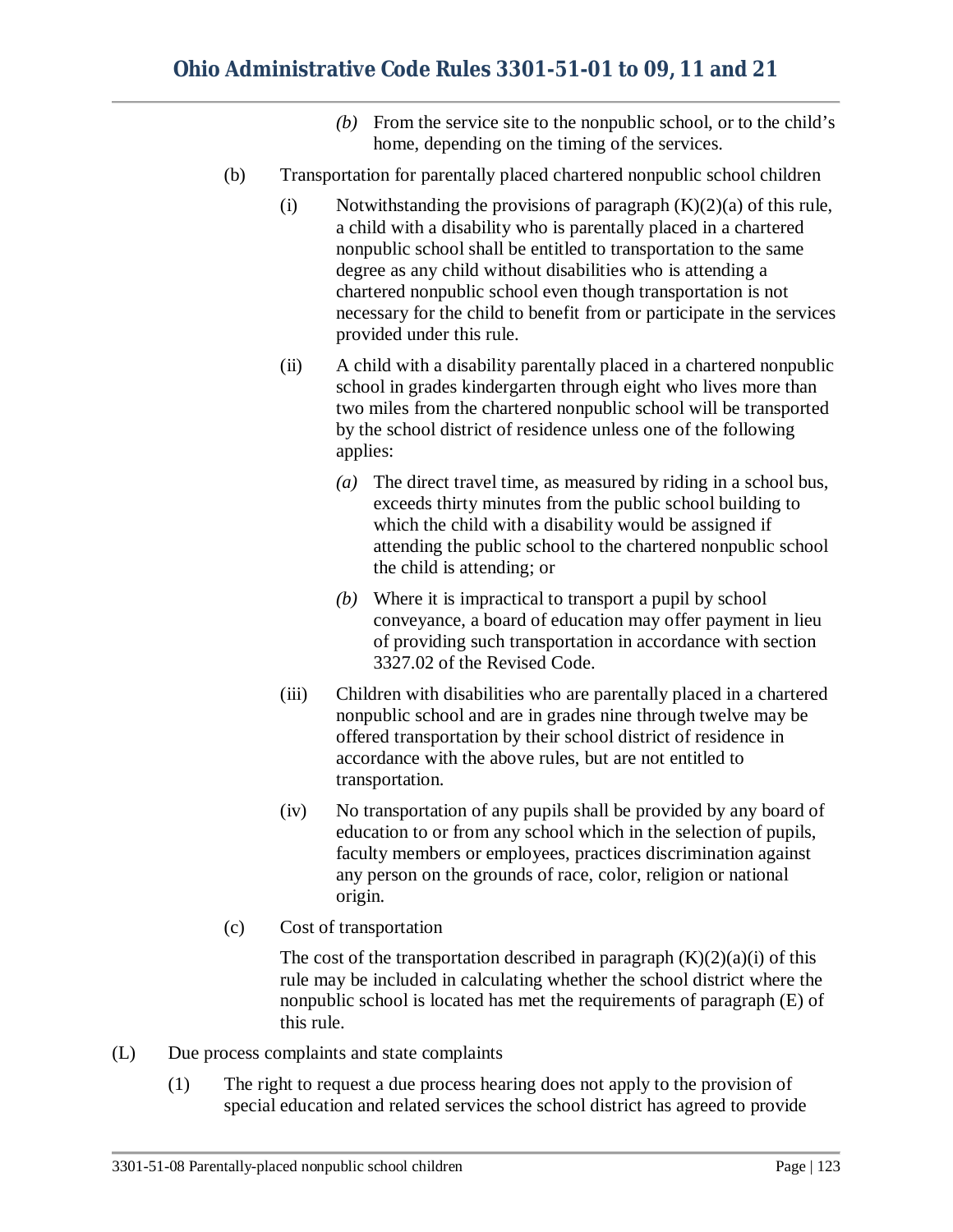through a services plan. However, a parent of a child with a suspected disability, or a child identified as having a disability, who is enrolled in a nonpublic school may initiate a due process hearing regarding child find for parentally placed nonpublic school children with disabilities, including location, identification, evaluation and reevaluation of the child.

- (2) Child find complaints: to be filed with the school district in which the nonpublic school is located.
	- (a) The due process and mediation procedures in rule 3301-51-05 of the Administrative Code apply to complaints that the school district where the nonpublic school is located has failed to meet the child find requirements in paragraph (B) of this rule, including the requirements for location, identification, evaluation and reevaluation of the child.
	- (b) Any due process complaint regarding the child find requirements as described in paragraph  $(L)(2)(a)$  of this rule must be filed with the school district in which the nonpublic school is located and a copy must be forwarded to the Ohio department of education, office for exceptional children.
- (3) Complaint rights of parents of children with disabilities placed in nonpublic schools

The parents of a child with a disability, who have unilaterally placed the child in a nonpublic school, have the right to file a formal written complaint under the IDEA with the Ohio department of education, office for exceptional children. In accordance with applicable law and regulations, complaints may be filed regarding:

- (a) The provision of services, as stated on the child's services plan;
- (b) The amount of funds, including the calculation of the proportionate share, child count and non-supplanting provisions, for parentally placed children with disabilities enrolled in nonpublic schools;
- (c) The required consultation for parentally placed children with disabilities enrolled in nonpublic schools;
- (d) Written affirmation signed by the representatives of participating nonpublic schools;
- (e) Determination of equitable services for the group of parentally placed children with disabilities enrolled in nonpublic schools;
- (f) Provision of equitable services for the group of parentally placed children with disabilities enrolled in nonpublic schools;
- (g) Location of services and transportation for parentally placed children with disabilities enrolled in nonpublic schools;
- (h) Requirement that federal funds not benefit a nonpublic school;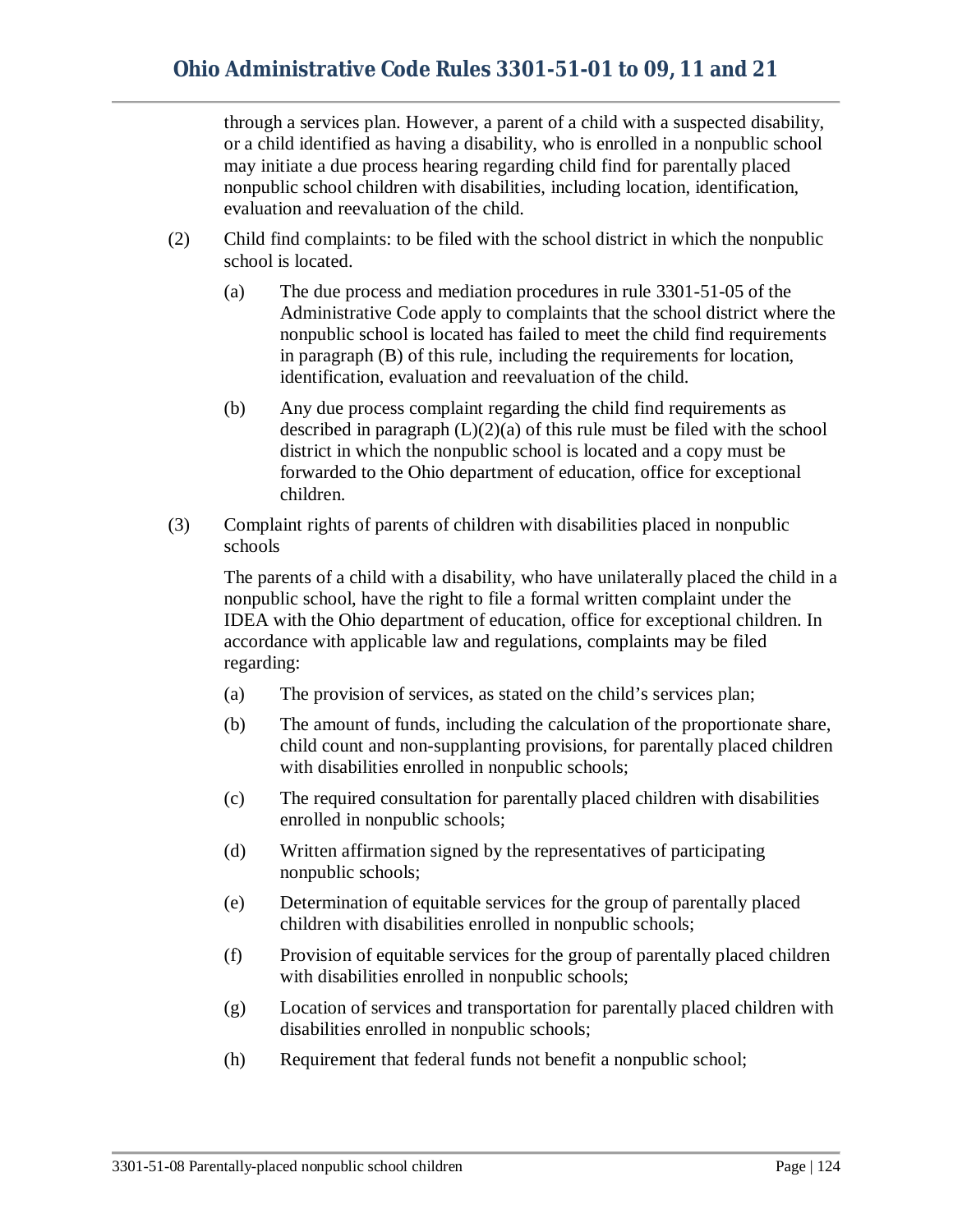- (i) Use of personnel, including use of public school personnel and nonpublic school personnel for parentally placed children with disabilities enrolled in nonpublic schools;
- (j) Prohibition of separate classes on the basis of school enrollment or religion if the classes are at the same site and the classes include students enrolled in public schools and students enrolled in nonpublic schools;
- (k) The use of property, equipment and supplies purchased with IDEA Part B funds for the benefit of parentally placed nonpublic school children with disabilities enrolled in nonpublic schools.
- (4) State complaints
	- (a) Any complaint that the Ohio department of education or the school district where the nonpublic school is located has failed to meet the requirements in this rule must be filed in accordance with the procedures described in rule 3301-51-05 of the Administrative Code.
	- (b) A complaint filed by a nonpublic school official under paragraph  $(H)(1)$  of this rule must be filed with the Ohio department of education, office for exceptional children, in accordance with the procedures in paragraph  $(H)(2)$  of this rule.
- (M) Requirement that funds not benefit a nonpublic school
	- (1) A school district may not use funds provided under Section 611 or 619 of the IDEA to finance the existing level of instruction in a nonpublic school or to otherwise benefit the nonpublic school.
	- (2) The school district where the nonpublic school is located must use funds provided under Part B of the IDEA to meet the special education and related services needs of parentally placed nonpublic school children with disabilities, but not for meeting:
		- (a) The needs of a nonpublic school; or
		- (b) The general needs of the students enrolled in the nonpublic school.

### (N) Use of personnel

(1) Use of public school personnel

A school district may use funds available under Sections 611 and 619 of the IDEA to make public school personnel available in other than public facilities:

- (a) To the extent necessary to provide services under this rule for parentally placed nonpublic school children with disabilities; and
- (b) If those services are not normally provided by the nonpublic school.
- (2) Use of nonpublic school personnel

A school district may use funds available under Sections 611 and 619 of the IDEA to pay for the services of an employee of a nonpublic school to provide services under this rule if: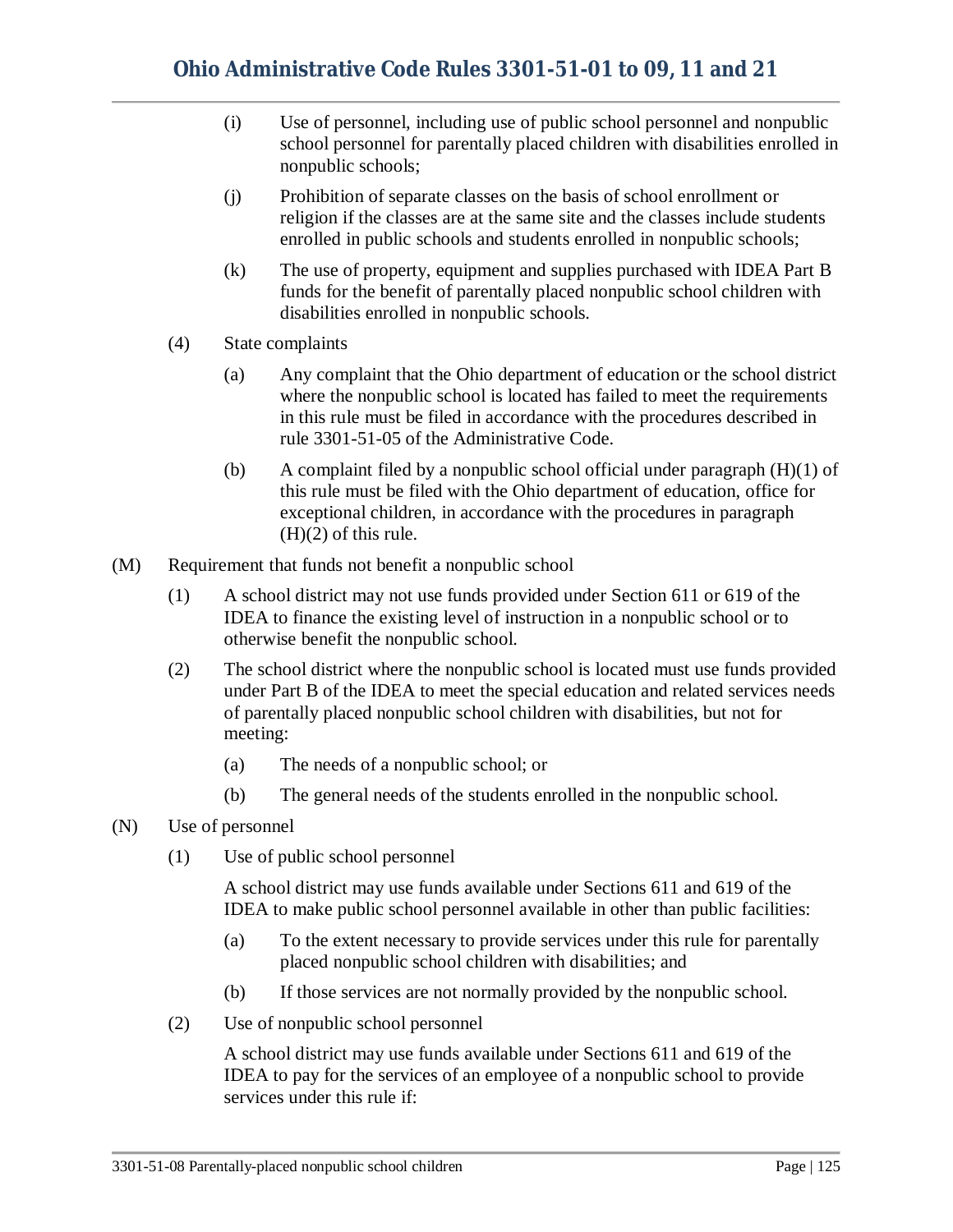- (a) The employee performs the services outside of his or her regular hours of duty; and
- (b) The employee performs the services under public supervision and control.
- (O) Separate classes prohibited

A school district may not use funds available under Section 611 or 619 of the IDEA for classes that are organized separately on the basis of school enrollment or religion of the children if:

- (1) The classes are at the same site; and
- (2) The classes include children enrolled in public schools and children enrolled in nonpublic schools.
- (P) Property, equipment, and supplies
	- (1) A school district must control and administer the funds used to provide special education and related services under paragraphs (I) to (K) of this rule, and hold title to and administer materials, equipment, and property purchased with those funds for the uses and purposes provided in the IDEA.
	- (2) The school district may place equipment and supplies in a nonpublic school for the period of time needed for the Part B program.
	- (3) The school district must ensure that the equipment and supplies placed in a nonpublic school:
		- (a) Are used only for Part B purposes; and
		- (b) Can be removed from the nonpublic school without remodeling the nonpublic school facility.
	- (4) The school district must remove equipment and supplies from a nonpublic school if:
		- (a) The equipment and supplies are no longer needed for Part B purposes; or
		- (b) Removal is necessary to avoid unauthorized use of the equipment and supplies for other than Part B purposes.
	- (5) No funds under Part B of the IDEA may be used for repairs, minor remodeling, or construction of nonpublic school facilities.
- (Q) State assessment considerations
	- (1) Children with disabilities who are parentally placed in chartered nonpublic schools are required to take and pass state assessment(s) required for graduation, as outlined in rule 3301-13-01 of the Administrative Code, in order to receive an Ohio high school diploma unless the child is excused from the consequences of the testing requirement as set forth in paragraph  $(Q)(2)$  of this rule. It is expected that most children with disabilities will take and pass state assessments.
	- (2) If a child has a disability that requires a curriculum that is modified substantially from what the state assessment measures, the child may be excused from taking one or more of the state assessments as outlined in rule 3301-13-01 of the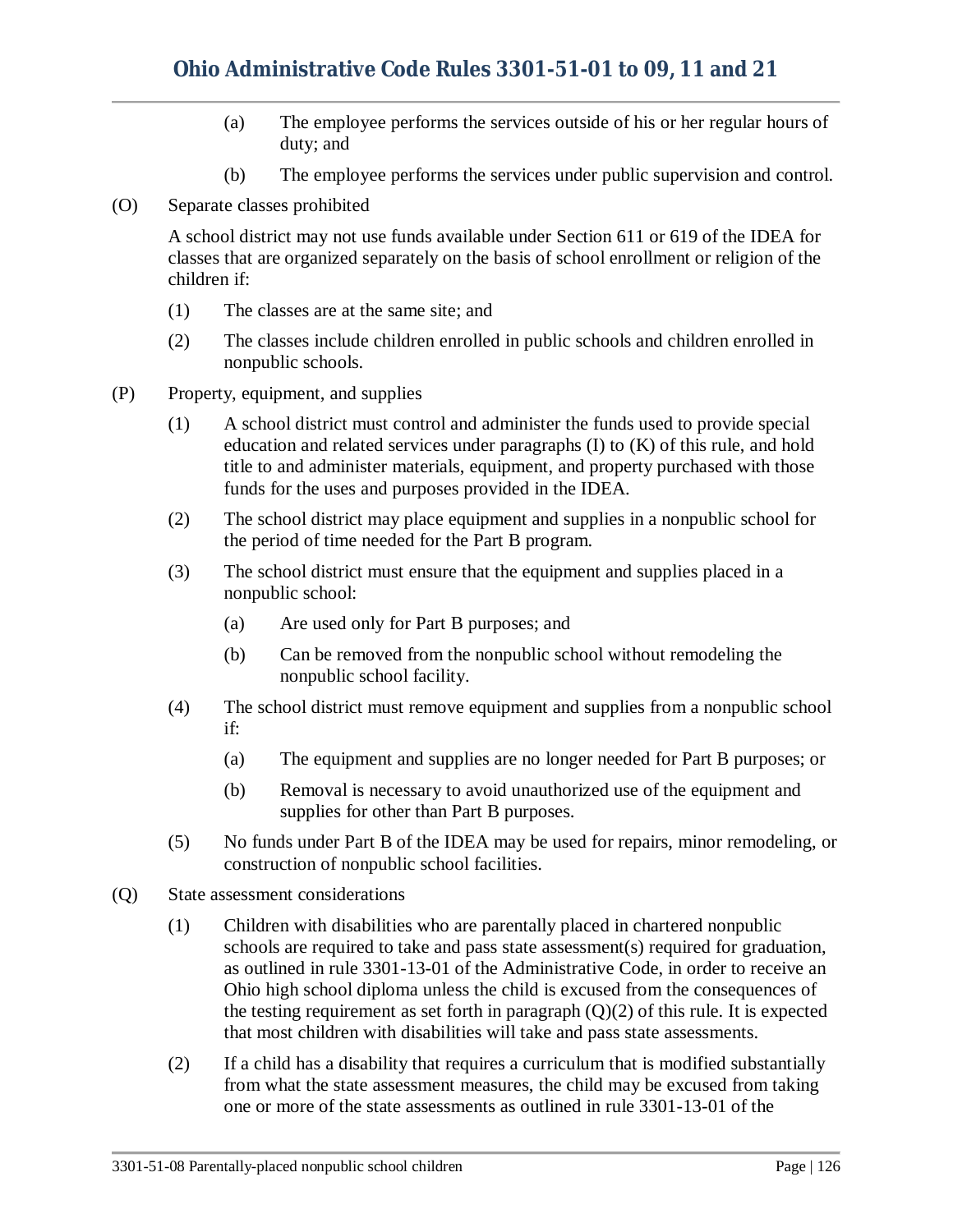Administrative Code. The IDEA requirements for alternate assessment do not apply to children with disabilities enrolled in chartered nonpublic schools.

- (3) A child, parentally placed in a chartered nonpublic school, may receive allowable accommodations when taking state assessments or may be excused from the consequences of state assessments as outlined in rule 3301-13-01 of the Administrative Code if one of the following conditions apply:
	- (a) A current services plan, documenting that the child is excused from the consequences of the state assessment, is in place. This plan has been developed by the services plan team, including the parent, and special education services are being provided by federally funded personnel or auxiliary personnel or a combination of both federally funded and auxiliary funded personnel; or
	- (b) A current services plan, documenting that the child will receive allowable accommodations on the state assessment, is in place. This plan has been developed by the services plan team, including the parent, and special education services are being provided by federally funded personnel or auxiliary personnel or a combination of both federally funded and auxiliary funded personnel; or
	- (c) The chartered nonpublic school has developed a written plan, documenting that the child is excused from the consequences of the state assessment. The written plan must meet all of the requirements of rule 3301-13-10 of the Administrative Code; or
	- (d) The chartered nonpublic school has developed a written plan, documenting that the child will receive allowable accommodations on the state assessment. The written plan must meet all of the requirements of rule 3301-13-10 of the Administrative Code.
- (4) Chartered nonpublic school personnel cannot prohibit children with disabilities from taking any state assessment that children without disabilities of the same age and grade level are required to take.
- (5) Chartered nonpublic school personnel cannot force a child who would otherwise take an alternate assessment to take any state assessment that children without disabilities of the same age and grade level are required to take.
- (6) Chartered nonpublic school personnel cannot deny a diploma to a child with a disability who has been excused from the consequences of the state assessment or who would otherwise take an alternate assessment if all other requirements for graduation have been met.
- (R) Autism scholarship program and Jon Peterson Special Needs Scholarship Program considerations
	- (1) Children who are participating in the "Autism Scholarship Program," established by section 3310.41 of the Revised Code or the "Jon Peterson Scholarship Program," established by section 3310.52 of the Revised Code (the "scholarship programs"), and attending either a chartered or non-chartered nonpublic school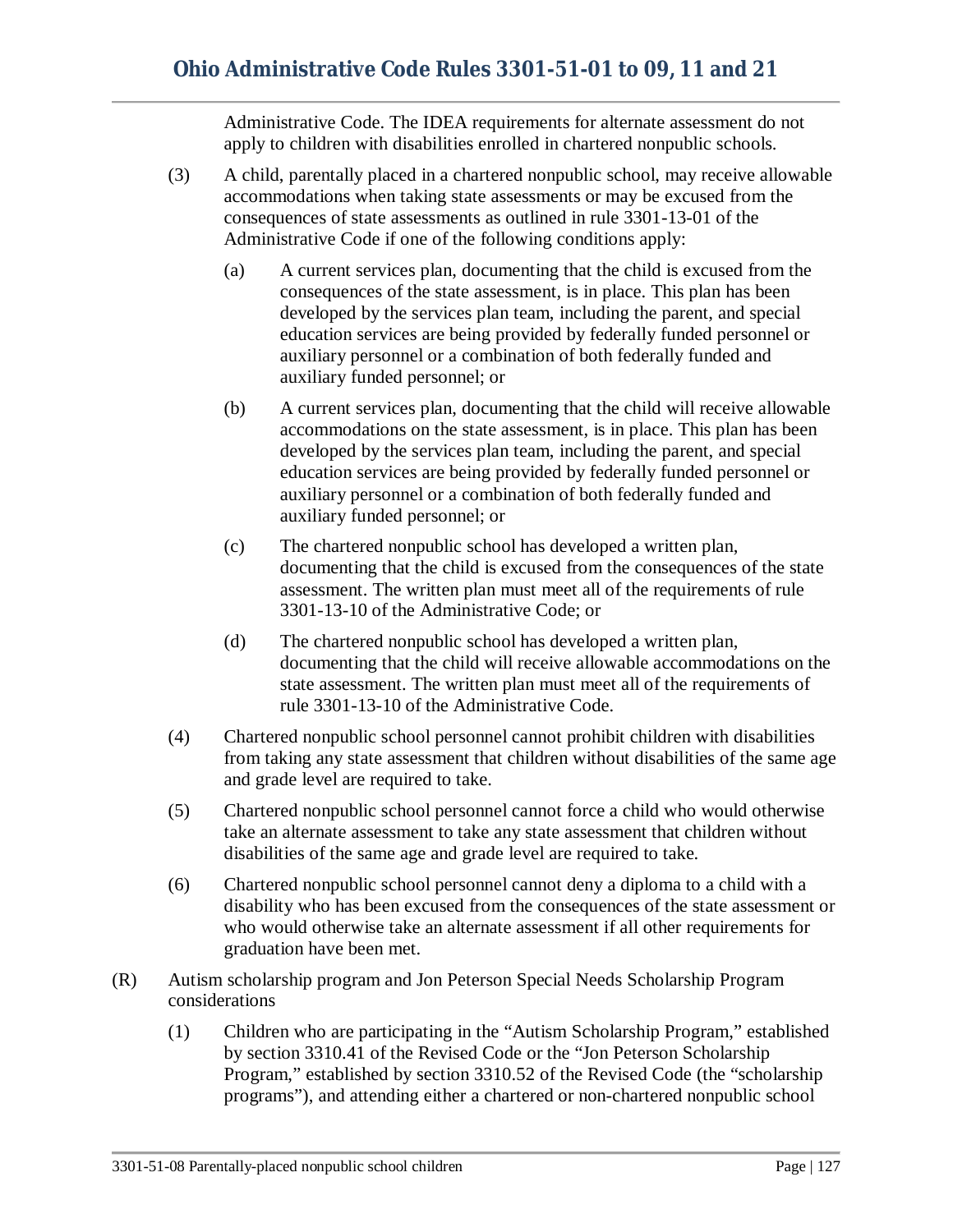may be eligible to receive services funded through IDEA private school proportional share funds if the children meet the eligibility requirements pursuant to rules 3301-103 and 3301-101 of the Administrative Code. Children who are participating in the Autism Scholarship Program and attending either a chartered or non-chartered nonpublic school may be eligible to participate in the early childhood special education flow-through benefits if the children meet the eligibility requirements as outlined in rule 3301-103 of the Administrative Code.

- (a) Evaluations and re-evaluations shall be conducted in accordance with rules 3301-51-06, 3301-103 and 3301-101 of the Administrative Code.
- (b) The school district of residence shall create the IEP that is required for children to participate in the scholarship programs.
- (2) Children who are attending a chartered nonpublic school and are receiving services under a scholarship program may also receive special education and related services through auxiliary services funds, provided the services paid for by auxiliary services funds are not the same services that are being paid for with the scholarship funds. The auxiliary services fund must provide special education and related services that are in addition to the services funded by the scholarship program.
- (3) The district of residence is not required to make FAPE available to a child with a disability who resides in the district and is participating in either scholarship program, however, the parent of a child participating in either scholarship program has a right to file a written complaint or a request for a due process hearing as provided by rule 3301-51-05 of the Administrative Code. A complaint or request for a due process hearing may allege that the district of residence violated a requirement of IDEA, but may not allege a violation of any requirements involving the implementation of the IEP and whether the child has received FAPE.

Effective: 07/01/2014 R.C. 119.032 review dates: 07/01/2019 Promulgated Under: 119.03 Statutory Authority: 3301.07, 3301.07 (J), 3323.041, 3310.64 Rule Amplifies: 3323.041 Prior Effective Dates: 07/01/2008; 09/22/2012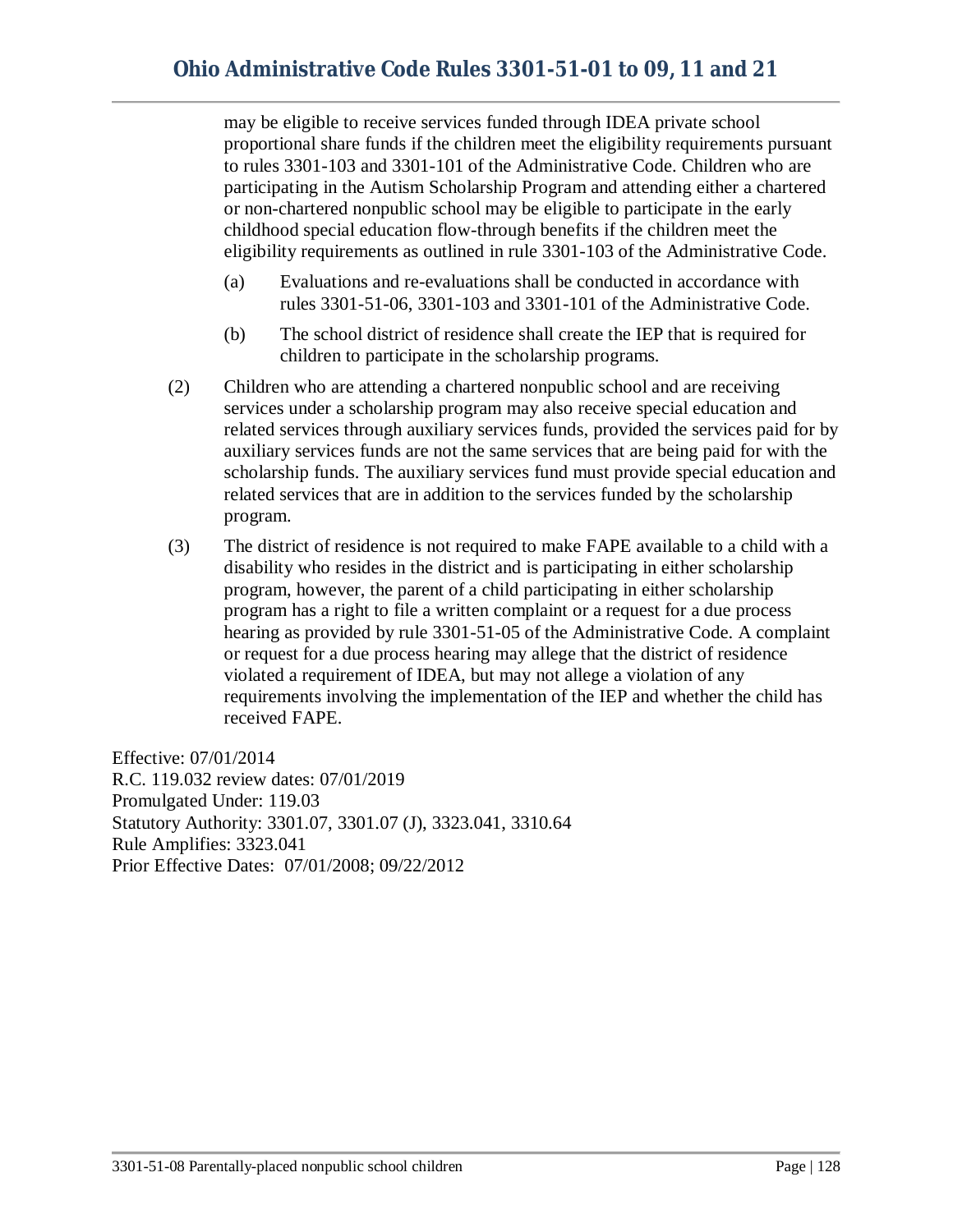### **3301-51-09 Delivery of services.**

(A) Least restrictive environment (LRE)

Each school district shall ensure that to the maximum extent appropriate, children with disabilities, including children in public or nonpublic institutions or other care facilities, are educated with children who are nondisabled.

(B) LRE requirements

General

- (1) Except as provided in rule 3301-51-07 of the Administrative Code regarding children with disabilities in adult prisons, each school district shall adopt and implement written policies and procedures approved by the Ohio department of education, office for exceptional children, to ensure that the school district meets the LRE requirements of this rule.
- (2) Each school district must ensure that:
	- (a) To the maximum extent appropriate, children with disabilities, including children in public or nonpublic institutions or other care facilities, are educated with children who are nondisabled; and
	- (b) Special classes, separate schooling, or other removal of children with disabilities from the regular educational environment occurs only if the nature or severity of the disability is such that education in regular classes with the use of supplementary aids and services cannot be achieved satisfactorily.
- (C) Continuum of alternative placements
	- (1) Each school district must ensure that a continuum of alternative placements is available to meet the needs of children with disabilities for special education and related services.
	- (2) The continuum required in paragraph  $(C)(1)$  of this rule must:
		- (a) Include the alternative placements listed in the definition of special education under rule 3301-51-01 of the Administrative Code (instruction in regular classes, special classes, special schools, home instruction, and instruction in hospitals and institutions); and
		- (b) Make provision for supplementary services (such as resource room or itinerant instruction) to be provided in conjunction with regular class placement.
- (D) Placements

In determining the educational placement of a child with a disability, including a preschool child with a disability, each school district must ensure that:

(1) The placement decision: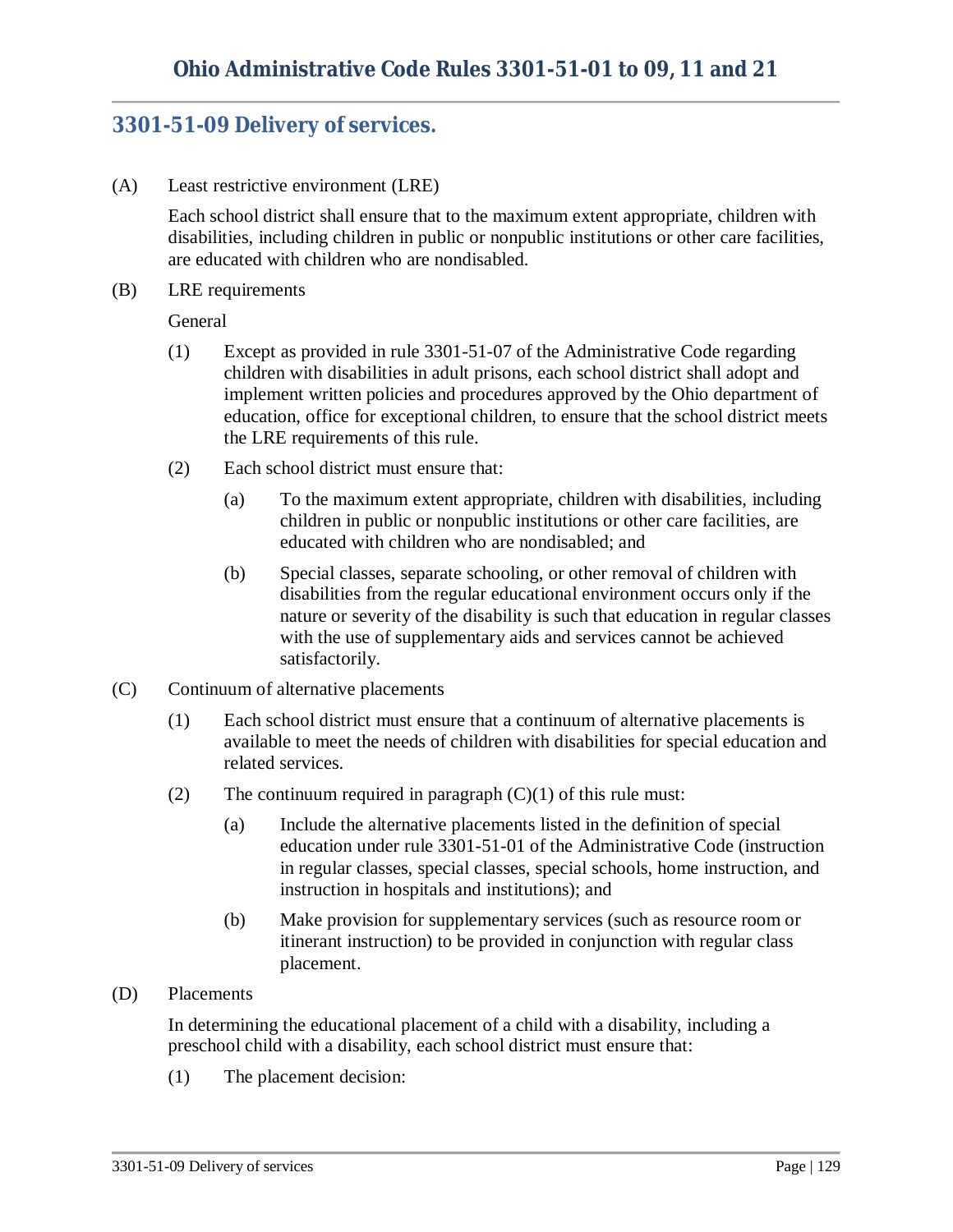- (a) Is made by a group of persons, including the parents and other persons knowledgeable about the child, the meaning of the evaluation data, and the placement options; and
- (b) Is made in conformity with the LRE provisions in paragraphs (B) to (E) of this rule.
- (2) The child's placement:
	- (a) Is determined at least annually;
	- (b) Is based on the child's individualized education program (IEP); and
	- (c) Is as close as possible to the child's home;
- (3) Unless the IEP of a child with a disability requires some other arrangement, the child is educated in the school that the child would attend if nondisabled;
- (4) In selecting the LRE, consideration is given to any potential harmful effect on the child or on the quality of services that the child needs; and
- (5) A child with a disability is not removed from education in age-appropriate regular classrooms solely because of needed modifications in the general education curriculum.
- (E) Nonacademic settings

In providing or arranging for the provision of nonacademic and extracurricular services and activities, including meals, recess periods, and the services and activities set forth in rule 3301-51-02 of the Administrative Code, each school district must ensure that each child with a disability participates with nondisabled children in the extracurricular services and activities to the maximum extent appropriate to the needs of that child. The school district must ensure that each child with a disability has the supplementary aids and services determined by the child's IEP team to be appropriate and necessary for the child to participate in nonacademic settings.

(F) Length of school day and school year

Each child with a disability shall be ensured:

- (1) A school day consistent with rule 3301-35-06 of the Administrative Code and consistent in length to that provided nondisabled children, with special education and related services being provided during the regular school day unless otherwise indicated on the IEP; and
- (2) A school year consistent with rule 3301-35-06 of the Administrative Code and consistent in length to that provided to nondisabled children with special education and related services being implemented at the beginning of each school year.
- (G) Role of preschool and school-age service providers
	- (1) The school district shall ensure that preschool and school-age service providers for children with disabilities participate in the district's strategic planning process as described in paragraph  $(A)(9)$  of rule 3301-35-03 of the Administrative Code.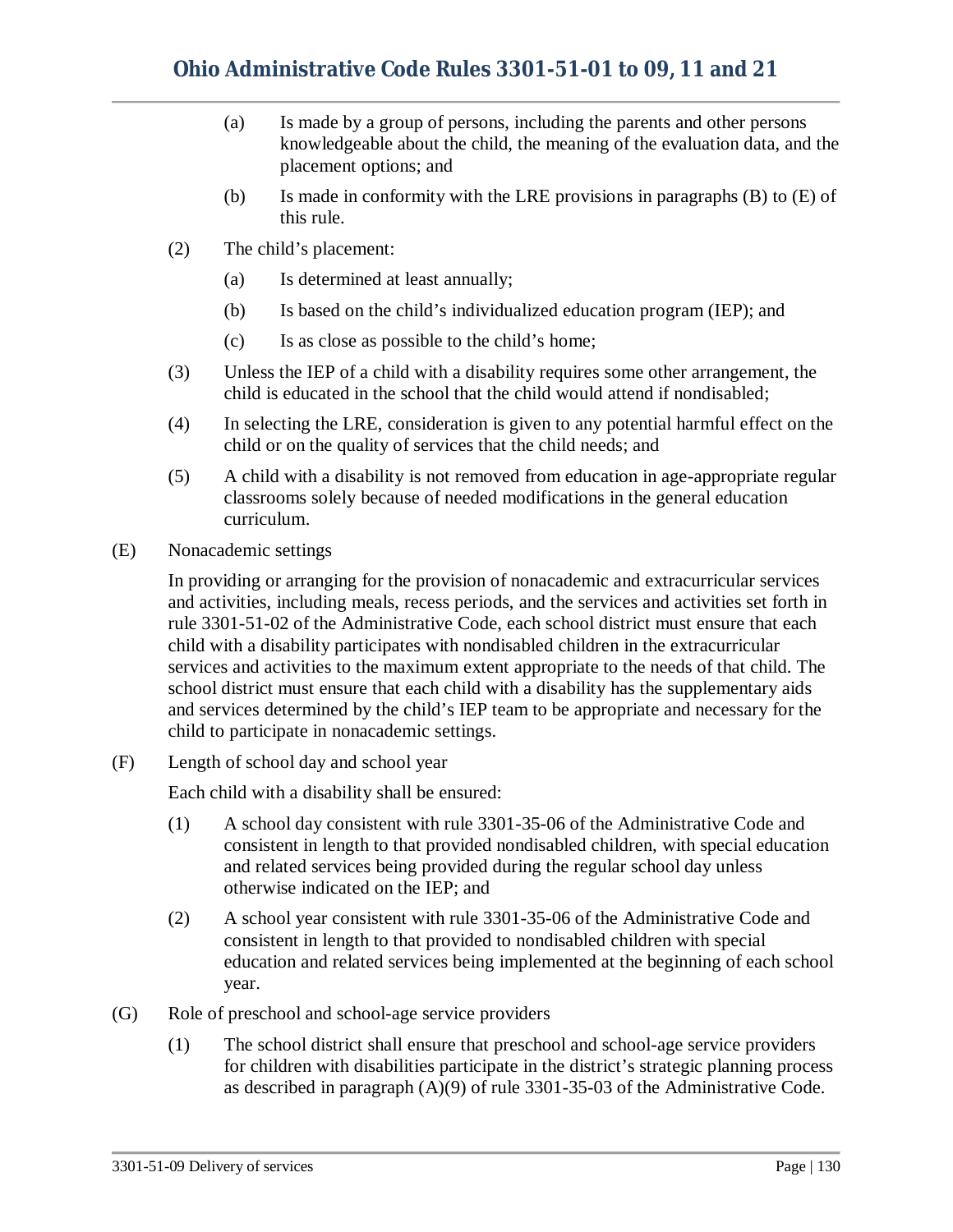- (2) The school district shall assign early childhood, and school-age intervention specialists, or related service specialists to meet the unique educational needs of each child with a disability. The school-age service provider may provide indirect or direct services in one or any combination of instructional groupings, including large group, small group, individual instruction, or parent and teacher training and consultation.
- (3) The school district shall ensure early childhood and school-age intervention specialists, or related service specialists:
	- (a) Serve children with disabilities to assure a free appropriate public education (FAPE) and may serve children who are not disabled where needs for these services are identified;
	- (b) Support regular education teachers in serving and/or consulting about children with and without disabilities so that the regular education personnel, in partnership with the special education service providers, can implement the child's IEP in the least restrictive environment;
	- (c) Assist in organizing and facilitating supplemental supports provided within the regular classroom;
	- (d) Design parent involvement activities; and
	- (e) Implement educational interventions and specially designed instruction which means adapting, as appropriate, to the needs of the eligible child, the content, methodology, or delivery of instruction:
		- (i) To address the unique needs of the child that result from the child's disability; and
		- (ii) To ensure access to the general curriculum so that the child can meet the educational standards adopted by the state board of education that apply to all children.
- (4) The school district shall ensure services of paraprofessionals and related service assistants are supervised in accordance with Ohio law.
- (H) Personnel qualifications and personnel development
	- (1) General

The school district must ensure that all personnel necessary to carry out the purposes of Part B of the Individuals with Disabilities Education Act, as amended by the Individuals with Disabilities Education Improvement Act of 2004, December 2004 (IDEA) shall be employed and shall be appropriately and adequately prepared and trained, including that those personnel have the content knowledge and skills to serve children with disabilities. Personnel shall have appropriate certification or licensure as defined by Chapter 3301-24 of the Administrative Code.

(2) Related services personnel and paraprofessionals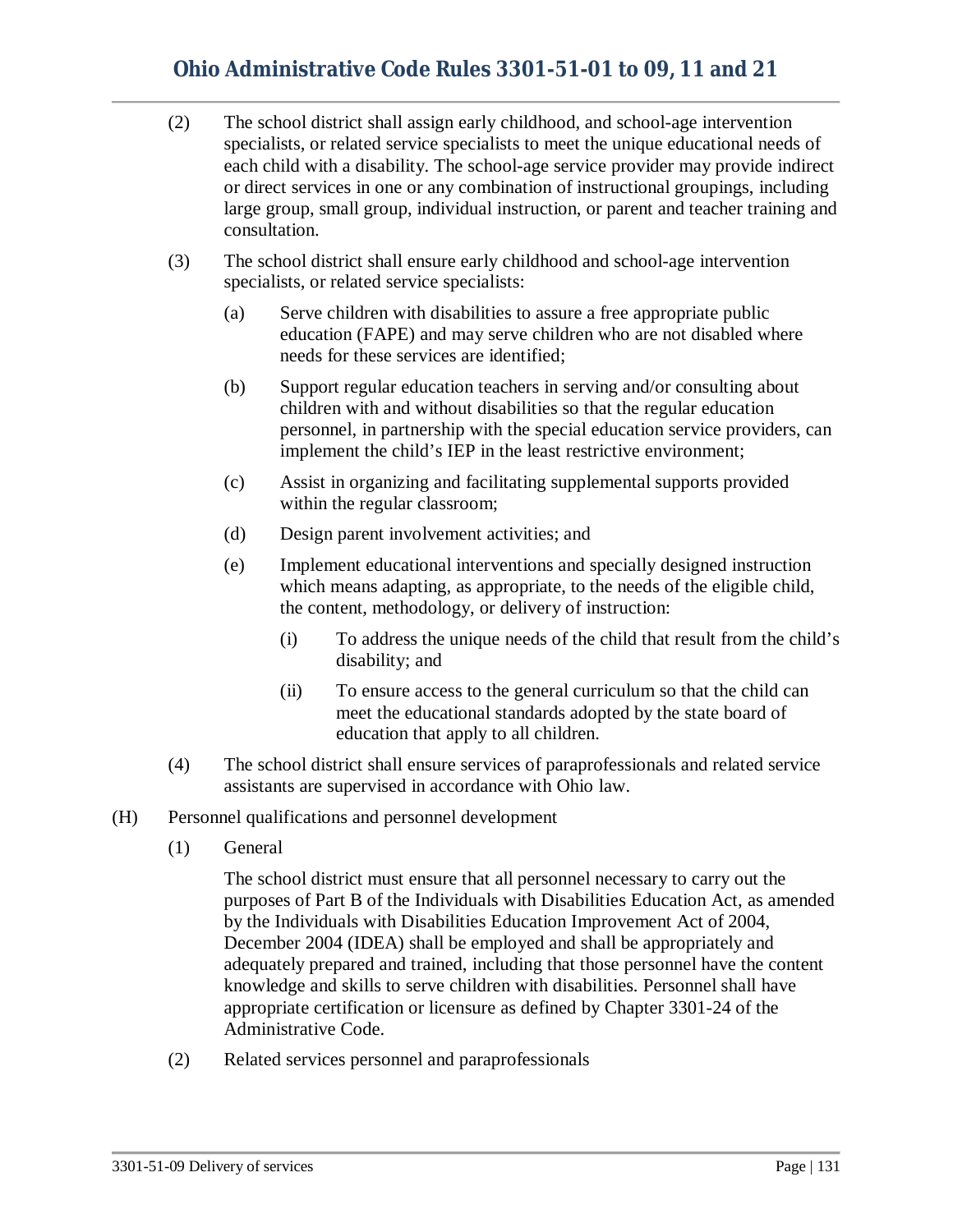The qualifications under paragraph  $(H)(1)$  of this rule must include qualifications for related services personnel and paraprofessionals that:

- (a) Are consistent with state-approved or state-recognized certification, licensing, registration, or other comparable requirements that apply to the professional discipline in which those personnel are providing special education or related services; and
- (b) Ensure that related services personnel who deliver services in their discipline or profession:
	- (i) Meet the requirements of paragraph  $(H)(2)(a)$  of this rule; and
	- (ii) Have not had certification or licensure requirements waived on an emergency, temporary, or provisional basis; and
	- (iii) Allow paraprofessionals and assistants who are appropriately trained and supervised, in accordance with state law, regulation, or written policy, in meeting the requirements of this rule, to be used to assist in the provision of special education and related services under this rule to children with disabilities.
		- *(a)* Paraprofessionals providing services to children with disabilities shall hold an educational aide permit or associate license and meets requirements under paragraph (I) of rule 3301-24-05 of the Administrative Code. Any school district that employs a paraprofessional shall have written policies and procedures outlining:
			- *(i)* Criteria for staff selection;
			- *(ii)* A planned sequence of continuing education and annual training opportunities to enable the paraprofessional to continue to develop the knowledge and skills that are specific to the students with whom the paraprofessional works, including following lesson plans, implementing follow-up instructional procedures and activities, supporting effective classroom organization and behavior management, and working effectively with teachers and as part of an instructional team;
			- *(iii)* A process for direct continuing supervision by one or more licensed teachers or service providers and evaluation of the services of such personnel; and
			- *(iv)* A job description of the role and function of a paraprofessional.
		- *(b)* Personnel serving as school psychology interns shall hold a temporary pupil service license as required by paragraph (A)(5) of rule 3301-23-44 of the Administrative Code and shall be enrolled in school psychologist preparation programs while completing the program internship.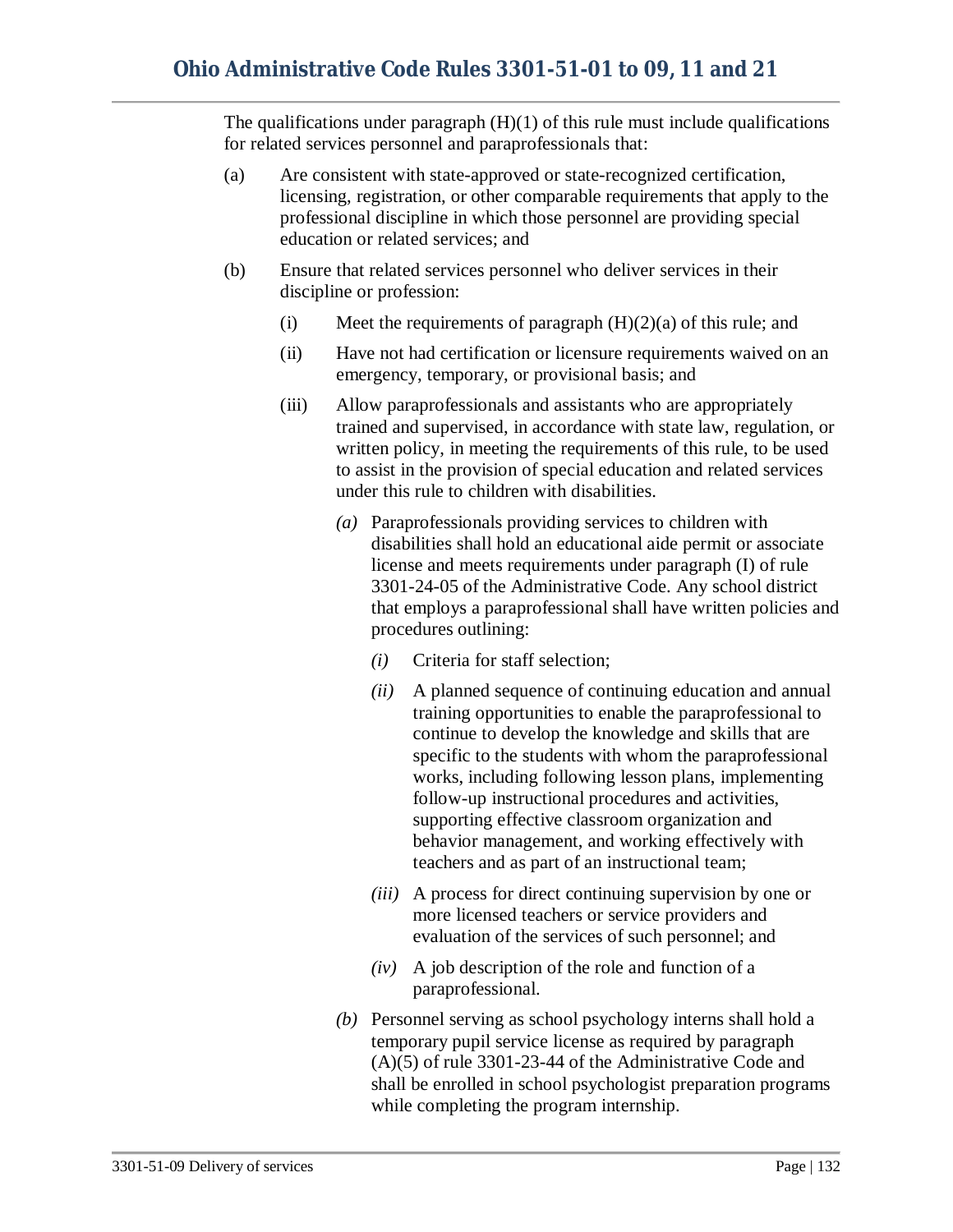- (c) Require that personnel serving as physical therapists are licensed pursuant to Chapter 4755. of the Revised Code to practice physical therapy; physical therapist assistants are licensed pursuant to Chapter 4755. of the Revised Code to assist in the provision of physical therapy services under the supervision of a licensed physical therapist; and physical therapists and physical therapist assistants practice in accordance with sections 4755.40 to 4755.56 of the Revised Code and Chapters 4755-21 to 4755-29 of the Administrative Code.
- (d) Require that personnel serving as occupational therapists are licensed pursuant to Chapter 4755. of the Revised Code to practice occupational therapy; occupational therapy assistants are licensed pursuant to Chapter 4755. of the Revised Code to assist in the provision of occupational therapy services under the supervision of a licensed occupational therapist; and occupational therapists and occupational therapy assistants practice in accordance with sections 4755.04 to 4755.13 of the Revised Code and Chapters 4755-1 to 4755-9 of the Administrative code.
- (3) Qualifications for special education teachers

The qualifications described in paragraph  $(H)(1)$  of this rule must ensure that each person employed as a public school special education teacher in the state who teaches in an elementary school, middle school, or secondary school is highly qualified as a special education teacher by the deadline established in Section 1119(a)(2) of the Elementary and Secondary Education Act of 1965, as amended by the No Child Left Behind Act of 2001, January 2002, 20 U.S.C. 6301 (ESEA).

(4) Qualifications for supervisory personnel

Personnel with supervisory responsibilities for the delivery of special education services shall be appropriately licensed.

- (5) Policy
	- (a) School districts in the state shall take measurable steps to recruit, hire, train, and retain highly qualified personnel to provide special education and related services under this rule to children with disabilities.
	- (b) Personnel shall be provided professional development that aligns with school district goals and objectives and meets the changing needs of children as required by paragraph (A)(8) of rule 3301-35-05 of the Administrative Code.
- (6) Rule of construction

Notwithstanding any other individual right of action that a parent or child may maintain under this rule, nothing in this rule shall be construed to create a right of action on behalf of an individual child or a class of children for the failure of a particular Ohio department of education or school district employee to be highly qualified, or to prevent a parent from filing a complaint about staff qualifications with the Ohio department of education as provided for under this rule.

(I) Service provider workload determination for delivery of services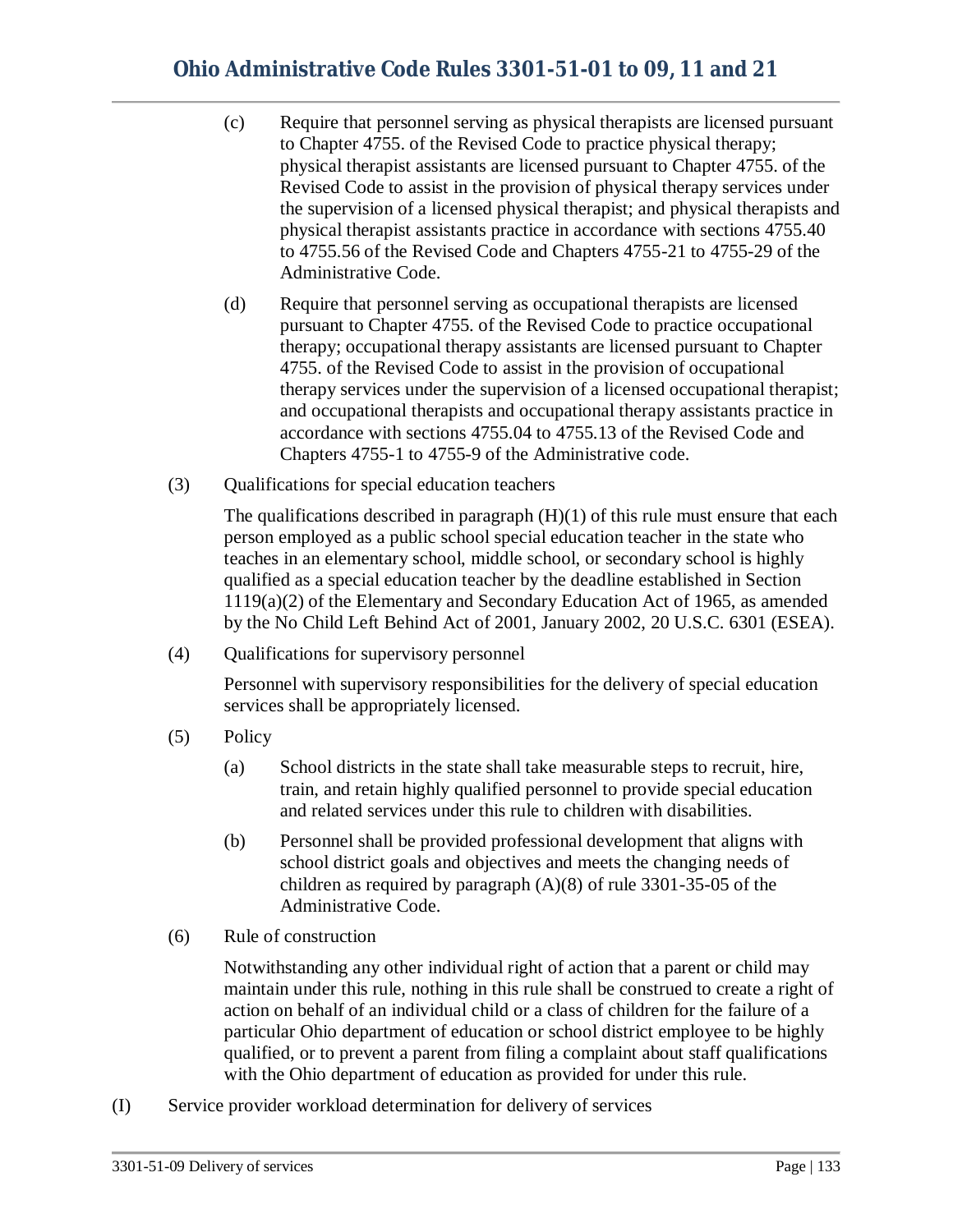School districts, county boards of developmental disabilities and other educational agencies shall determine workload for an individual service provider based upon all of the factors set forth in subsections 1, 2, and 3 below.

- (1) Workload for an individual service provider shall be determined by following process, which incorporates the following components:
	- (a) All areas of service provided to children with and without disabilities, including, but not limited to: school duties, staff meetings, professional development, supervisions, travel/transitions, screening, assessment, evaluation, progress documentation and reporting, secondary transition service planning, conference/consultation pertaining to individual students, documentation for individual students, and third party billing requirements.
	- (b) The severity of each eligible child's need, and the level and frequency of services necessary to provide a free and appropriate public education (FAPE).
	- (c) Time needed for planning in accordance with paragraph (A)(9) of rule 3301-35-05 of the Administrative Code, including statutory and/or contractual agreements applicable to the educational agency.
- (2) School-age service providers will provide specially designed instruction in accordance with the following requirements limiting the number of students per licensed professional, as set forth below.
	- (a) An intervention specialist shall serve no more than sixteen children at the elementary, middle, or junior high school levels, or no more than twentyfour children at the high school level with intellectual disabilities.
		- (i) No more than twelve children at the elementary, middle, or junior high school levels, or no more than sixteen children at the senior high school level shall be served during any one instruction period.
		- (ii) The age range shall not exceed sixty months within any one instructional period.
	- (b) An intervention specialist shall serve no more than sixteen children at the elementary, middle, or junior high school levels, or no more than twentyfour children at the high school level with specific learning disabilities.
		- (i) No more than twelve children shall be served during any one instructional period.
		- (ii) The age range shall not exceed sixty months within any one instructional period.
	- (c) An intervention specialist shall serve no more than ten children with hearing impairments, visual impairments, orthopedic impairments, and/or other health impairments.
		- (i) No more than eight children shall be served during any one instructional period.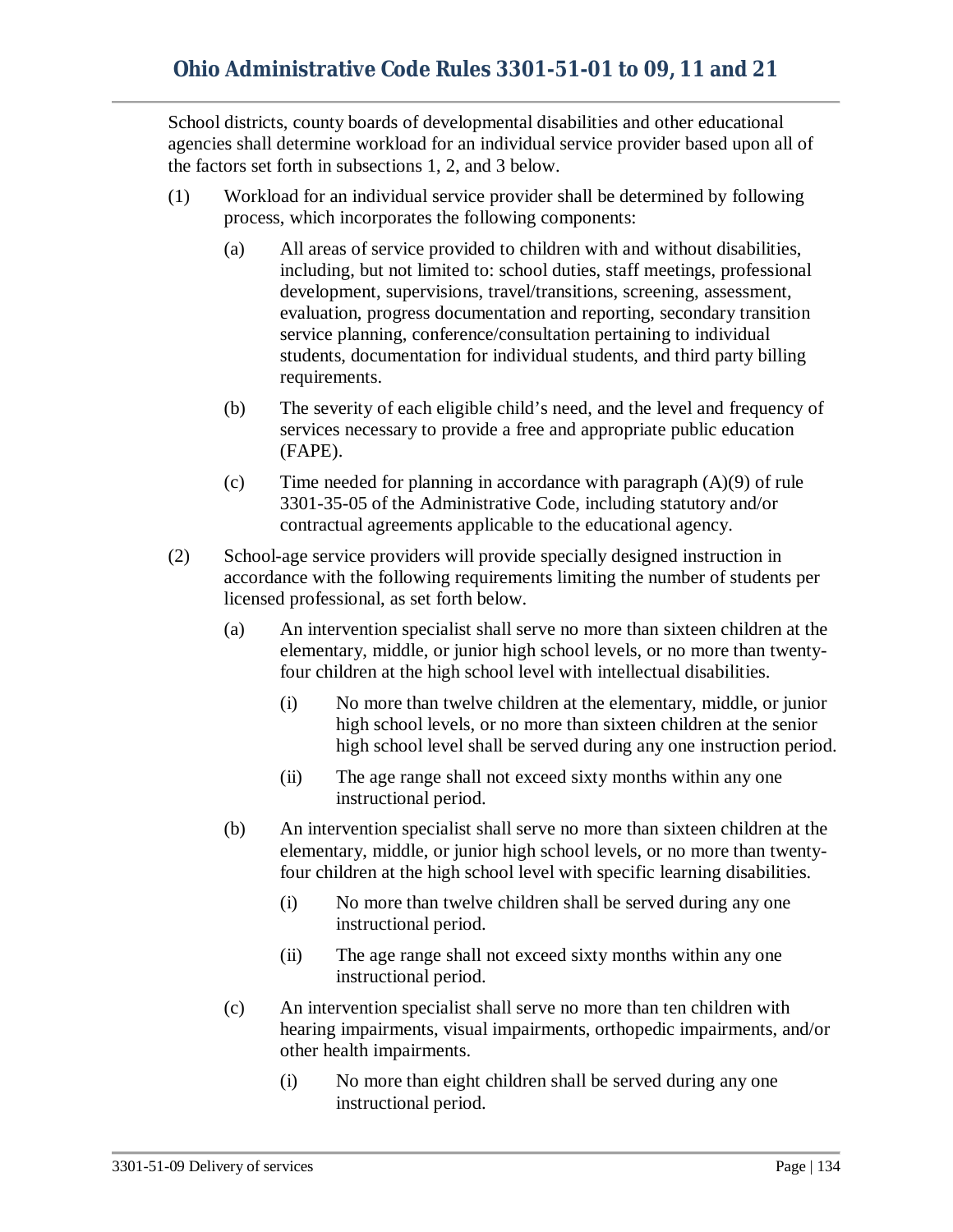- (ii) The age range shall not exceed forty-eight months within any one instructional period.
- (d) An intervention specialist shall serve no more than twelve children with emotional disturbances.
	- (i) No more than ten children shall be served during any one instructional period.
	- (ii) The age range shall not exceed forty-eight months within any one instructional period.
	- (iii) There should be a plan on file and in operation in the school district to provide appropriate classroom management and crisis intervention support.
	- (iv) In the absence of a plan, the school district shall employ at least one full-time paraprofessional in each special class for these children.
- (e) An intervention specialist shall serve no more than eight children with multiple disabilities.
	- (i) No more than eight children shall be served during any one instructional period.
	- (ii) The age range shall not exceed sixty months within any one instructional period.
	- (iii) There shall be at least one full-time paraprofessional in each special class for children with multiple disabilities.
- (f) An intervention specialist shall serve no more than six children with autism, deaf-blindness and/or traumatic brain injury.
	- (i) The age range shall not exceed sixty months within any one instructional period; and
	- (ii) There shall be at least one full-time paraprofessional in each special class for these children.
- (g) An intervention specialist may serve multiple categories of children with disabilities. The ratio for this service shall be determined in accordance with paragraph (I)(I) of this rule and shall not exceed sixteen children at the elementary, middle, or junior high school levels, or no more than twenty-four at the high school level.
	- (i) No more than sixteen children at the elementary, middle, or junior high school levels, or no more than twenty four children at the high school level shall be served during any one instructional period.
	- (ii) The age range shall not exceed sixty months within any one instructional period.
	- (iii) Indirect and direct services shall be provided in accordance with each child's IEP.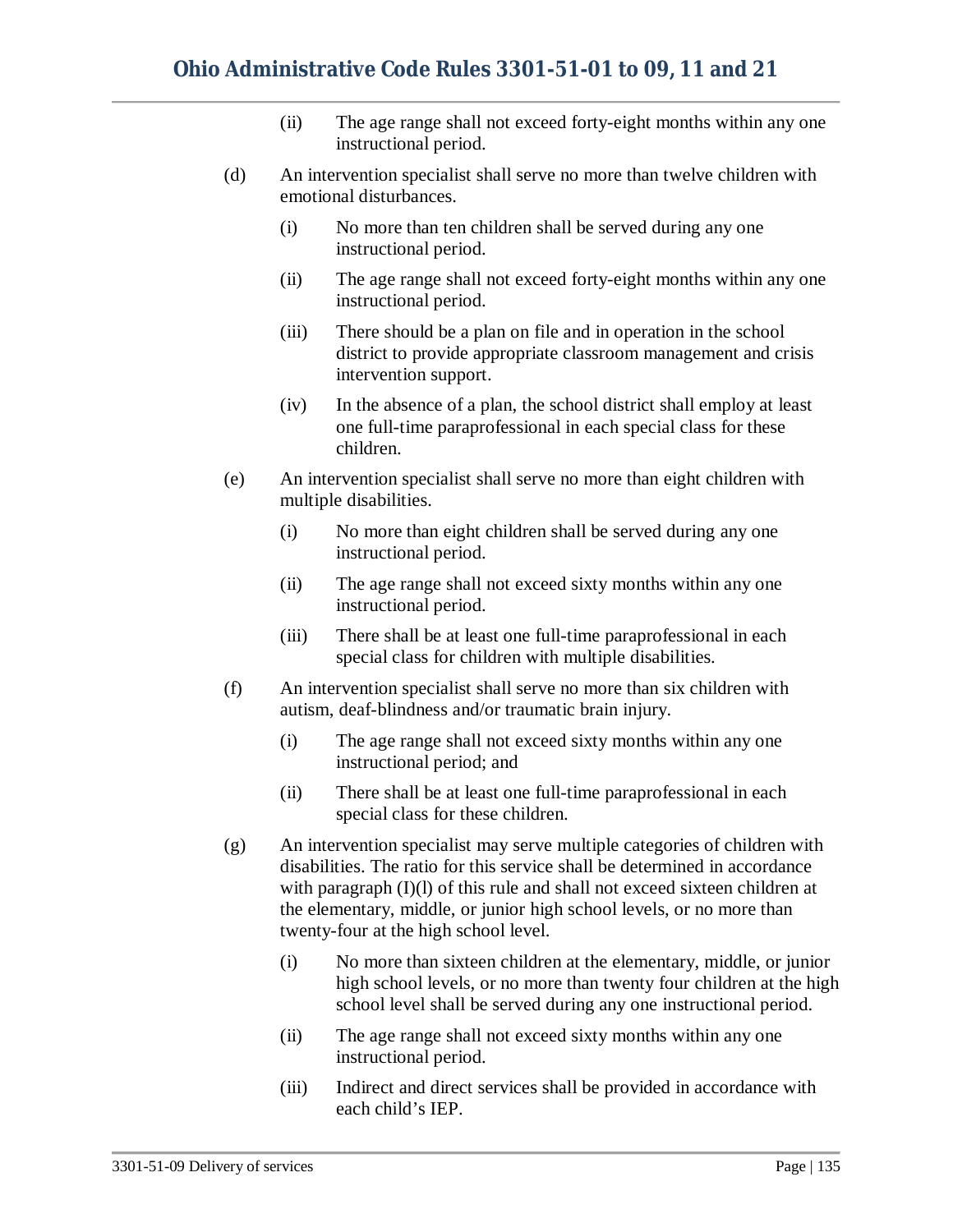- (3) Related service providers for preschool and school-age children with disabilities shall provide specially designed instruction in accordance with the following requirements limiting the number of students per licensed professional:
	- (a) An adapted physical education specialist shall provide services to no more than one hundred children with disabilities.
	- (b) An audiologist shall provide services to no more than one hundred schoolage children with disabilities or no more than seventy-five preschool children with disabilities.
	- (c) An occupational therapist shall provide services to no more than fifty school-age children with disabilities or no more than forty preschool children with disabilities. An occupational therapy assistant who provides occupational therapy techniques must do so under the general supervision of an occupational therapist as required by rules 4755-7-01 and 4755-7-03 of the Administrative Code.
	- (d) An orientation and mobility instructor shall provide services to no more than fifty school-age children with disabilities or no more than forty preschool children with disabilities.
	- (e) A physical therapist shall provide services to no more than fifty schoolage children with disabilities or no more than forty preschool children with disabilities. A physical therapist assistant who assists in the provision of physical therapy services must do so under the supervision of a physical therapist as required by Chapter 4755-27 of the Administrative Code.
	- (f) A speech and language pathologist shall provide services to no more than:
		- (i) Eighty school-age children with disabilities, or
		- (ii) No more than fifty school-age children with multiple disabilities, hearing impairments, autism, or orthopedic/other health impairments, or
		- (iii) No more than fifty preschool children with disabilities, or
		- (iv) A combination of preschool and school-age children with disabilities or children with multiple disabilities, hearing impairment, autism, or orthopedic/other health impairments proportionate to the ratios set forth in  $(I)(3)(f)(i)$ ,  $(ii)$ , and  $(iii)$ .

Each school district shall provide speech and language pathology services as required by division (F) of section 3317.15 of the Revised Code.

- (g) A school psychologist shall provide services to no more than:
	- (i) One hundred twenty-five school-age children with disabilities, or
	- (ii) Seventy-five preschool children with disabilities, or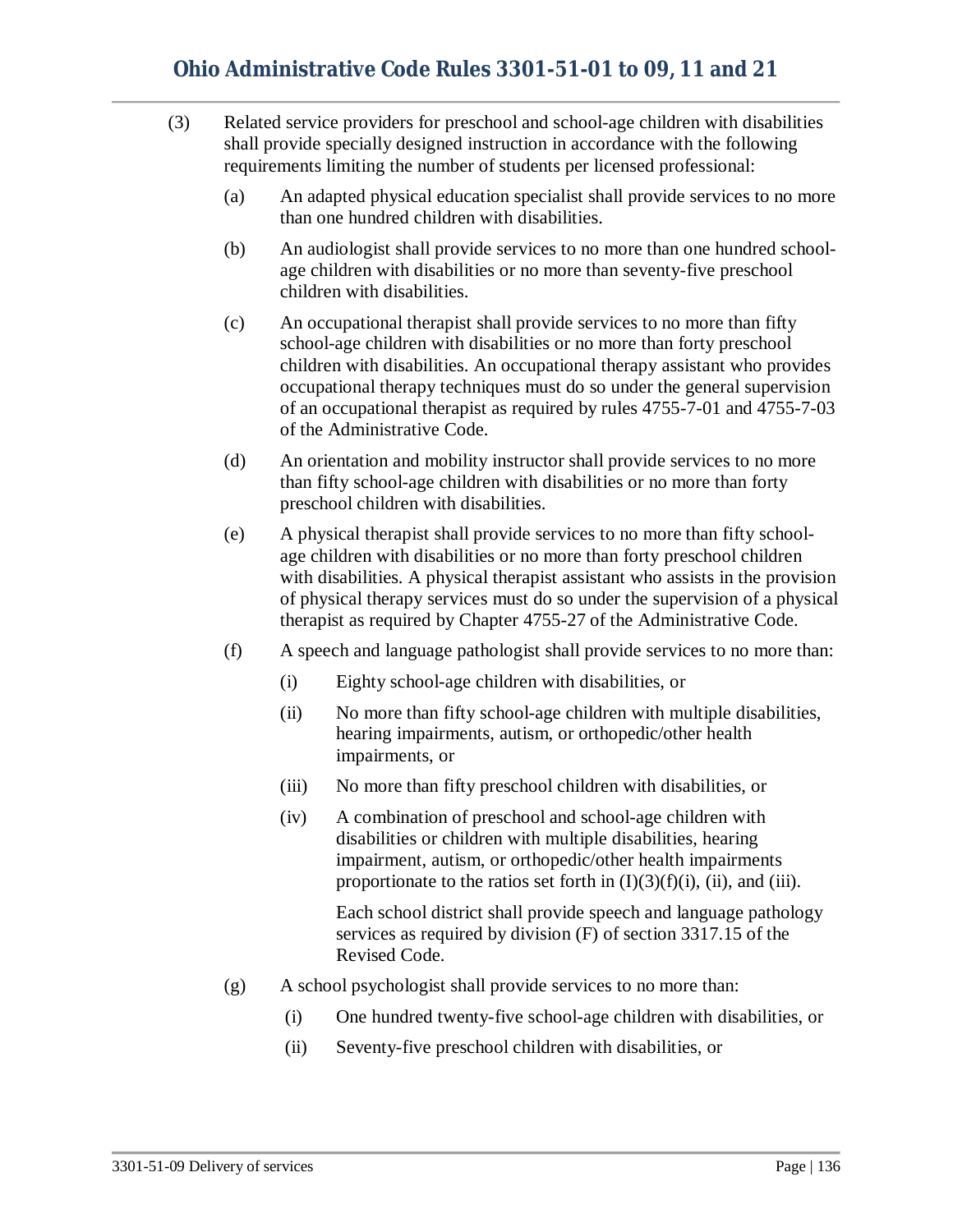(iii) A combination of preschool and school-age children with disabilities proportionate with the ratios set forth in  $(I)(3)(g)(i)$  and (ii).

> Psychological services are defined in paragraph  $(B)(54)(b)(xiii)$  of rule 3301-51-01 of the Administrative Code. Each school district shall provide school psychological services as required by division (F) of section 3317.15 of the Revised Code.

- (4) Transition services
	- (a) A work-study coordinator shall provide services to seventy-five children with disabilities.
	- (b) A vocational special education coordinator shall provide services to fifty children with disabilities.
- (5) Supervisory services
	- (a) A supervisor shall provide services to twenty intervention specialists who are providing services to children with disabilities; or
	- (b) A supervisor shall provide services to twenty speech and language pathologists; or
	- (c) A supervisor shall provide services to twenty school psychologists.
	- (d) An occupational therapy assistant must be supervised as required by rule 4755-7-01 of the Administrative Code.
	- (e) A physical therapist assistant must be supervised as required by Chapter 4755-27 of the Administrative Code.
- (J) Housing, facilities, materials, and equipment and supplies for preschool and school-age programs
	- (1) Children and service providers must have a service area that will accommodate the special needs of the children in attendance and shall be large enough to accommodate the use and storage of special equipment and teaching materials. Service areas used for special education classrooms must be equivalent to those used for general education classrooms.
	- (2) Each service provider must have access to an office or room space suitable for private consultation or intervention; access to a telephone in an area where scheduling, parent contacts, and confidential conversations regarding children can be completed; and adequate office equipment including a locking file cabinet with a key and supplies.
	- (3) Service areas must be equipped with the appropriate materials, equipment, and facilities necessary to identify children with disabilities and to implement the child's IEP and meet the educational, physical, developmental, and learning needs of children within the area.
	- (4) The service areas for intervention specialists shall be located in the section of the building that houses regular education children of comparable age.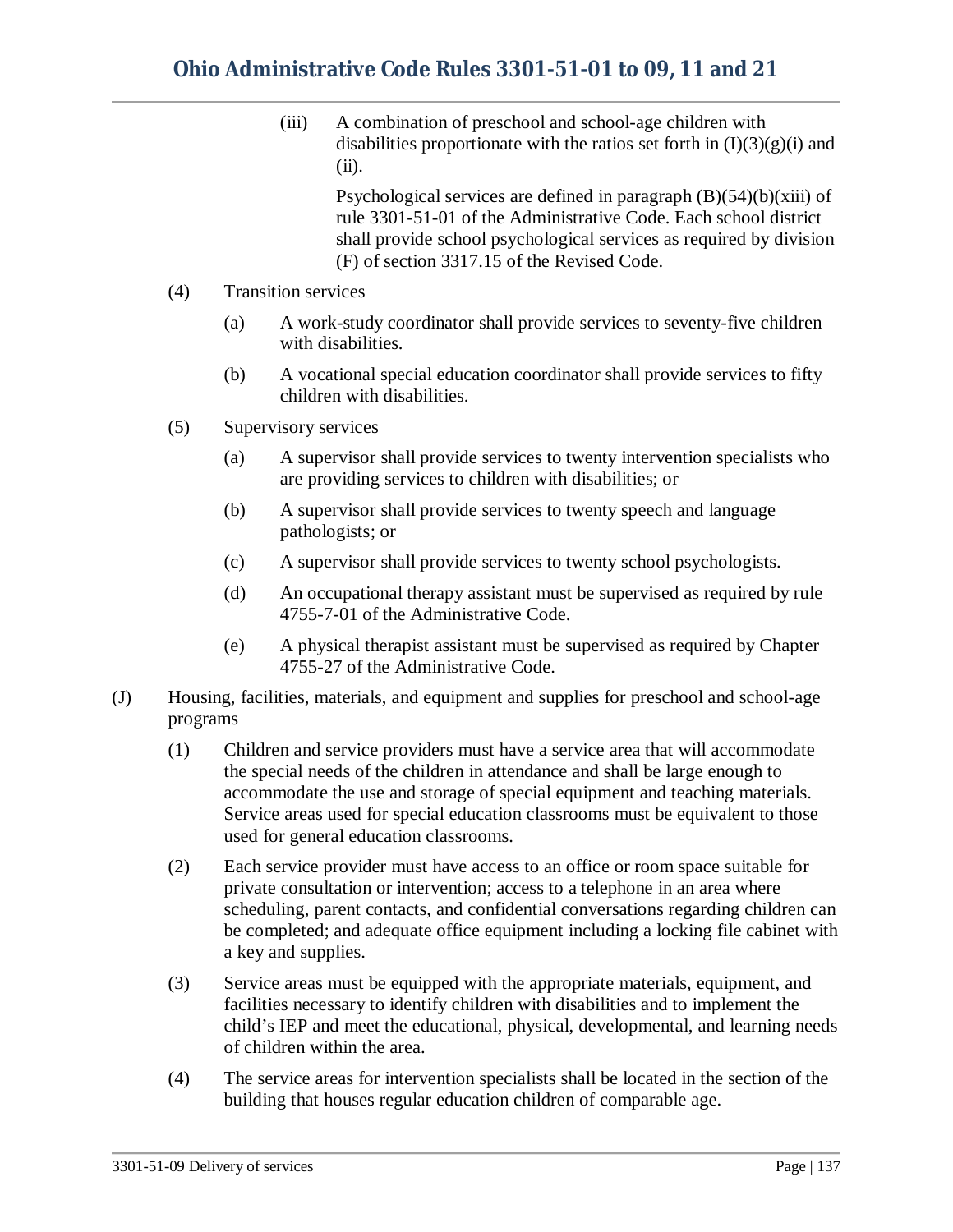- (5) The service areas must provide a work environment that supports service providers and is conducive to children's learning consistent with rule 3301-35-05 of the Administrative Code. Instructional materials, equipment, and technology shall be provided to support each child's progress toward meeting educational objectives as required in paragraph  $(I)(1)$  of rule 3301-35-06 of the Administrative Code.
- (6) Evaluation and instructional materials and equipment shall be provided to enable the child with a disability to progress in the general curriculum or in the case of preschool, developmentally appropriate activities, and meet both IEP and performance objectives.
- (7) Children with disabilities shall have the same access to textbooks, educational materials, and computer technology that is provided to regular education children.
- (8) Additional materials and/or technology must be provided to allow children with disabilities access to the materials used in the general curriculum.
- (9) Equipment that is utilized for children with disabilities shall be adequately maintained and promptly repaired.
- (K) Waiver
	- (1) If a school district, county board of developmental disabilities or other educational agency exceeds the workload requirements in paragraph (I) of this rule a waiver request must be filed with the Ohio department of education, office for exceptional children. A school district, county board of developmental disabilities or other educational agency may be granted a waiver for individual service provider limits or for age-range per instructional period as required by this rule.
	- (2) Requests must be submitted in writing to the Ohio department of education, office for exceptional children or office of early learning and school readiness. The written request shall include, but not be limited to, the following:
		- (a) Identification of the specific rule for which a waiver is being requested;
		- (b) Specific period of time for which the waiver is requested; and
		- (c) Rationale for the request.
	- (3) Each school district, county board of developmental disabilities or other educational agency shall annually review the reason for its request as it plans for the delivery of services through the strategic planning process as required by paragraph (A) of rule 3301-35-03 of the Administrative Code.
- (L) Prohibition on mandatory medication
	- (1) General

School district personnel are prohibited from requiring parents to obtain a prescription for substances identified under schedules I, II, III, IV, or V in Section 202(c) of the Controlled Substances Act as amended and specified in the Anabolic Steroids Control Act of 1990, November 1990, 21 U.S.C. 812(c) for a child as a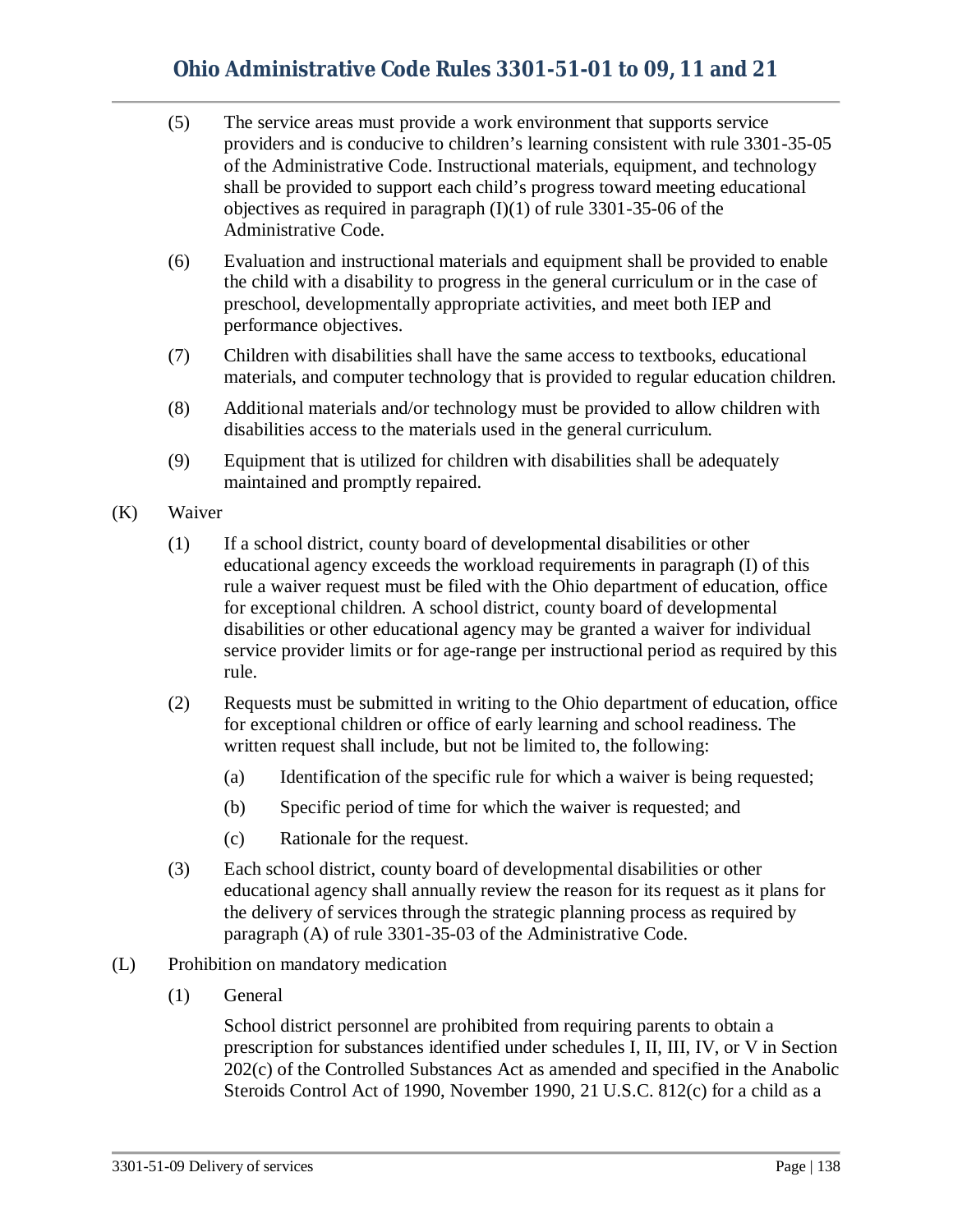condition of attending school, receiving an evaluation under rule 3301-51-06 of the Administrative Code, or receiving services under this rule.

(2) Rule of construction

Nothing in paragraph (L)(1) of this rule shall be construed to create a federal prohibition against teachers and other school personnel consulting or sharing classroom-based observations with parents or guardians regarding a child's academic and functional performance, or behavior in the classroom or school, or regarding the need for evaluation for special education or related services under rules 3301-51-03 and 3301-51-06 of the Administrative Code.

Effective: 07/01/2014 R.C. 119.032 review dates: 07/01/2019 Promulgated Under: 119.03 Statutory Authority: 3301.07, 3301.07 (J), 3323.02, 3323.04, 3323.07, 3323.11 Rule Amplifies: 3323.02, 3323.04, 3323.07, 3323.11 Prior Effective Dates: 07/01/2002, 07/01/2008; 07/23/2010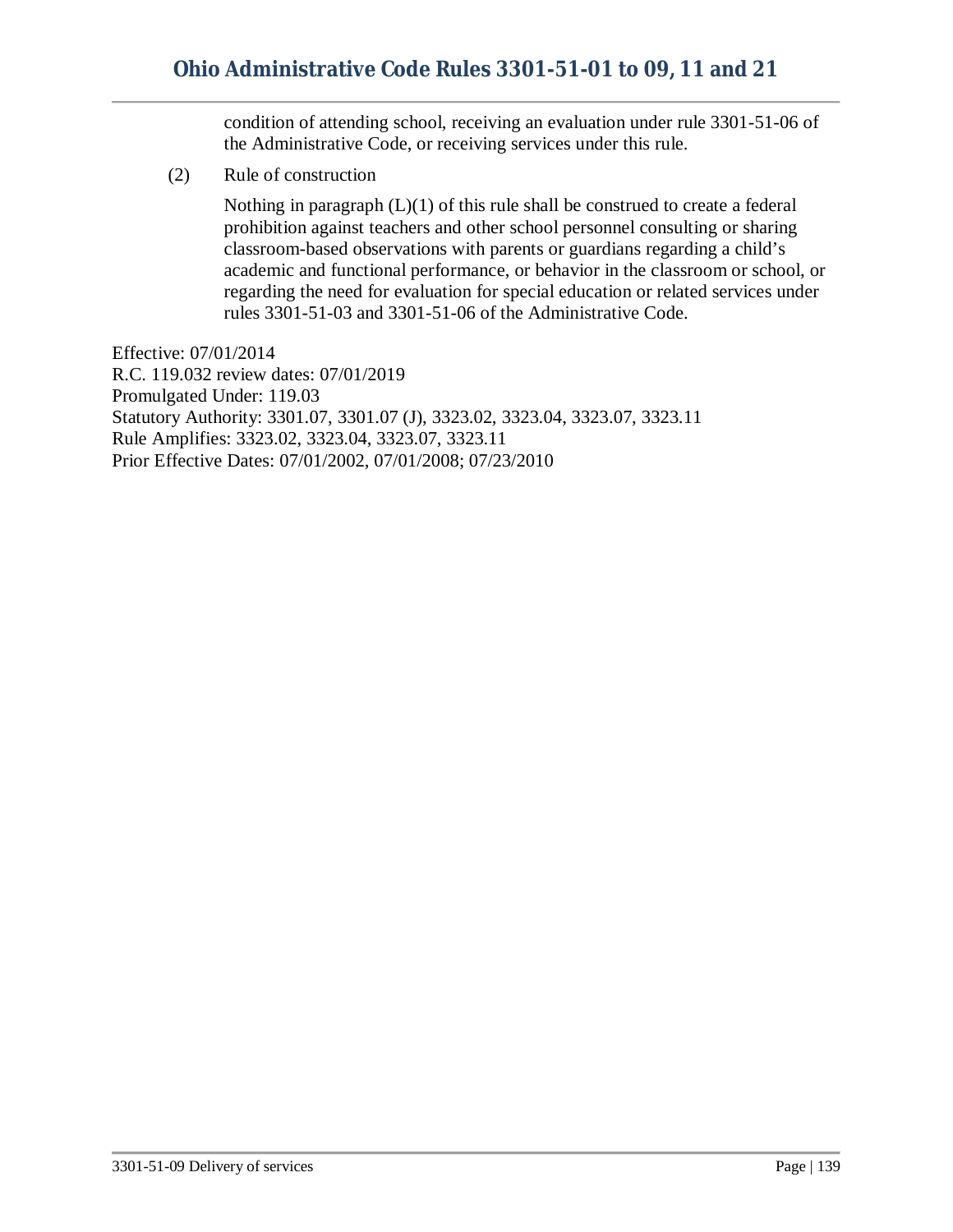### **3301-51-11 Preschool children eligible for special education.**

- (A) Preschool special education programs and related services operated by school districts, county boards of developmental disabilities (county boards of DD), and other education agencies shall be provided in accordance with this chapter of the Administrative Code.
- (B) Interagency agreements

Each school district shall develop and annually review interagency agreements with all partners to ensure a free appropriate public education (FAPE) is provided to all preschool children who are eligible for special education services, between the ages of three through five residing in the school district. At a minimum, agreements with the following partners are required:

- (1) "Head Start" programs within the school district's service delivery area that provide for:
	- (a) Service coordination for preschool children who are eligible for special education services, three through five years of age, in a manner consistent with the state interagency agreement for service coordination with "Head Start"; and
	- (b) Transition of children eligible for special education and related services as a preschool child at age three.
- (2) The county agency responsible for the "Help Me Grow" service delivery system that provides for the transition of children from early intervention services to preschool special education and related services at age three in a manner consistent with the state interagency agreement for service coordination with "Head Start". The agreement must include, but is not limited to, the following requirements:
	- (a) A process by which strategies are evaluated for effectiveness and appropriate revisions to the agreement are made;
	- (b) A process by which "Help Me Grow" refers children who are forty-five days or less from their third birthdays and are suspected of having disabilities. These children must have an evaluation completed within sixty days of parental consent for evaluation, but an individualized education program (IEP) is not required by their third birthdays;
	- (c) Shared responsibilities for evaluating children suspected of having disabilities referred through "Help Me Grow" at least forty-six days before their third birthdays but not more than ninety days before their third birthdays;
	- (d) Shared responsibilities for child find, including locating, evaluating, and identifying children with disabilities birth through age five; and
	- (e) Timelines and processes for sharing information about children who may be transitioning as a preschool child eligible for special education services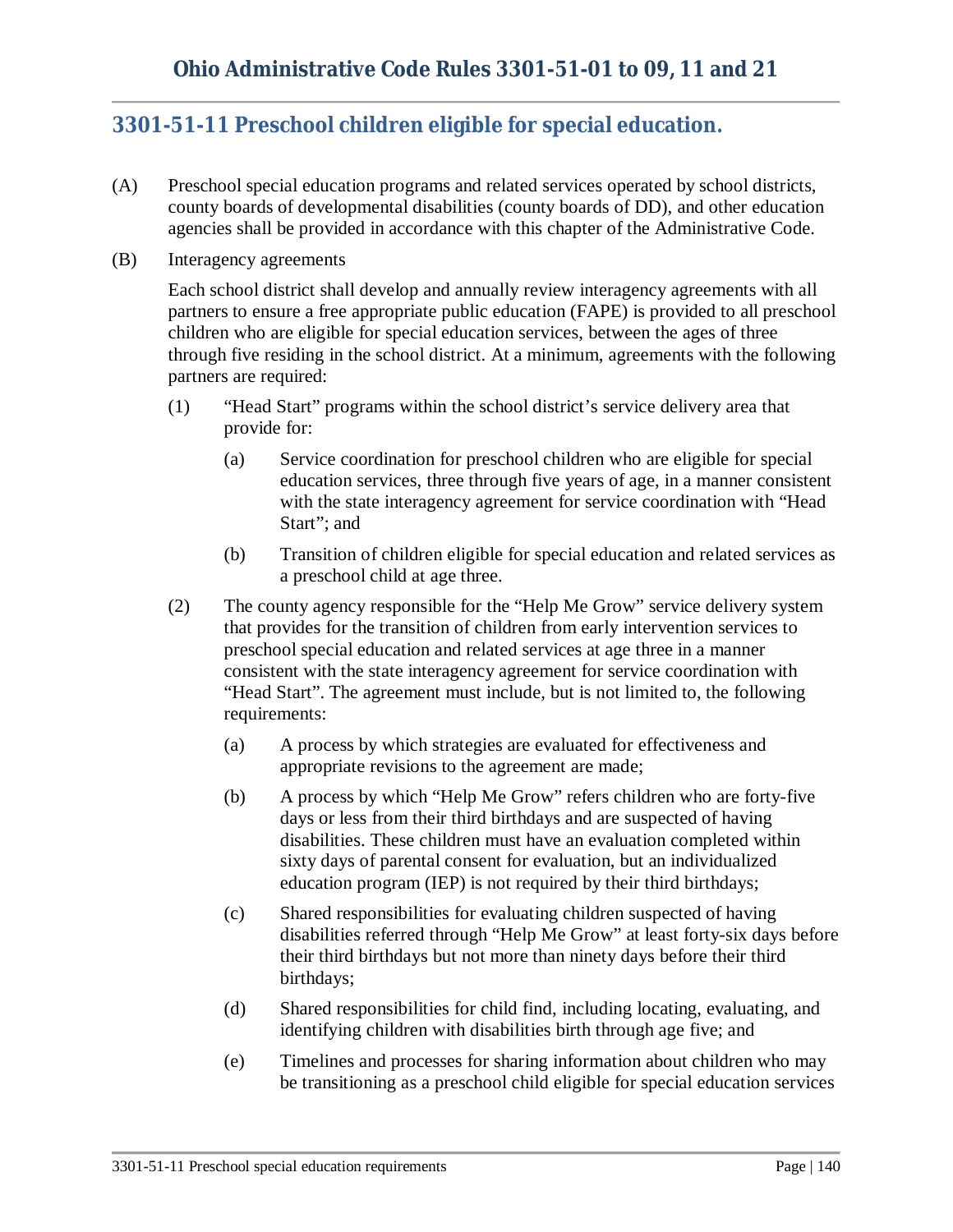from "Help Me Grow" early intervention services to special education and related services.

(3) County boards of DD for identification, service delivery, and funding to adequately serve preschool children who are eligible for special education services three through five years of age.

#### (C) Eligibility

Each school district of residence must conduct a full and individual evaluation in accordance with rule 3301-51-06 of the Administrative Code before the initial provision of special education and related services to a preschool child eligible for special education services residing in the district.

(1) Sufficient information shall be obtained using a variety of information sources to confirm that a disability exists.

No single source of information, such as a single measure or score, shall be used to determine if a preschool child is eligible or not eligible for special education and related services. Eligibility for special education and related services as a preschool child shall be determined on the basis of multiple sources of information, including, but not limited to:

- (a) Information from Part C for children transitioning from early intervention services;
- (b) Structured observations in more than one setting and in multiple activities;
- (c) Information provided by the parent or caregiver; and
- (d) Criterion-referenced and norm-referenced evaluations.
- (2) Based on the variety of sources of information listed in paragraphs  $(C)(1)(a)$  to  $(C)(1)(d)$  of this rule, a group of qualified professionals and the parent of the child shall determine if the child has a disability and is eligible for special education and related services.
- (3) The following developmental areas must be assessed with at least one source of information listed in paragraphs  $(C)(1)(a)$  to  $(C)(1)(d)$  of this rule:
	- (a) Adaptive behavior;
	- (b) Cognition;
	- (c) Communication;
	- (d) Hearing;
	- (e) Vision;
	- (f) Sensory/Motor function;
	- (g) Social-emotional functioning;
	- (h) Behavioral functioning.
- (4) A school district must ensure that sufficient resources are available to conduct evaluations during the summer months.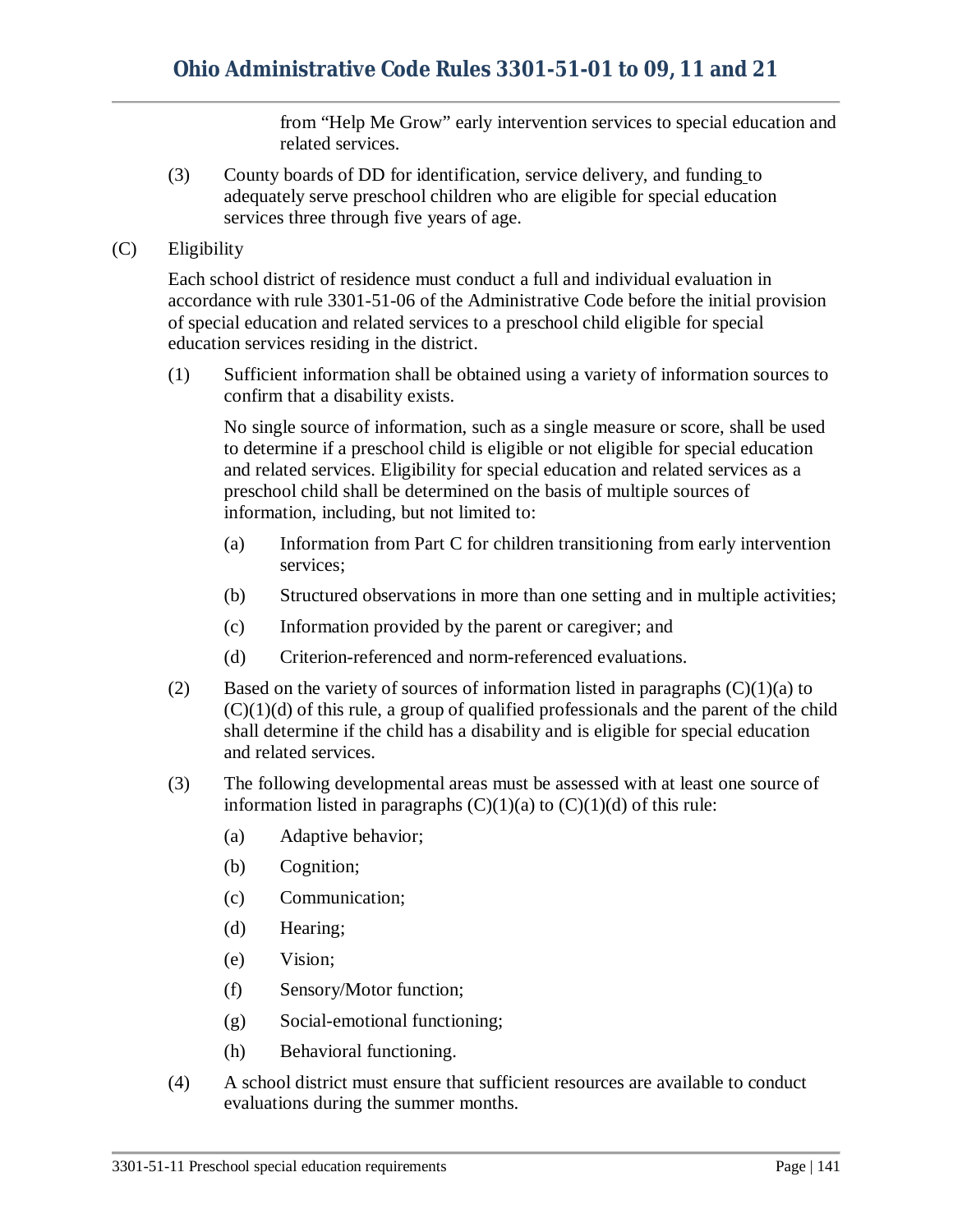- (5) A preschool child who is eligible for special education services is a child who has one of the following disabilities, as defined in rule 3301-51-01 of the Administrative Code, based upon the evidence required in paragraphs  $(C)(1)$  to (C)(3) of this rule, and who, by reason thereof, needs special education and related services:
	- (a) Autism;
	- (b) Cognitive disability;
	- (c) Deaf-blindness;
	- (d) Deafness;
	- (e) Emotional disturbance;
	- (f) Hearing impairment;
	- (g) Multiple disabilities;
	- (h) Orthopedic impairment;
	- (i) Other health impairment;
	- (j) Specific learning impairment;
	- (k) Speech or language impairment;
	- (l) Traumatic brain injury;
	- (m) Visual impairment; or
	- (n) Developmental delay, as defined in paragraph (C)(6) of this rule.
- (6) A school district may choose to use the term "developmental delay" under the following conditions for children ages three through five who are experiencing developmental delays and who, by reason thereof, need special education and related services:
	- (a) The applicability of the term shall be based upon the individual needs of the child as determined by the evaluation team or the IEP team and other qualified professionals;
	- (b) In addition to the assessments required in paragraph  $(C)(1)$  of this rule, results of appropriate diagnostic instruments and procedures may also be used to help make the determination that a child has a "developmental delay." A developmental delay may be substantiated by a delay of two standard deviations below the mean in one or more of the areas of development or 1.5 standard deviations below the mean in two or more of the areas of development listed in paragraphs  $(C)(6)(b)(i)$  to  $(C)(6)(b)(v)$ of this rule. The results shall not be used as the sole factor in making the determination that a child has a developmental delay.

"Developmental delay" means a child of three to five years who is experiencing a delay as determined by an evaluation team, IEP team, and other qualified professionals in one or more of the following areas of development: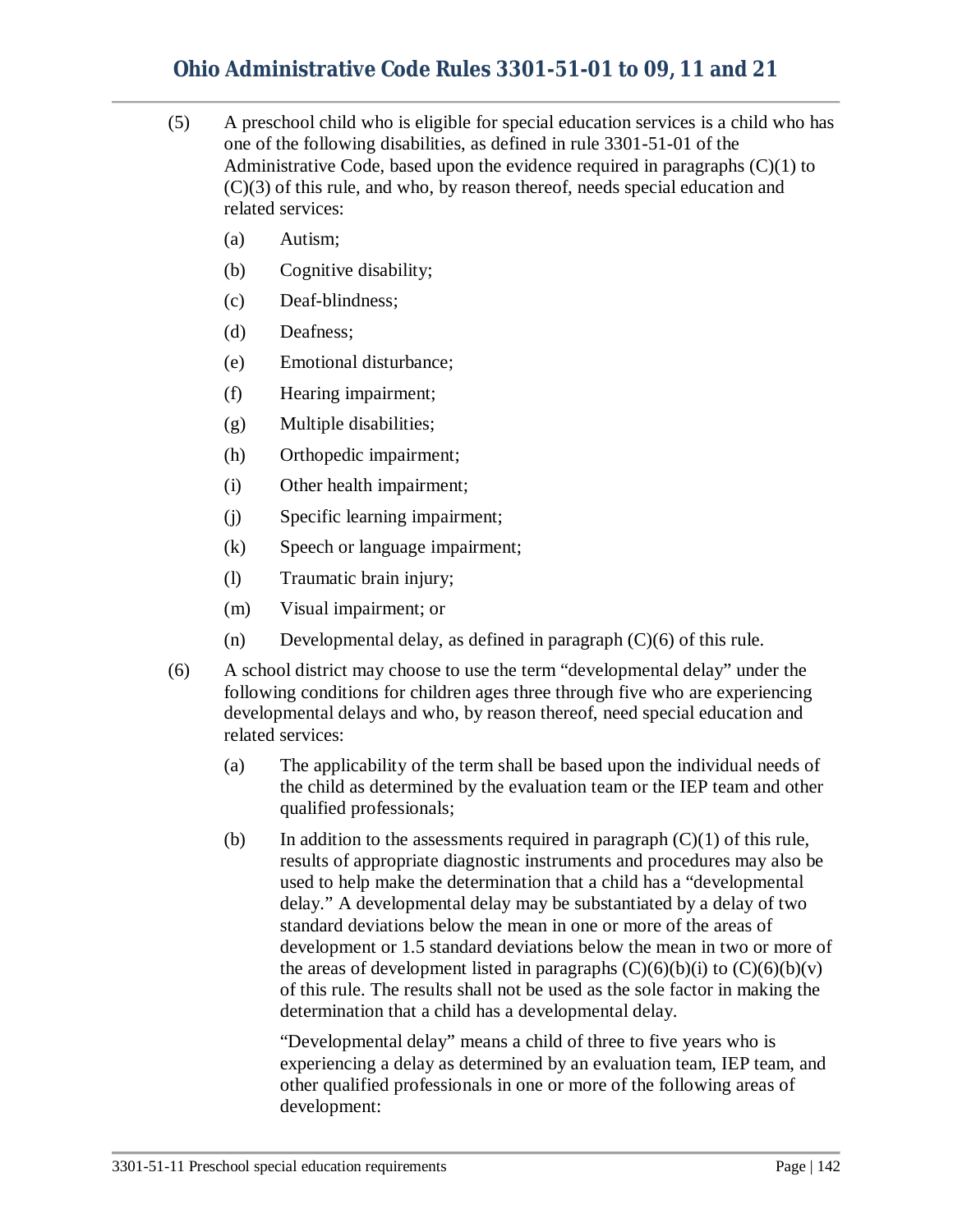- (i) Physical development;
- (ii) Cognitive development;
- (iii) Communication development;
- (iv) Social or emotional development; or
- (v) Adaptive development.
- (c) The term "developmental delay" may be used only after considering the applicability of the categories provided in paragraphs  $(C)(5)(a)$  to  $(C)(5)(m)$  of this rule; and
- (d) The term "developmental delay" may be used in place of the following disability categories:
	- (i) Cognitive disability;
	- (ii) Emotional disturbance;
	- (iii) Speech or language impairment. (A child with a developmental delay that requires special education and related services may be determined in accordance with this rule to be a child with a disability.)
- (7) A preschool child who is eligible for special education services shall be at least age three and not age six.
	- (a) School-age services must be considered during the IEP process for a child who will be age six by December first of the current calendar year.
	- (b) A preschool child who is eligible for special education services shall have a grade level of preschool. A child enrolled in kindergarten shall be considered to be a school-age child and not a preschool child.
	- (c) A child younger than three years of age may meet the age requirement if the child will be three by December first of the current calendar year and may participate in special education and related services as a preschool child before December first of the current calendar year.
- (D) Transition from Part C early intervention

A school district is responsible for the following activities related to transition for a child receiving "Help Me Grow" early intervention services under Part C of the Individuals with Disabilities Education Act, as amended by the Individuals with Disabilities Education Improvement Act of 2004, December 2004 (IDEA):

- (1) If invited by a representative of the Part C system, a school district representative shall attend a conference to discuss transition from early intervention services to preschool for a child suspected of having a disability. This conference may occur up to nine months before a child's third birthday. The school district shall document participation in the conference.
- (2) At the parent's request, the school district shall invite the Part C service coordinator to the initial IEP meeting.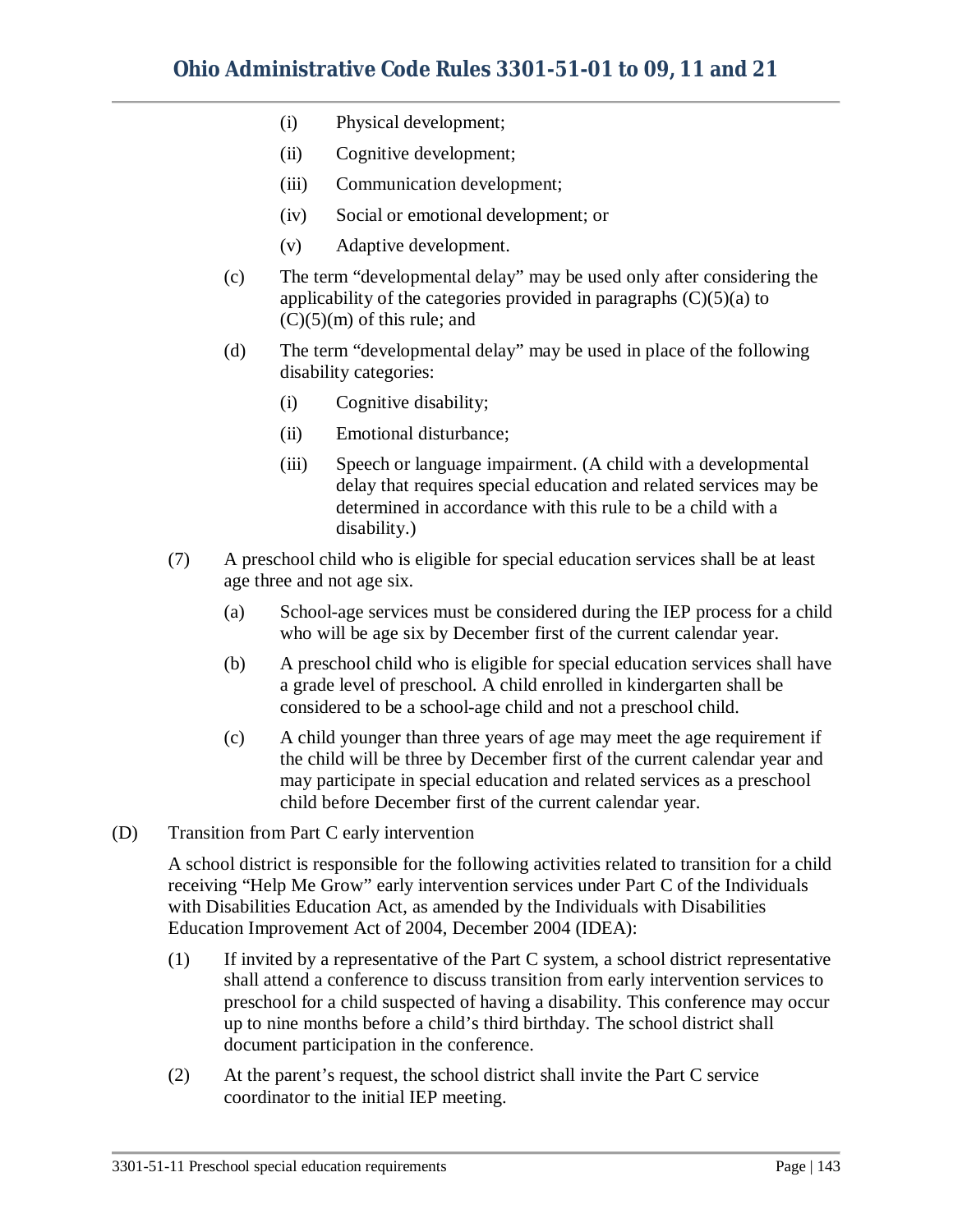- (3) If there is a suspected disability and the child is eligible for special education and related services as a preschool child, the school district shall work with the family to ensure an IEP is in place and implemented by the child's third birthday. The dates for the initiation and duration of services shall be determined by the evaluation team or the IEP team and other qualified professionals.
- (4) A school district must consider extended school year services as part of the IEP process for children transitioning from Part C services. There is no requirement that a child must have previous school experience to receive extended school year services. Based upon data available from the Part C system, the evaluation team or the IEP team and other qualified professionals shall determine if extended school year services are required as outlined in paragraph (G) of rule 3301-51-02 of the Administrative Code.
- (5) A school district determined by the Ohio department of education to be noncompliant with the transition timeline to have an IEP in place by an eligible child's third birthday:
	- (a) Shall develop a corrective action plan in addition to the interagency agreement. The corrective action plan must include the signature of a representative of the agency responsible for "Help Me Grow" Part C services; and
	- (b) May have funds reduced or terminated by the Ohio department of education.
- (E) Measuring child progress

A school district shall measure a child's progress using multiple sources of information. Information must be obtained across multiple settings, representing a variety of interactions and input from parents and staff involved with the child.

- (1) Information shall be analyzed to evaluate the conditions under which desired behaviors occur and if the desired behavior is not demonstrated, an analysis of contributing factors shall be conducted, and changes in the environment, curriculum, and instruction shall be considered.
- (2) Information on a child's progress shall be reported in the manner prescribed by the Ohio department of education.
- (F) Center-based and itinerant teacher services

A continuum of service delivery options that includes the options of center-based or itinerant teacher services shall be considered when determining the least restrictive environment.

- (1) Adapted physical education (APE) or related services, as appropriate, shall be considered in conjunction with center-based or itinerant teacher services. When determining services, the school district shall consider the following factors:
	- (a) The child's ability to participate and progress in the general early childhood curriculum; and
	- (b) The child's socialization needs; and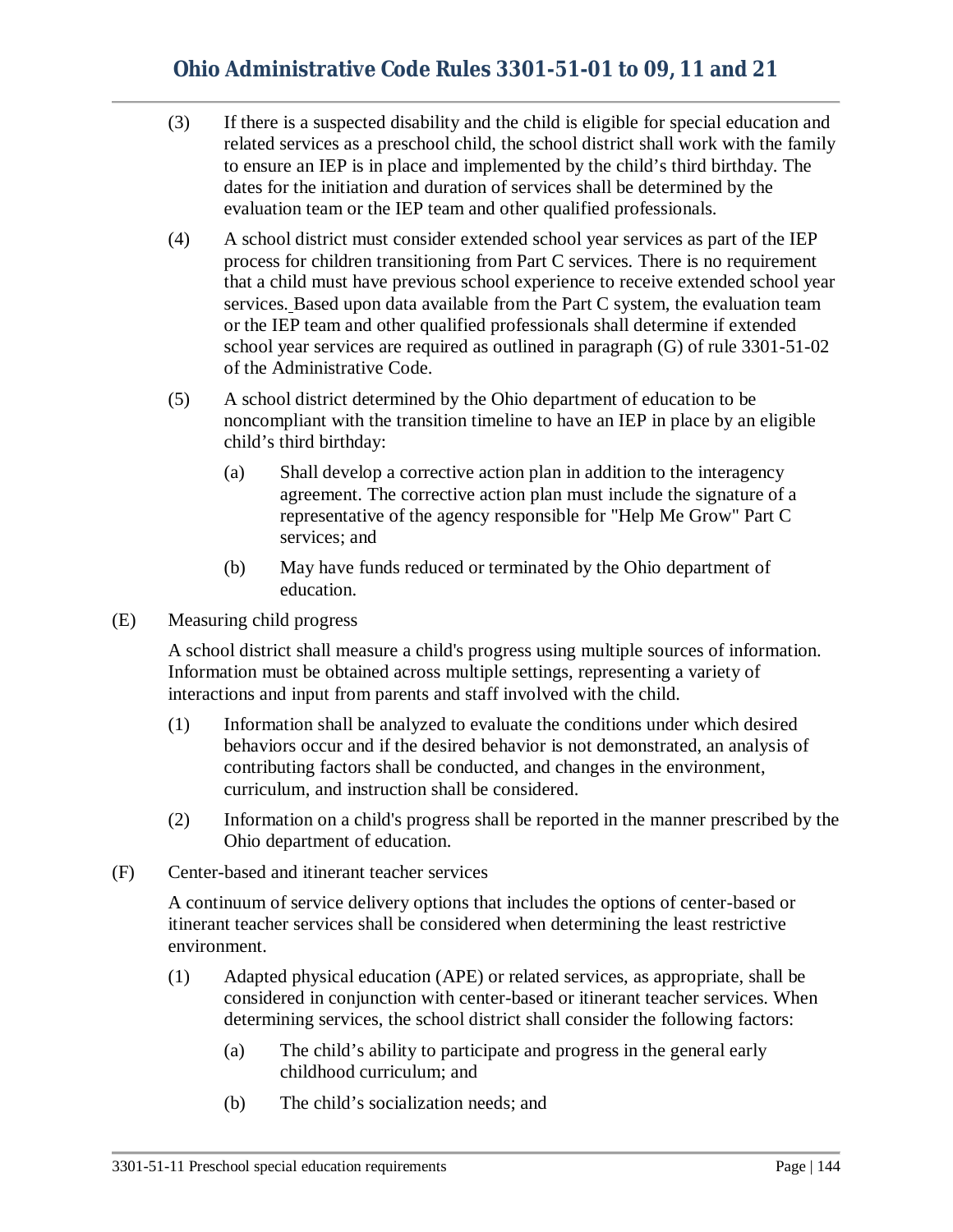- (c) The child's educational and developmental progress.
- (2) Itinerant services may be delivered in the home, in a preschool program administered by a public school, or in a community-based preschool or child care program that meets the requirements of Chapter 5104. of the Revised Code.
- (3) Center-based classroom services may be delivered in an integrated facility, such as team teaching within a community-based program, or a separate facility.
- (4) Center-based options must include opportunities for services in settings that are considered to be early childhood settings as the term is used by the United States department of education.
- (5) A "change of placement" is defined as a change in the service delivery option (center-based or itinerant teacher).
- (6) Center-based environments meeting the federal definition of an early childhood setting shall be considered during the IEP meeting.
- (7) Up to eight age-eligible, nondisabled peers may be enrolled in a preschool special education classroom. In such cases, no more than sixteen children shall be present at any one time. The maximum number of children enrolled in any class shall be appropriate for the severity of disabilities and needs of the children enrolled.
- (G) Preschool services

Special education and related services shall be provided in accordance with the following:

- (1) Unless otherwise specified in the IEP, preschool children eligible for special education are considered to be receiving full-day center-based services if twenty or more hours of center-based services are provided per week;
- (2) Unless otherwise specified in the IEP, a minimum of four hours of services per month shall be provided for each child by an itinerant teacher and a minimum of ten hours of services per week shall be provided for each child served by a centerbased teacher:
	- (a) Preschool children eligible for special education are considered to be .50 full-time equivalency (FTE) if ten hours of center-based preschool special education services are provided per week.
	- (b) Preschool children eligible for special education receiving itinerant teacher services are considered to be .50 FTE.
- (3) Services may be provided directly to the child or provided to the child using a consultative model. Consultative services may include all staff involved with the preschool child who is eligible for special education;
- (4) All staff involved in service delivery shall contribute to planning instruction and monitoring progress;
- (5) Service delivery may be done through a team teaching or transdisciplinary model in conjunction with "Head Start", public preschools, community preschools, or child care; and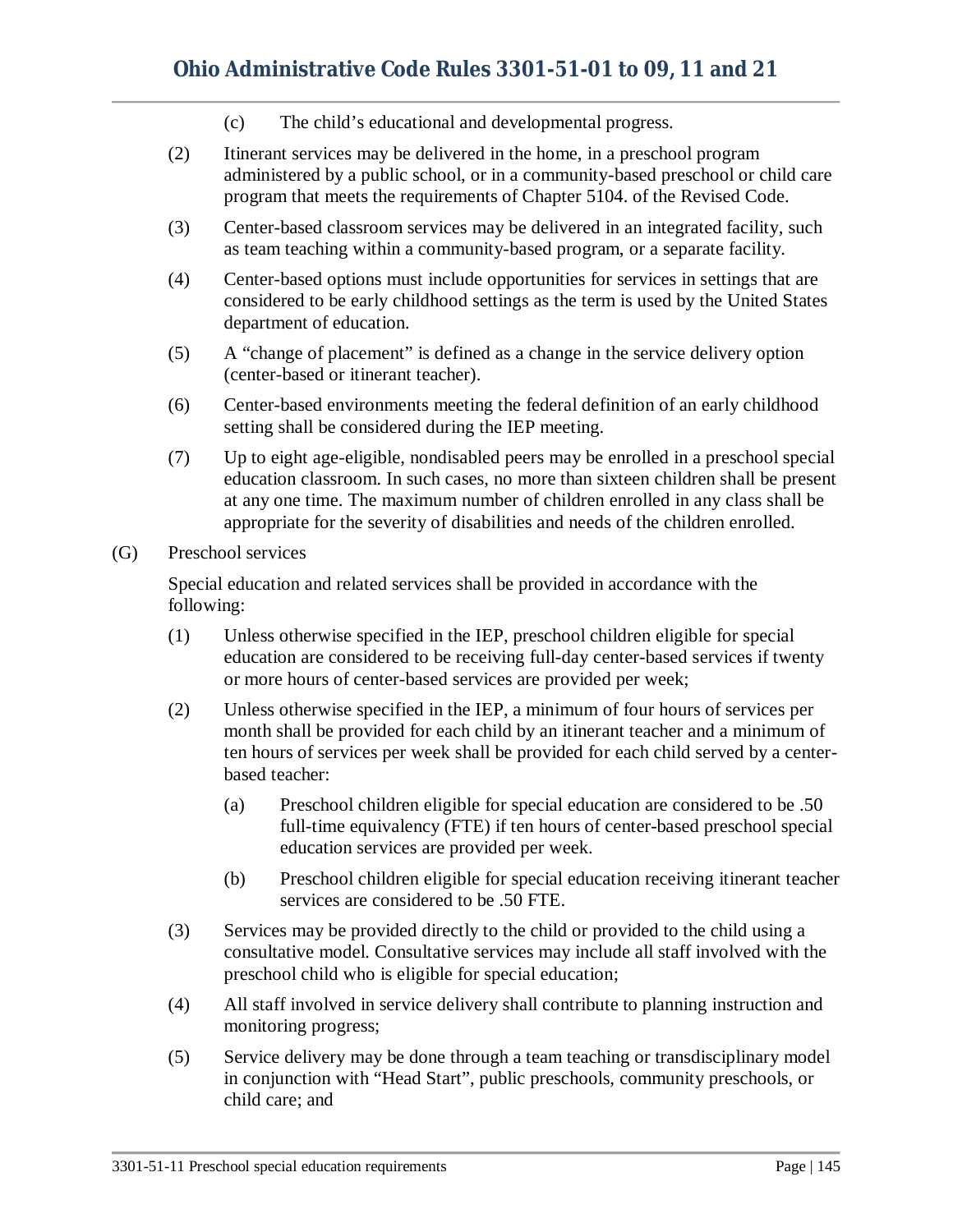- (6) A school year consistent with section 3313.48 of the Revised Code shall be provided to preschool children who are eligible for special education.
- (H) Preschool service provider ratios

Preschool service providers will provide direct or consultative services, including sufficient supervision, during all activities in accordance with the following ratios:

- (1) Center-based preschool special education classrooms shall serve no more than eight preschool children with disabilities in any one class session. If a teacher is responsible for two half-day class sessions, no more than sixteen children shall be served per teacher;
- (2) A full-time staff member shall be provided when there are six full-day or twelve half-day preschool children eligible for special education enrolled in a centerbased program;
- (3) A teacher providing both center-based and itinerant services shall serve no more than twenty children, and each child will be considered .50 FTE;
- (4) An itinerant teacher shall serve no more than twenty children, and each child will be considered .50 FTE;
- (5) Staff ratios of one teacher for six children shall be maintained at all times for a center-based teacher, and a second adult shall be present when there are seven or more children, including nondisabled peers, enrolled in a class session; and
- (6) Sufficient staff shall be available at all times when preschool children eligible for special education are enrolled so that in emergency situations when help must be summoned, ratios shall be maintained, and children shall be sufficiently supervised during all activities;
- (7) APE and related services shall be counted as one FTE based upon the following number of eligible preschool children served:
	- (a) An APE staff member at one FTE shall have a caseload of no more than one hundred eligible preschool children;
	- (b) A preschool attendant at one FTE shall have a caseload of no more than three eligible preschool children;
	- (c) An audiologist at one FTE shall have a caseload of no more than seventyfive eligible preschool children with hearing impairments;
	- (d) An occupational therapist at one FTE shall have a caseload of no more than forty eligible preschool children;
	- (e) An orientation and mobility specialist at one FTE shall have a caseload of no more than forty eligible preschool children with visual impairments;
	- (f) A physical therapist at one FTE shall have a caseload of no more than forty eligible preschool children;
	- (g) A school psychologist at one FTE shall have a caseload of no more than seventy-five eligible preschool children or on the basis of one thousand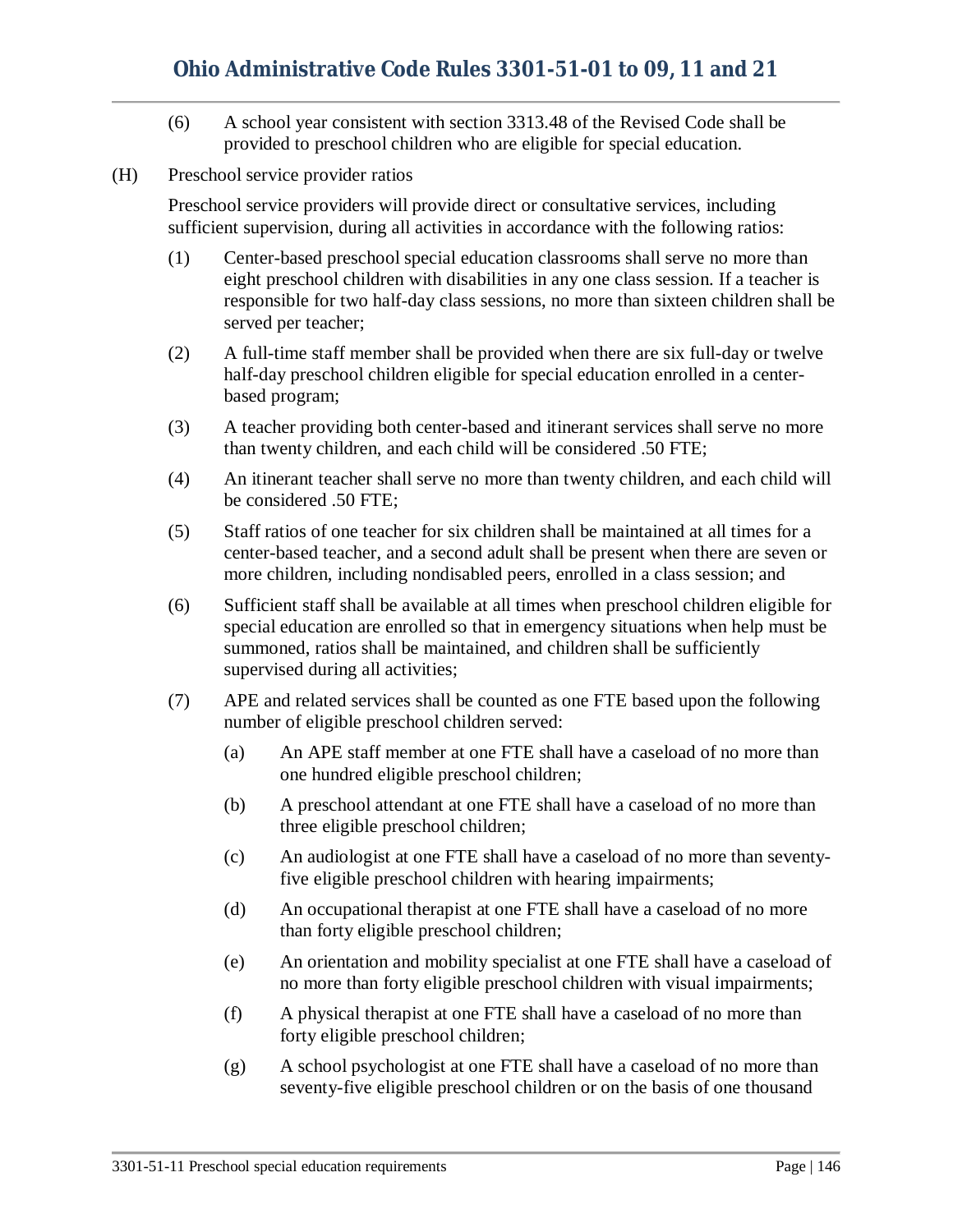children, ages three through five, an average daily membership as authorized by section 3317.15 of the Revised Code; and

- (h) A speech and language pathologist at one FTE shall have a caseload of no more than fifty eligible preschool children.
- (8) Staff serving children with disabilities ages three through five and six through twenty-one will have FTE apportioned on the basis of the number of children served in each age category and the percentages totaling one hundred percent.
- (9) The number of hours for FTE shall not exceed the total number of days per year that the preschool special education program is legally in session.

## (I) Preschool personnel qualifications

Personnel providing preschool services shall be appropriately credentialed.

- (1) Personnel providing preschool services shall hold one of the following licenses in accordance with Chapter 3301-24 of the Administrative Code:
	- (a) A valid Ohio special education teaching certificate or license with endorsement for preschool special needs or pre-kindergarten;
	- (b) A valid pre-kindergarten teaching certificate with endorsement for preschool special needs;
	- (c) A valid early childhood intervention specialist license;
	- (d) A valid intervention specialist license in accordance with paragraph  $(A)(5)(b)$  or  $(A)(5)(c)$  of rule 3301-24-05 of the Administrative Code if the only children served are preschool children eligible for special education who are at least five years of age;
	- (e) A valid intervention specialist license in accordance with paragraph  $(A)(5)(d)$  of rule 3301-24-05 of the Administrative Code if the children served are preschool children with visual impairments; or
	- (f) A valid intervention specialist license in accordance with paragraph  $(A)(5)(e)$  of rule 3301-24-05 of the Administrative Code if the children served are preschool children with hearing impairments.
- (2) Preschool special education teachers who are assigned to categorical classrooms for children with visual or hearing impairments must have the special education certificate required for the categorical area.
- (3) Preschool special education teachers whose caseloads include children with visual and/or hearing impairments shall be provided assistance from a teacher or other specialist licensed in the area for that sensory impairment.
- (J) Preschool supervisory services
	- (1) A preschool special education supervisor's services shall include but are not limited to: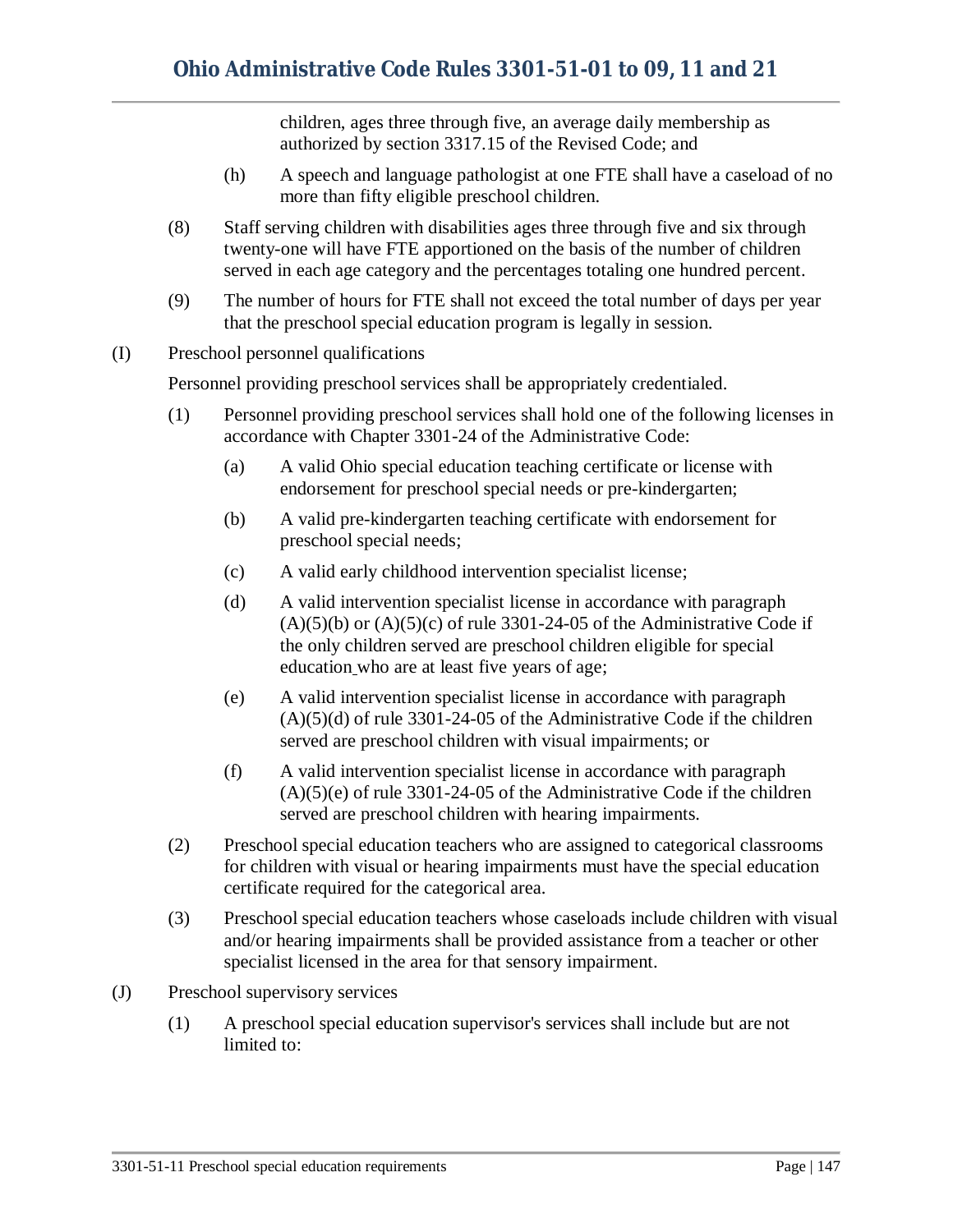## **Ohio Administrative Code Rules 3301-51-01 to 09, 11 and 21**

- (a) Providing assistance to early childhood personnel in the provision of developmentally and exceptionality appropriate practices for preschool children who are eligible for special education services;
- (b) Facilitating the provision of comprehensive early childhood delivery systems for young children with disabilities including the integration of:
	- (i) Education;
	- (ii) Health;
	- (iii) Social services; and
	- (iv) Parent education components.
- (c) Participating in the development and evaluation of professional development plans and induction programs that apply to early childhood personnel and as outlined in proposed teacher education and licensure standards;
- (d) Assisting with the implementation and evaluation of proposed standards that apply to early childhood programs;
- (e) Collaborating with "Head Start" in activities as outlined in the interagency agreement;
- (f) Collaborating with local family and children first councils in activities that apply to both early intervention and preschool programs as outlined in the interagency agreement;
- (g) Collaborating with the regional state support team in the provision of training and technical assistance responsive to the needs of early learning personnel within the assigned service region;
- (h) Collaborating with the Ohio department of education, office of early learning and school readiness, as appropriate; and
- (i) Providing leadership to early childhood educators within the assigned service region.
- (2) The early childhood supervisor shall meet the following minimum qualifications:
	- (a) Have at least three years' experience teaching young children birth through age eight and one of the following licenses or certificates:
		- (i) A valid professional early childhood intervention specialist license (ECIS);
		- (ii) A valid professional early childhood education teacher license (ECE); or
		- (iii) A valid teaching certificate/license with early education of the handicapped or preschool special needs as a teaching area; or
	- (b) Have at least three years' experience teaching special education and one of the following licenses or certificates: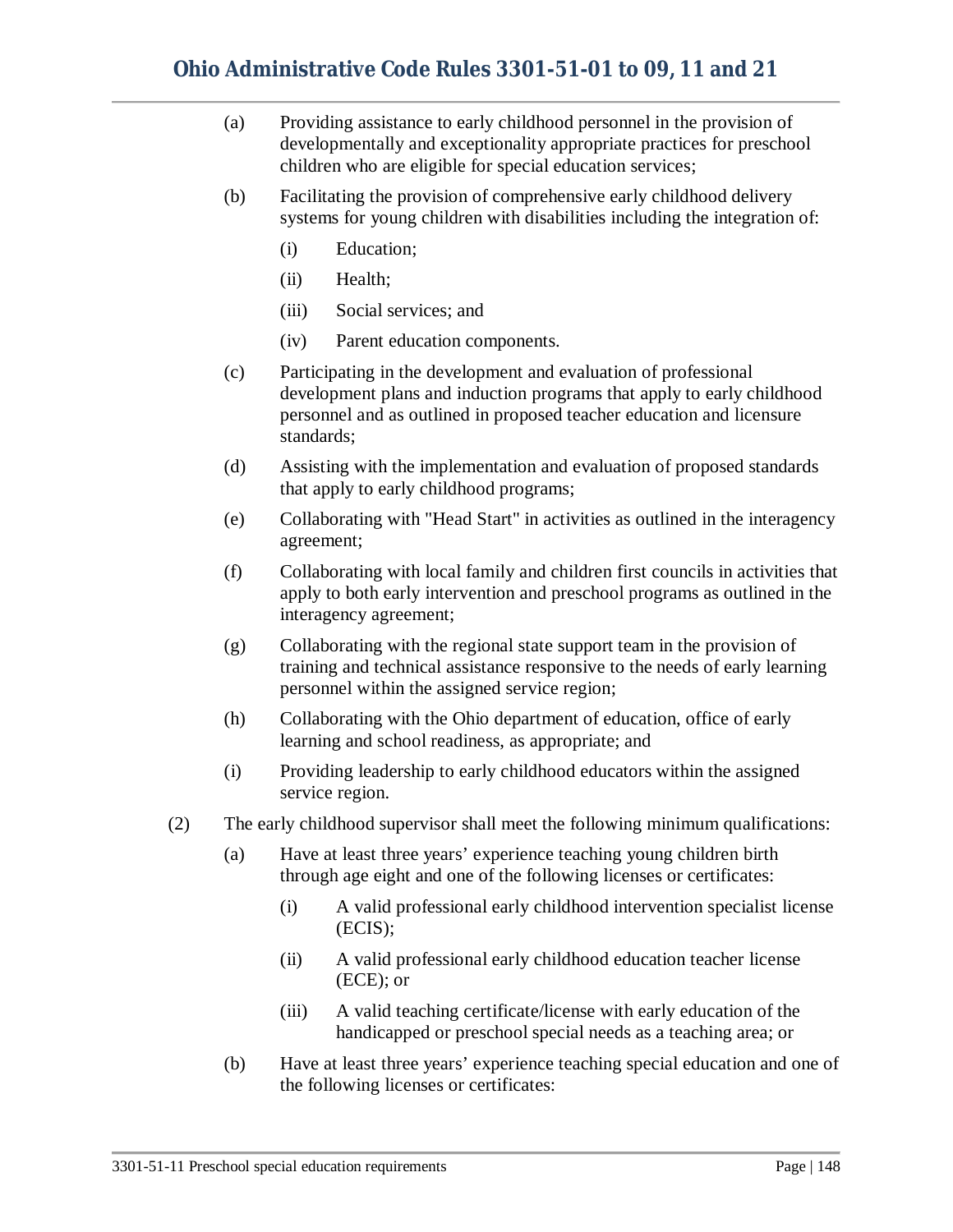- (i) A valid administrative specialist license;
- (ii) A valid supervisor certificate/license;
- (iii) A valid principal certificate/license; or
- (iv) A valid superintendent certificate/license.
- (K) Preschool transportation

Transportation shall be listed as a related service on a preschooler's IEP if the IEP team determines that transportation is required for the child to access and benefit from special education.

Effective: 07/01/2014 R.C. 119.032 review dates: 07/01/2013 Promulgated Under: 119.03 Statutory Authority: 3301.07, 3301.07 (J), 3323.02, 3323.07, 3323.08 Rule Amplifies: 3301.07 (J), 3323.01, 3323.02, 3323.07, 3323.08, 3327.01, 3327.02 Prior Effective Dates: 07/01/2002, 04/21/2007; 07/01/2008